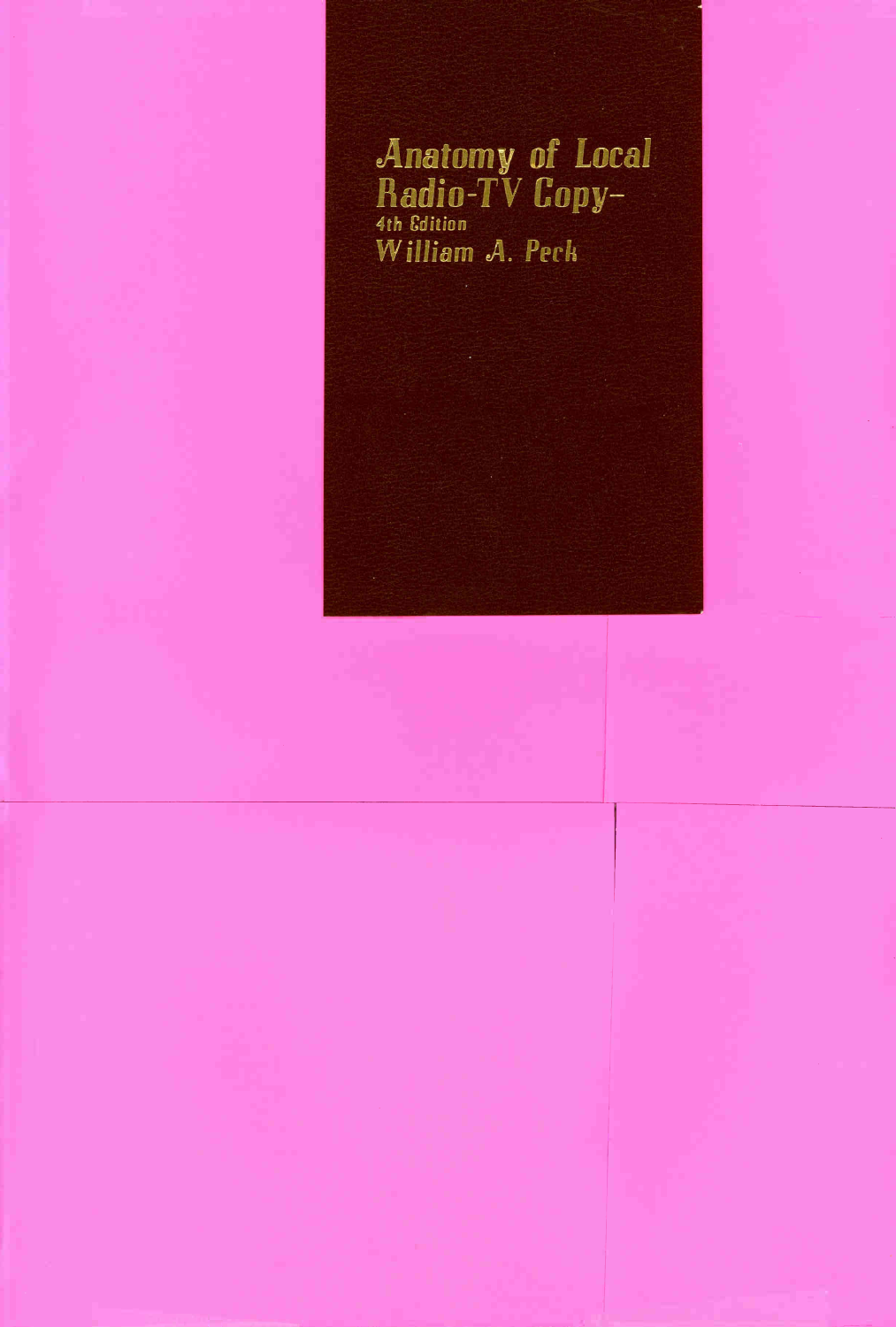No. 890 \$5.95

# ANATOMY OF LOCAL RADIO - TV COPY

## NEW FOURTH EDITION

## By William A. Peck

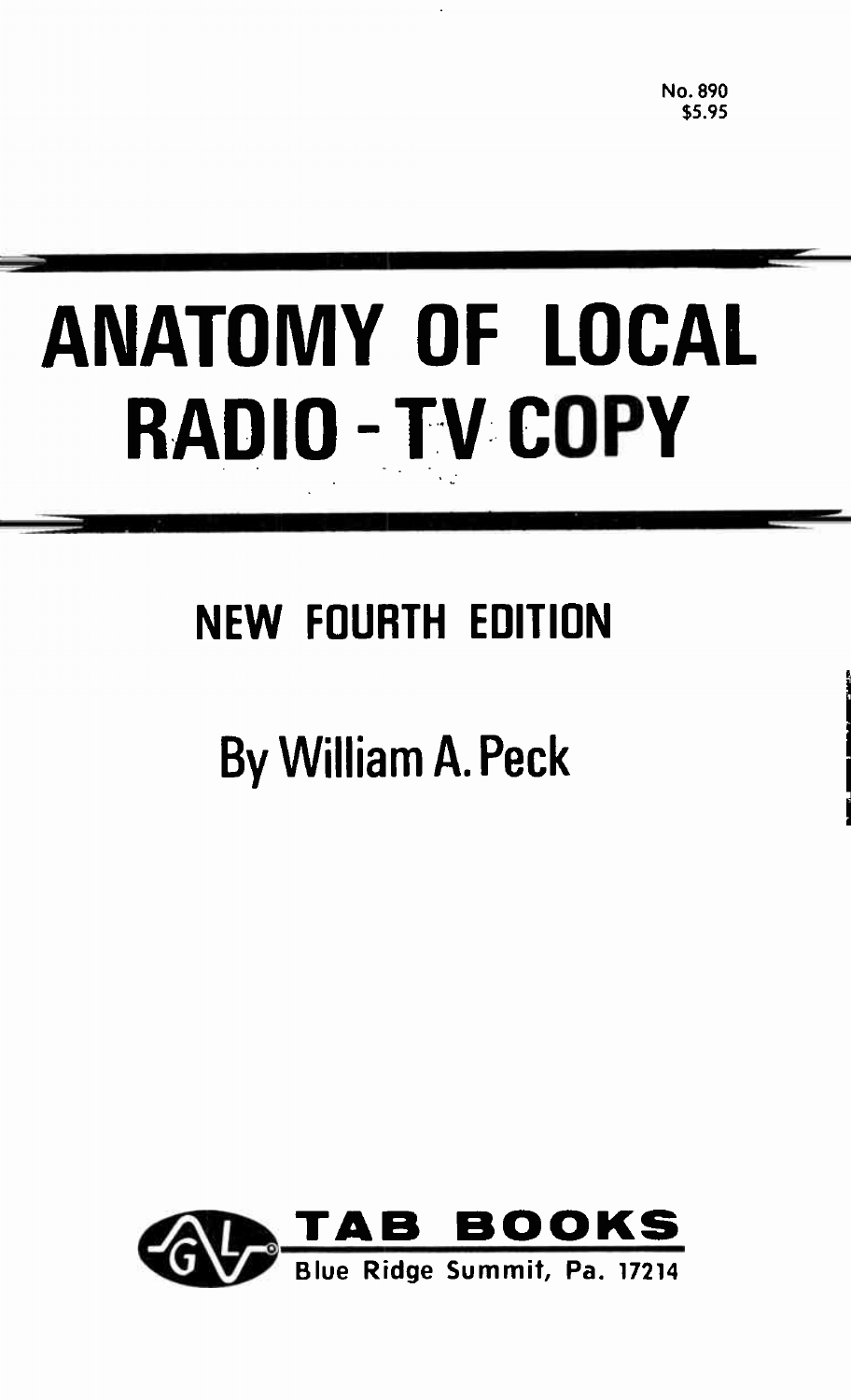#### FOURTH EDITION

#### FIRST PRINTING—JUNE 1976

#### Copyright <sup>e</sup> 1976 by TAB BOOKS

#### Printed in the United States of America

Reproduction or publication of the content in any manner, without express permission of the publisher, is prohibited. No liability is assumed with respect to the use of the information herein.

International Standard Book No. 0-8306-X

Library of Congress Card Number: 76-8635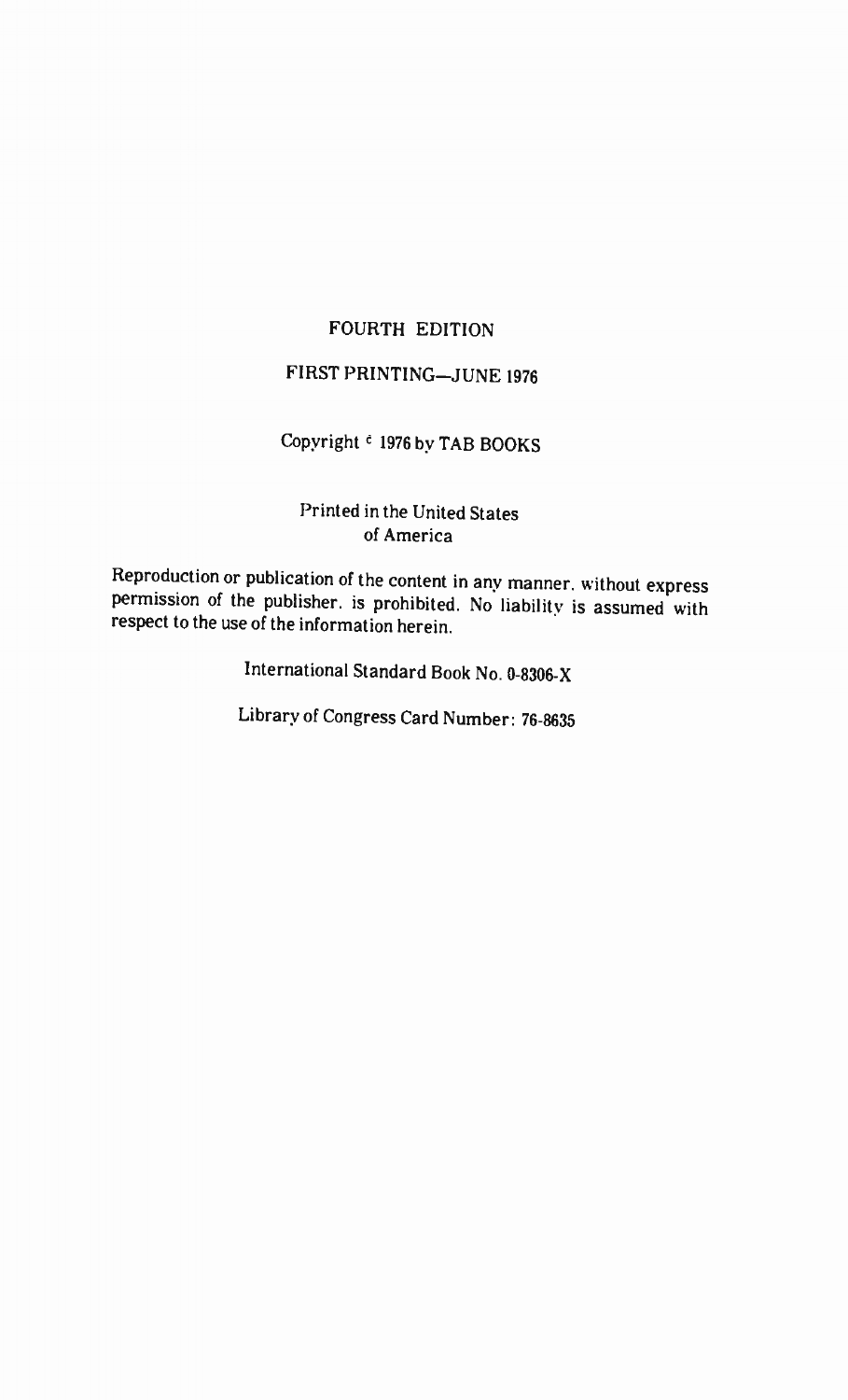#### ABOUT THE AUTHOR

William Peck, at 38, is a 20-year veteran copywriter, starting with radio station KTSA in San Antonio, Texas.

For his own firm, Fleischer-Wilson-Peck Enterprises, Butler, Md., he has created some of the most widely used advertising campaigns for banks, savings and loans, and car dealers. These include the trademarked:

LITTLE DETROIT. ITS ABOUT TIME A CAR DEALER DELIVERED MORE THAN JUST A CAR (THE FREE MECHANIC). LET THE COMPETITION BEWARE. BUY ME. FIRST NATIONAL BANK IS SECOND TO NONE. and THE GREAT GREEN MACHINE.<sup>\*</sup> He estimates that over 1000 clients in 50 states and Canada have used his radio commercials and that he has written over one million words of commercial copy.

He is a graduate of Johns Hopkins University, after 14 years of taking evening classes, and he is now studying at Hopkins for a master's degree in liberal arts. In his spare time he likes to bike, ski, hike, fish, read, and is working on a novel...when he isn't listening to the radio or watching television.

In addition to this book, Mr. Peck is author of Radio Station Promotion Handbook, published by TAB BOOKS.

\* Trademarks owned by Fleischer-Wilson-Peck, Butler, Md. 21023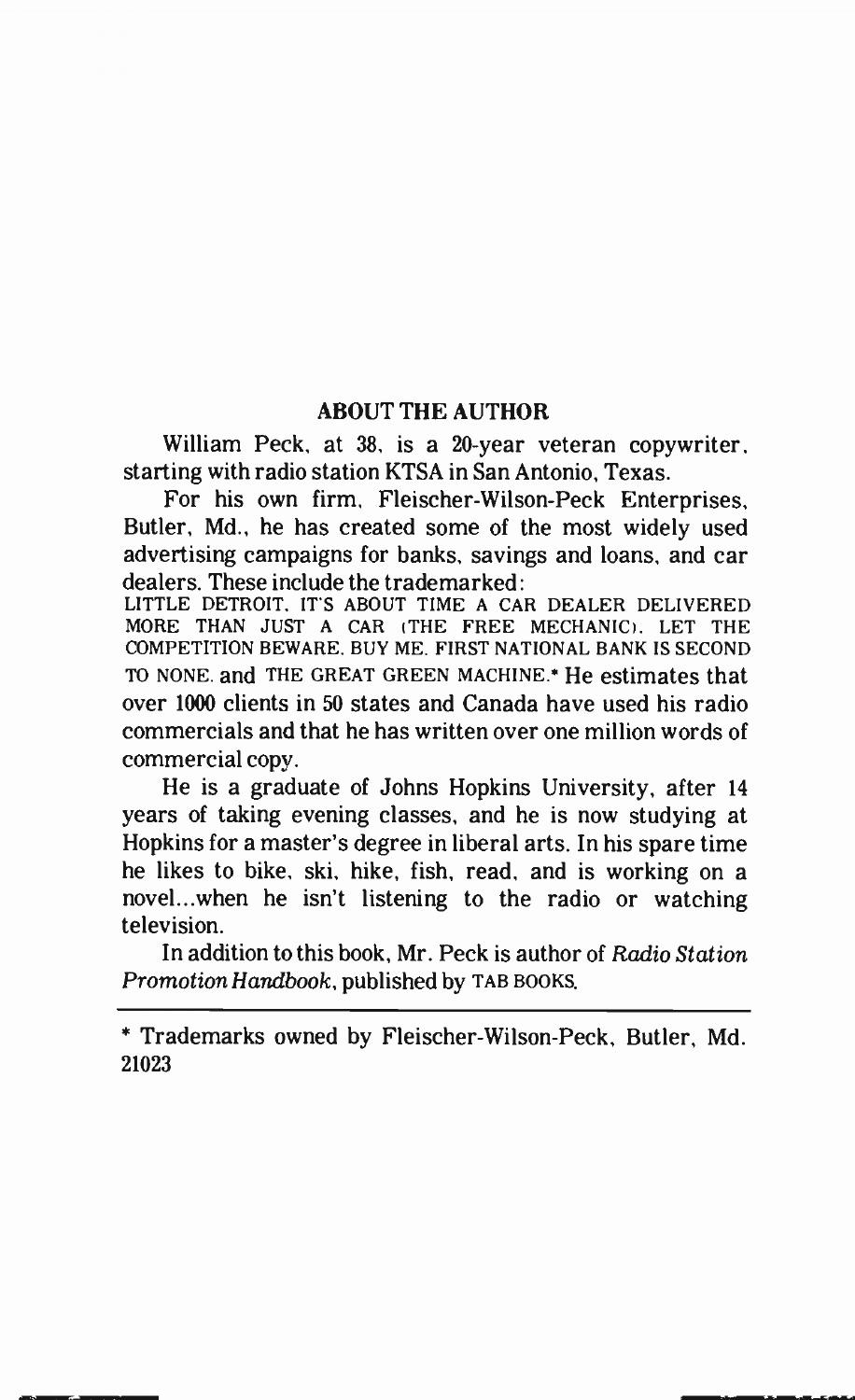## **Contents**

| 1              | WRITING COMMERCIALS: CREATIVITY & INFLUENCE | 5  |  |
|----------------|---------------------------------------------|----|--|
| $\mathbf{2}$   | WHERE DO IDEAS COME FROM?                   | 7  |  |
| 3              | <b>OVER THE WALL</b>                        | 10 |  |
| 4              | THE MAKING OF IDEAS                         | 12 |  |
| 5.             | LIFELESS LANGUAGE: THE CLICHE               | 22 |  |
| 6              | THE RIGHT WORDS                             | 29 |  |
| $\overline{ }$ | WRITE THE WAY YOU TALK: BE NATURAL          | 35 |  |
| 8              | <b>REPETITION BUILDS REPUTATION</b>         | 39 |  |
| 9              | KEEPIT SIMPLE, KEEP IT SHORT                | 43 |  |
| 10             | PUT A HOOK ON YOUR LINE                     | 45 |  |
| 11             | <b>THE STINGER</b>                          | 50 |  |
| 12.            | MOTIVATING THE CONSUMER: HOW IT'S DONE      | 56 |  |
| 13             | THE STRAIGHT COMMERCIAL                     | 61 |  |
| 14             | THE SITUATION COMMERCIAL                    | 64 |  |
| 15             | SALE COPY AND THE SALE                      | 68 |  |
| 16             | THE SHORT SPOT                              | 75 |  |
| 17.            | <b>PRODUCTION TECHNIQUE</b>                 | 78 |  |
| 18             | THE VIDEO SIDE OF THE PICTURE               | 85 |  |
| 19.            | WHAT IS A COMMERCIAL?                       | 92 |  |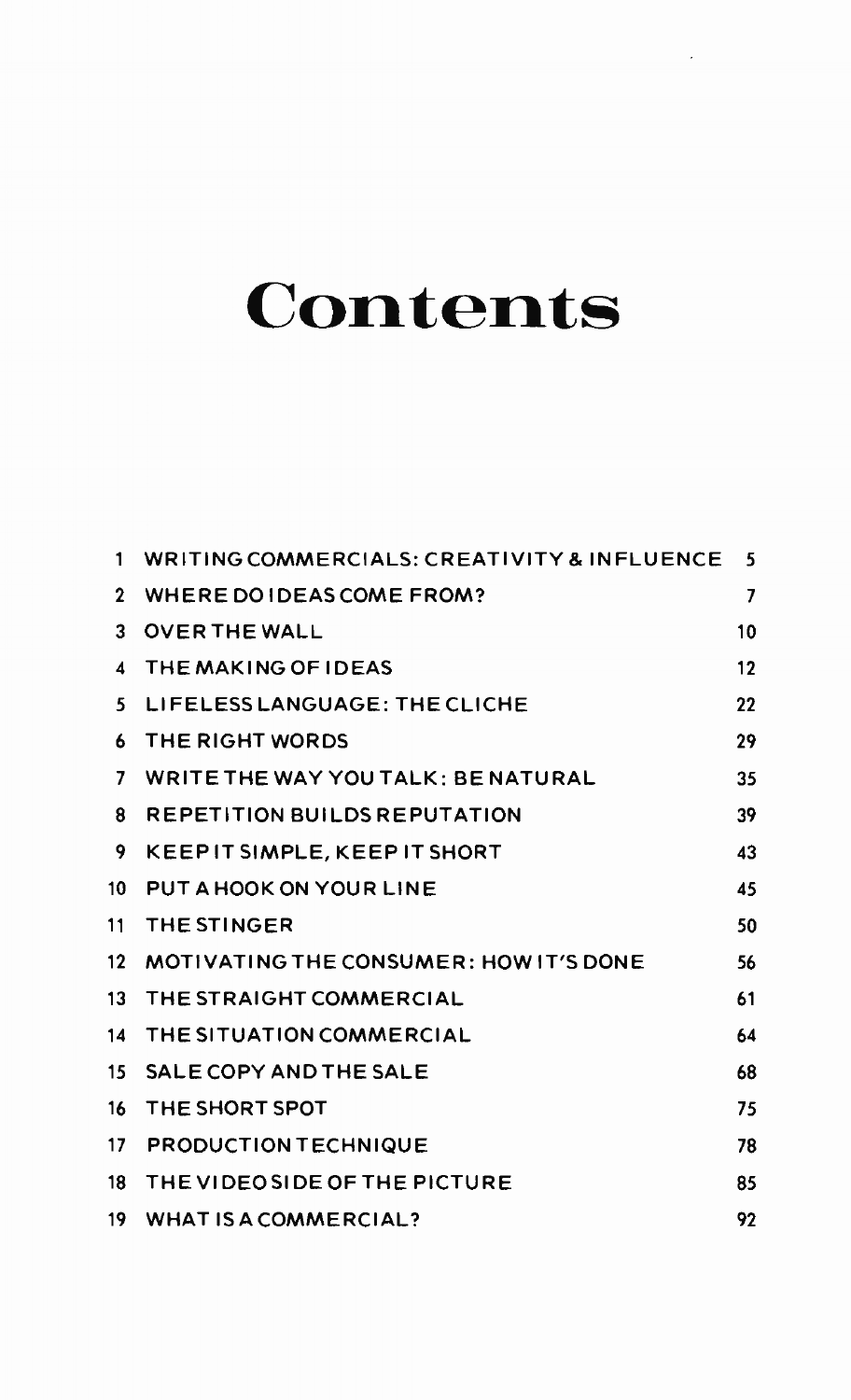### 1 Writing Commercials: Creativity & Influence

No other form of writing gives a writer more opportunity for instant exposure and success than the local retail radio or TV commercial.

A commercial is a miniature play, story, or manifesto that can reach thousands overnight in a way that can influence behavior on an unparalleled scale.

With no more than 150 words, a commercial writer can get the kind of response that old-time pitchmen, crusading novelists, and muckraking journalists use thousands of words for.

There was a time when Madison Avenue was synonymous with the kind of creative excellence that won awards and created lines at the cash register. Today, Madison Avenue runs from sea to shining sea with hundreds of tributaries that crisscross the U.S. and Canada and reach into the smallest radio stations.

The first rule for writing "Mad-Ave" quality commercials is this: Watch television and listen to radio every chance you get. Look and listen—not for the programming, although that's important; pay particular attention to the commercials. When everyone else is going to the kitchen or bathroom, take notice—and take notes. Once in a while—a long while—a commercial will be so interesting, so compelling, so entertaining, that people around you will forget to leave the room, forget to pick up the newspaper, forget to change stations, or forget to turn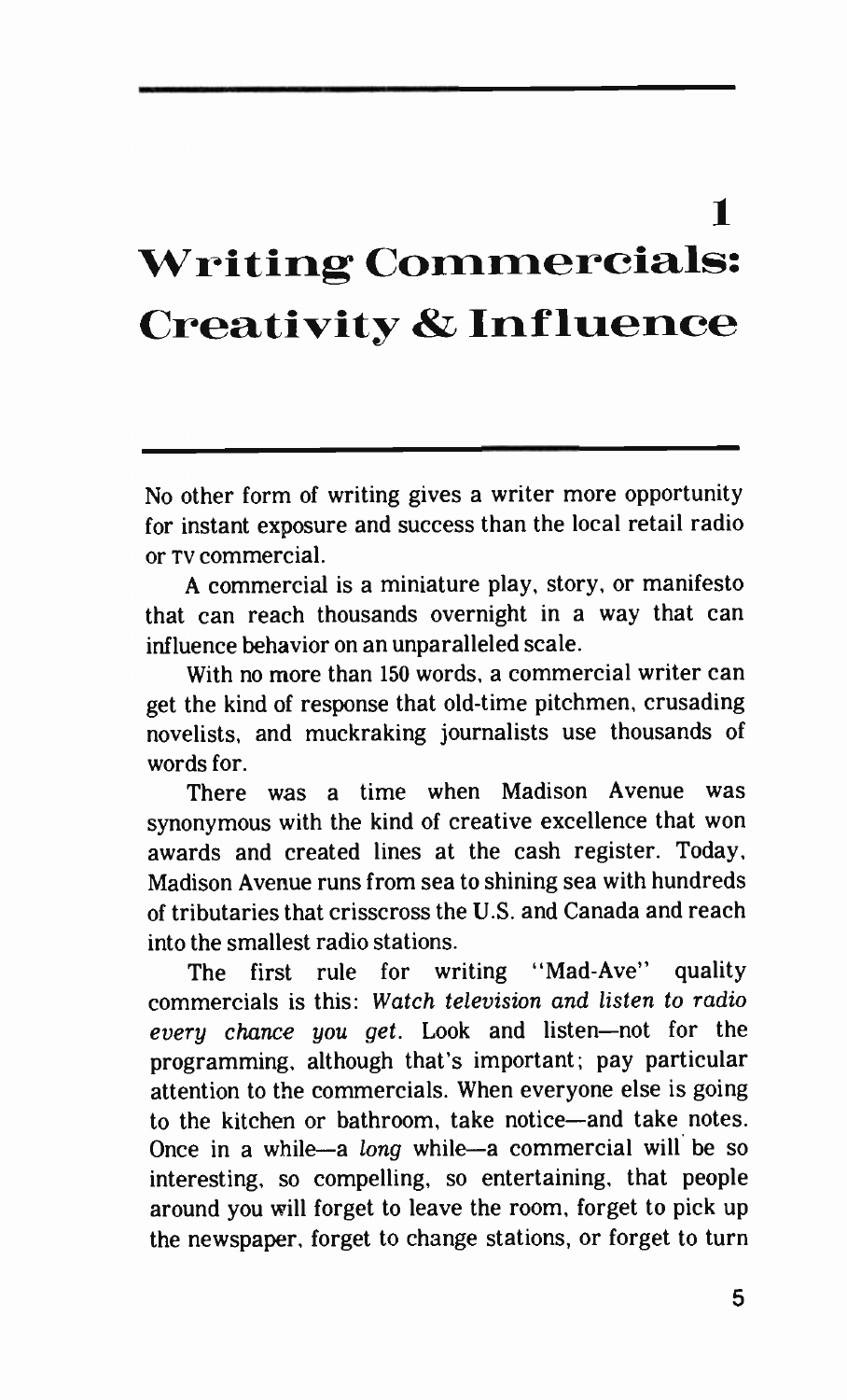the thing off altogether. That's the kind of commercial to take special note of. That's the only kind of commercial to learn how to write because that's the only kind that gets enough attention to get results.

When you're looking and listening, continually ask yourself: What...gets my attention? ...holds my interest? ...do I remember? ...do I want to act on?

You are exposed to hundreds of advertising impressions daily. A popular top-40 radio station can run 240 or more commercials plus self-promotional matter during the typical 12-hour day. Only one or two spots are going to stick with you by the end of that day. Which ones are they, and why?

You have to use yourself as the ultimate yardstick because you are the only person who can see into the workings of your own mind. A great novelist writes from his own experience—so does a great copywriter. You have to be more than just a writer, however. You have to be a psychologist, philosopher, sociologist, and—above all—a superconsumer. (By this I don't mean someone who buys a lot of things, but someone who looks for real value in the marketplace, knows it when he sees it, and can define it in terms understandable to other people.)

This is a book about writing commercials. Music and production values can be an important part of the total effect of the commercial, but they are no substitute for the original writing. Millions of dollars are thrown away every year on lavish productions that fail because the writer didn't lavish one good idea on his script. Volkswagen used relatively low budget black-and-white production to outscore in viewer retention the extravaganzas of Ford and Chevrolet. What made the difference? Certainly the Fords and Chevrolets were nicer to look at than the VWs. In the American-car ads, the girls were more numerous and prettier. What made the difference? Writing. Ideas.

The ideas happen in your head. The writing happens in your typewriter. You can be sitting anywhere while this process is going on—and the air is cleaner in Keokuck, Iowa than on Madison Ave., N.Y.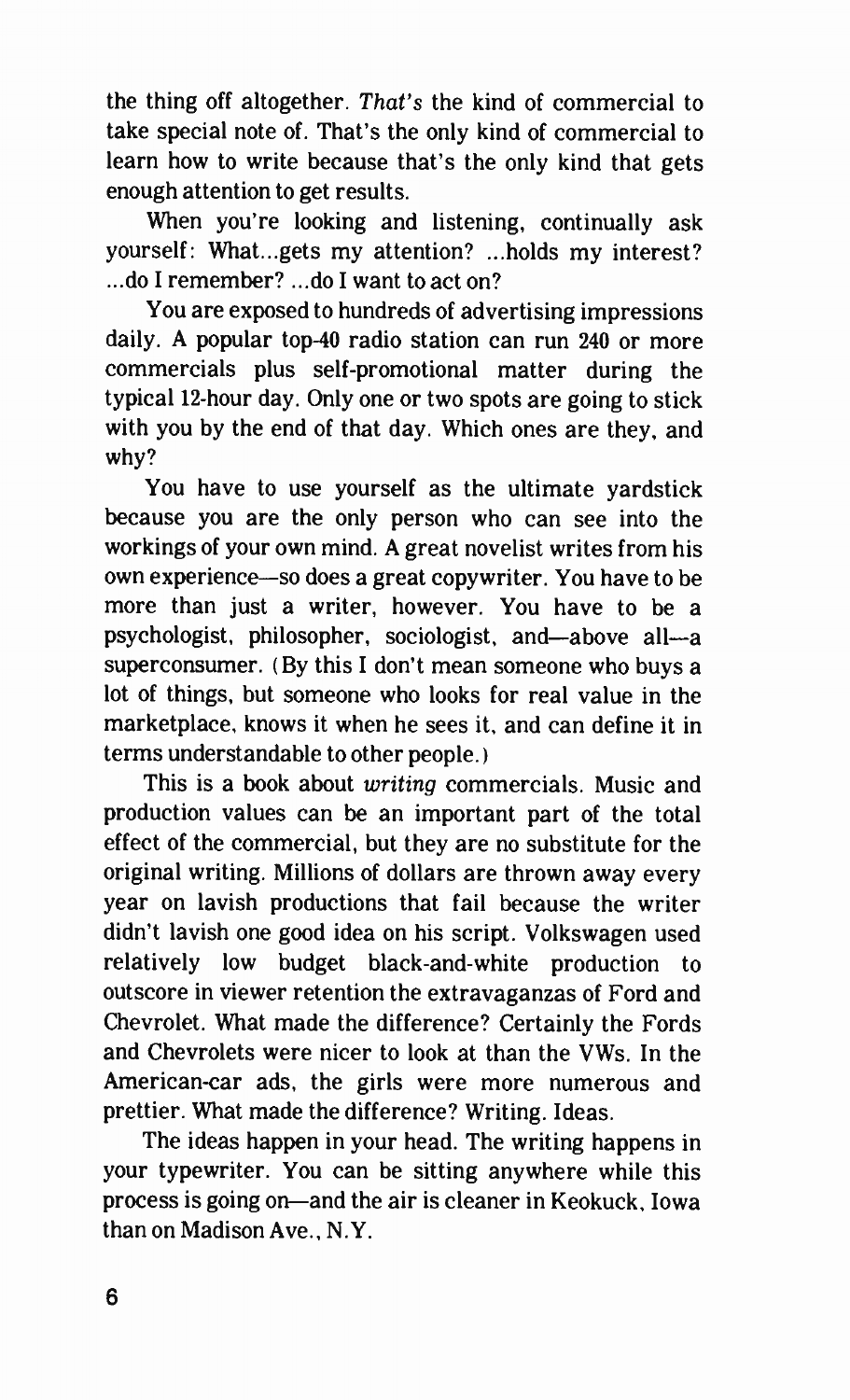## $\mathbf{Q}$ Where Do Ideas Come From ?

We start out by saying that a commercial, to be successful, has to be built on an Idea.

But, as you and I know, there are ideas and IDEAS.

Advertising has a sole purpose, and it is not to pay your salary. If you want it to pay you regularly, and perhaps more than you ever dreamed possible, know this: The purpose of advertising is to make the advertiser rich and famous.

To achieve that purpose you must convince the listener/viewer that he will become "rich" or "famous" as a result of the advertiser's product or service. Rich need not pertain to money, and fame can be important in one's own family.

People, and that includes you and me, want to be richer and more famous, in one sense or another. So we all really want to believe that your client's product or service will actually help us get what and where we want. We all really do want to believe that out there is someone or something that can bring us closer to our life's goals. But we're all gun-shy too. We've been ripped off and brushed off and rubbed the wrong way too many times. So...we want to believe, but we're skeptical.

In order to convince me that your client's product or service will help me in a way that I really want to believe, you must think of something original to attract my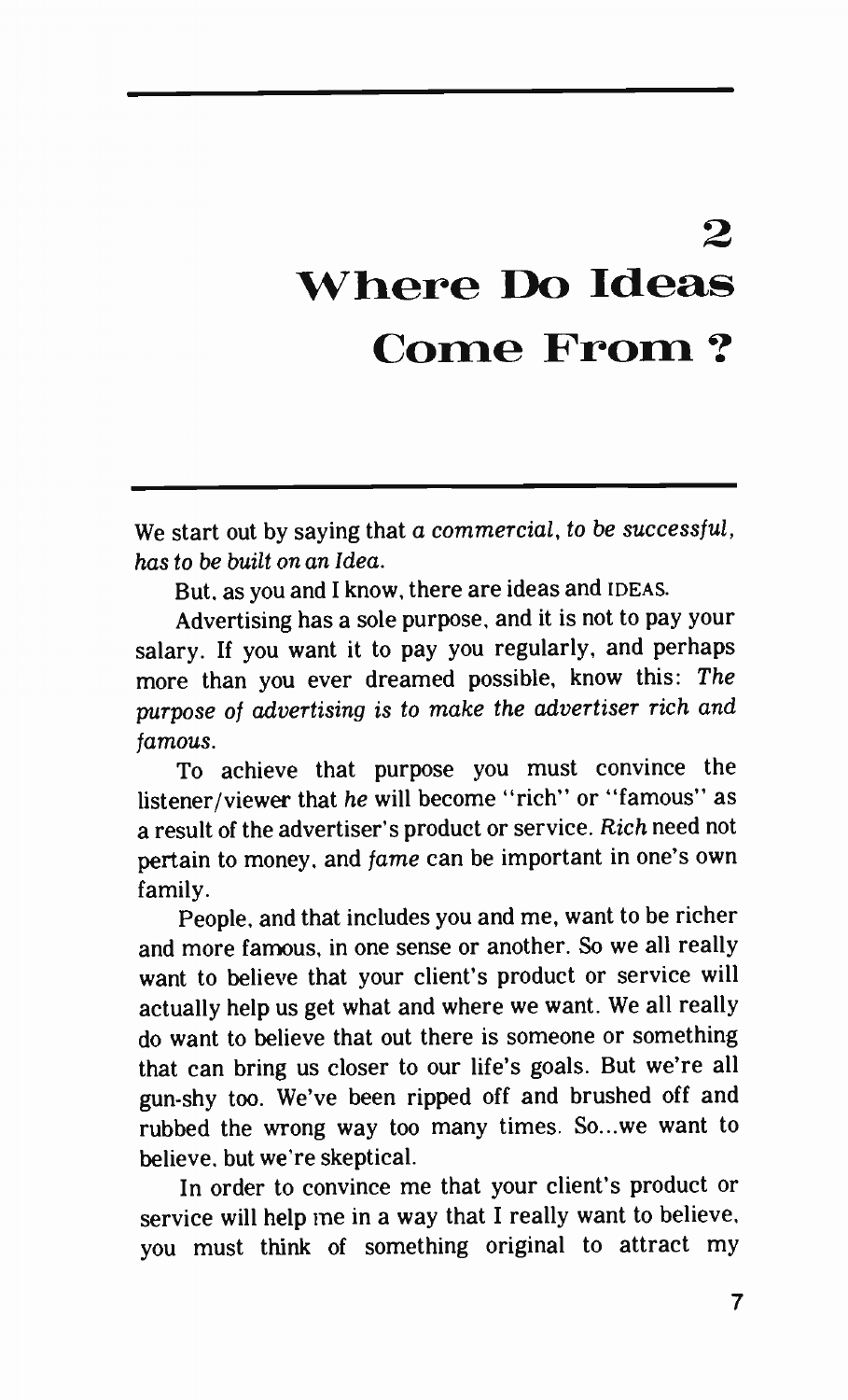attention. A new comparison, perhaps, between your product and something I am already familiar with.

Obviously, you can't just come out and say what you have in mind. Obviously. Back in the bad old days, when cigarettes were advertised on radio and TV, an unknown had the gall to simply state: We taste good, like a cigarette should. Remember the brand? Winston, of course. Even though the commercials have not been on the air for five years or more, who could forget? It's an idea that doesn't strain credibility, insult your intelligence, or call attention to other brands. It delivered a promise that the average smoker wanted to believe. Dozens of cigarettes that promised too much came and went, were unbelievable, and thus sank out of sight. Winston stuck to its one believable promise, and they became America's Number One Selling Brand—bad grammar notwithstanding!

So the first criterion for a commercial idea is that it be believable.

The second, that it be simple, easy to understand.

The third, that it be memorable.

Put them all together and they spell Central Selling Idea.

Rosser Reeves, in his excellent book Reality in Advertising, called it the ESP or Exclusive Selling Proposition. Call it what you want; every successful commercial has to have one. And once it has one, and it's a good one, it should be repeated over and over again. A good idea wears well.

But where do ideas come from?

They come from a thorough knowledge of the product. the market, the consumer, and your own attitudes toward these. They come when you know what your audience is looking for—when you present the product in terms of believable benefits. For example:

—When you buy one of my cars, you buy me.

—The Little Profit saves you more than anything you ever bargained for.

—It only takes a minute to get a better deal.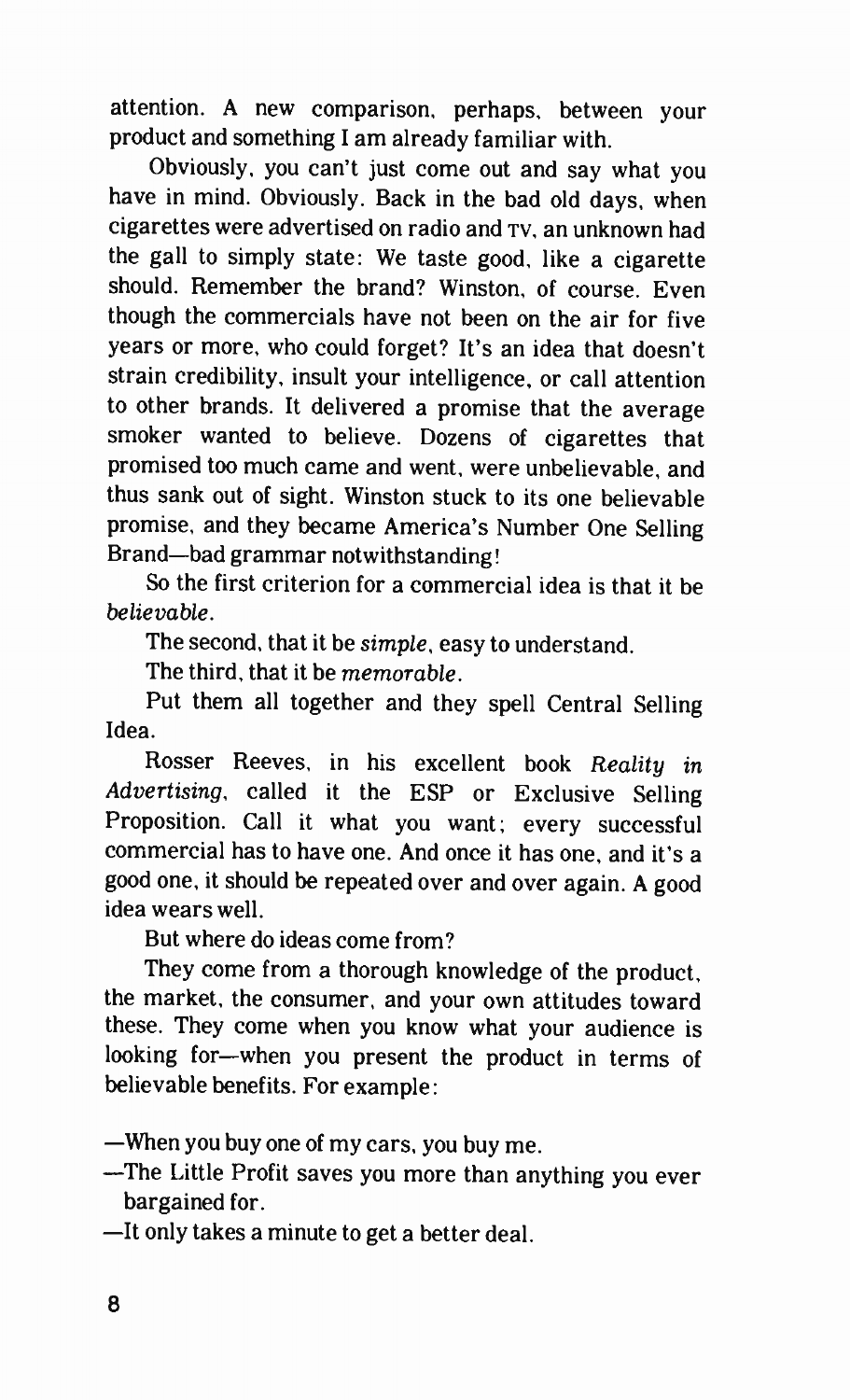—First Federal Savings is the Great Green Machine.

—First National Bank is Second to None.

—Let the competition beware.

—It's about time a car dealer delivered more than just a car.

The first three ideas spell out the benefits. The next four hint at them, encouraging the listener/viewer to come to his own conclusions. Both tacks can be successful if they're good ones. The Winston line spelled out the benefit "tastes good." When the Budweiser jingle said, "Budweiser is the king of beers...but you know that," it alluded to promises that were better implied than stated. The marketing people at Bud obviously knew that meaningful product differentiation among beers is hard to make believable. (Their Beechwood aging story, in fact, is a good exception.) By using the line "but you know that," they planted in each consumer's head the idea that Bud is the leading beer, for whatever reasons are important to the individual consumer, and that if he doesn't "know that" there is something wrong with his taste buds. Obviously, *stating* the product benefit as part of your central idea rather than hinting at it is by far the safer course. Hinting is less direct and therefore a riskier way to make a point.

In any case, an idea grows out of discovering the best reason why a customer should buy your client's product or service.

A commercial starts with an idea. It will not accomplish its purpose—making you and the advertiser rich and famous—without one.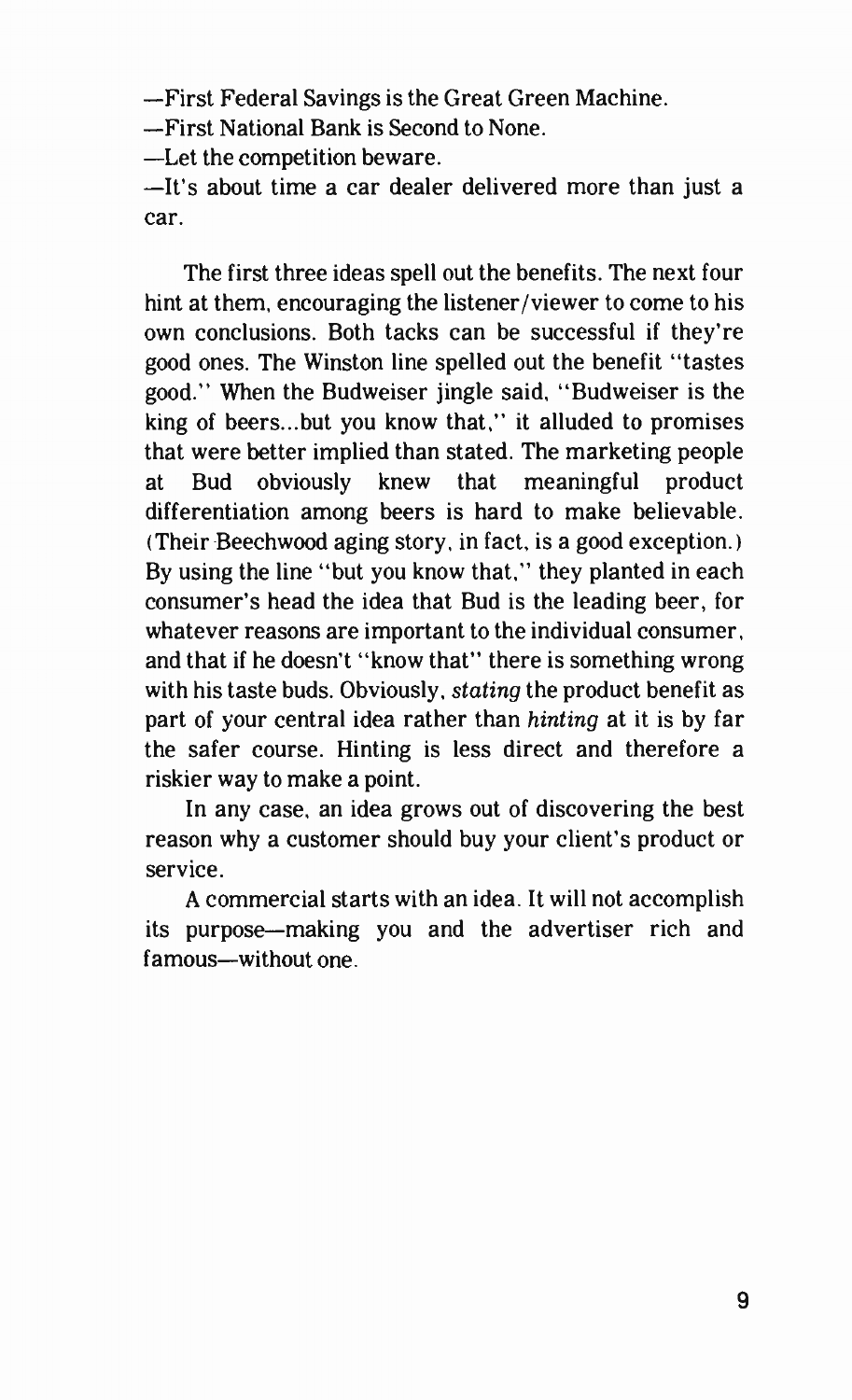## 3 Over The Wall

Most advertisers have a lot of things they want to tell their potential customers, and if you take their instructions at face value nobody is going to get rich and famous—not your client, not your listener, not you.

Local advertisers, in particular, are newspaper oriented, a habit built from years of relying on the local paper to bring in customers for weekend sales. It is true that people read the newspapers for news and information, and sales with lots of facts and figures are legitimate subjects to treat as news. The trouble is, when this type of material is transformed into radio and TV copy, it becomes a dull, boring wall of words. Adman/humorist Stan Freberg says that people have an invisible switch in their minds that they click off when such commercials come on the air.

I like to say that newspaper copy sells for today, but radio/Tv copy sells for every day. In an ad budget, they both have a place, but we're concerned here with how to handle the copy for every day.

We said in the last chapter that every commercial has to start with an idea. A corollary to that is:  $Every$ commercial should focus on one idea.

One idea. That's a basic difference between your typical newspaper ad and a good radio or TV commercial. Newspaper ads can be crammed with copy and ideas. But radio commercials don't sit around in the living room all day, to be picked up and referred to again and perhaps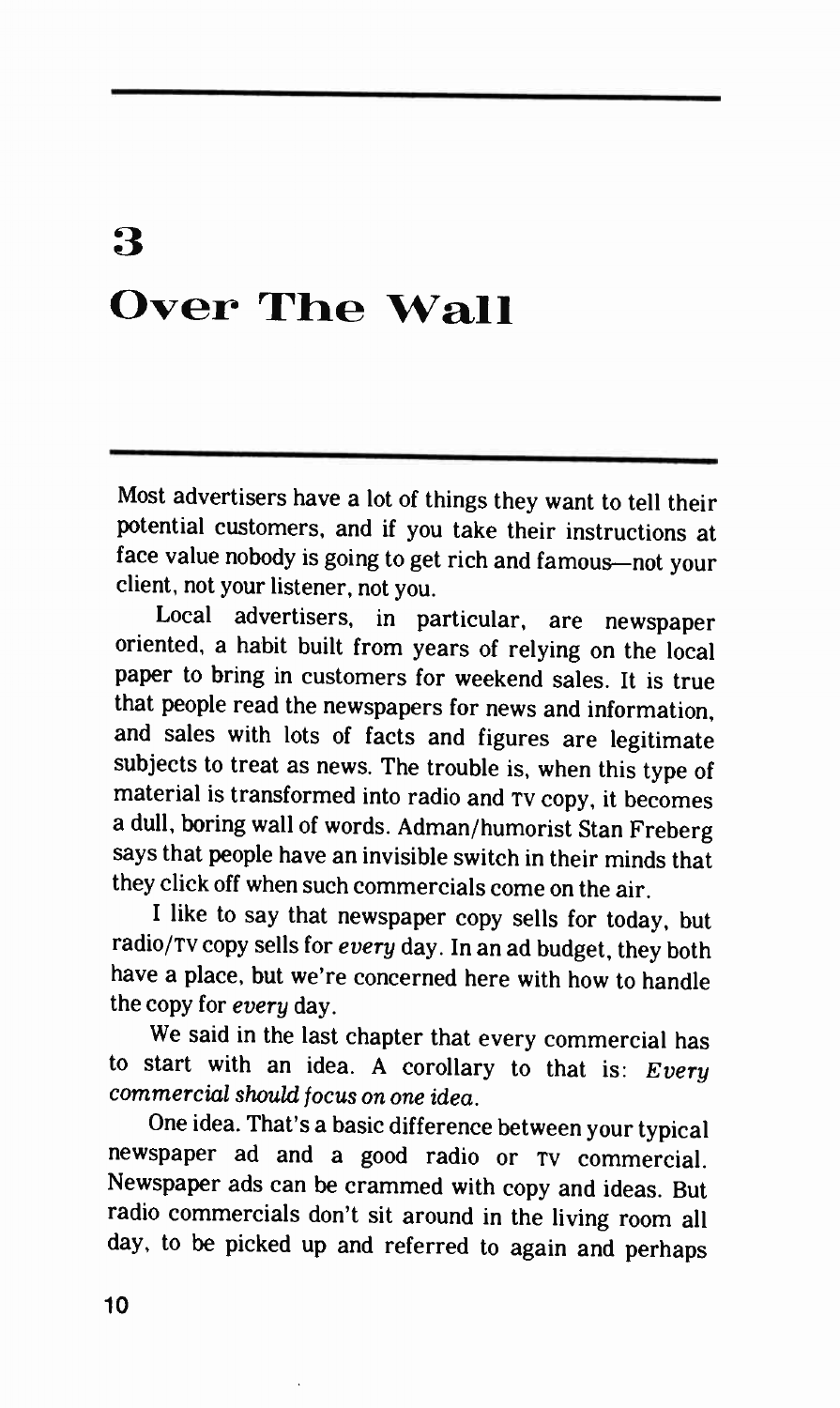again. You have to make your central selling idea stick—the first time.

In order to be heard, understood, and remembered, use single-purpose, single-idea sentences. Build premise on premise, promise on promise, benefit on benefit, all adding up to the one Central Selling Idea.

Use short sentences. Direct, forceful verbs. Concrete nouns. Then, when you're through, read your commercial aloud. This will help you catch any tongue twisters or awkward consonant combinations. (More about the specifics of copy technique in a later chapter. )

So. You start with a single idea that promises a benefit. You phrase it so it is memorable, to the point, and believable. You make it easy to understand because people listen to commercials with only half an ear, when they listen at all. And you make it interesting, so they'll be compelled to listen.

Of course, the idea of the benefit itself should be interesting. If it is interesting enough, you don't need this book. On the other hand, when Volkswagen had the most economical, most practical, and least obnoxious car on the road, they also had the most interesting advertising campaign. Somebody asked an agency to give them a campaign like Volkswagen. The agency replied, "Give me a product like Volkswagen."

Interesting products make it a lot easier to write interesting ads. It takes imagination to write interesting ad copy on white goods or snow tires. I assume that you have an imaginative bent, or you wouldn't be in this business in the first place.

Just remember that no matter how much information an advertiser wants to cram into every commercial, all he is interested in is one thing: RESULTS.

Radio and TV commercials get results when they vibrate with a single interesting, believable idea that promises a benefit to the consumer.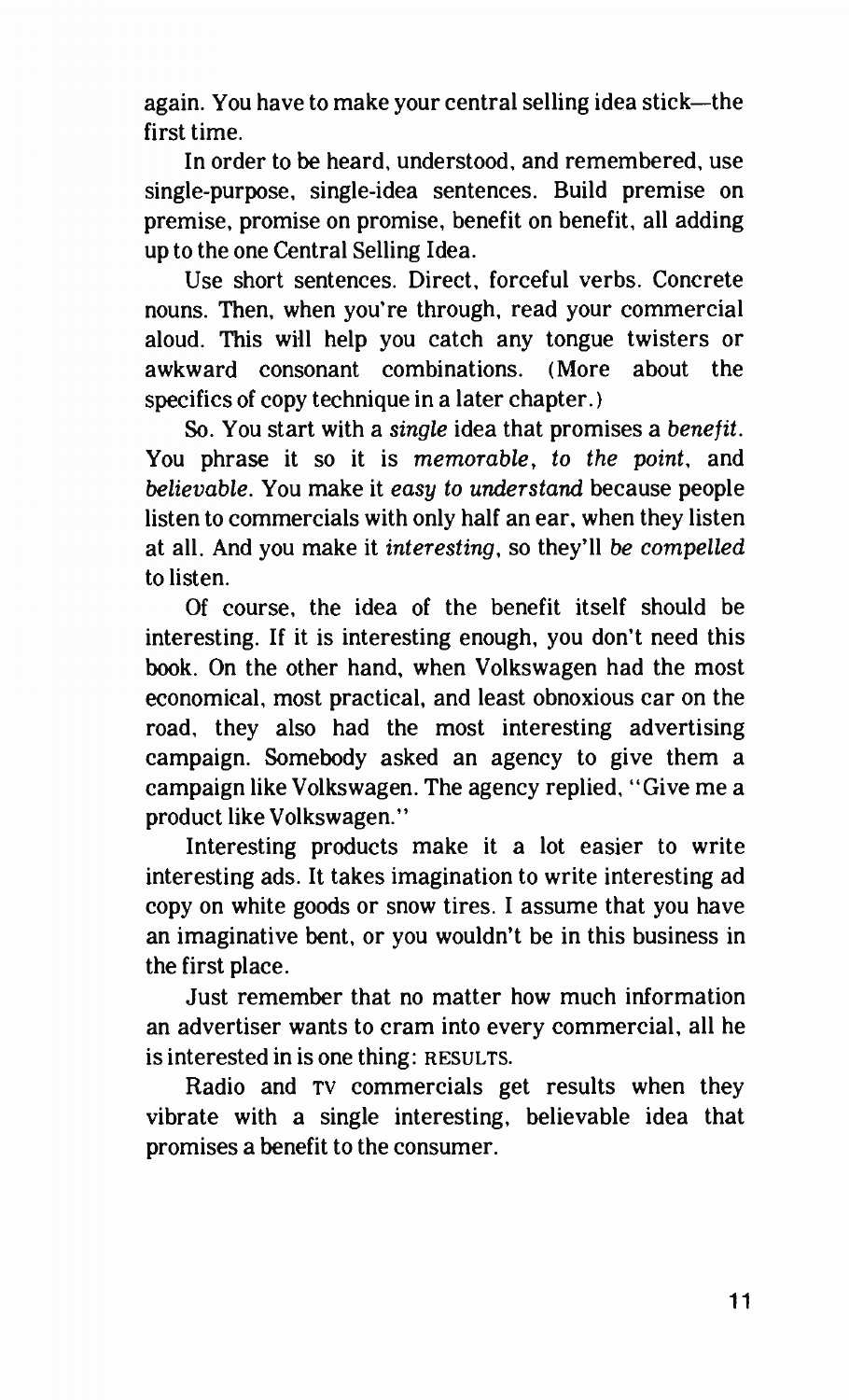#### 4

### The Making of Ideas

Never ask yourself where your next idea is coming from. It's a bit like asking a centipede how he manages to synchronize his legs when he walks: dwelling on the question is apt to throw you.

A dictionary phrase defines idea as "a thought; mental conception or image." Everybody has these. The trick is to summon them at will and make productive use of them. They should grow organically out of the problem at hand—in this case the product or service to be advertised.

#### SET A DEADLINE

Don't let the pressures of necessity paralyze you; let them work for you. When the deadline is hovering and the client is bellowing, the most extraordinary ideas may occur to you (just as the pangs of stagefright may help even experienced actors to give better performances). Why? Any crisis you face causes a flow of adrenalin. Result: You think faster, clearer, and better than normally. To capitalize on this, many copywriters put off writing anything until the last minute, counting on the tensions produced by that looming deadline to spur them to their creative high point. I can't say I recommend this form of mental roulette, but it does pay to set an artificial deadline—earlier than the real one, giving yourself the luxury of excess time. Condition yourself to observe this imaginary deadline. If you learn to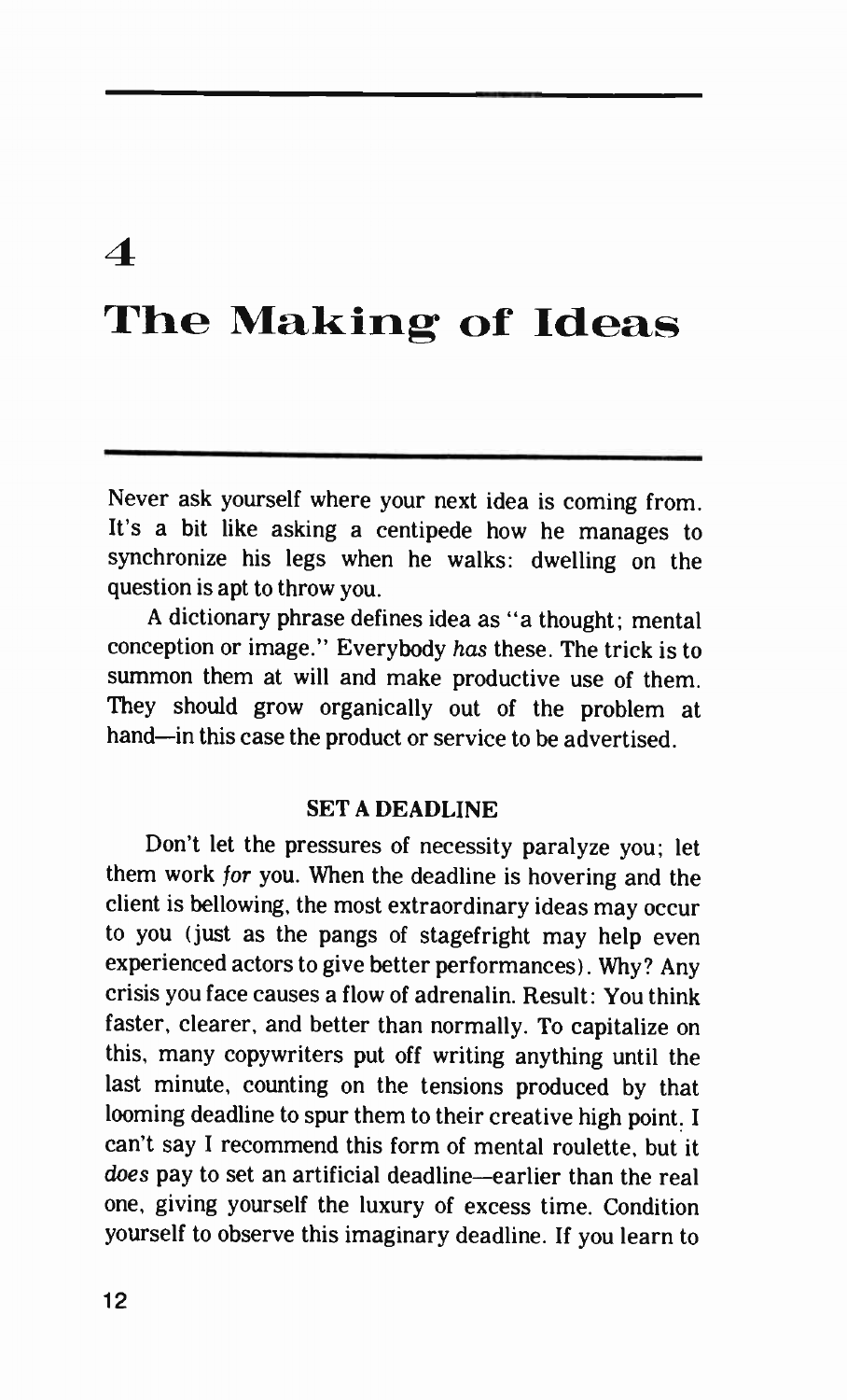be your own worst critic, this method can build the same pressures as a genuine deadline and help you produce some of your best ideas. Ideas simmered under pressure usually turn out well done.

#### THE TWO IDEA FAMILIES

For purposes of discussion, I've divided types of ideas into two categories: Copy ideas and merchandising ideas. A copy idea presents the product without altering it or the manner of selling it. A copy idea may simply be a clever bit of dialog calling attention to the product. For example:

(SOUNDS: COCKTAIL GLASSES, PIANO CHORDS, VOICES)

WOMAN: Hi Mister. How'd you like to buy me a little drinky-poo?

MAN: Anything you like, honey. I'm the happiest salesman in the world tonight.

WOMAN: Ah...your wife just ran off with your biggest competitor.

MAN: Hey...not half bad. My biggest competitor is Bethlehem Ford, see.

WOMAN: You sell cars?

MAN: Well, right now I'm just sitting here waiting while Bethlehem Ford sells itself right out of business.

WOMAN: Oh?

MAN: They'll take anything to make a deal. Have to. They've got cars coming out their ears. (CHUCKLING AS HE TALKS) They got some idea they're Little Detroit.

WOMAN: Little Detroit?

MAN: Yeah...ain't that a scream?

WOMAN: And you're just sitting here buying little old me a drinky-poo while Little Detroit sells itself right out of business. Pretty cute.

MAN: Yeah...(LAUGHING STOPS...HIS MAN-NER SOBERS UP) It...ah...only has one drawback. WOMAN: What's that?

MAN: Could you...lend me enough money to pay the check?

The humor is used to get attention and to make a sales point.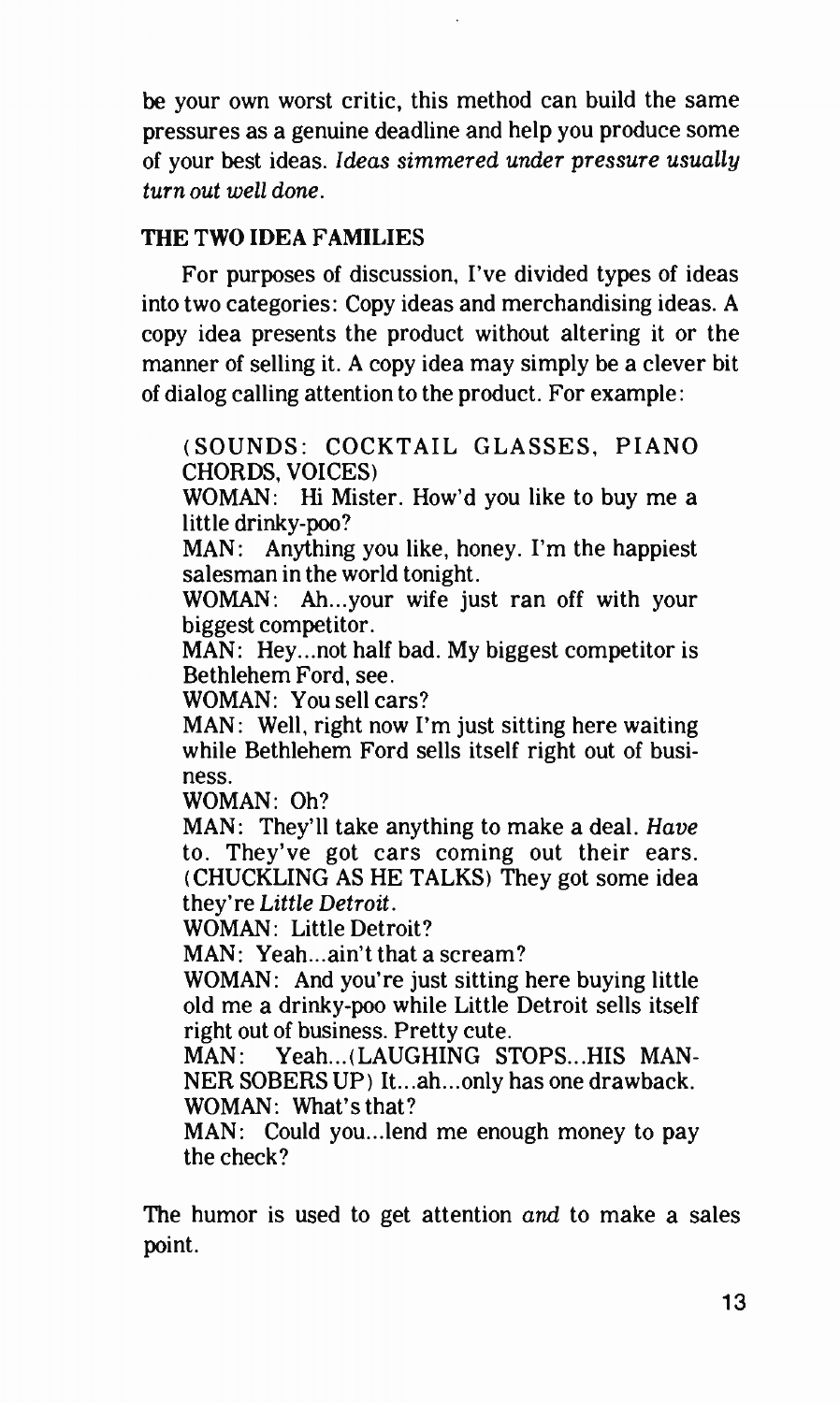To merchandise a product or to get merchandising ideas in general, you have to dig deeper, often changing something or adding something new to the client's policies. Guarantees, giveaways, and complimentary services all come under the heading of merchandising:

1ST MAN: Oh boy, do I have a headache. 2ND MAN: How long have you had it? 1ST MAN: About a year. 2ND MAN: A year? Have you been to a doctor? 1ST MAN: No...but I've been to an awful lot of mechanics. 2ND MAN: Mechanics? 1ST MAN: They can't seem to do a thing for me. 2ND MAN: Mechanics? For your headache? 1ST MAN: Oh! (SUDDENLY REALIZING THE HUMOR OF THE SITUATION, STARTS LAUGHING) 2ND MAN: Yes... I.. .figured... 1ST MAN: I'm talking about my car. 2ND MAN: Your new car? 1ST MAN: Hasn't run like new since the day I got it. 2ND MAN: Oh, headaches, huh. 1ST MAN: I should have suspected something though... 2ND MAN: Why was that? 1ST MAN: I found a free aspirin dispenser beside the cigarette lighter. 2ND MAN: Too bad you didn't buy from Al Smith Buick. 1ST MAN: They got somethin' stronger than aspirin? 2ND MAN: Yep. A free mechanic. 1ST MAN: Free what? 2ND MAN: Free mechanic. Comes with every Al Smith Buick. For one full year. So if anybody gets a headache... 1ST MAN: Yeah? 2ND MAN: It'll be him.

The merchandising idea must offer the average ad-hardened listener a strong benefit. Every commercial must sell, not the "new, exclusive features" but the way in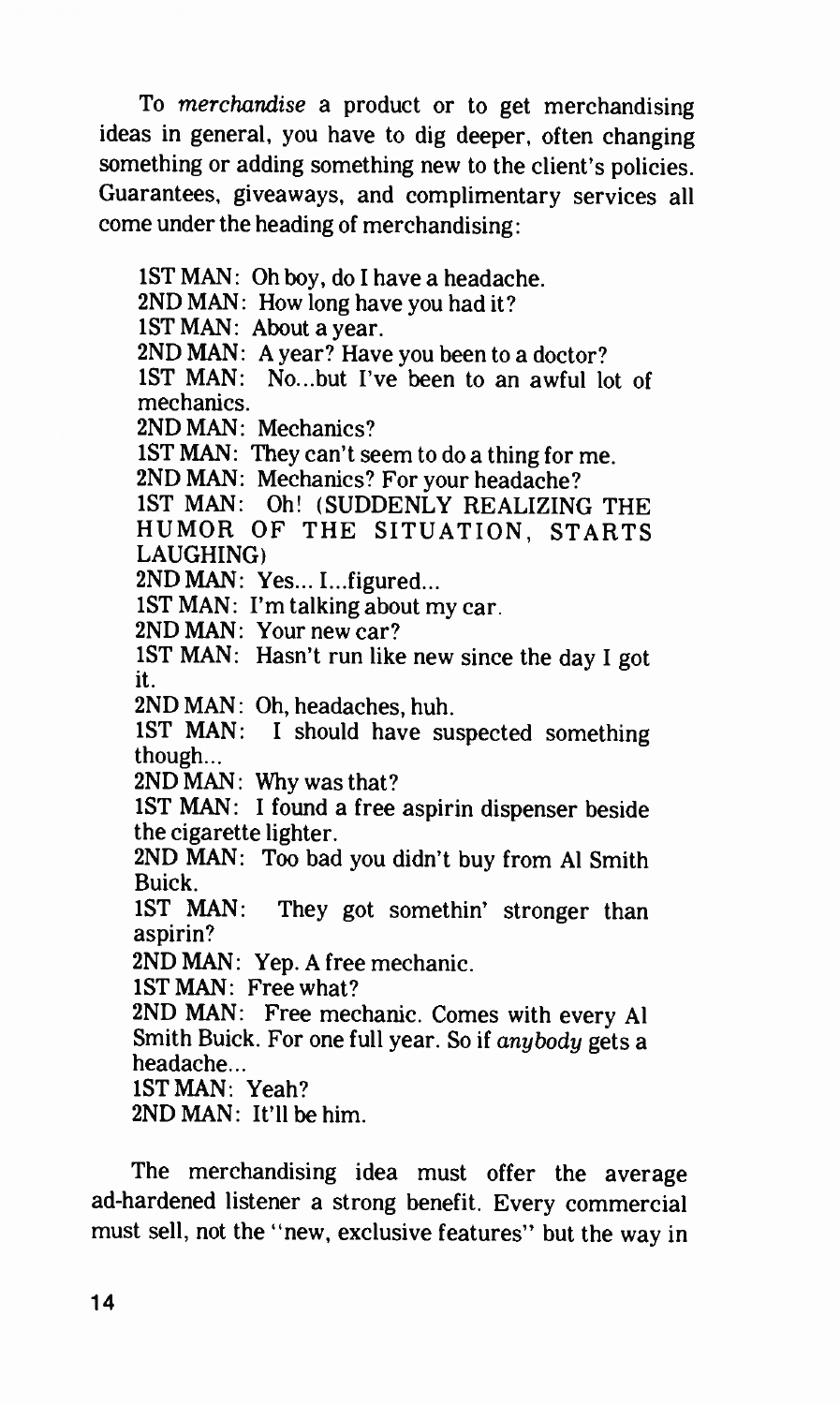which these features will benefit the listener. The more concrete and direct the benefit, the easier it is to get action. The benefits you build for your clients should be so believable, so provocative, so exciting that you are torn between finishing the commercial and running out to buy the product yourself!

Note that you must build benefits—usually out of the raw factual material you collect from the client. Here is a good time to point out that you must get to know the client's business or product in depth. You should know at least ten times as much about the client as you'll need to know for his commercials—fifty times as much if you have the opportunity. If you are chained to the typewriter and are impoverished by the material the salesman brings you, see if you can get permission to call the client for a chat. It's almost certain to be worth the effort.

In my experience, one dairy had a process which extracted odors from milk—something the dairy hadn't talked much about. A copywriter for our agency learned about the process, and found out also that no other dairy in town had it. Rather than dwelling on the negative or technical-sounding features of the method, the copywriter centered a campaign on how the device made it possible for the dairy to deliver truly fresher tasting milk to each family's door.

While nearly every dairy tries to use the theme of freshness, this was the first one in its area that actually had a believable reason why its milk was fresher. Because a copywriter went for facts, his commercials outperformed all competition, as the dairy's sales curves demonstrated.

Another merchandising idea which provided a good customer benefit was a Magic Menu created for a grocery chain in a medium-sized town. Tired of listing a catalog of specials day after day in the chain's advertising copy (specials that few really heard and fewer remembered) , a writer wondered "What if we were to combine these specials into meals and break down the overall cost per meal?" The grocery chain hired a home economist to try out the idea. They discovered that balanced and attractive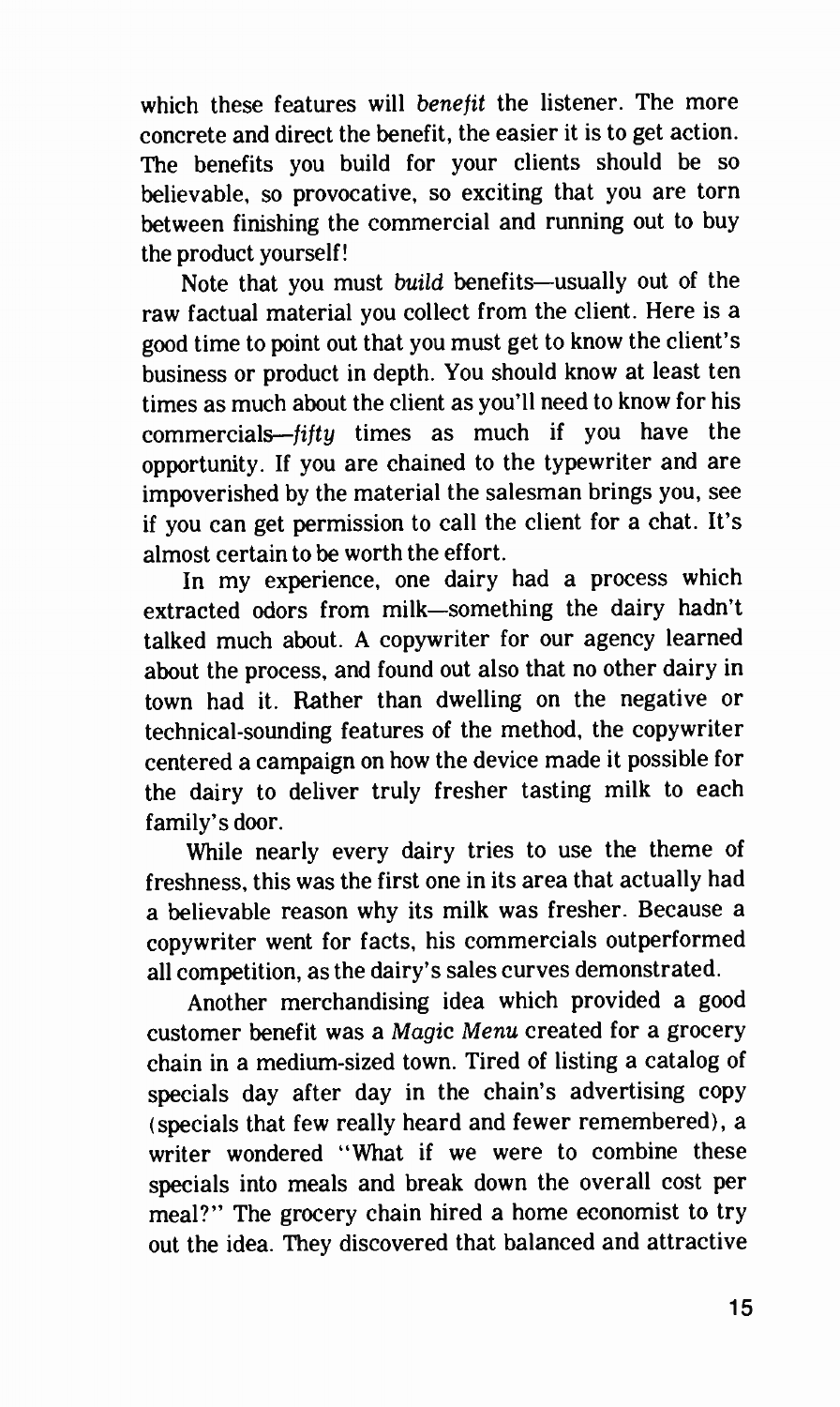meals could be planned from their specials for about 25¢ a serving. "Prepare balanced meals for  $25¢$  a serving" promises a benefit that the lists of specials had only weakly implied.

While it is true that long lists of special prices are effective in newspapers, they simply can't be absorbed by radio listeners. Notice how the Magic Menu idea is the single idea around which the following commercial is built. This is a straight no-gimmick spot—but it was one of a series that helped build a strong image for a previously struggling chain:

Now, for just twenty-five cents a serving, you can prepare exciting meals planned by a home economist for your family. Just follow the Magic Menu when you shop for specials this weekend at your Piggly Wiggly store. At Piggly Wiggly, you do more than just save on a few unrelated items. At Piggly Wiggly, specials are planned so they can be prepared into complete meals for as little as twenty-five cents a serving. Spice up every meal with vitality. Shop the Magic Menu way at your Piggly Wiggly Store. Ask for your free Magic Menu today—at Piggly Wiggly.

The Magic Menu was a fairly complex merchandising idea, involving additional planning and expenditure for the client. There are, however, uncountable ways to merchandise when you know your client doesn't want a heavy cash outlay for the idea. Don't let cost considerations inhibit your thinking. Sometimes an idea that's too expensive can be modified—and sometimes an idea only seems as if it's going to cost the client money.

As an example: a cafeteria was persuaded to offer "All you can eat for \$1.98" on its off nights. This idea managed to draw new customers—who then became repeat customers—and the cafeteria made money on the dollar-ninety-eight nights.

Whenever you as a writer get the chance to help plan a client's advertising (this situation should be mandatory but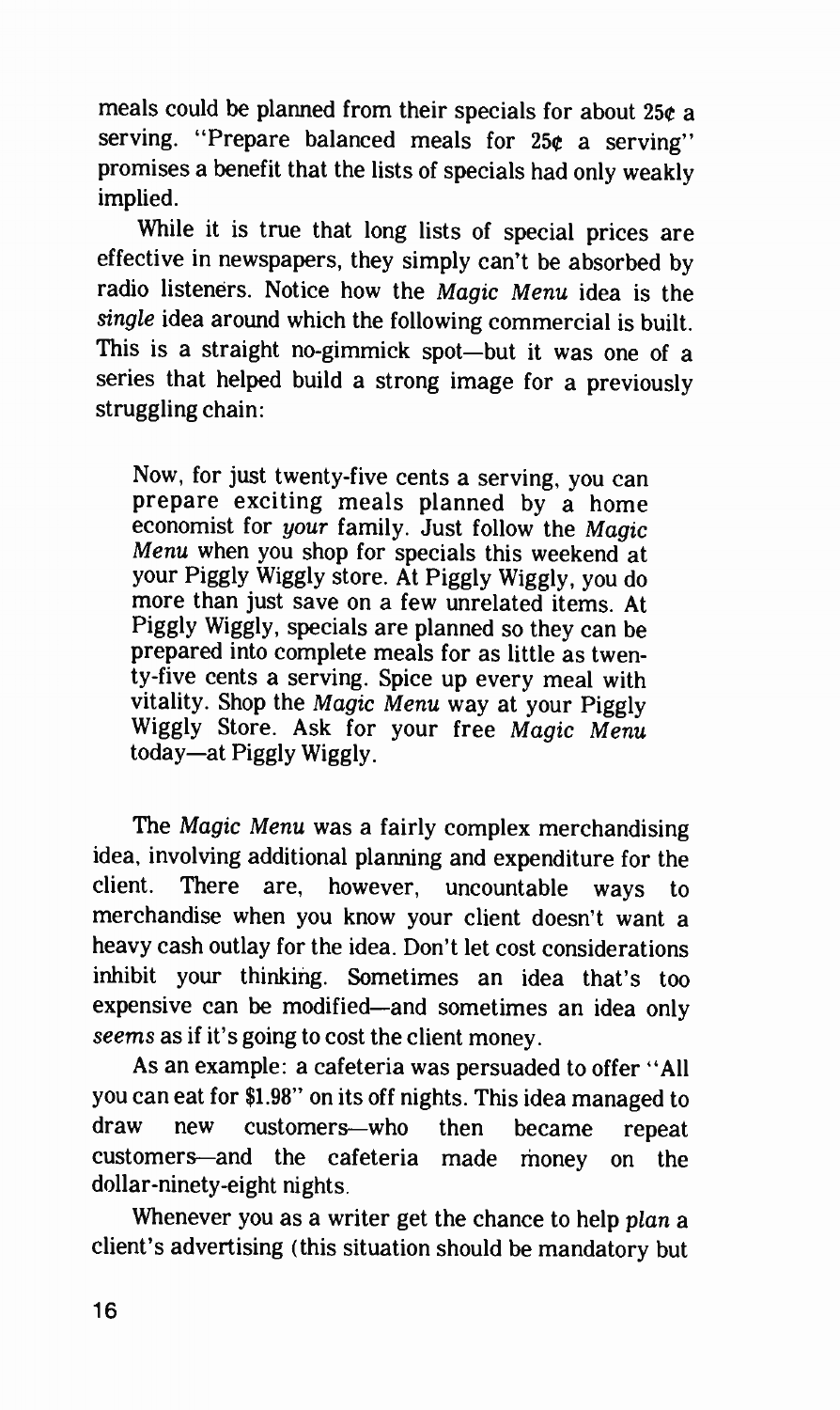unfortunately is but rarely), suggest more than just copy ideas. Suggest new ways to merchandise and you'll make more money for the client.

#### A WAY OF PRODUCING IDEAS

Did you notice the Magic Menu idea resulted when a writer wondered, "What if...the specials could be planned into meal menus?" The cafeteria made money because a writer wondered, "What if...we were to serve a customer an entire meal—all he wanted—for less than two dollars?"

Good copy and merchandising ideas often start with the words "What if?" For an exercise, start a sentence with those two words and finish it with whatever occurs to you—and don't worry if the exercise doesn't turn into a workable commercial the first few times you try it. Eventually it will.

One night I was at a concert absently thumbing through the program as the orchestra tuned up, and suddenly a thought came to me: "What if you could give a car a tuneup over the radio?" Later that night, I wrote this spot:

As a service to you, car owners of Norfolk, Jones Brothers Oldsmobile will now attempt to give you a free tuneup, right over the air. Are you ready? Are your cars ready? Okay. At the end of the countdown, Jones Brothers Oldsmobile will attempt, through the miracle of modern electronics, to give you a free tuneup. 10...9...8...7...6... 5...4...3...2...1...Free..Tuneup!

#### (LOUD SOUND EFFECT: ORCHESTRA TUNING UP)

There.. does your car run noticeably better now? If not, maybe it's time to see about a new Jones Brothers Oldsmobile. It's yours...to the tune of just \$3942.

The tuneup commercial is typical of the way to beef up copy that contains no strong merchandising idea. There is a hairline of distinction between being clever and being cute,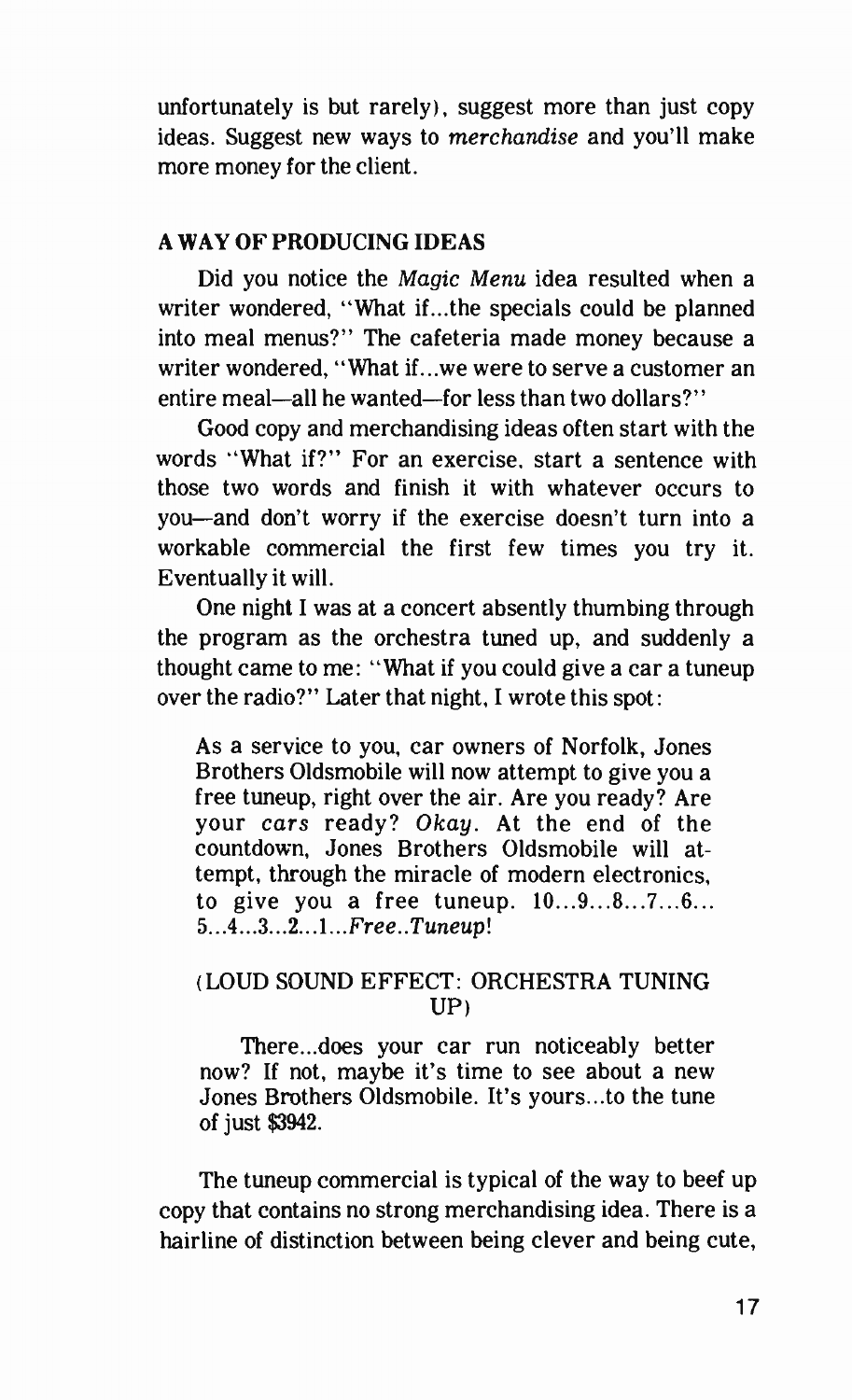and you'll have to let your own judgment, or that of those around you, be your guide as to which is which. A clever copy idea keeps a commercial from being dull, gets it heard and remembered.

When you have a strong merchandising idea, something new and newsworthy such as the Magic Menu, that in itself can carry the copy. Clever ideas may even get in the way. In this case, the copy should simply be sharp and to the point.

When you have a merchandising idea of only medium impact, you may want to link it with a clever copy idea to double the interest. For example:

#### ( SOUND OF BULLDOZERS)

We wanted to call it Smith Ford's Bulldozer Sale.. only we were afraid some people might get the idea we were selling bulldozers. Actually, as you can hear in the background, the bulldozers are leveling Smith Ford's outdoor display area here at 100 Union Avenue. We must move our new and used cars out of the bulldozers' way and we've got no place to put them! That's why we're giving you sacrifice prices to drive them away. Choose from Memphis' widest selection of factory-fresh Smith Fords and the best-serviced, cleanest used cars. Clean—if you don't mind a little dust right now. You can save a wheelbarrowful of dollars. Help Smith clear the lot to make room for the bulldozers and we'll level off prices for you. During this sale, new Smith Fords and used cars are just plain dirt cheap. On the level.

There's one danger of playing the "What if?" game. If you do it thoroughly, you are going to write down a lot of ideas which have been used before. This is inevitable. Ideas you've heard before are bound to pop into your mind. Fine. Only don't use them. They may suggest a fresh twist or application, but stay away from the ruts of well-worn ideas and techniques. This is not to say you should be different for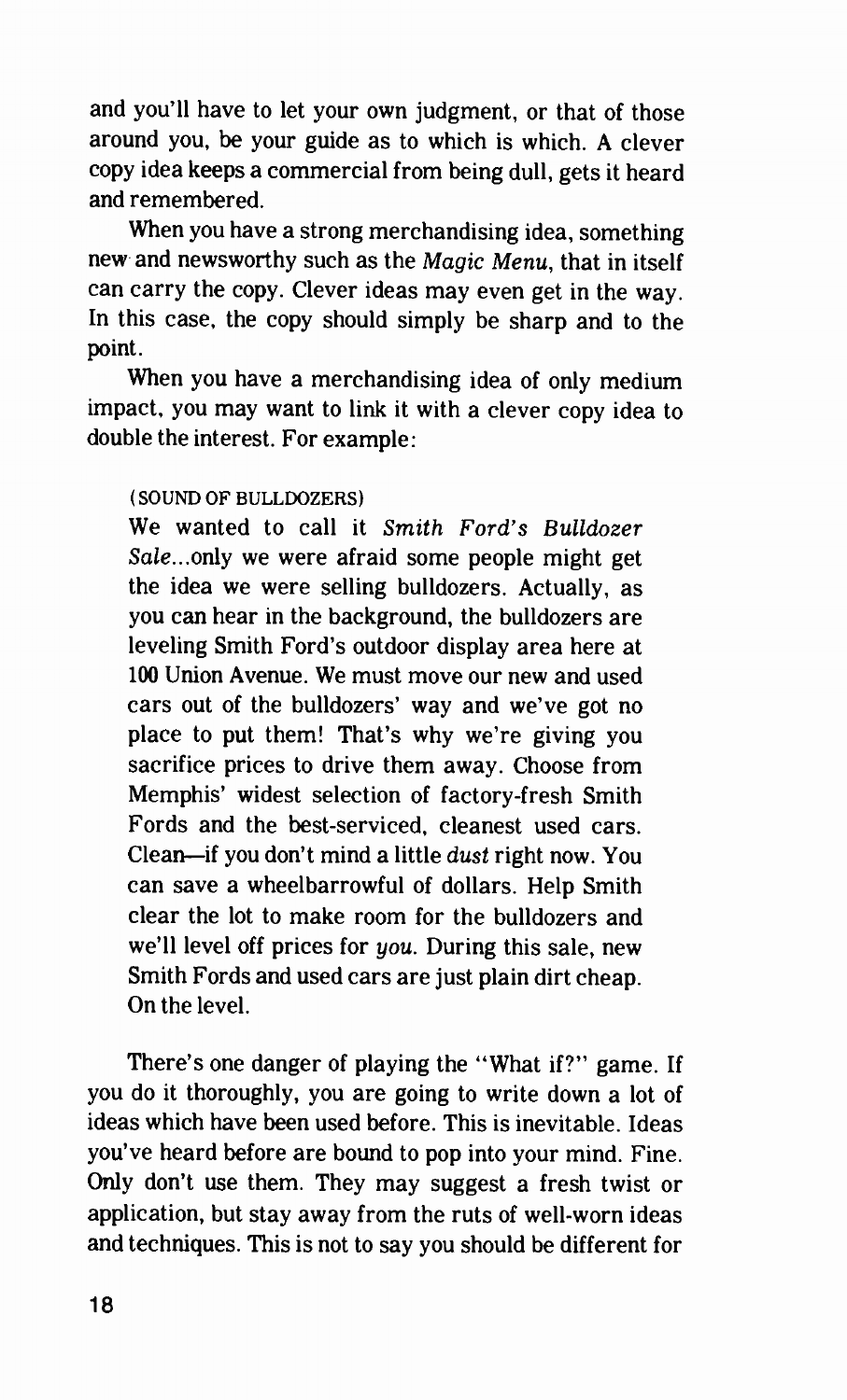the sake of being different, but don't imitate or you will wind up being dull.

You'll know you're doing well when your original approach is imitated by others. This will force you to cast around for another new idea...something else that is unique. And this is the way careers grow.

#### DON'T BE CRITICAL

For the "What if?" method to produce worthwhile results, allow your mind free rein, and don't—repeat, don't—be critical of each new idea as it comes to you. Think of your mind as being divided into two channels, each competing with the other for dominance as you sit at your desk. These would be your critical and creative channels. Start by creating as many ideas as you can, with your critical switch turned off! There's a time to be critical, and it's later! Meanwhile, stretch your creative muscles, concocting as many ideas as you can from the facts you've gathered. You'll be surprised at how many ideas will occur if you don't inhibit yourself and aren't afraid to think of things that are "too far out," "too silly," "too sophisticated," "too lowbrow," etc. Don't lose any of them. Write all your ideas, at least in brief note form.

What are the results of all this? Again, let's look at a few examples:

A finance company threw off the doldrums by getting a telephone number made of the exchange prefix "Capital" followed by D-O-U-G-H. This .was easy to remember. And the slogan used, "Dial for dough," was virtually impossible to forget. The company's business tripled on the first day and stayed at the new level. This success story couldn't be told had the copywriter "logically" discarded the idea as "too impractical."

A department store invited customers to "Mark Your Own Specials!" Every customer was handed a red tag at the door and could affix it to any item not already on sale. This created an automatic markdown and a definite saving—but the big factor was the appeal of directly influencing the purchase price. The open-marketplace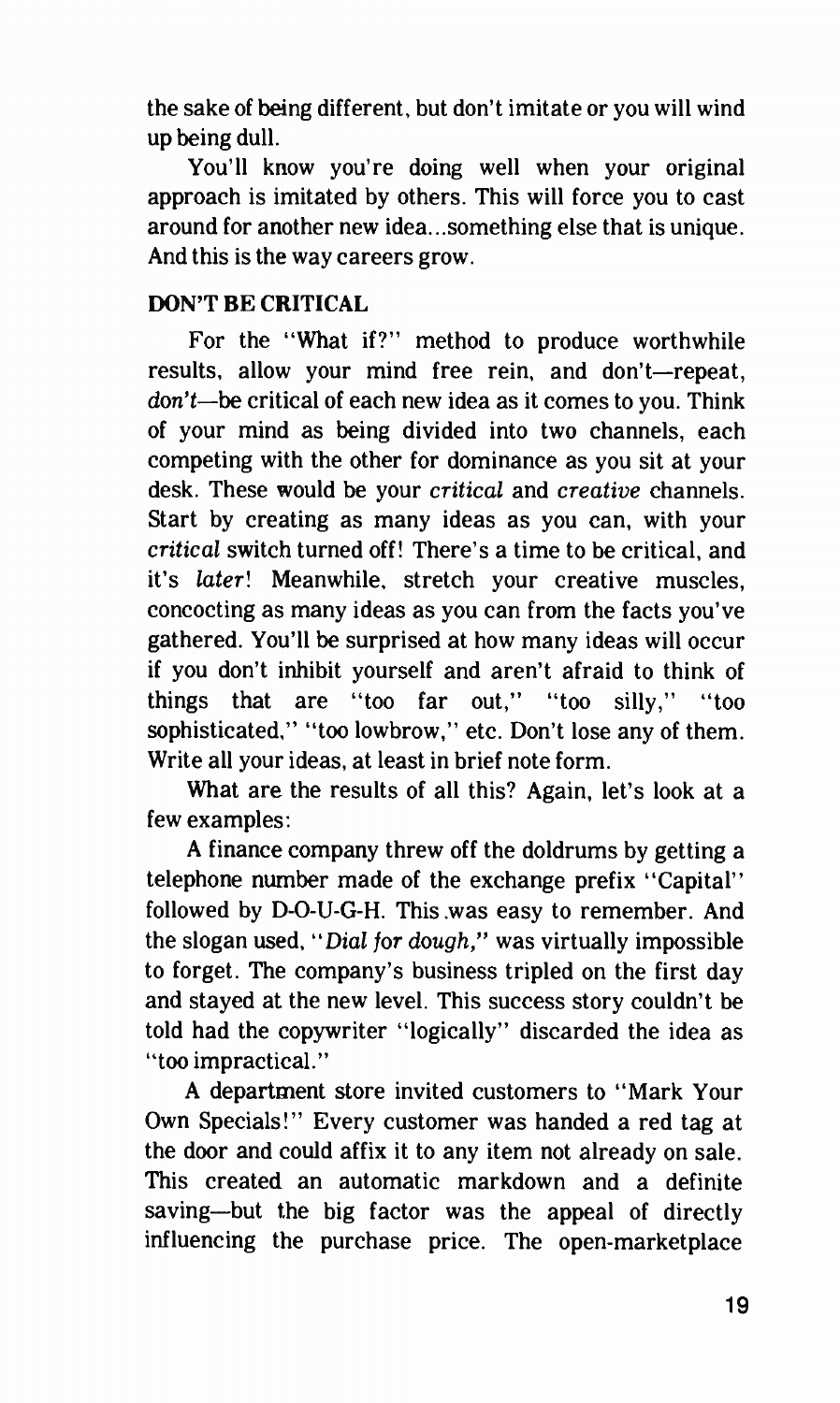bargaining and haggling of yesterday held a definite intrigue, and customers still like to create their own benefits—thus the inflated window sticker price on automobiles these days.

#### ACCENTUATE THE NEGATIVE

As mentioned, don't apply judgment to your ideas as you're producing them in your own mind. Only after you have a number of idea possibilities jotted down should you analyze them for freshness, believability, practicality, etc. Even if your critical sense then rejects some of your ideas, examine the reasons for rejection. These very reasons may become the foundation for a good, workable idea. This is called "making the negative a positive" and it can be a very interesting and valuable approach.

Volkswagen capitalized on the bug-like car shape, and Avis Rent-A-Car used its Number 2 position as a believable motive for "trying harder." Similar reasoning must have prompted a Baltimore menswear retailer to forgo the usual sale captions like "end-of-season bargains!" "unbelievable savings!" "storewide clearance!" etc. The merchant put a big sign in the front windows with one word: Leftovers.

Let's take an example you might be faced with. Suppose you're trying to write a commercial for an Oldsmobile dealer who ranks seventh in sales in his market. He is off the beaten path. He has a dirt-floor service department. Most people never think of him when they think of buying an Oldsmobile, and no amount of fancy coverup talk is going to change the facts of the situation or people's impression of this dealer. But a line which did change a lot of people's minds—in just such a situation—was

You probably don't think of Motor City first when you think of buying an Oldsmobile...

This candid, statement-of-negative-fact intro was followed by:

...That's why we have to sell for less. The truth is, we can afford to sell you an Olds for less. Oldsmobiles cost all dealers the same amount of money to begin with. But we're off the beaten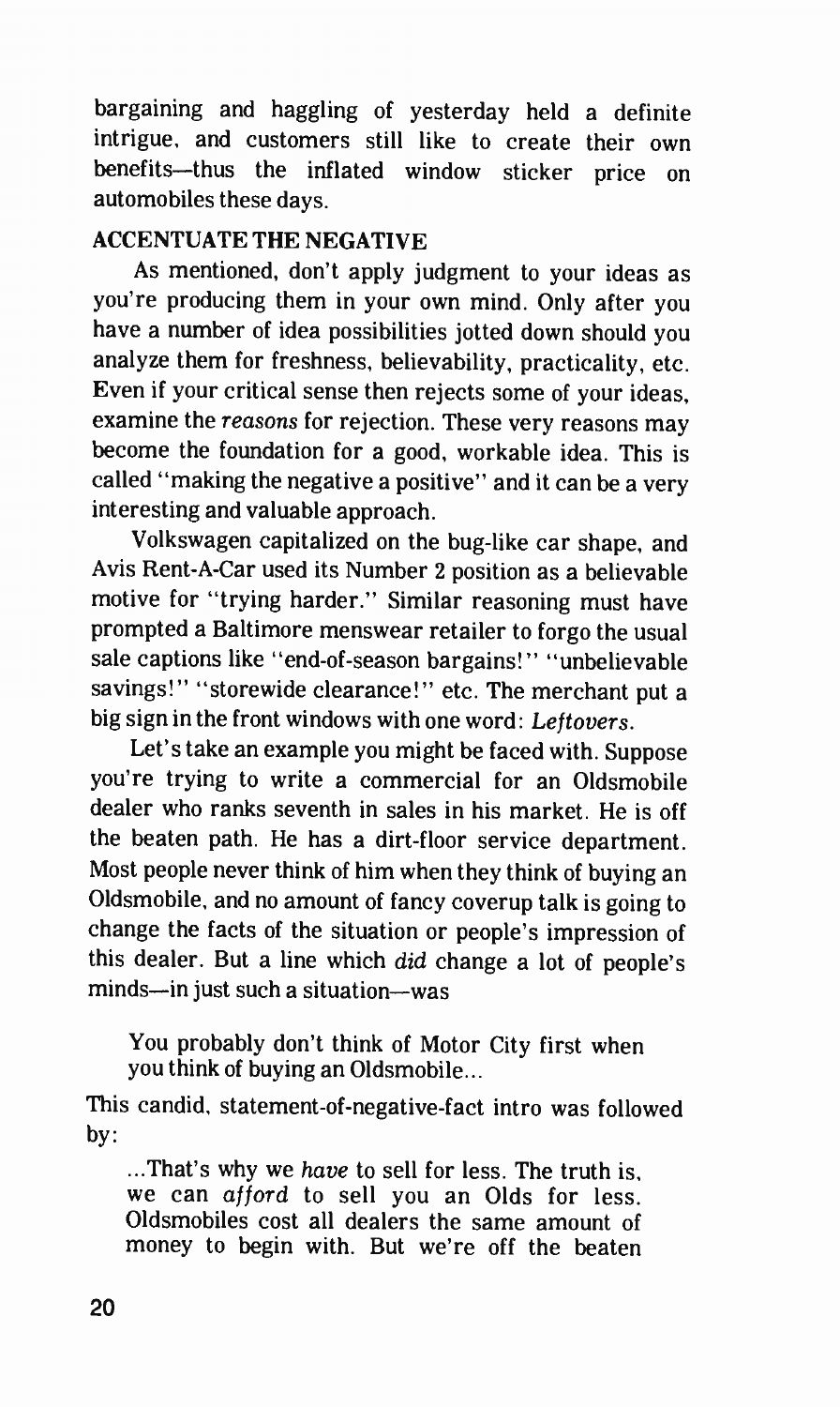path—with a small building, small staff, small overhead. That's why we can afford to make a smaller profit on every Olds we sell. We may not be the first dealer you thought of. But, when you price our Olds, we'll be the last you'll see!

Candor helps make any commercial more successful. When you admit your weaknesses, people are more willing to believe your strengths.

Let's take another example. A shoe store wanted to advertise a beginning-of-the-week sale on Mondays. Reason: Mondays were usually poor business days. The store manager, though, was taken aback when the writer wanted him to admit this lack of Monday traffic in the copy. The commercial was written announcing a Monday sale with no real reason behind it and in the face of consumer preference for shopping on weekends. The commercials didn't pull very well because the client ignored his negative instead of turning it into a positive by advertising it.

#### **EXERCISES**

- 1. Write ten outlandish "What if?" ideas concerning items you see around your home or office.
- 2. Develop three of these ten ideas into partial commercials for any kind of business. (Write the opening and a skeleton outline.)
- 3. Choose several representative businesses around your town. For each one, write ten merchandising ideas which really interest you as a consumer. Now, check around. Are these businesses presently using any of the ideas you thought of? Should they be?
- 4. Think of five reasons for any kind of business to have a sale. Write them down and save them for a rainy day.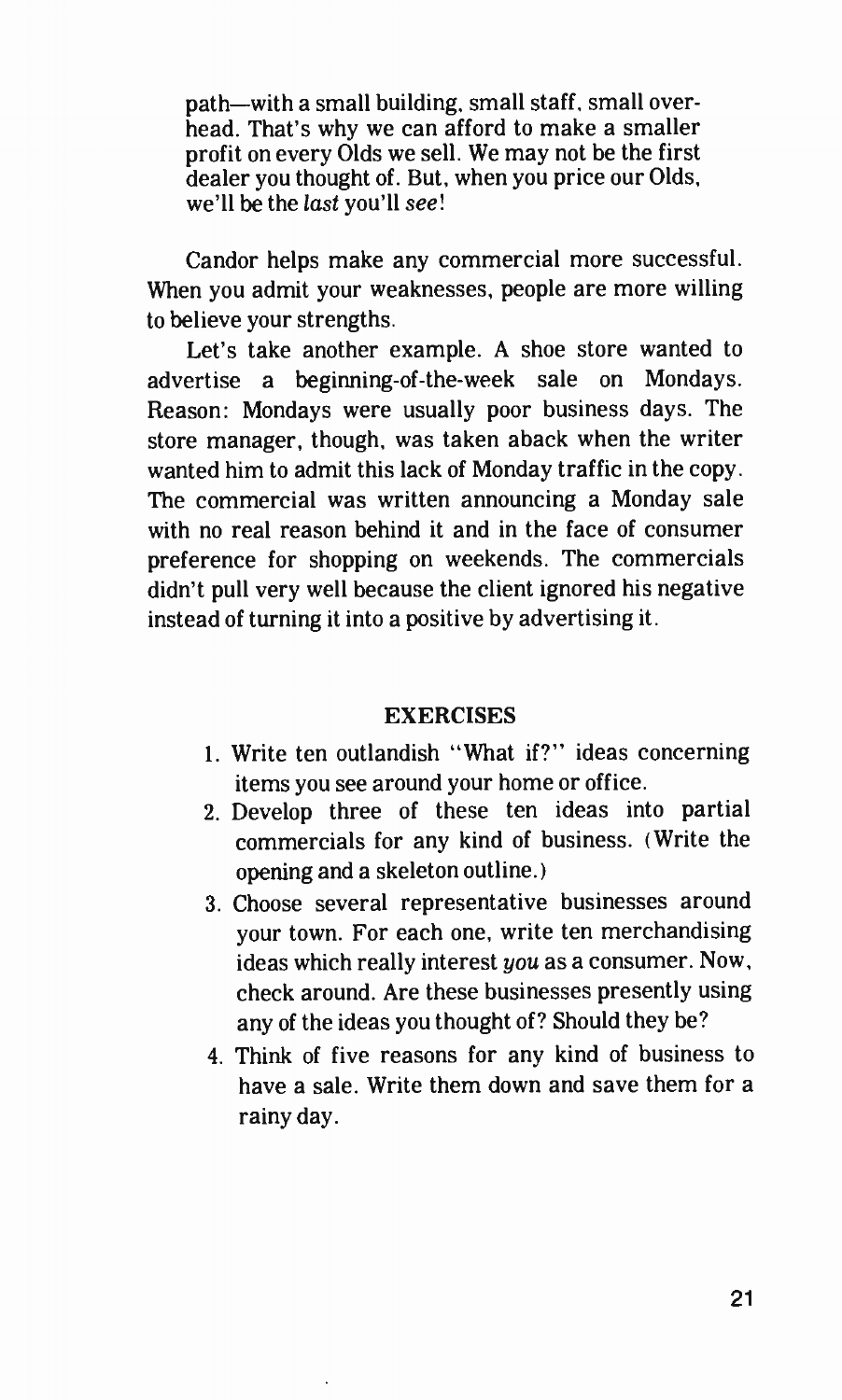### 5

### Lifeless Languag: The Cliche

The desk dictionary you have nearby will call a cliche a "trite expression or idea." Going further, trite is defined as "worn out by constant use."

Cliches are a substitute for thinking. If you use a lot of them in talking with people, you're a predictable conversationalist. If you use a lot of them in your copy. you're an expendable writer. Anyone, after all, can come up with a hackneyed expression or idea.

The most common cliches are worn out metaphors or similes. These cliches often originated as poetic language by such imaginative writers as Shakespeare, Milton, Pope, Chaucer. Take the phrase "dead as a doornail" as an illustration. The first person who used this phrase was being original. The second person who used it was perhaps a shrewd copyist. Anyone using the phrase today, however, is not only a hack but is being meaningless and archaic as well. Who knows what a doornail is today?

To eliminate such cliches, reread. Question every sentence, every phrase. Is it original? If not, where did it originate? Is it believable or just puffery? Does it serve any purpose? Is it the kind of description needed to get across your idea? Or would it be better to be straight and uncluttered? Above all, if the phrase is common and overused, try to avoid it. Something much better will spring into your mind if you think well enough ( and long enough) !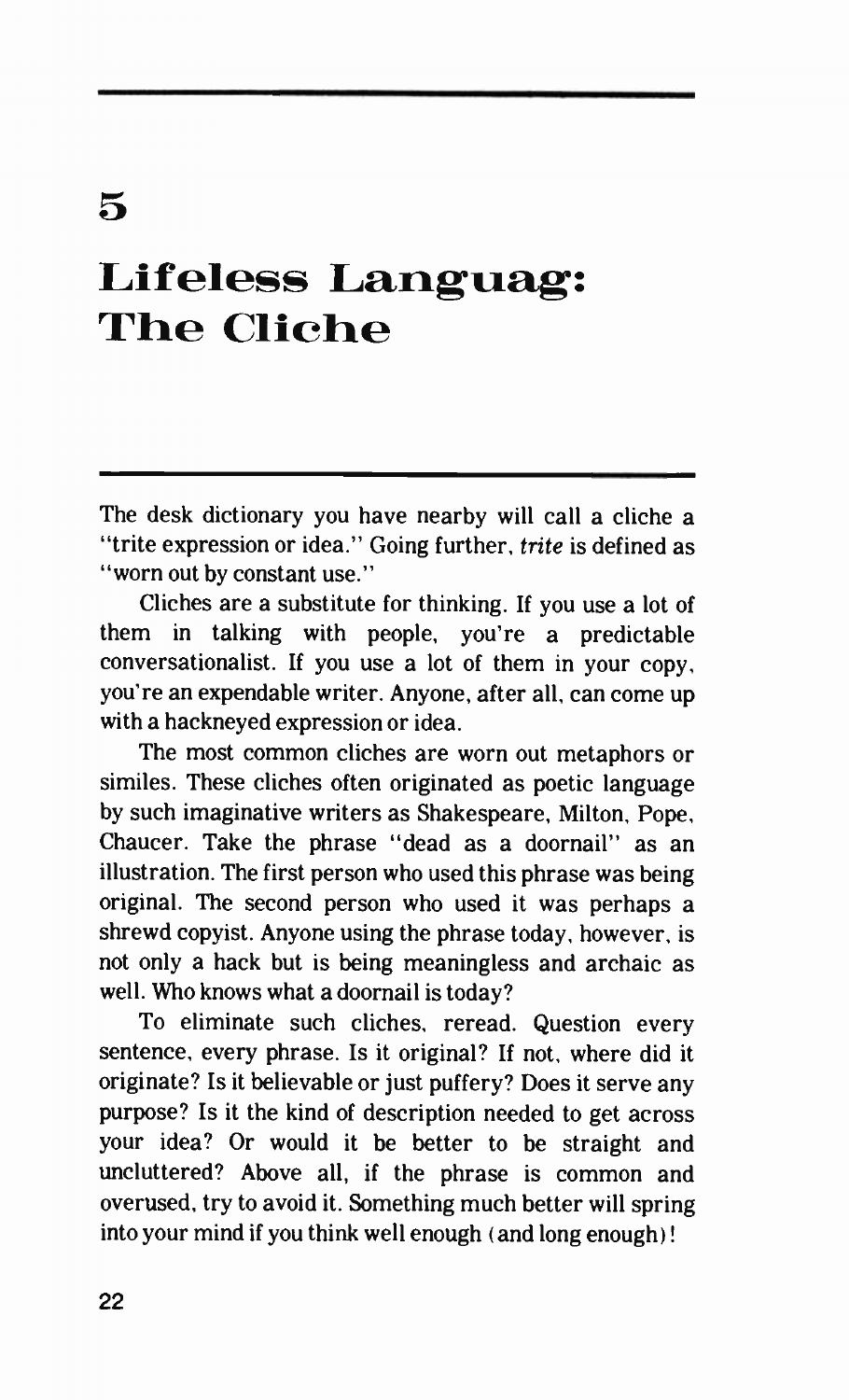#### COMMON COMMERCIAL CLICHES: THE DROP-EVERYTHING SCHOOL

We've been talking about metaphorical cliches. There is another kind of cliche—simply tired everyday words and phrases. These are cliches for the same reason, however: They've lost their impact through overuse.

Don't let the fact that so many businesses use these cliches as a matter of course lull you into thinking that it's all right to use them. The kind of phrases I'm talking about are these, used as intensifiers:

—that's right

- —you heard right
- —once again
- —never before and never again
- —proof positive
- —remember
- —yes, just

—that' s... ( This is often used at the end of a sentence to repeat the price or at the end of a commercial to emphasize the sponsor's name. "Shop at Jordan's today. That's Jordan's Department Store." Why say "that's"?)

Some trite phrases that are supposed to denote low prices are:

| —cut rate               | —bargain                     |
|-------------------------|------------------------------|
| —cut prices to the bone | -bargains galore             |
| -prices slashed         | -door-busting bargains, etc. |

The list could fill this book. Taking such words from our copywriting vocabulary may seem difficult, but half the fun of copywriting is thinking up new ways to really get your message across. Certainly, words like those above don't do it. Anyway, your competition is using them, and you're different.

Such words are in what I call the *drop-everything* school. How many times have you heard, "Drop everything and hurry down to Finklemeyer's Hardware Store! "?

"Well, personally," every listener thinks to himself, "I don't care if Finklemeyer is selling lawnmowers for \$5, I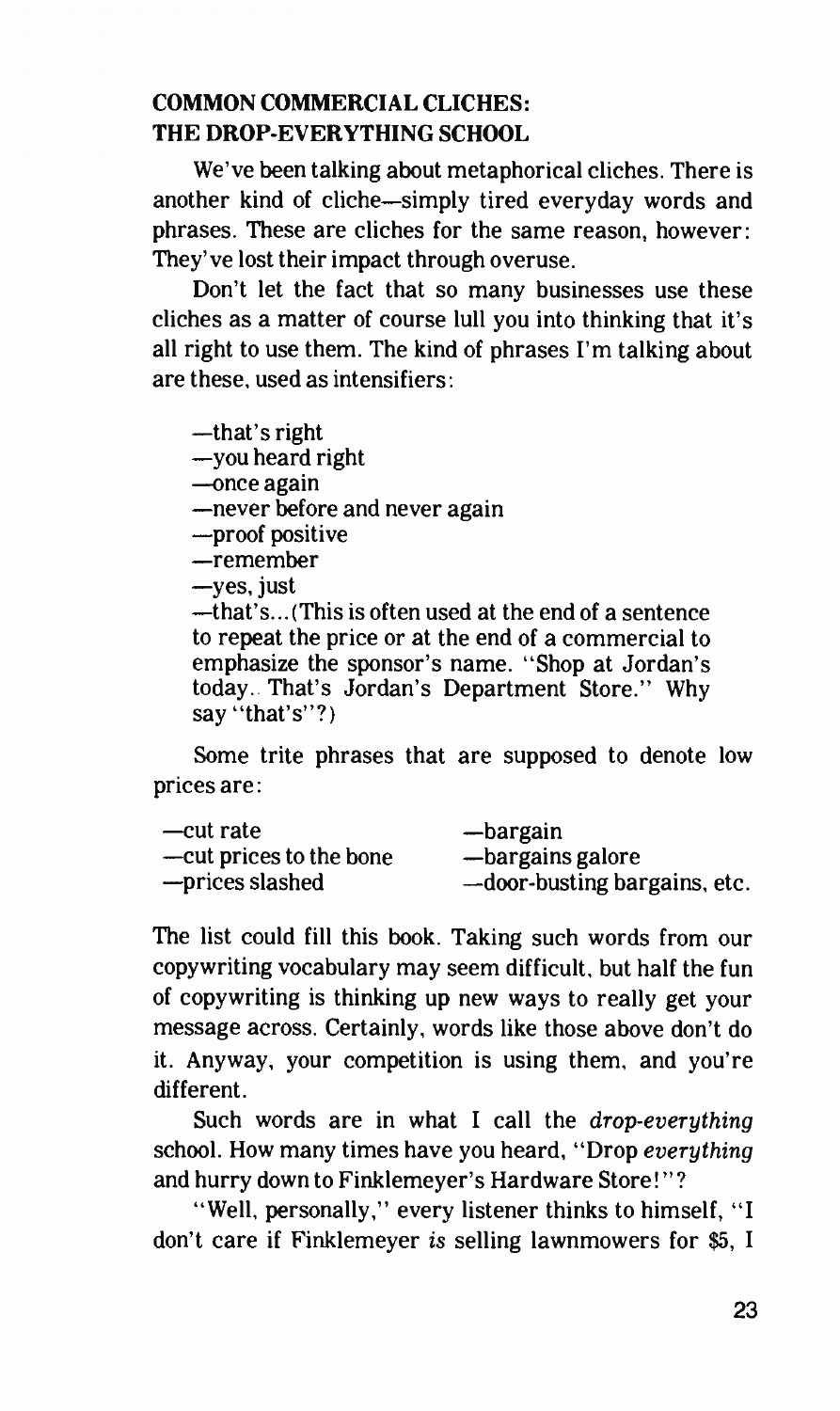am going to finish my coffee before I amble down to take a look."

But let's suppose your client, Finklemeyer, is really selling lawnmowers for \$5. Isn't this fact more powerful than all the hurry-up-and-buy-nows? Throw out the unnecessary clutter and come right out with it:

Five dollars buys a guaranteed lawnmower at Finklemeyer's. Fifty lawnmowers are in stock and five dollars buys one of them for you during this week's sale only. Cut your grass with it. See how easily the balloon tires whisk you over your entire lawn, how ball-bearing action cuts your cutting time.

What does Finklemeyer mean by "guaranteed"? If you're not satisfied, take it back. Finklemeyer refunds your purchase price.

But five dollars tells you the story. Finklemeyer's Hardware—Main and Augusta.

Try to cut a word out of the above without distorting the low-key, matter-of-fact approach. Maybe you can. Write other similar commercials, being careful not to include cliches or meaningless expressions. Try to establish a conversational yet compelling manner. Once this happens, people will listen and buy—although they will not necessarily drop everything to do it.

Incidentally, the item and the price must be good. If they cannot get you, as the writer, enthusiastic enough about them to present hard selling facts, better suggest another item to be advertised. Even if the advertising is intriguing enough to sell a poor item, the merchant may lose a customer.

Use this rationale: If the merchandise is as good as the retailer says it is, why would he have to scream about it, exaggerate facts, tell people to "drop everything"? Potential customers unconsciously realize this. For example, you are familiar with the commercial that starts:

Everybody is hurrying to the Smith-Jones Gigantic Shoe Sale...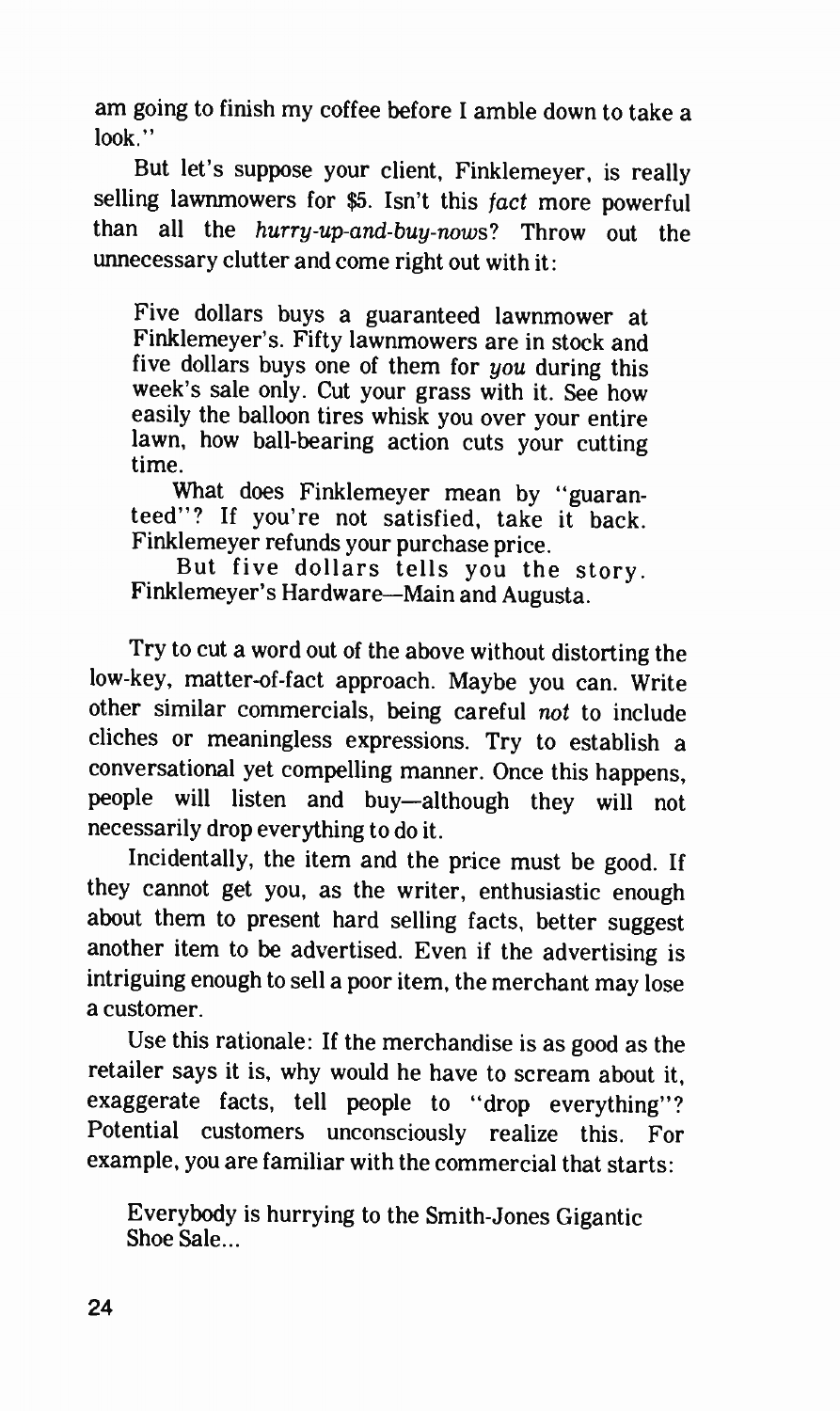If "everybody" is in such a hurry, why advertise? Anyway. I am part of that "everybody" and I'm not hurrying. Not without more motivation than that, anyway.

#### QUALITY AND LOW PRICE—WITHOUT CLICHES

It is possible to stress quality and low price in the same commercial. But you have to do away with the kind of cliches you see here:

Cotton dresses now just  $$1.49...$ You heard right (or, "that's right," "yes," "yes, just"). \$1.49 for \$5.00 dresses during the cotton dress event at Sellmore's Department Store. Hurry on down and buy now while they last. That's Sellmore's Department Store, 101 North Main.

Instead, select words carefully to build a concrete impression:

Step through Sellmore's rainbow into the prettiest dress you've seen this summer. The only thing that's inexpensive...is the price. (PAUSE) Seven dollars...forty-nine cents. Write it down so you'll have it on your downtown shopping list. One rack of these cotton dresses, worth fifteen dollars and more, has a price tag that says \$7.49. Of course, no one sees the price tag but you. Sellmore's. North and Main.

The differences are somewhat exaggerated here, but you get the idea. The second commercial stresses the attractiveness of the dresses and, before giving the low price, hastens to assure the listener that these are not "cheap" dresses. It implies that they compare with far more expensive items. The price is then emphasized by asking the listener to write it down. Whether she does or not. chances are the oddity of the request will firmly implant a mental note. Once again the expensiveness of the dresses is implied, as is the gentle threat of a sellout, couched in the words "one rack." "Some," "one group of," or the exact number are other ways to avoid the trite "limited number."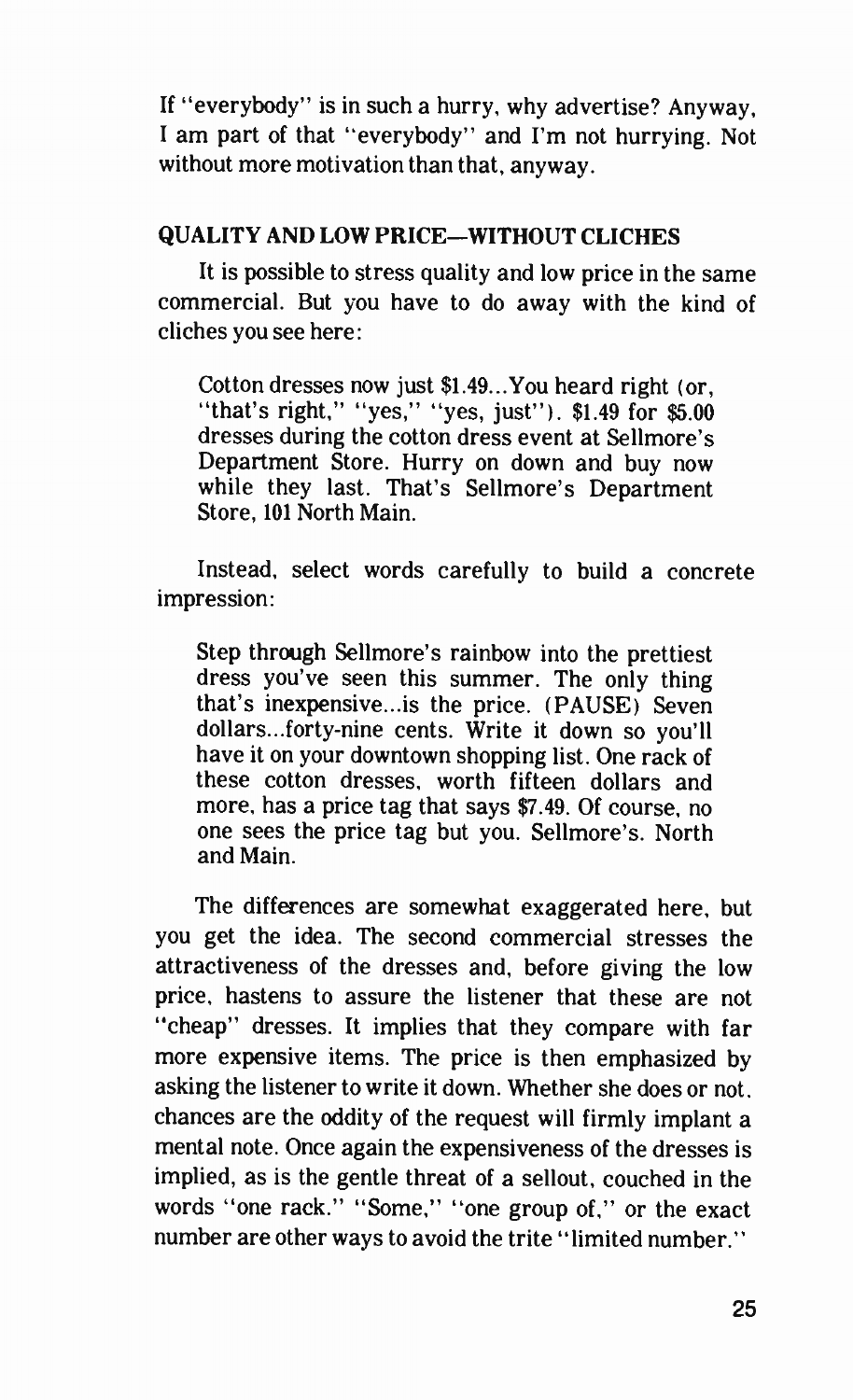At the close, vanity is again appealed to: "Of course, no one sees the price tag but you."

When you work to eliminate cliches such as those in the first of these two commercials, you'll find yourself writing in the more interesting style of the second one.

#### A LACK OF FRESHNESS: STALE SUPERLATIVES

Closely related to cliches are superlatives. What do these mean, anyway? How much better is something that's "great" than something that's "good"? How much better is something that's "magnificent," "wonderful," etc.? Adding to the difficulty of getting at the meaning of these words is the tendency to stick very before all of them. On principle, avoid these "great" superlatives.

If you want to use superlatives in your copy, try words that are fresher or more descriptive—words like:

| accomplished | complete       | inimitable |
|--------------|----------------|------------|
| animated     | conversational | invaluable |
| active       | delightful     | lively     |
| alive        | electrifying   | prize      |
| bright       | enjoyable      | stirring   |
| bubbly       | expressive     | striking   |
| buoyant      | fluid          | timely     |
| captivating  | fluent         | uncommon   |
| clear        | forceful       | unusual    |
| colorful     | handsome       | vivid      |
|              |                |            |

I won't go on. A dictionary or thesaurus will give you dozens of words to use instead of great, wonderful, very great, or very wonderful.

If you don't find a word that does exactly what you want, you might try coining one. Some of the more colorful words in our language have been deliberate creations for a specific effect. On radio, a wine becomes the "genu-wine," and Schweppes mixers have a carbonation that can only be described as "Schwepper-vescence." And there are always fad words which—before they become overworked—can be used as superlatives. Mod and psychedelic were two good examples until they became overused.

What gives this word its impact? Human nature. Your nature. People like new things. Possession of something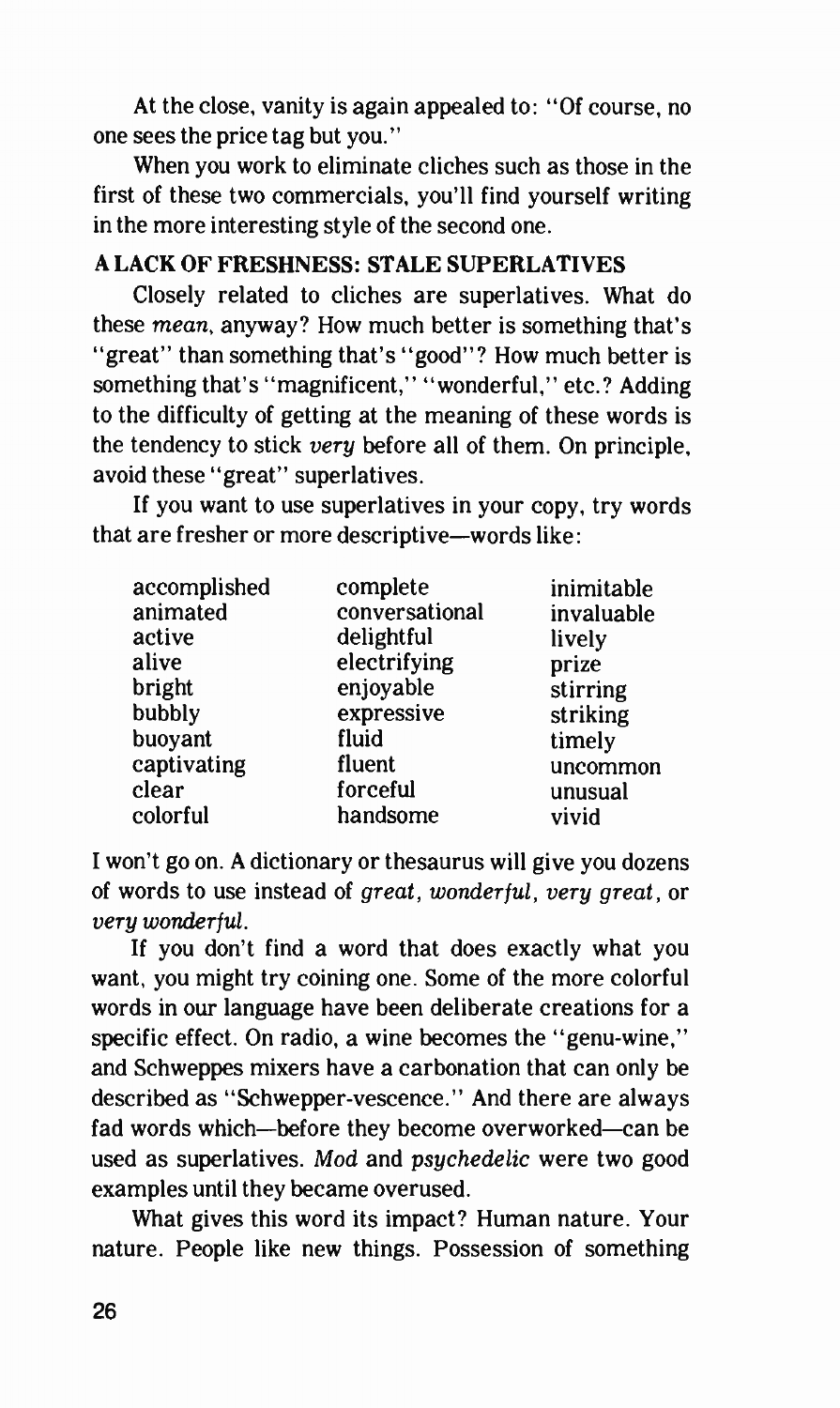new makes people feel superior to the way they felt before they had this "new" item. Any untried product holds a promise of relieving a slight discontent that people carry around with them. The word is so important that manufacturers spend millions each year changing their packages to include the words New! Improved! and millions more to announce the fact in all advertising media.

Even though it is a cliche, the word new can step up the power of your commercials. But when presenting a new store or product, give a real reason for its newness. Demonstrate it with some new benefit. Try to make the new store or product sound more revolutionary than anything else in its field (since you're going to be competing with a lot of other new things).

Using the word new or the idea of newness helps you get and keep attention in a commercial by telling people something they didn't know before. Consider this commercial:

(SALVATION-ARMY-BAND MUSIC; COM-MOTION)

MAN: Madam! What are you doing with my packages of Bug Out?

WOMAN: This is national Be Kind to Bugs week and I'm here to stamp out this new product that's guaranteed to stamp out bugs.

MAN: Be Kind to Bugs week? Why haven't I heard of it before?

WOMAN: Before the invention of Bug Out, bugs didn't have much to worry about. A few weak sprays, a couple of messy powders...

MAN: I catch on. You mean that Bug Out really bugs the bugs like they've never been bugged before.

WOMAN: That's why Be Kind to Bugs week was started—to stamp out the product that stamps out bugs! (MORE COMMOTION—AS IF SHE AGAIN ATTACKS DISPLAY OF PACKAGES)

MAN: But, Madam, Bug Out is kind to bugs. It has the approval of the USDA, U. S. Public Health Service, the State of Illinois...

WOMAN: But how can it possibly be kind to bugs? MAN: Puts them out of their misery.. fast.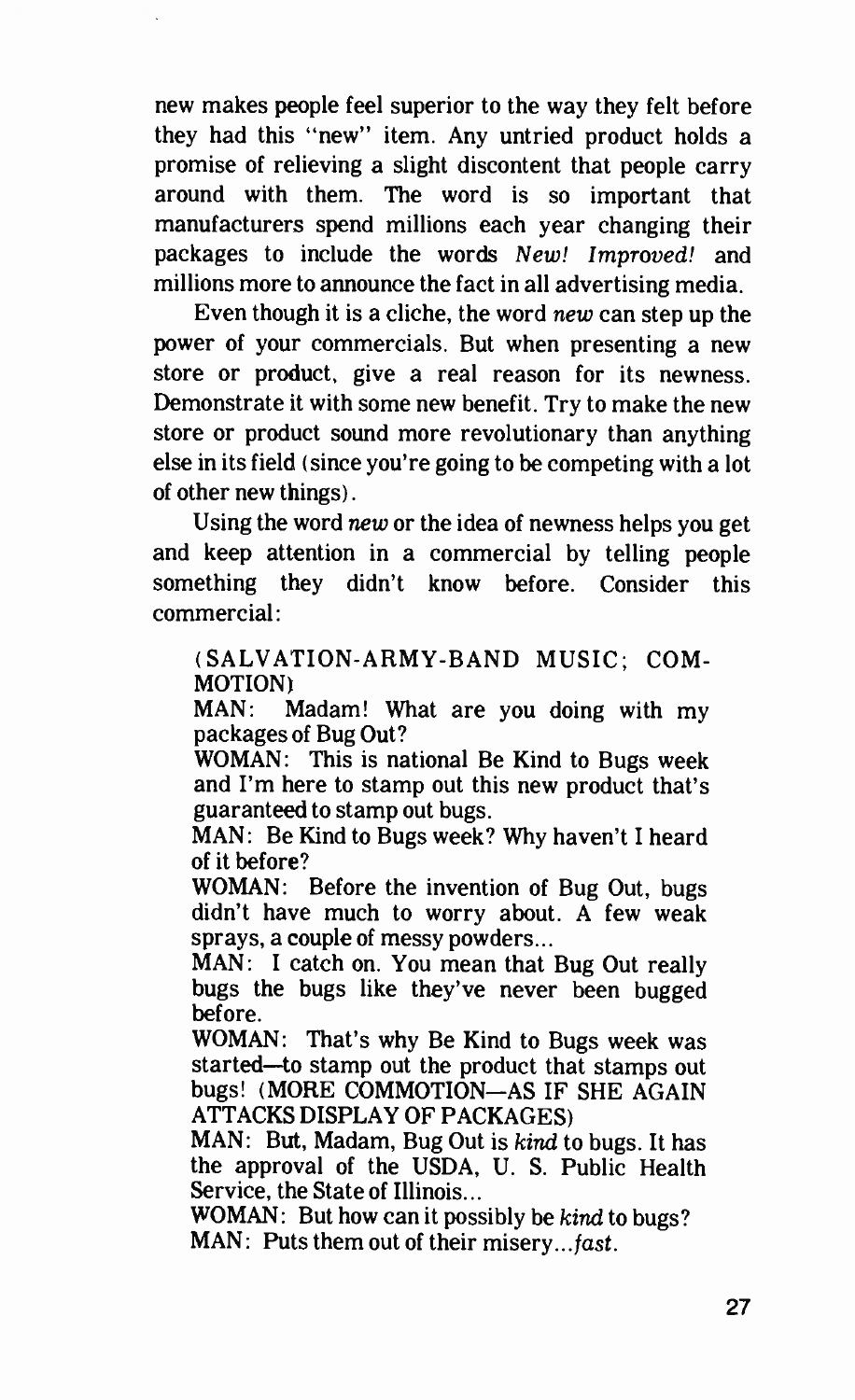Another word that ranks high in consumer appeal is free. Use this when you can. Certainly, any business offers—or can offer—certain free products or services. Here's one way of combining the ideas "new" and "free" in one commercial:

If you've gone to McDougal's lately to get your car serviced, you either loved it or you couldn't get in! That's why McDougal's has opened their newest, largest and most modern service center at 100 North Main.

Every day, three hundred cars are getting fast, accurate service in McDougal's new facilities. Drive in during the Grand Opening—and get an electronic tuneup free!

Other Grand Opening prices slightly higher.

Another word that is important is the word now. It carries all the connotations of the drop-everything school in an unpretentious, nonirritating way. When you want immediacy and cannot think of anything better or original, use now.

Have you noticed that when you work to eliminate cliches, better writing comes almost automatically? Almost.

#### **EXERCISES**

- 1. Write five common cliches such as "As luck would have it," "sadder but wiser," "last but not least." etc.
- 2. Write a short commercial employing five common commercial cliches. (This should take about ten seconds.) Then, rewrite it tersely, using raw facts and clean, specific phrases.
- 3. What are five better ways of saying "good" (other than those listed in this chapter)? Work them into five commercial leads.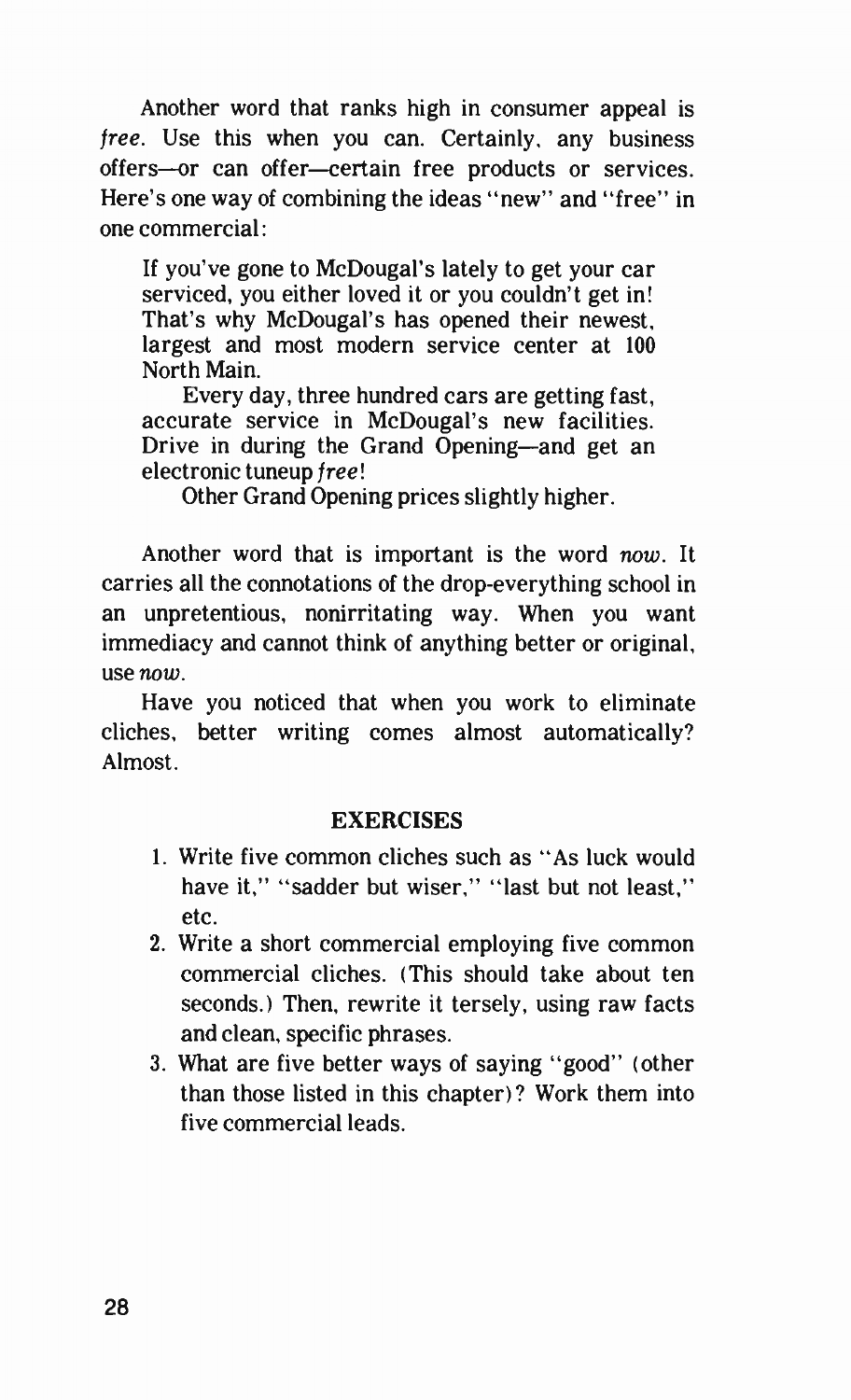6

### The Right Words

Experiment. Choose one word to take the place of a phrase. Expand a concrete word into a descriptive sentence. Read everything aloud, critically, as though you are standing back ten feet from a canvas you've just painted. Is the picture clear? Is it effective? That is, have you used the right words?

#### USE VIVID WORDS

Take some common advertising adjectives. Then replace them with words that have a slightly different meaning and can make the product you're describing sound new, different, and really appealing.

Because every summertime ice cream commercial raves about "delicious" flavor, why not say "golden with flavor." "alive with flavor," or anything else original?

When describing a perfume's "beautiful" fragrance, substitute "singing." Doesn't "singing fragrance" provoke rather good thoughts and feelings about the product?

Every new model home is "the way to modern living." Yours might be "an adventure in space."

If you're not accustomed to this kind of word-painting, expose yourself to some of it in print. In the fiction department: Anthony Burgess, John Updike, Ray Bradbury. If you're inclined to go further: Carl Sandburg, W. B. Yeats, Gerard Hopkins, Robinson Jeffers.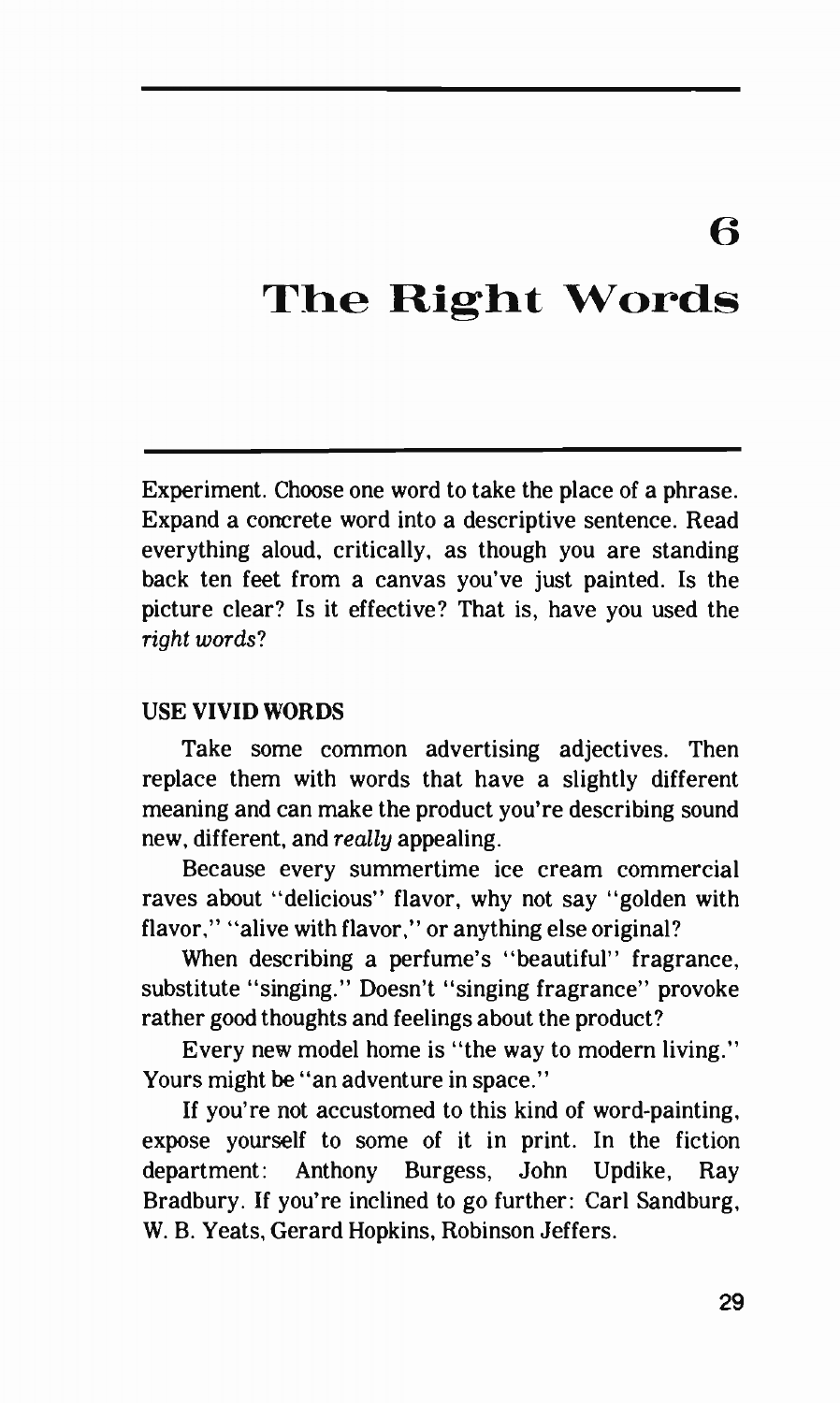Don't overdo the poetry. You're still writing commercials that are supposed to sell something to somebody. Here's one successful example of using a touch of poetic language to sell savings and loan:

Green. It's the color of life. The color that makes plants grow. That gives us the air we breathe. It's no accident that green is also the color of money. It pays you to preserve as much as possible where it is going to grow fastest, with the highest degree of safety. At the Great Green Machine we work together like a well-oiled machine to help you build a better life. That's why they call us the Great Green Machine. First Federal Savings and Loan.

#### USE URGENT WORDS

Vivid words can do a great deal for you by attracting attention to your commercials. It should be almost as obvious that you need urgent words for prompting action on the part of your listeners.

Some people in advertising still think that to be urgent you have to scream. However, screaming commercials filled with exaggerated claims have become so common that they don't usually get attention. While most commercials are screaming, the commercial that walks softly but carries a big stick has a greater chance of being heard. A sense of urgency can be achieved without screaming. How? One simple technique that's always useful is to use simple, direct verbs.

Read the following radio spot and you should see that it can be made more urgent by using simple verbs:

You can save as you've never saved before. Everyone is shopping at the once-a-year clearance sale of men's wear at J's Department Stores. During this sale, you can buy men's sport coats for twenty dollars each and men's sport shirts for as low as three dollars each. You'll be saving money and getting the highest quality clothing in town. You can save on men's shoes, too, as well as on ties, pajamas, bathrobes. .everything for men, during the once-a-year clearance sale on menswear at J's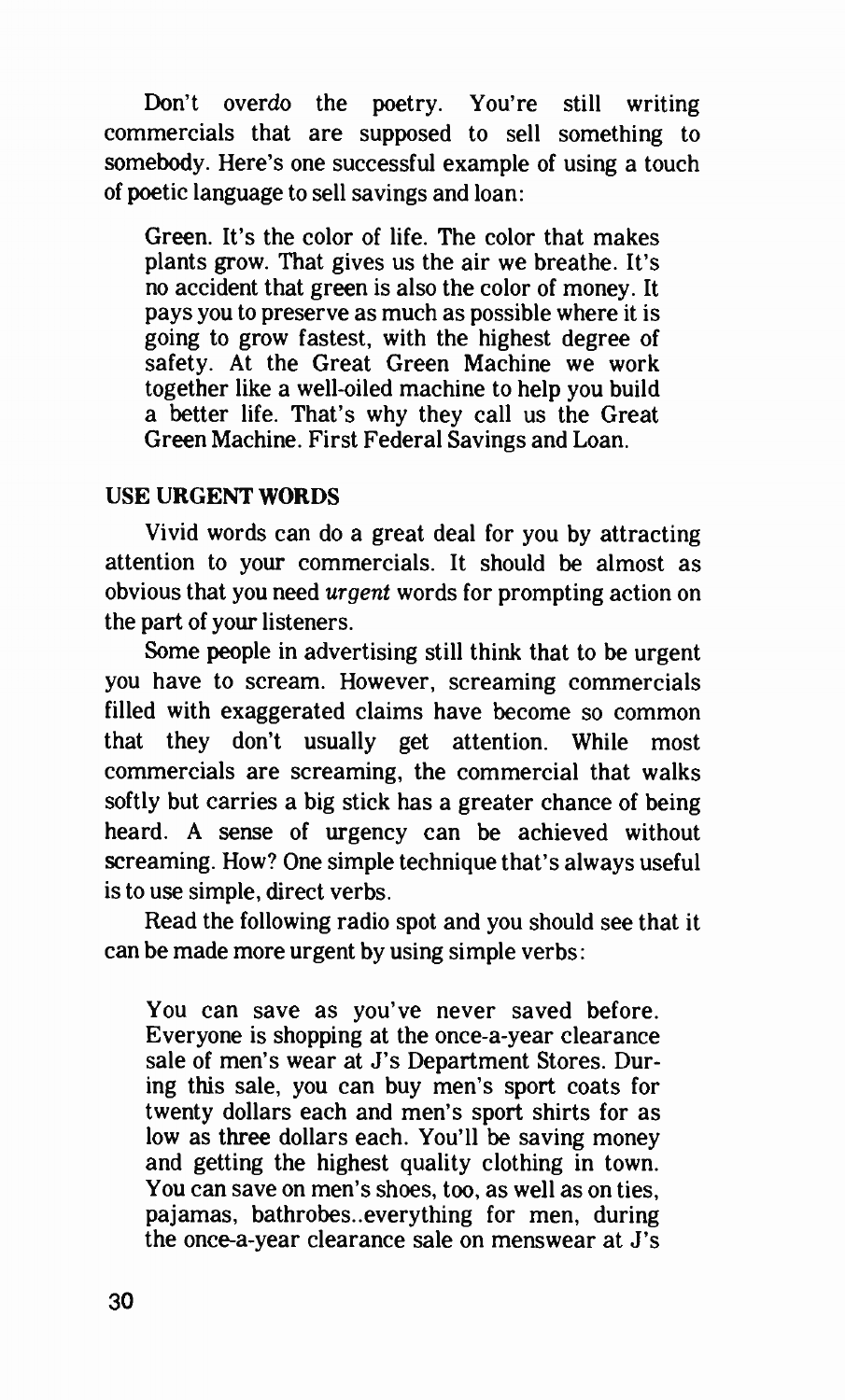Department Store. That's J's—where savings for men are man-sized.

Here's a second version of the same commercial:

Save as you've never saved before. Shop the once-ayear clearance sale of men's wear at J's Department Store. Buy men's sport shirts for three dollars. Sport coats? Top name—just twenty dollars. You save money—get the highest quality clothing. Save on shoes, ties, pajamas, bathrobes. Save on everything for men...get man-sized savings at J's. Shop the once-a-year clearance sale of menswear at J's Department Store. These prices happen just once a year and that once a year is now.

Obviously, all those cliches, too, have to go. But the second commercial dwarfs the first because it has tempo. It's direct. Let's examine why.

Don't say, as the first version does, "You can save." Be exclamatory: "Save!" It's your benefit line. Ask directly for the sale. "Buy men's sport shirts" (rather than saying "You can buy..." ). Exploit the sense of immediacy that use of the present tense can give. Make it seem that the customer is saving money and it's happening right now.

Incidentally, "during the" is always a warning sign that should stop you. You're getting too lengthy. Don't be afraid to cut a sentence into its smallest parts even if it results in a sentence fragment. If it helps you create a sense of urgency, it's a good sentence!

For example, which of the following commercials, read aloud, is more natural and convincing?

Breck's closes out the season by offering airconditioners for half price, including installation.

Or

Buy your air-conditioner for half price. Half price including installation. Now, at Breck's Air-Conditioning.

The second carries tempo and it is forceful and direct.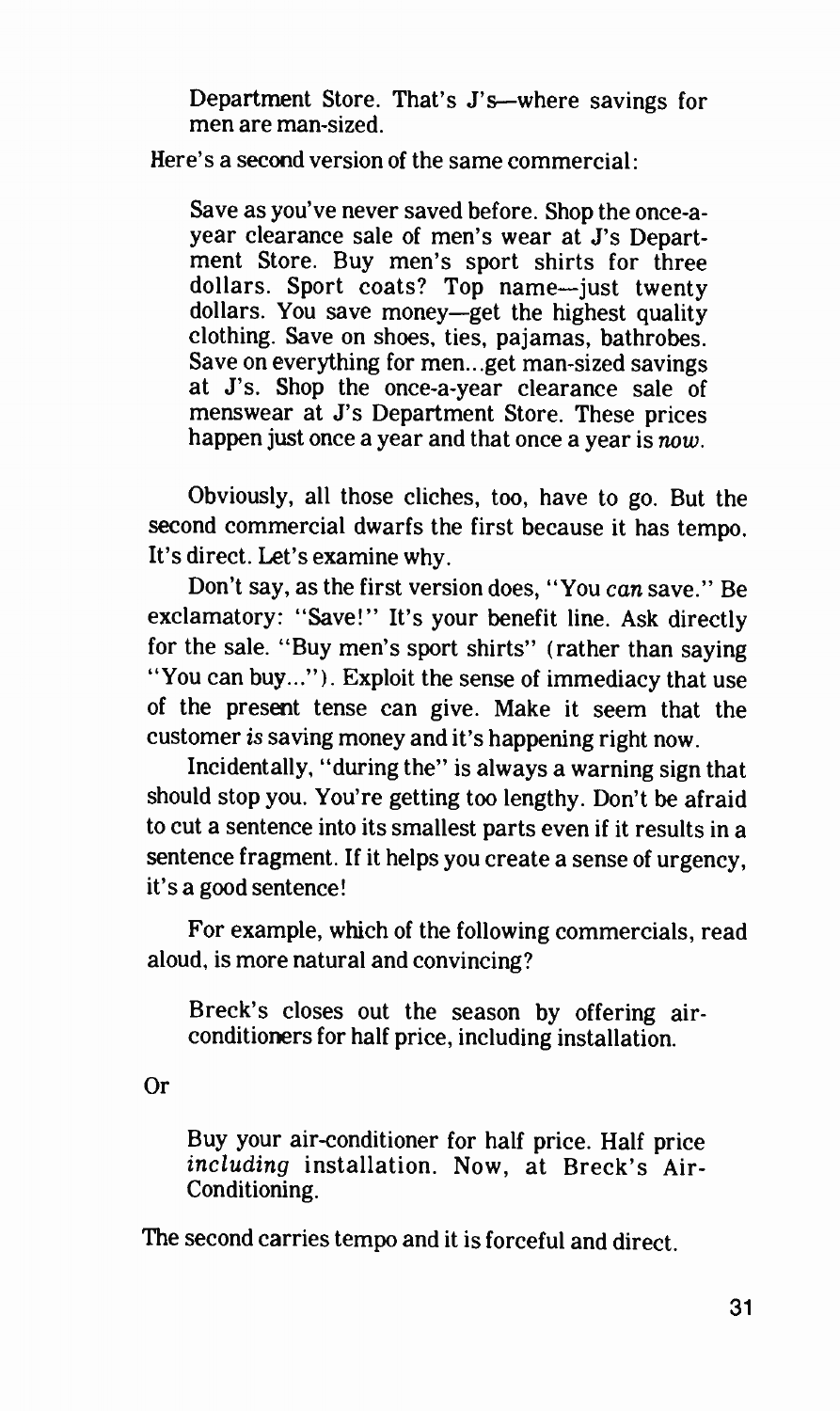When you're forced to deal with something indefinite—for example, a sweepstakes or contest—think in terms of when, not if. Say "you save" not "you can save." Instead of saying "if you win," say "when you win." Not "You can go to South America," but "You go to South America." See the difference?

#### USE PRECISE WORDS

Be exact, always. You'll find exact words carry a little salesmanship in themselves. Avoid try. You can strike this word from almost any commercial you write. Why use such a weak word when it is more vivid and positive to come out with what you mean and ask people to buy, drink, eat, drive, sleep on, walk on, sip, savor, feel, etc.? Avoid also that and which. These usually tell you that your sentence needs de-wording. Which sentences below do you prefer?

There are many interesting things that can be seen in New Orleans.

Or

Here are some things that people have said about our new car.

Or

Here is what people say about our new car.

You'll notice that keeping the verbs in the present tense helps too.

Also avoid redundant expressions like:

| —return back   | -still persists |
|----------------|-----------------|
| —refer back    | -very unique    |
| -repeat again  | —write down     |
| -good benefits | —and also       |

Chances are these and similar phrases would slip by most listeners, but in a minute spot you simply don't have time to waste with these redundancies—and they rarely help.

#### MEANING AND SOUND

When writing commercials, you're trying to make people behave in a certain way: use a certain product, see a certain show, or whatever. Your only tool for doing this job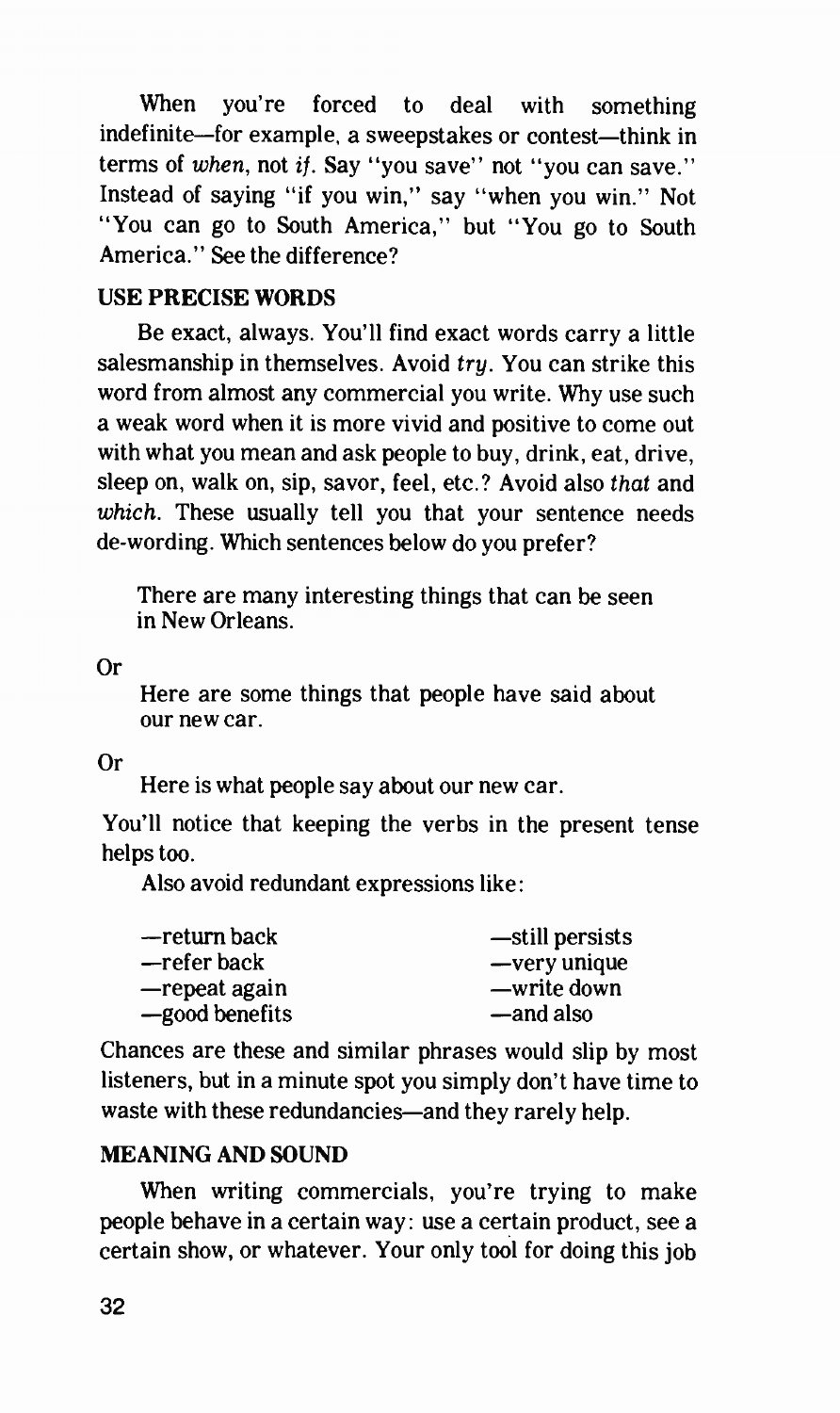is language. You try to put together sentences and phrases that will make people behave the way you want them to.

But—forgetting about sentences and phrases for a minute—how can just plain words help you get the action you want? It's hard to fully explain, but it is a fact that people respond in different ways to different sounds.

In the English language, the  $i$  sound of *little* is often in words that mean something little. Bit, slip, slim, lip, lint, kid, mitten, list, hiss, pigmy are only a few. Chit-chat means small talk.

There's no real reason for this. It just happens because of the way we're conditioned by the way we've grown up with the language. Somehow, the  $i$  sound of little is different than the brighter  $i$  sound of like, alive, lithe, height, ride, light. The sound itself gives a certain impression.

So it's handy to keep in mind that word sounds are sometimes as important as word meanings.

A kind of flashy, free-moving impression can be set up by using the fl sound as in flag, flash, flurry, flounce,  $flippery, filing...$  and Walt Disney's  $flubber.$ 

A crisp, decisive mood can be set by words that have a crisp, decisive ending: yep, clip, pep, blot, jet, make, ship, shift, keep, poke, top, shop, ACT!

I'm sure you get the idea. Spend some time thinking about words and what they sound like—and how you can use what they sound like to make your commercials work better.

Again, read every one of your commercials aloud. You'll get impressions that you wouldn't otherwise and catch hard-to-read sounds that might have slowed the pace of the commercial. For example, even the innocent-looking costs can slush up a sentence, because of the hissy final s. So, try making the subject plural in this case, and changing costs to cost.

#### EXERCISES

1. Describe the following things in one paragraph. Vividly.

—one-day cleaning at Lord Baltimore Cleaners

—diamonds at Lahnz Jewelers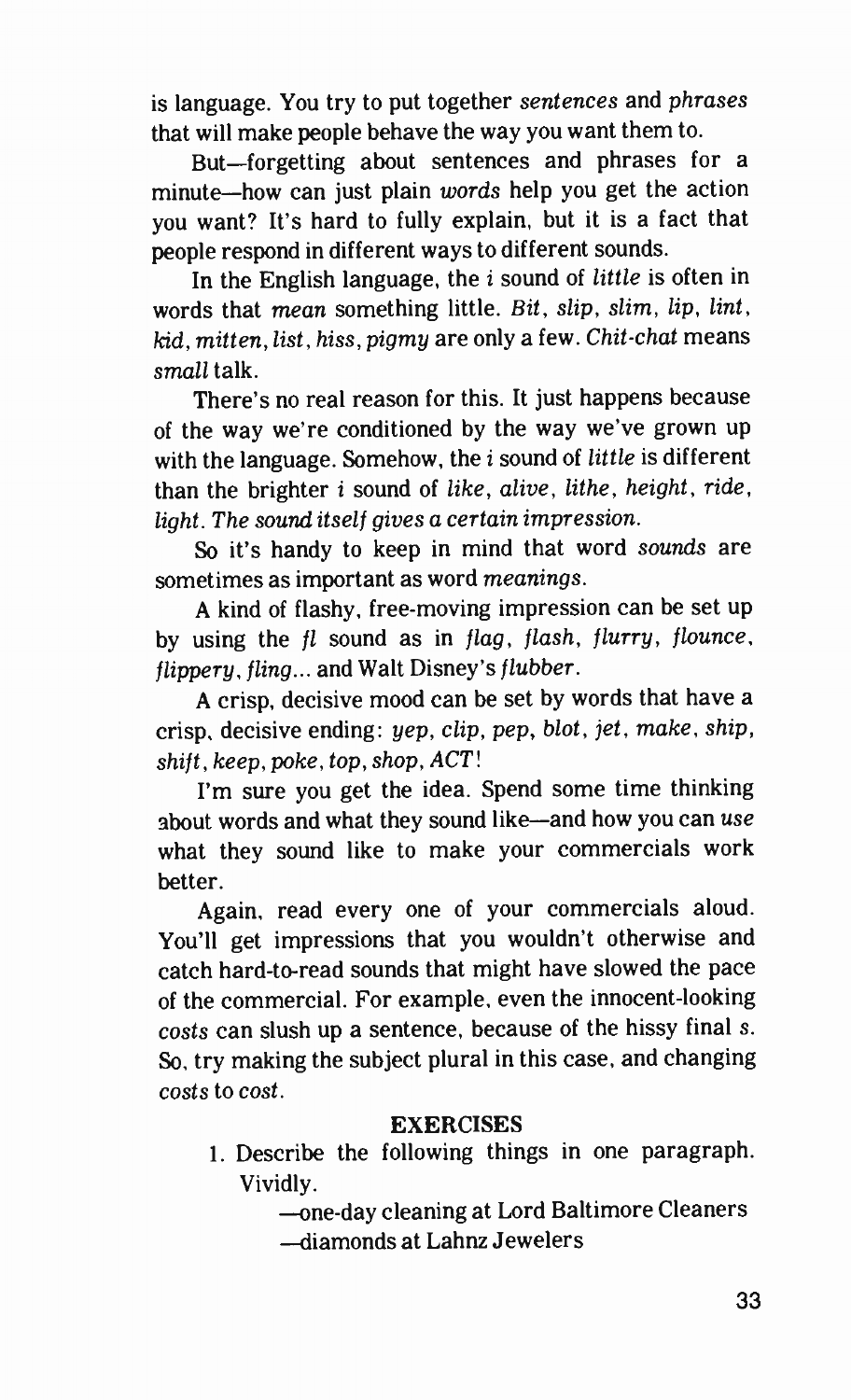—your favorite sports car

—a ballpoint pen

- —skis available at Britter Sports Hut
- —bicycles from The Cycle Shop
- 2. Rewrite the paragraphs you've just written. This time, add a sense of urgency. Keep in mind action words and crisp, clipped endings.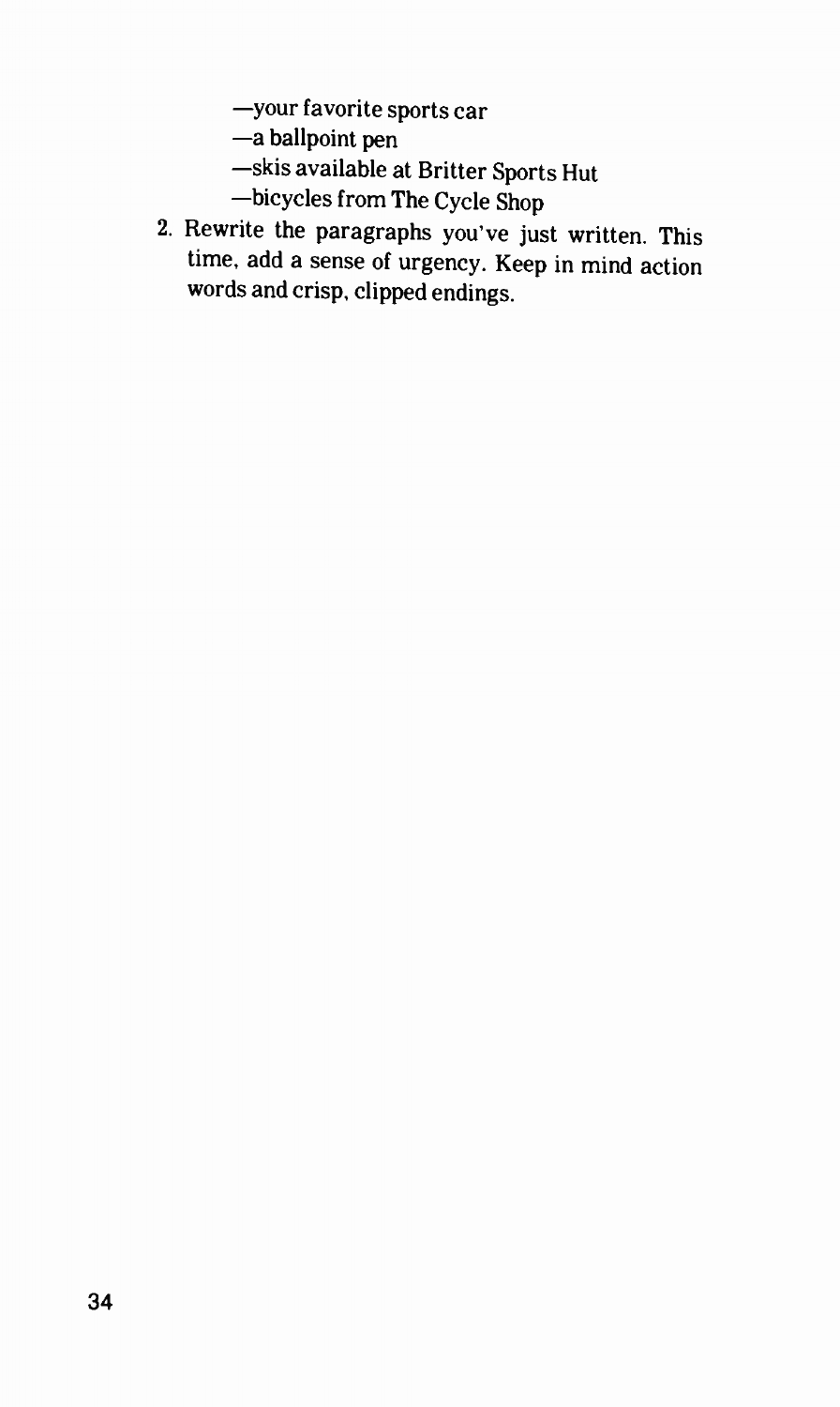7

## Write The Way You Talk: Be Natural

Are your commercials getting the easy, natural sound of everyday speech? Most good commercials have it.

A commercial that "sounds" like a commercial screams, "I'm trying to sell you something. Listen to me." Such a commercial is at an immediate disadvantage. No one really wants to be separated from his money—but everyone will willingly, yes, happily, spend money if it seems to be mostly his own idea.

#### A NATURAL TONE

To establish this rapport with your listeners, ask every line of your commercial if it is written the way you talk. If it is replete with "advertise-ese," that high-powered language heard so often in commercials but almost never in real life, re-form it. If you use one announcer, pretend he is sitting in a living room with two friends or talking to a coworker on a commuter train. If you have two people talking, give them conversation, not dialog. Don't make them sound as if they were delivering a commercial.

Is the difference in tone between these two commercials evident?

Clothiers are on the way...to set a sales record for the month of May! Yes, the month of May is the biggest sales month yet in Smith Clothiers' history...and to top off the month we're giving you top style and top dollar values. Top off your summer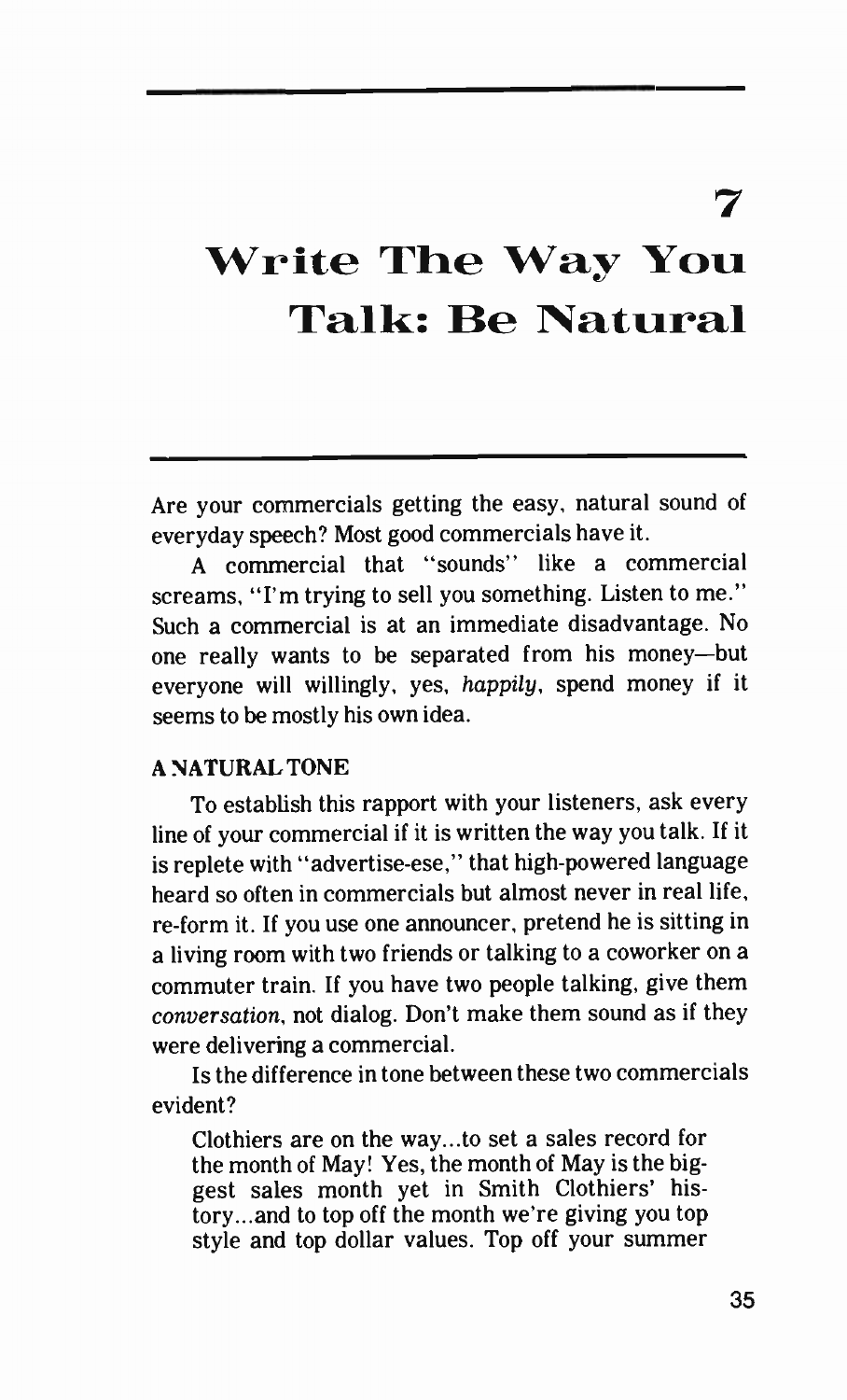wardrobe with the highest hoppin' savings for you, and you, and you. We're splittin' at the seams to suit you up high, wide, and handsome. So hurry during the month of May to Smith for the kind of savings only Smith can give you. That's Smith Clothiers...11981/<sub>2</sub> Brandywine.

Pretty had, isn't it? Let's see how we can make it sound more conversational and less like a commercial. Here's one way of approaching it...with two voices, in a "situation" spot. ("Situation" commercials are those involving lifelike conversation between two or more persons. All other commercials will be referred to as "straight." )

1ST ANNCR: Wow! In all this heat! What are you lugging around in that big box?

2ND: Bought an overcoat.

1ST: Overcoat! On a day like this?

2ND: Sure did. For a very good reason. It's halfprice down at Smith's.

1ST: Smith Clothiers! Half-price?

2ND: Here...I'll show you. ( SOUND OF TISSUE)

1ST: (WHISTLES) Say, that's nice. Does Smith have anything else on sale?

2ND: Yes, some things in every department. I got these slacks at a discount, too.

1ST: Hmmm. I think I'll stop at Smith's downtown store on my way home tonight.

2ND: I would if I were you. At these prices they may be sold out tomorrow.

No one likes to listen to a pompous, stuffed-shirt personality. The same is true for pompous, overstuffed commercials.

A really good commercial should have only one dominant selling idea ( remember "Winston tastes good like a cigarette should"?), with other points or ideas only supporting the main one. As you write every commercial, ask yourself, "What idea am I trying to put across?" Then put it across.

Make every word in the commercial do its job in helping your central idea along. Otherwise, out!

The easiest way to follow this rule is to stick to the facts. Avoid cliches, avoid wild claims, avoid unnatural figures of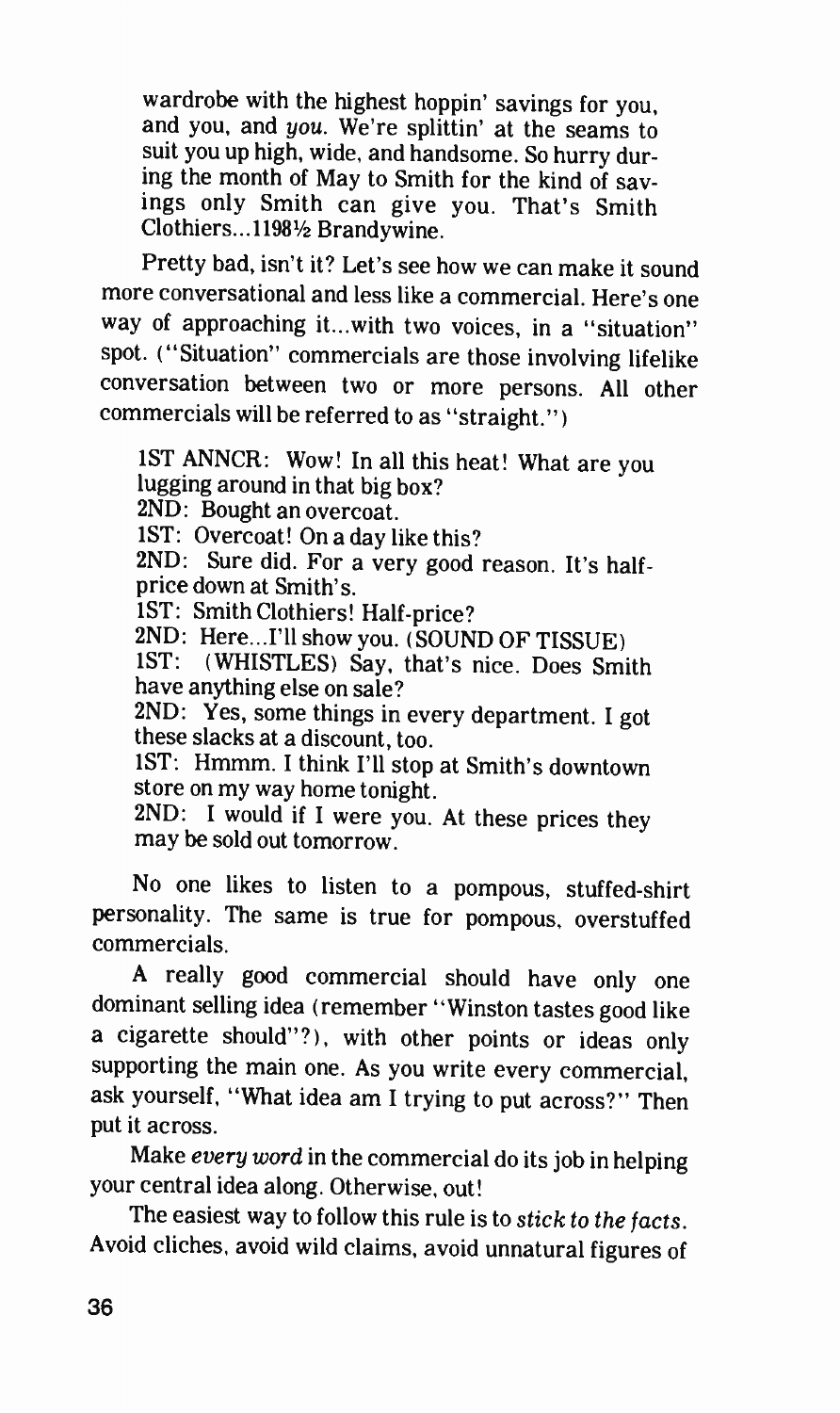speech, avoid uninteresting words and generalities. You will have a basically good commercial.

### USE THE WORD "YOU"—TALK TO ONE PERSON

Forget there are hundreds of people listening to you. Single out one person and talk to him. Never say:

Everybody is hurrying to Beck's for lawnmower sharpening.

It's not a very believable claim and it screams "Commercial!" all over the room. You wouldn't say this if you were talking to him in his backyard. You'd probably say,

Sam, your lawnmower needs sharpening. I know a hardware store that will do it this afternoon for half-price.

Talk to one person in this manner and you're more likely to sell many persons. Here's an example of the technique, extended into a commercial:

One big weakness of radio commercials...it's impossible to know how many of you are actually interested in what I'm saying. Let's say there are five thousand of you tuned in right now. And, let's say this is a commercial selling, uh, color TV sets from Hi-Fi House for five dollars a week. Right away that eliminates about half of you. Either you're too young or you just bought a new TV or you're not interested in color, anyway. Okay. And we can eliminate those of you who, for reasons of your own, just aren't interested in TV , color or otherwise. Of course, most of you who are left probably aren't paying any attention to me, anyway you never listen to commercials. Let's say that leaves...umm...why, it leaves you.

Well, when you show up in the neighborhood tonight with your new Hi-Fi Color TV , expect people to ask, "How on earth did you manage to buy it?" You can smile mysteriously and say, "I keep my ears open for a good deal."

You just did.

Use the word you. Use it positively. Use it often. You, next to your listener's own name, is the most pleasing sound in the world to him.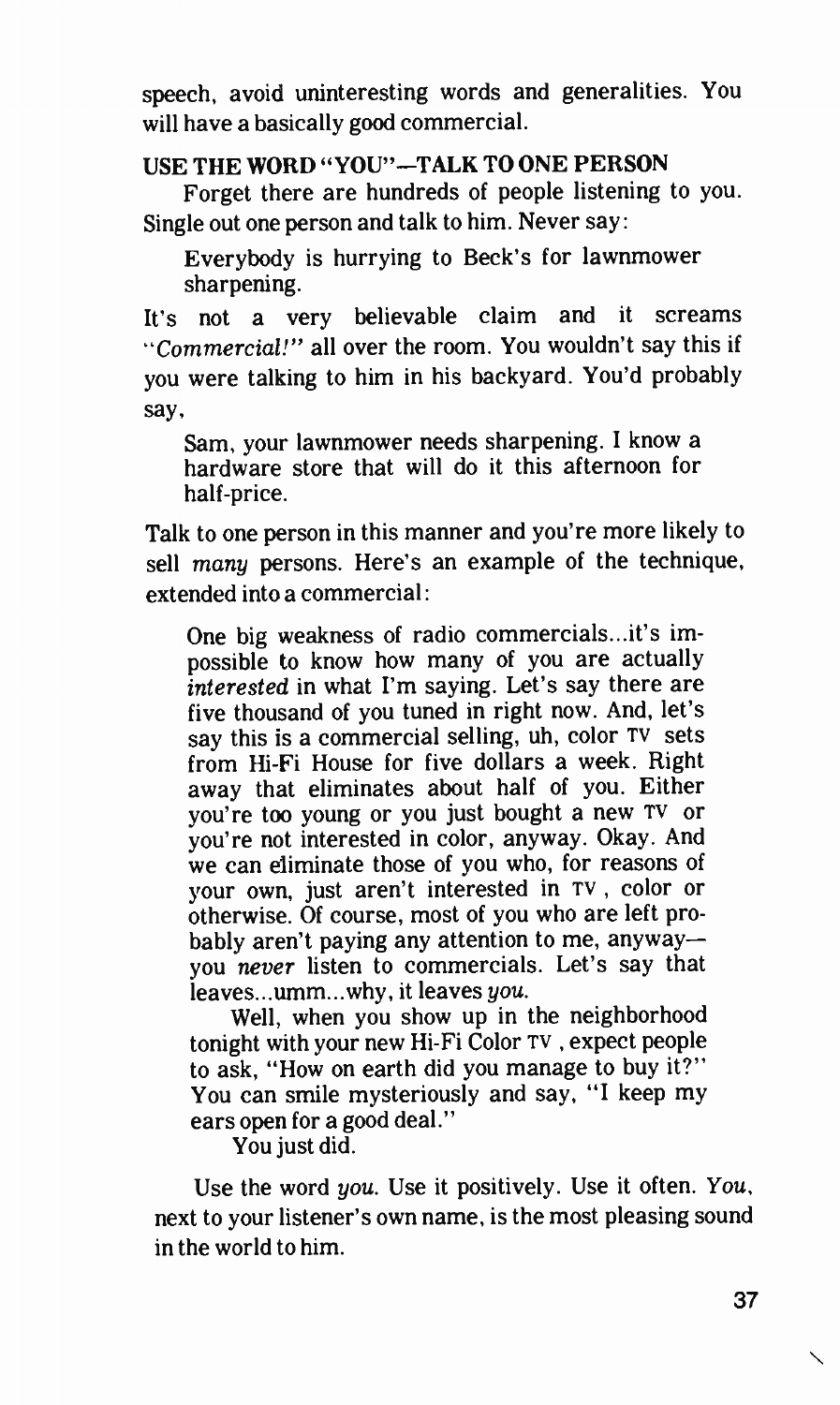### **EXERCISES**

- 1. Take the stuffiness out of the one-announcer commercial for Smith Clothiers. Use the word you.
- 2. Rewrite the commercial for Hi-Fi Color TV, speaking naturally and using a positive rather than a negative approach.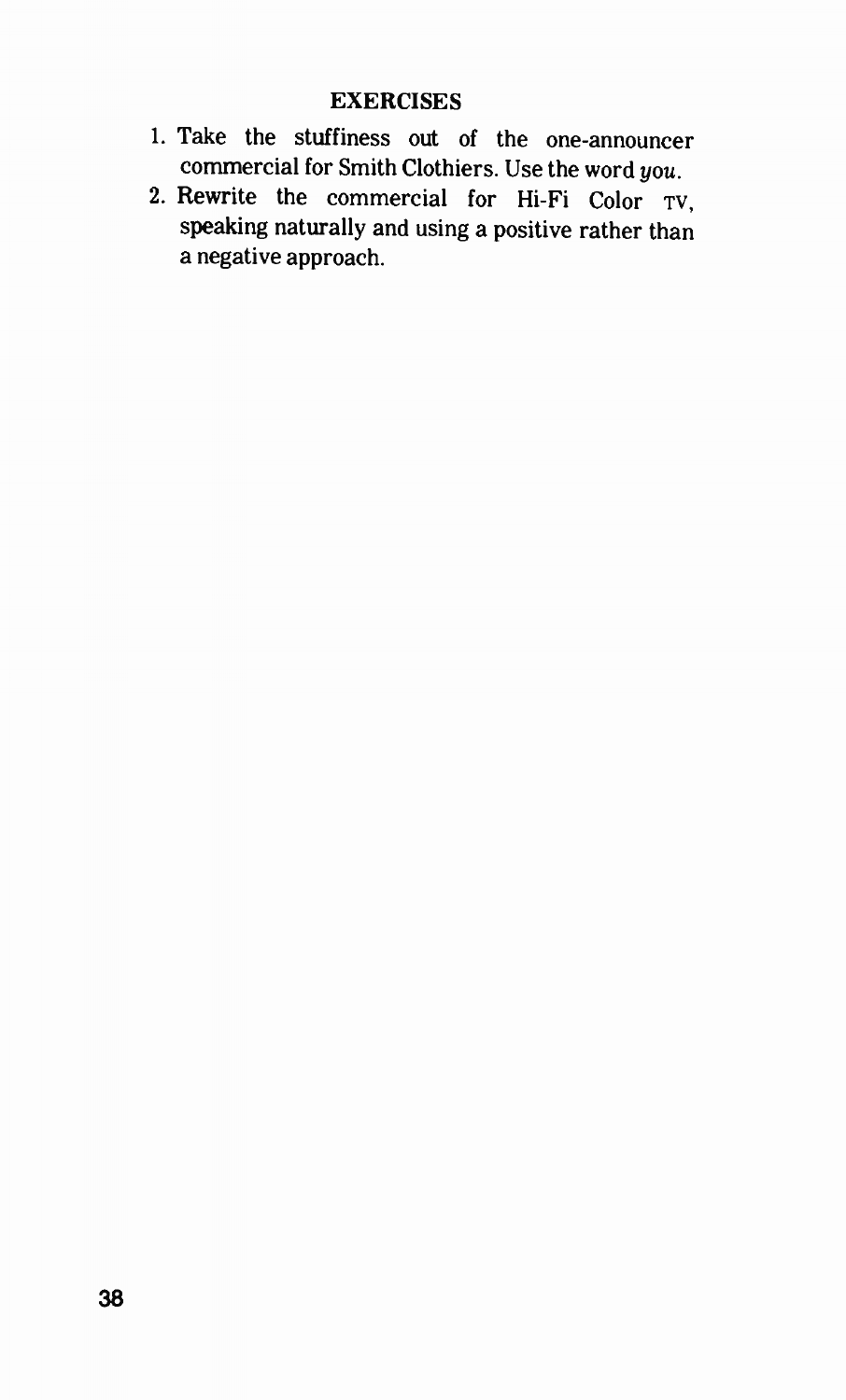8

# **Repetition Builds** Reputation

Many successful advertisers use repetition effectively to build sales leadership. Not only do they "saturate" a market with their commercials, they repeat their theme and name again and again within each commercial.

Pall Mall cigarettes leaped into sales leadership in the sixties using the parrot-like repetition of a theme:

Smoke Pall Mall...so good, good, good; Good looking, good tasting, good smoking Pall Mall.

This seems to indicate that repetition can work well hand-in-hand with simplicity. It works nationally and it works locally.

The reasons for using repetition are many. The first time someone "hears" something, he probably doesn't hear it. The second time. he may pick up one ear. The third time, he may pick up both ears. The fourth time, a message may register. It may take dozens after dozens of impressions to cause a person to act on a commercial he hears.

Therefore, in some selling situations, the more you repeat your central selling idea within each commercial, the fewer commercials you need to make a sale.

### FAMILIARITY BREEDS CUSTOMERS

Such repetition creates a gentle, gradual brainwashing. It makes the consumer feel familiar with an otherwise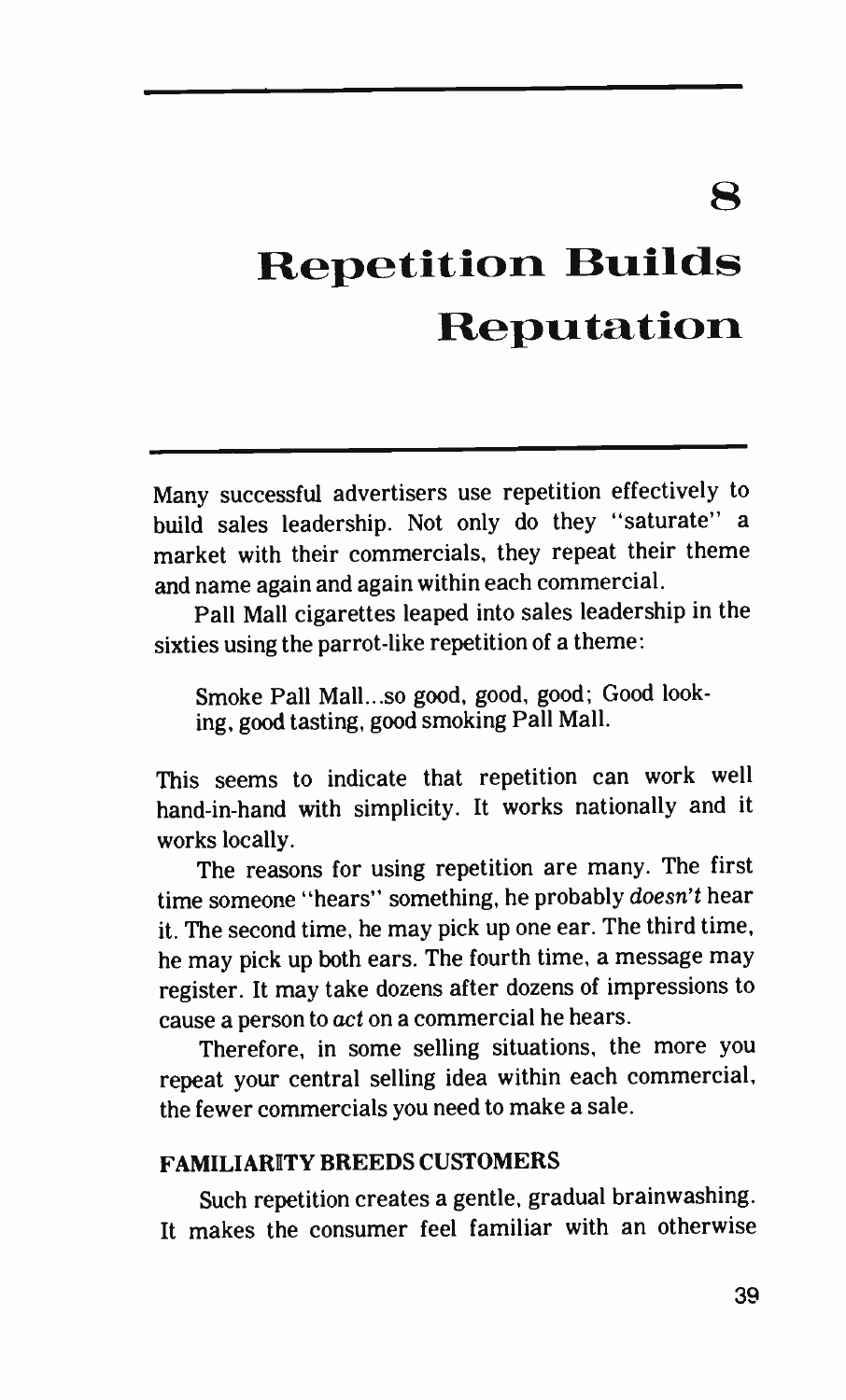unfamiliar product or store. And people tend to buy what they are familiar with.

It's your job as a copywriter to create familiarity through repetition without being monotonous or annoying. Let's look at the following example, for a regional soft drink :

MAN: Boy, am I hot! Don't think I'll enjoy dinner tonight. WOMAN: You will...we're having Fizz to drink. MAN: Fizz? WOMAN: Sure...Fizz, the bubbly new drink that looks refreshing, sounds refreshing, is refreshing. MAN: Looks refreshing, sounds refreshing, is refreshing? Hmmm. Hand me a bottle of that Fizz. Say! Fizz does look refreshing. (SOUND OF BOTTLE TOP BEING REMOVED...THEN DRINK BEING POURED OVER ICE) MAN: Fizz sounds refreshing... WOMAN: Now, give Fizz the test that really counts. MAN: Wow! Fizz is refreshing. I'm hungry already. WOMAN: Fizz looks refreshing, sounds refreshing, is refreshing. MAN: This summer, let's serve Fizz at every meal.

WOMAN: Well, maybe not breakfast.

In 45 seconds, the name Fizz is mentioned ten times. The central selling theme, "Looks refreshing, sounds refreshing, is refreshing," is repeated four times.

# REPEATING THE CLIENT'S NAME

Of course, this extremely high repetition rate is not always desirable or necessary. If you're writing copy for a retailer who wants to list a multitude of items in his copy, you may have time to mention the central selling idea only at the beginning and end of the commercial. The theme may be only low price. In such a case, link the *client's name* with the merchandise, whether you're dealing with one item or many items. For example: Jones Brothers Sofas. Flowers from Carlisle, etc.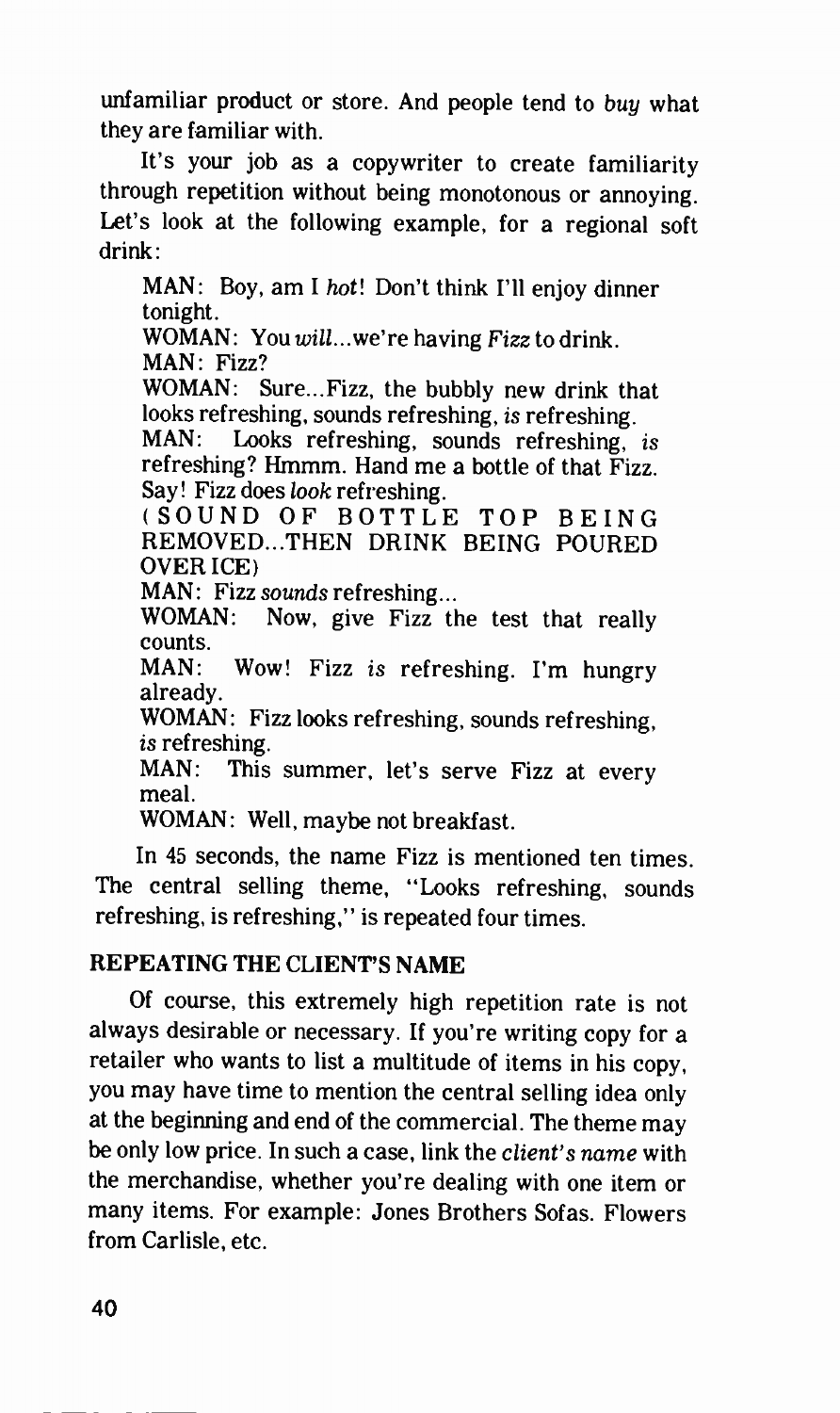Often you hear we or they used in copy to refer to the advertiser. Just as often, the we is read by a station announcer who couldn't possibly be the "we" referred to by the commercial. This destroys the credibility of the commercial and wastes a perfect opportunity to mention the sponsor's name. Only in the following special cases should you use  $we$ ,  $us$ , and they:

- 1) If the speaker is a recognized spokesman for the company, for example: "This is Jack Martin for the Martin Service Stations. We want you to come to our Grand Opening..." etc.
- 2) If the commercial is a dialog spot where constant repetition of the client's name would be forced and phony; for example:
	- A: Is this the Martin Service Station I've heard about?
	- B: It sure is. We're having our Grand Opening today.
- 3) If you'd be forced into an awkward sentence by repeating the client's name twice in the same sentence. In this case, you will usually find you can divide the idea into two sentences. Try it.

You may be wondering: Is it always necessary to constantly repeat the client's name? No. In multi-item spots, the repetition is necessary:

- 1) to provide continuity, and
- 2) to keep the sponsor from getting lost in all those words.

Many spots, however, can be effective when the sponsor's name is used only once or twice, perhaps as a surprise ending (when the spot is really *intriguing enough* to keep people listening until the end).

But such sparing use of the client's name should be used only when the copy lends itself easily to the contrivance and, generally, when the client's name and reputation are already known in the community.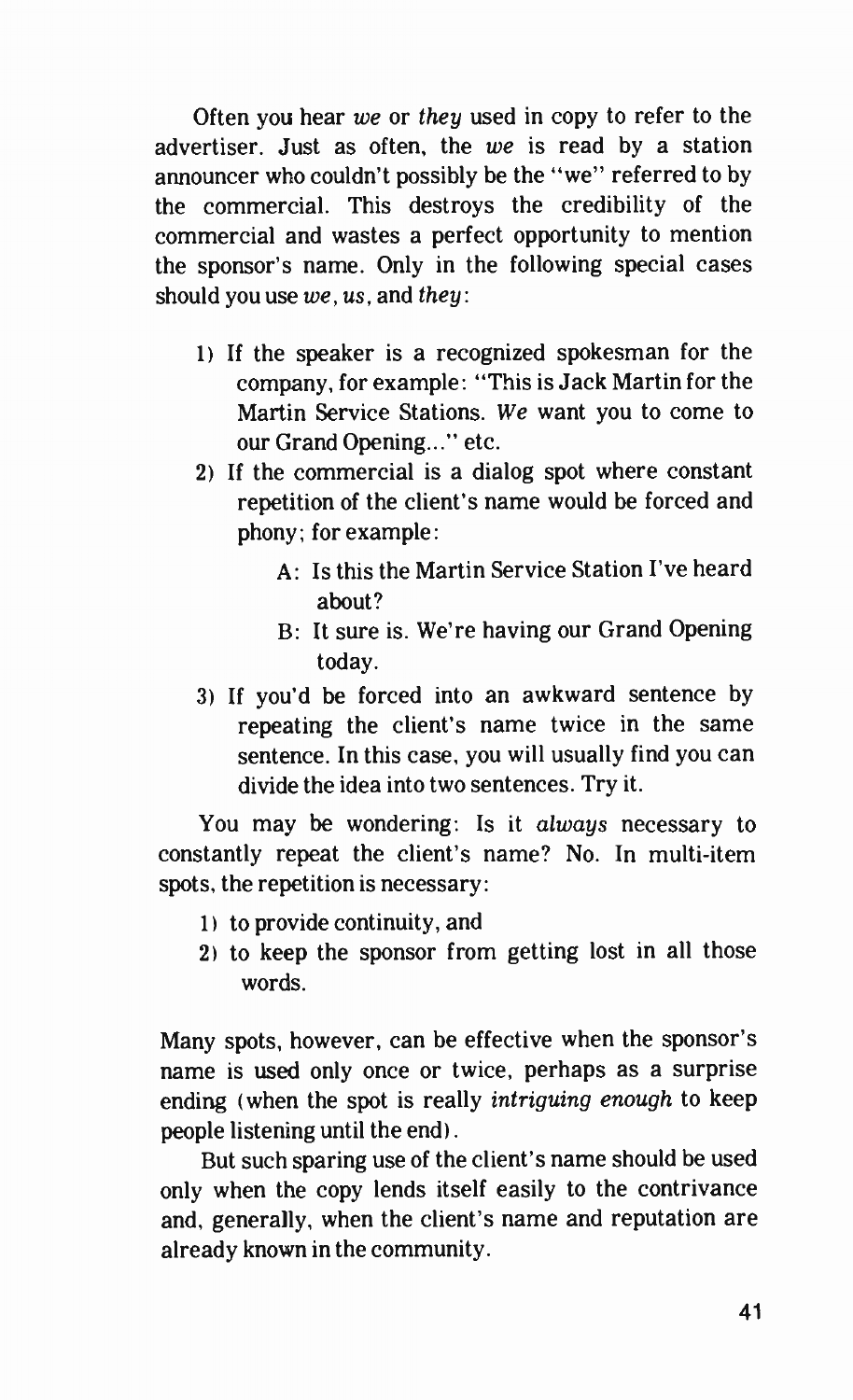For the average retail spot, use the client's name every chance you get—as naturally as possible. He'll love it—and the business it brings him.

# REPEATING THE THEME

The theme of a national advertiser stays the same for years. For example:

Winston tastes good like a cigarette should. Outstanding. And—they are mild! Promise her anything—but give her Arpege.

A local retailer may have a slogan which stays the same but the theme of his copy may change from day to day:

—No down payment during this special sale

—Lawnmowers—five dollars—today

—Free trading stamps when you visit

—Main Street Market today

The retail business is a fast-changing business and the themes of commercials can change from commercial to commercial. That's why repetition within commercials is important. Whatever you're trying to sell, tell about it simply and often.

### EXERCISES

- 1. Write a commercial repeating a client's name at least ten times. Does it sound natural? If not, perhaps eight times will do.
- 2. Devise a theme for a department store and write a commercial that repeats this theme at least five times. Read it aloud. Would it "sell" you? If not, devise a theme for a competing department store and try again. Note: A good technique of repetition is to use two announcers rather than one—as in the Fizz commercial.
- 3. Mental muscle stretching time: Think of something unique about the common lead pencil. Write a commercial message promoting its advantages over other writing instruments. Repeat your basic idea as often as possible.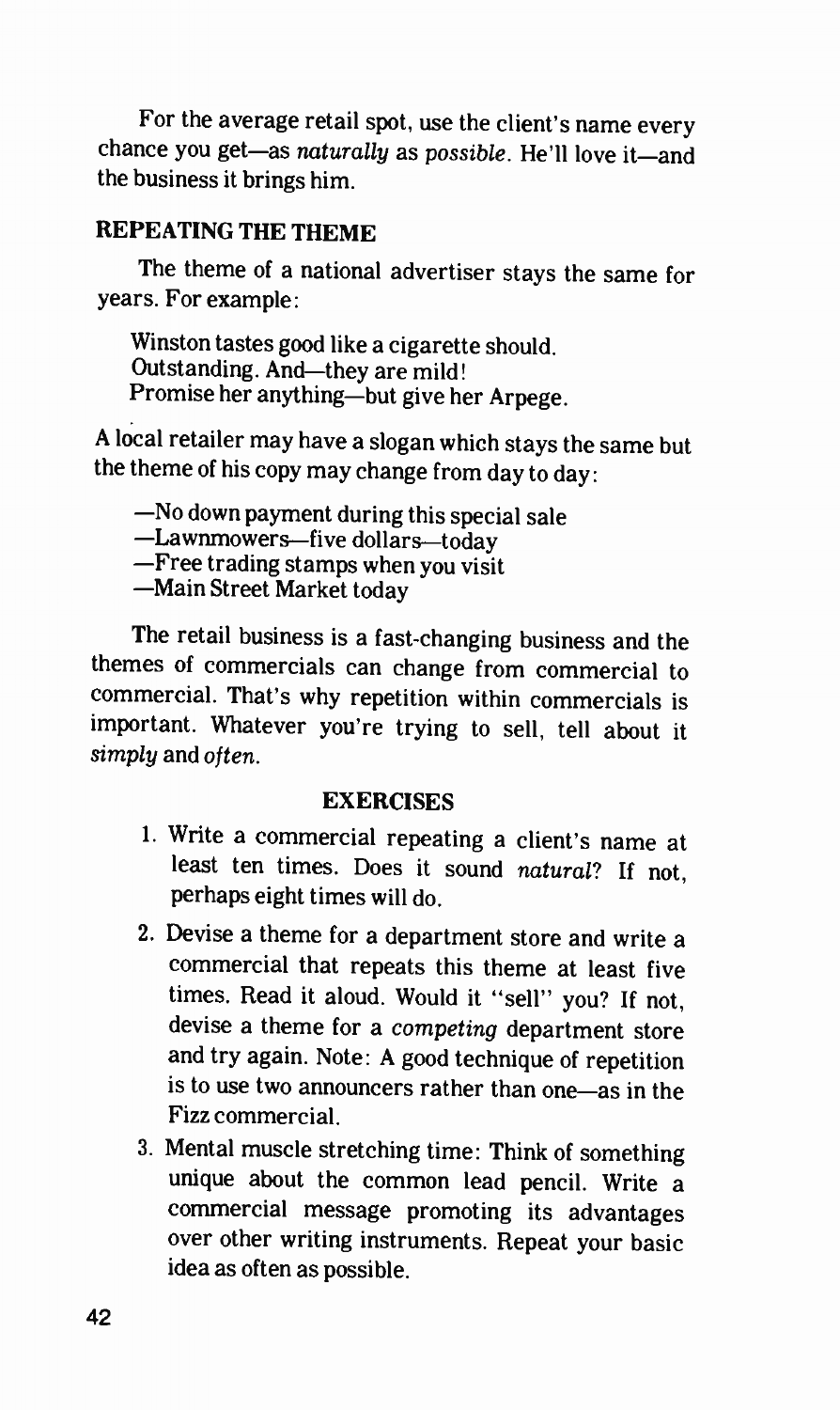# $\boldsymbol{\Omega}$

# Keep It Simple, Keep It Short

Keep it simple. A commercial isn't the time or place for complex thoughts. Keep it short. All those words get in the way of what you're saying. Keep your message simple, sharp, and straight as a nail. Drive it home again, and again, and again.

A good writer can say more in 12 words than an ordinary writer can say with 112! An ordinary writer may devote a full minute to freshness and low price of a grocer's crabmeat...going into comparisons, urgings, etc. Another writer can use just the following 12 words: "The crabs you buy here today slept last night in Wautak Bay."

Notice? Not even a mention of price is needed in the second example. That 12-word message appears over a waterfront store on a billboard, but that kind of uncluttered simplicity should be used for your radio/Tv commercials, with some skillful repetition where it counts:

- 1) around the central selling idea
- 21 of the client's name

Recently, agencies and advertisers alike have been concerned with surveys which show that 85% of all advertising is ignored. I believe it. The average person has access to a dozen or more radio signals. three to six TV stations, newspapers. magazines (dozens!), and who knows how many church programs and other miscellaneous advertising media. What this means is that people are not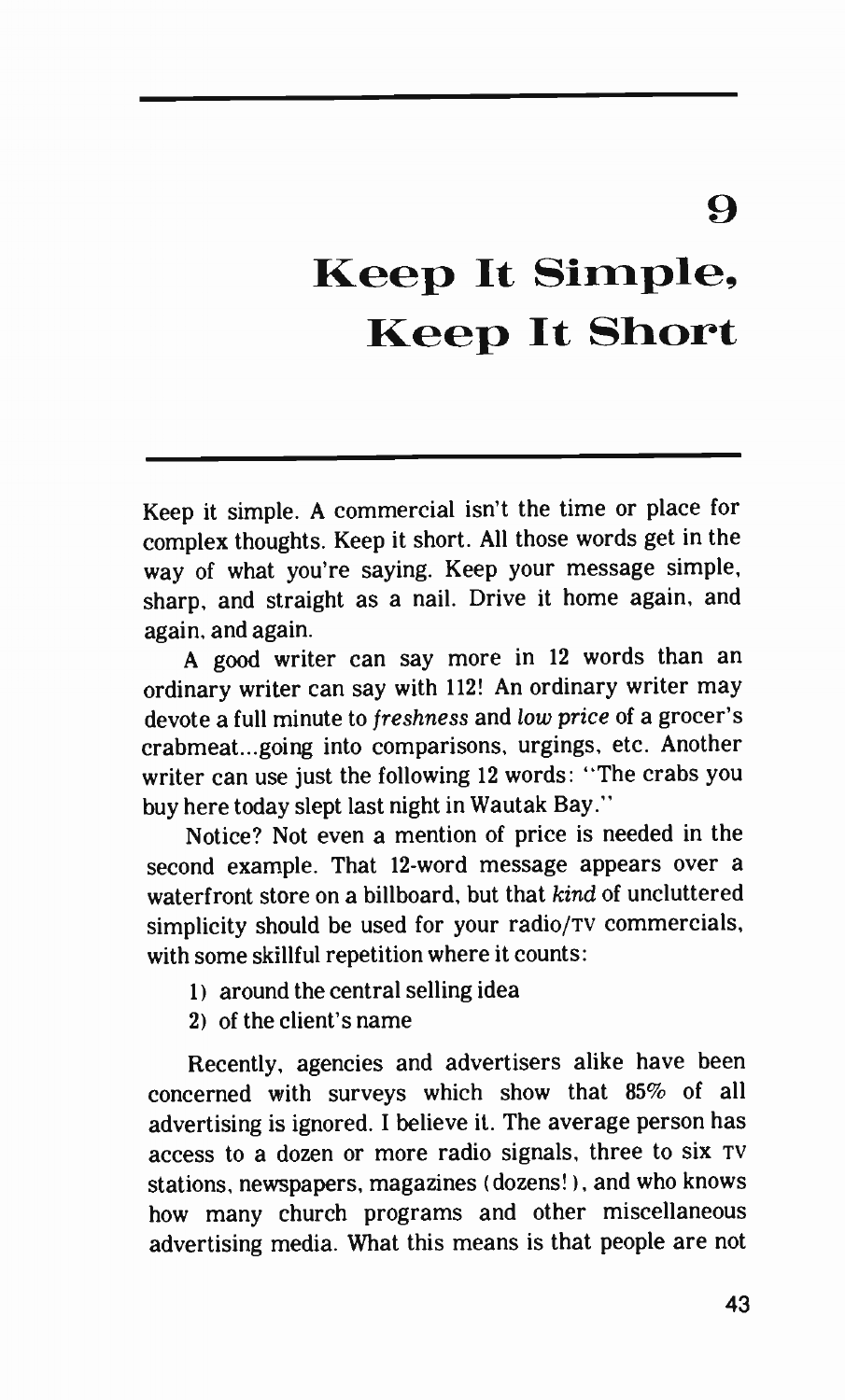going to make any effort to find the main point of your commercials. You must make the effort for them. Analyze your client's product, store, or sale. What is the best benefit you can promise? How can you best express the benefit? Be concrete. Be simple.

Your commercials succeed only when they are direct, to the point, and sharp enough to cut through all the words in today's oversaturated media. Who succeeded in penetrating the morass of modern pocketbook fiction and mediocre novels? Hemingway is one writer who did. At times, he worked all day on a single paragraph, hacking out unnecessary verbiage, leaving either pure thought or pure story.

You may not be able to spend all day on a commercial. And advertising isn't fiction. But Hemingway's meanings hit just about everybody who read them. Yours should, too.

Resist the urge to put everything you can think of about a client into a commercial—even if he wants you to! If you must, write it until it's out of your system, then distill what you've got. Edit out all the obvious nonessentials before retyping. Edit again and smooth out while retyping each time.

A good way to force yourself to write simple copy is to write short copy. Most one-minute commercials are about 150 words long. Keep your word count down to 125. Then, specify that the announcer read those 125 words precisely, believably, conversationally. Make it easy for people listening to understand every word...and they will.

### **EXERCISES**

- 1. Select a newspaper sale and write a 150-word (or longer) commercial about it. Cut it to 125 words (or less). Read both of them aloud. Which is the more effective?
- 2. Listen carefully to the radio in the morning. Notice how few facts you actually remember out of all of those commercials. Did the commercials which seemed to contain the fewest words per minute make the best and longest-lasting impressions?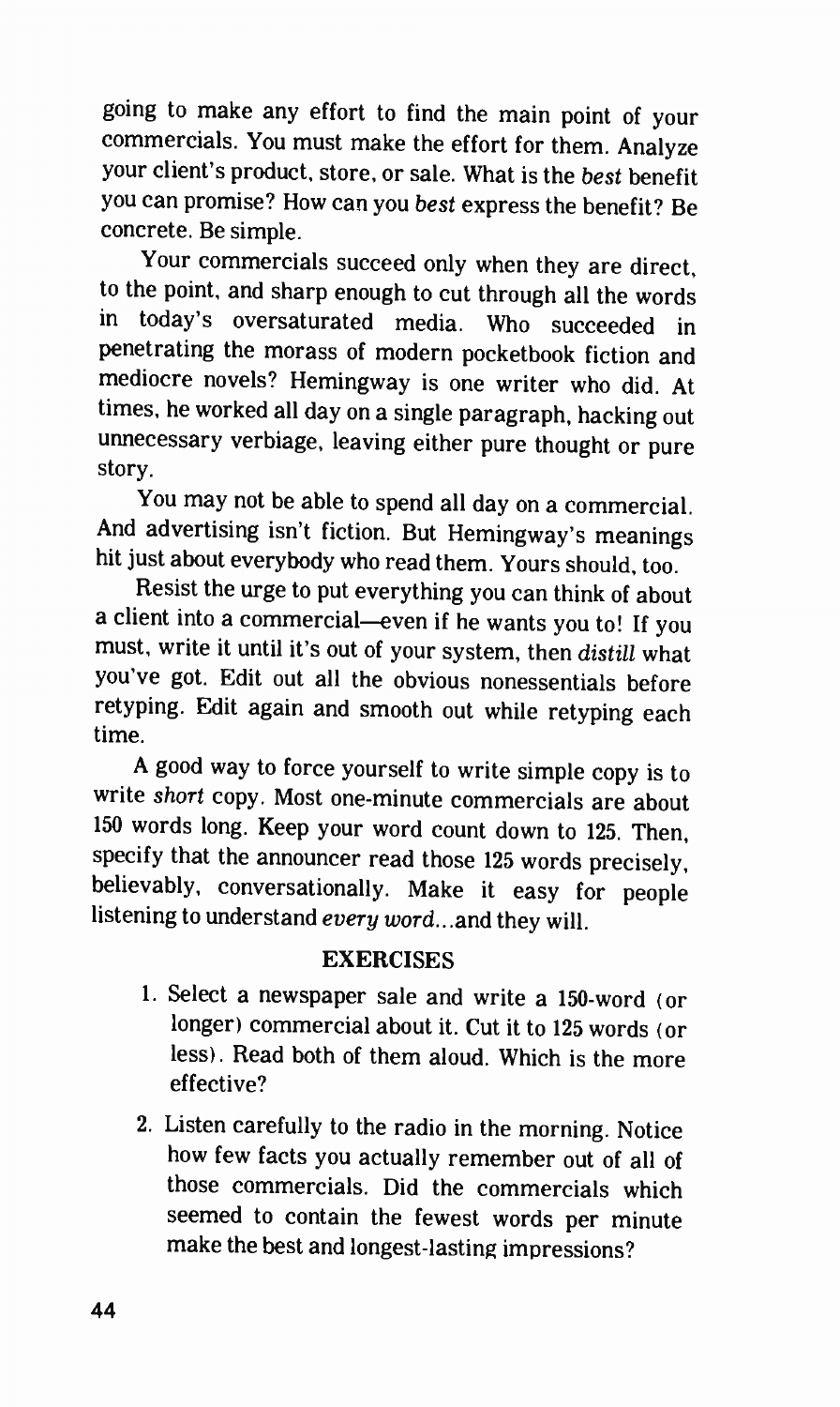# 10

# Put a Hook on Your Line

When writing a commercial, tie a "hook" to the beginning of your line. A "hook" is an attention-getting device, a sound or a group of words which entice the consumer to listen, to take notice. Advertising, in short, is a buyer's market. No consumer has to listen to your commercials. He can listen to others—or none at all. In fact, nobody could pay attention to every message that wants to be heard, so most things get skipped or scanned over.

That's why we scan newspapers for headlines that "hook" us into the stories that follow. Similarly, attention can wander from even a favorite TV situation comedy. Sometimes a burst of laughter from the screen regains our attention, and we realize we've missed something. We missed what was said because we "tuned out" or built a wall of resistance to the TV impressions that weren't quite interesting enough to keep us watching. Significantly, this "wall" usually springs up when a commercial comes at us.

You can't force someone to listen to you. But you can make them want to listen to you. You can actually make people stop whatever they are doing and even turn up the radio or TV in order to pay strict attention to your commercial. How do you hook this attention? One way is to arouse curiosity:

What downtown store is selling Cantrece stockings for one dollar a pair this morning?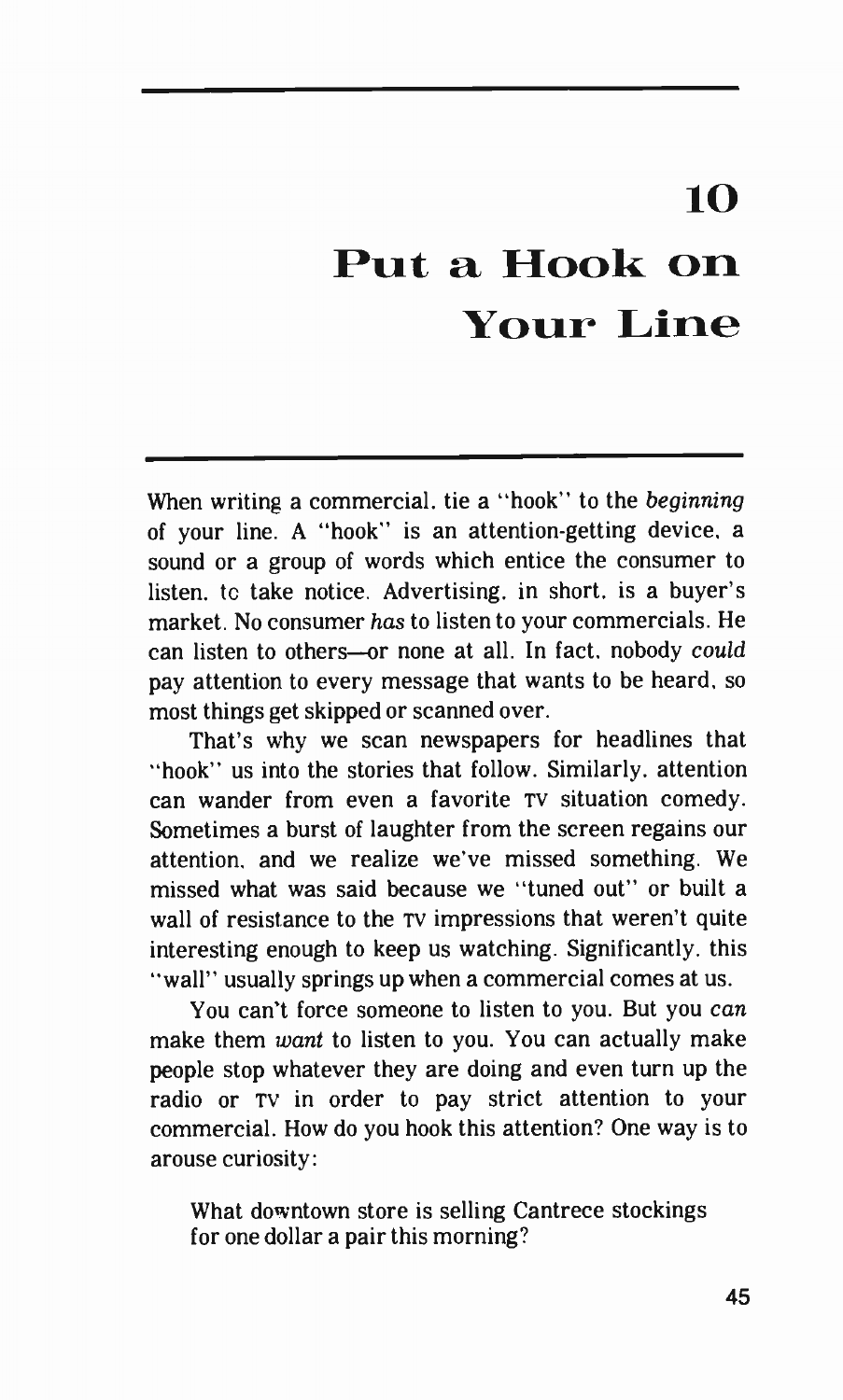Are you driving a "haunted car"?

You can also hook attention by making highly unusual statements—but you'd better be able to follow up the hook with a logically presented benefit:

### ( SOUND OF CLOCK TICKING)

It happens 525.000 times a year.. Another minute slips by.. you've missed another opportunity to get a gleaming minute car wash at Jet Service. Take a minute—and let's tick off the reasons why you should drive your car to Jet Service for a sparkling bright wash job. Jet uses only soft water treated with a filmy wax to really remove dirt and let your car body shine like the day it was new. Jet takes the same pride you do in shining your car. Jet's downtown location is convenient; there's no waiting; and the price is just two dollars.

(CLOCK TICKING)

If you had driven in to Jet Service when this commercial began. your car would be gleaming right now... Fortunately. another minute is on its way.

As we stated before, the most candid approach is always a good one. What if your client is the underdog? Admit it—in the right way—and you've got a clever hook on a candid approach. Avis Rent-A-Car demonstrated this by "We're only No. 2."

You won't want to use this same approach (it's a bad habit to play copycat in the advertising field), but the whole line of reasoning is sound advertising. We've mentioned the car dealer who admitted "You probably don't think of us first when you think of buying an Oldsmobile." He improved his standing very easily; and, in his area, most people probably do think of him first. now.

Another way to hook attention is to use low price or some aspect of saving. "More for your money" is one of the strongest motivating forces in today's retail advertising. "Get a month's supply of A-2 vitamins free" is a hook; follow it with "...when you choose the large size of this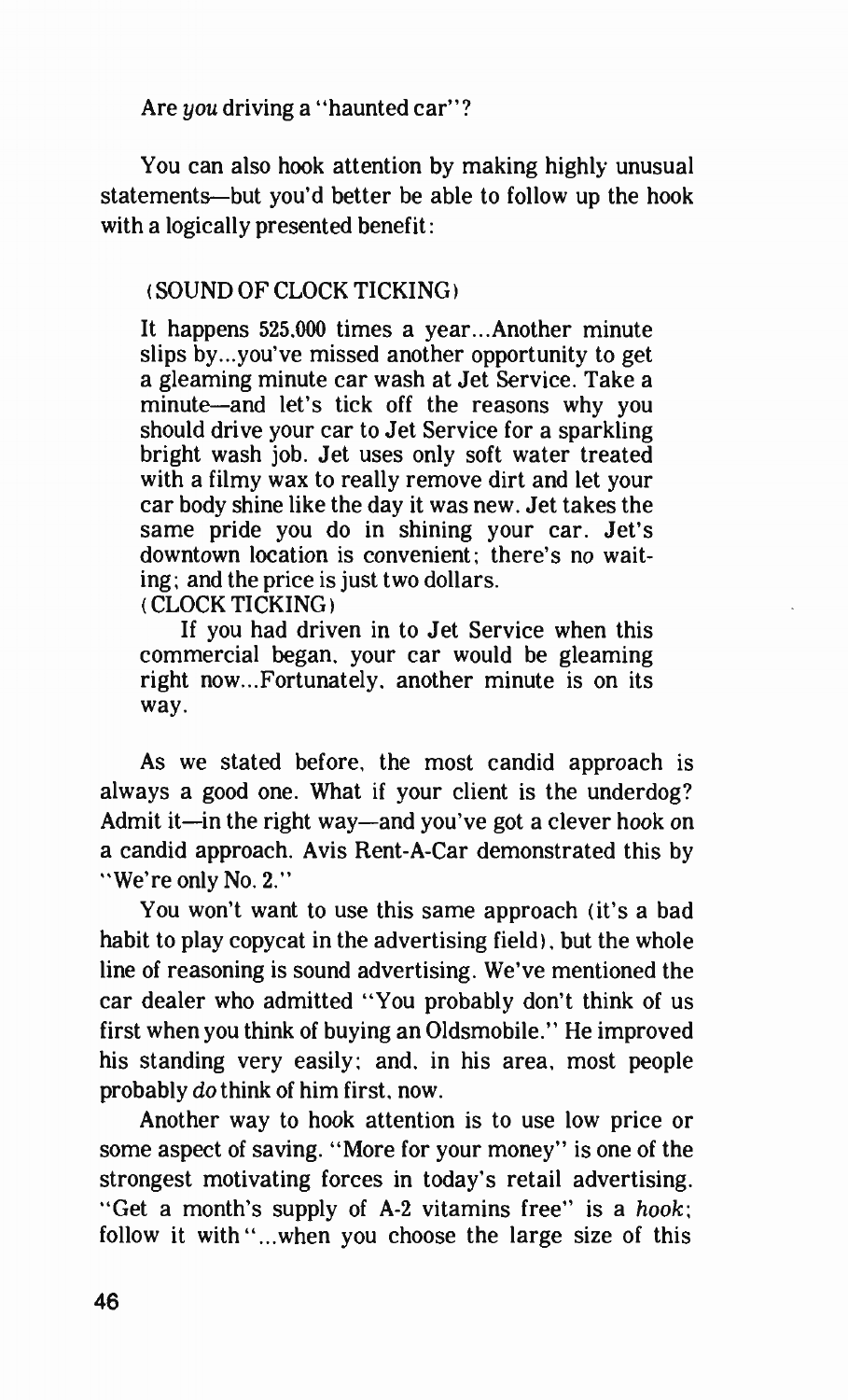important vitamin for your family at Rake's Pharmacy," or whatever line cuits your client's situation.

The attention-getting techniques we've been discussing all are related to the commercial's central selling idea. You can make a specific statement about the central idea—or ask a question about it.

The "question" technique in itself can be very valuable. The lawnmower commercial in an earlier chapter might have started

Where in the world can you buy a new lawnmower for just five dollars?

If you are remotely interested in buying a lawnmower, your attention is riveted. You want to find out the answer to the question and more about the lawnmower. You're listening.

A bank got real results by asking the following question in its radio commercials:

"What secrets do millionaires know about saving money?"

Who could resist turning up the attention? It seems to be a fact. though. that few things are harder than to create commercials that get action for a bank. Reason: Banks usually won't go along with the ideas. As a copywriter, you may have the harder job selling to the bank than to the public.

Do situation commercials need hooks? Yes. Arouse curiosity, be specific. be shockingly candid, use the "question" technique, or make a highly unusual statement...and always relate these hooks to the Central Selling Idea.

In hooking attention, here are some things it's better not to do:

- 1) Begin with a trite sound effect: fire siren, dinner bell, auto crash. etc.
- 2) Begin with a jingle.
- 3) Begin with the words "Unlike most commercials..."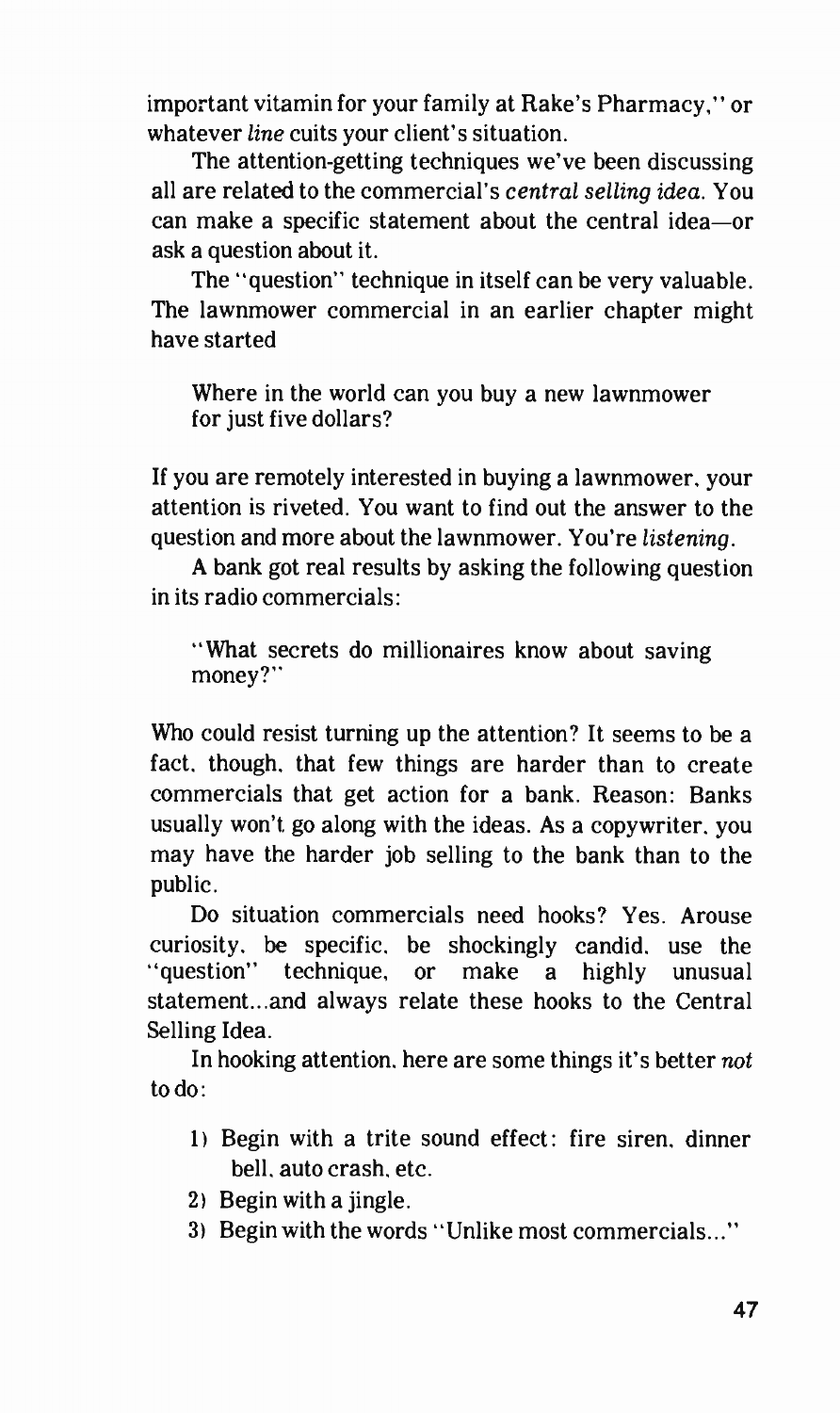Let's examine reasons for the above taboos. If your commercial opens with a much-used sound effect, your listeners will greet it with, "Oh, I know what's coming," and stop listening. And, no matter how well planned your message itself might be. it's lost.

Jingles are fine—after a selling message, where they don't warn. "Here comes a commercial!" Place your jingle at the end of the commercial; it will do a good job of leaving your client's name with your listeners. But jingles are poor at providing "reason why" benefits.

There are exceptions to the above, as you're probably thinking. At times. you can sell an idea better with a jingle. It depends on the product. Products like beer and soft drinks are so similar that the image created by the jingle may be the only distinctive thing in the consumer's mind. That's why many such products feature a jingle and only a jingle in their radio/Tv advertising. As you may have noticed, most beer and soft drink magazine ads aren't as effective as their radio/Tv counterparts. The reason, probably, is that without the jingle, the product distinction is lacking.

Jingles. then, can be very useful—as a memory device, not as a hook.

You've heard the commercials that say they aren't commercials. They begin:

Unlike most commercials you hear that make fantastic claims, we want to do a little "straight talking" about...

Or

Most commercials start out with sound effects. jingles, or at least a little background music. Well. we don't think we need all that to tell you about such-and-such...

These commercials might (and I emphasize might) have been effective the first time around. Now all they do is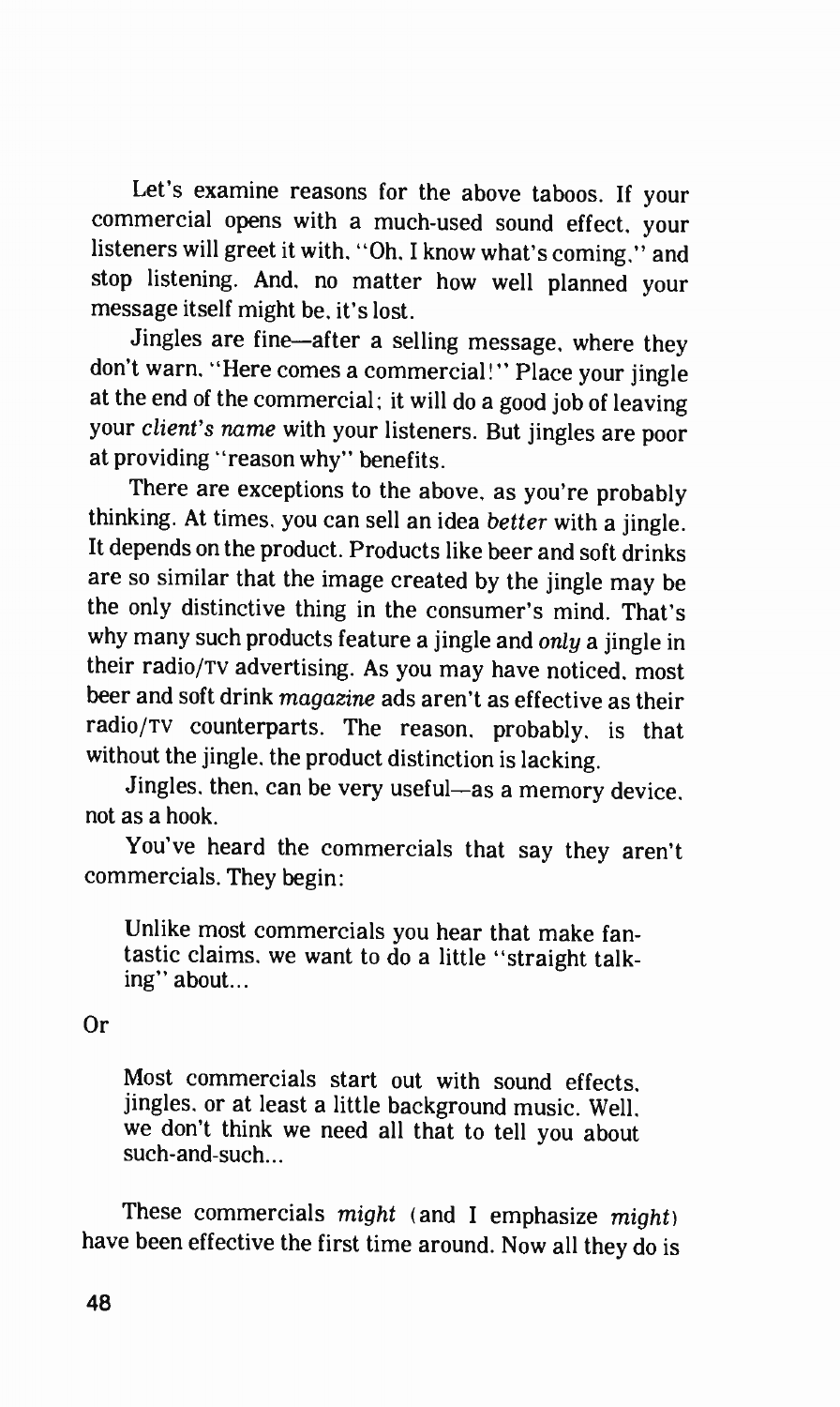say. "Here I am. a sneaky commercial...and not a very good one at that...and besides. I'm both apologizing for my breed and kicking them in the teeth at the same time."

So much for the don'ts. You'll know whether you've followed the dos for an effective hook by asking yourself after every opening sentence you write. "Would this make me want to listen further?" Be rough in your answer to this question. The public will be.

#### **EXERCISES**

- 1. Write a hook for a sale at Hupplemeyer's that
	- —makes a concrete statement about savings
	- —asks a question
	- —arouses curiosity
- 2. Write the beginning of a situation commercial that effectively hooks the listener on the idea of having a certain brand of milk delivered at home.
- 3. Listen carefully to the radio or watch TV for the commercials. Jot down those elements which actually hooked you. What techniques were used?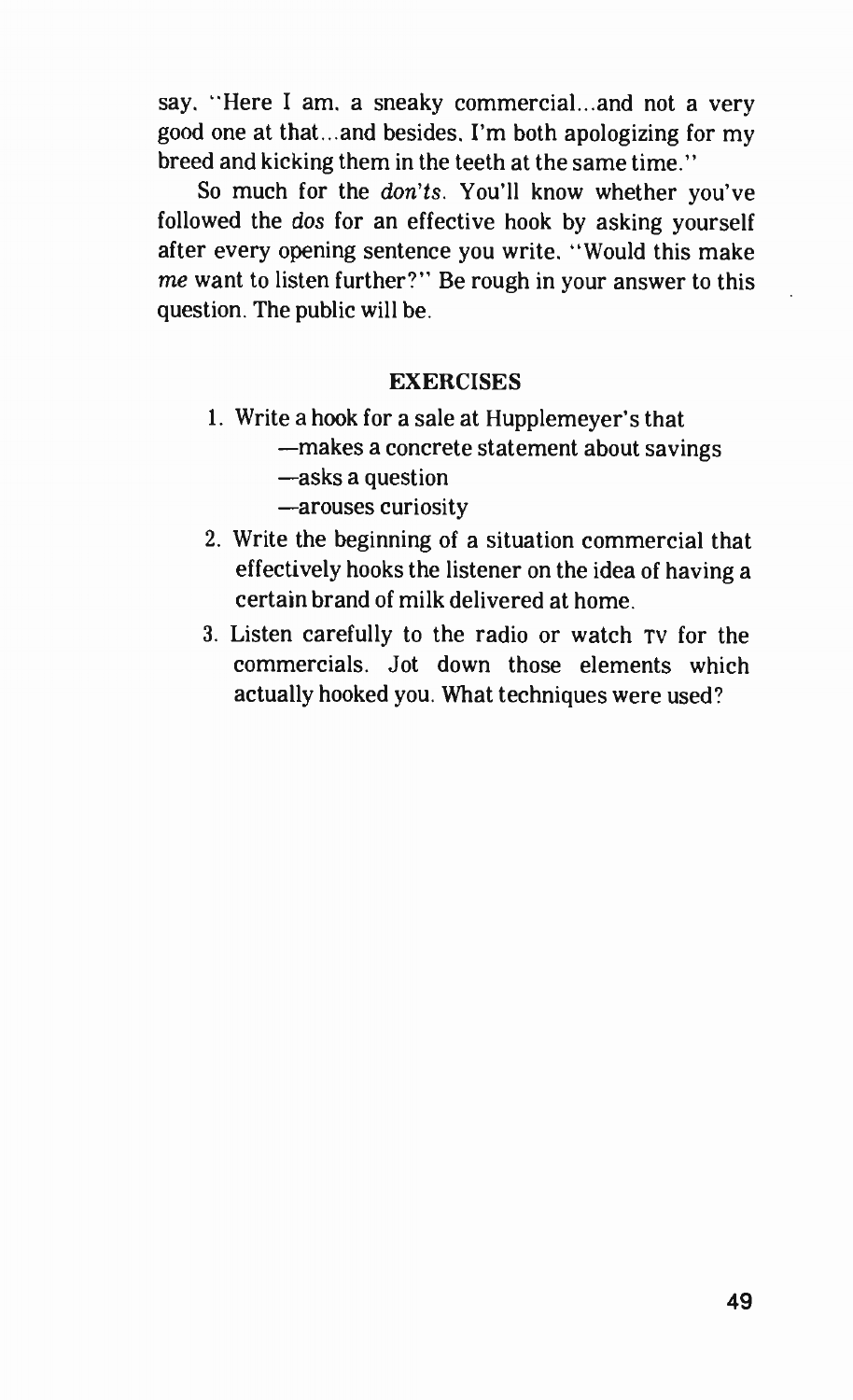# 11 The Stinger

A "stinger" is a concluding device that helps give a commercial more impact. A commercial without a stinger on its tail is like a salesman who fascinates you with his product and then walks off without asking for the sale.

A stinger can be anything from a surprising bit of news about the product or client to a sharp, competitive selling point, to a mundane but outright request for the sale. Or it can be a good, crisp restatement of the central selling theme. Or, in some cases, even an irrelevant bit of humor. The point is, it's got to be there.

#### THE UNEXPECTED

Commercials, considered in a body, are as predictable as a Tom & Jerry cartoon. You know by now that Tom Cat is going to be outwitted by Jerry Mouse after a hair-raising chase and some unfunny attempts to kill each other. A cartoon filler before the main attraction can afford to get a few yawns. You can't. So you have to say unexpected things in a commercial in order to make people react to what you say.

Therefore, the most effective stinger is one the listener least expects but which is at the same time relevant. One of the example commercials in Chapter 4 offered a free tuneup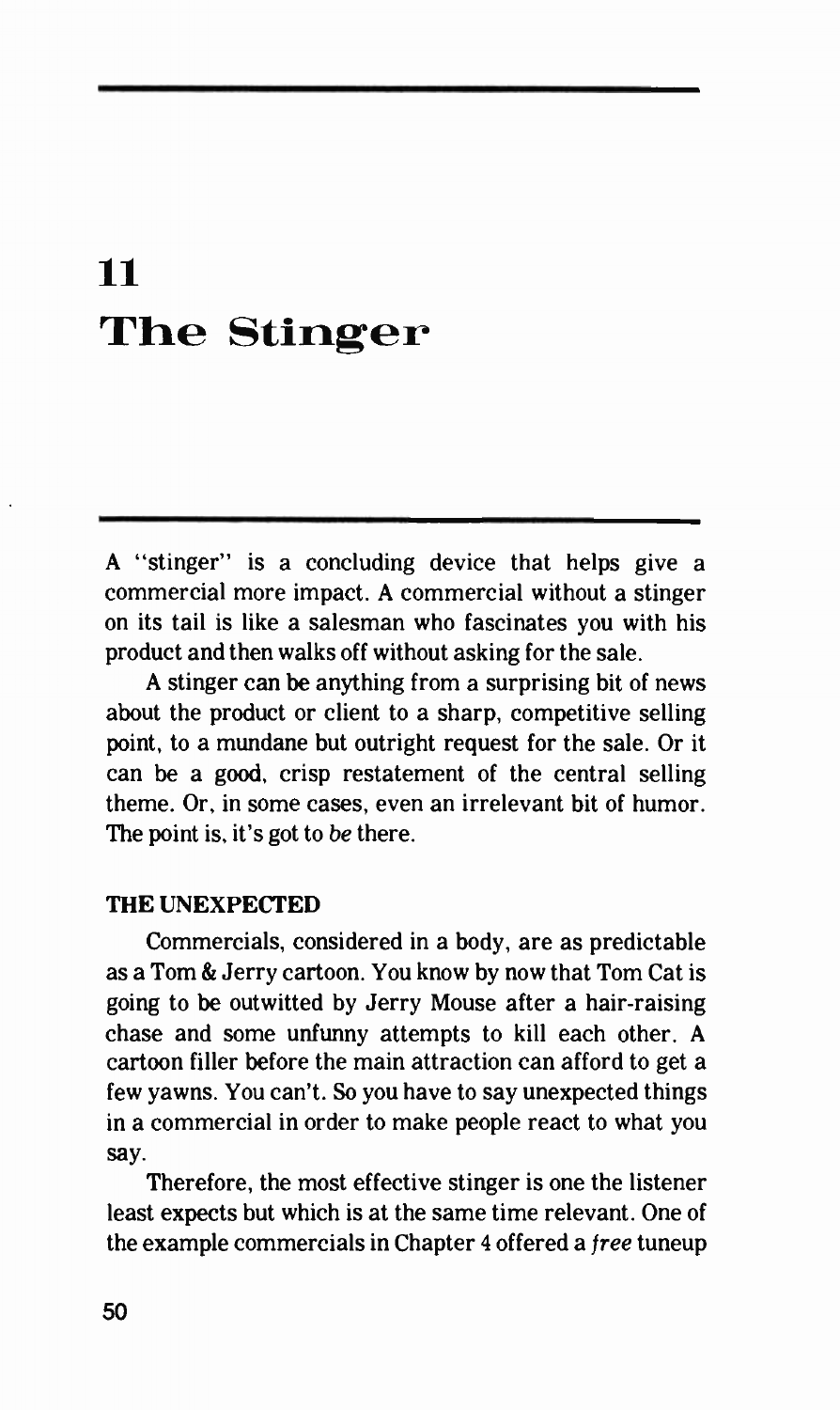during a car dealer's grand opening. The unexpected stinger was: It's yours...to the tune of just \$3492! A similar unexpected stinger for a luxury downtown apartment-house-plus-pool might be:

Where the long drive to the suburbs begins—for some people.

Or

Move downtown and swim home.

When you say, in the preceding bank commercial. "Laugh all the way to the car dealer's," you're not being exactly shocking. But you are saying something which is a bit different from ordinary bank copy. One bank went much further and had a grandmother saving for karate lessons. It worked.

If you have a client whose name is unusual, do the unexpected. Point the fact out :

Hardtack...that's a funny name for a bakery.

Is your client being clobbered by the competition? Look for—or create—an unexpected advantage.

You can shop and save at Sam's Super Market hours after the Safeway and Jewel stores are closed. So shop when the time suits you. Save on groceries at Sam's Super Market all the way up to midnight.

Do the unexpected—but be sure you are being faithful to your central selling idea. Don't be unusual just for the sake of being unusual.

### JUST FOR LAUGHS

Some stingers break all the rules and still get remembrance and results. They might best be described as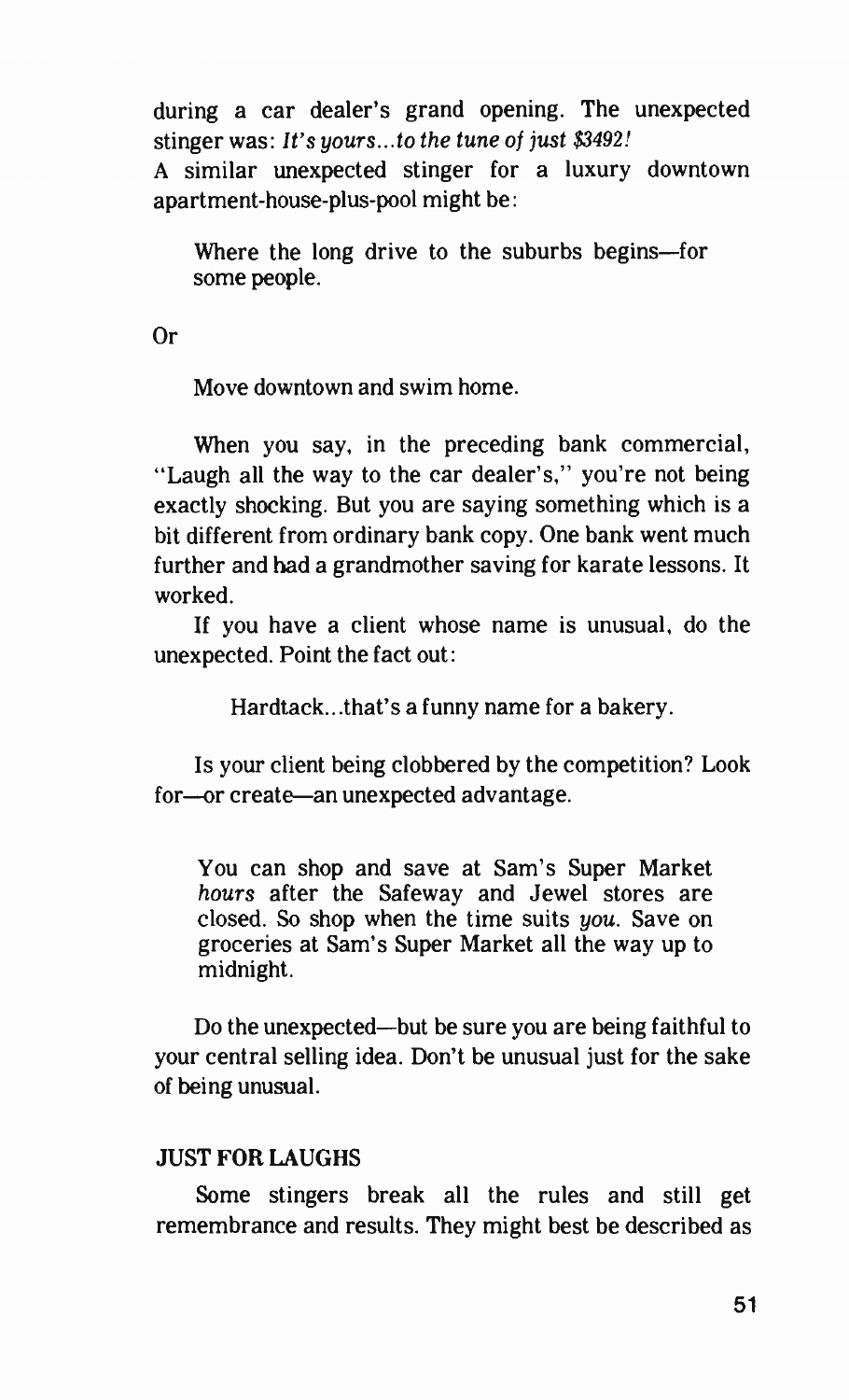nonsequiturs. In the hands of a comic team like Nichols and May, they are good advertising as well as good comedy. For example, in their TV commercial for Jax Beer, a waitress refuses to serve beer to a horse. The horse ends with, "Oh, that's okay.. I'm not driving." Stan Freberg sometimes ends a commercial with this kind of humor although most of his stingers are in the "sell" category.

Let's take the stinger of this commercial as an example for discussion:

MAN: (BATHTUB BARITONE, SINGS) Do, re, mi, fa, sol, la, ti... (PAUSE; REPEATS) Do, re, mi,  $fa, sol, la, ti...$ WOMAN: Dear, would you please finish singing it? You're driving me crazy. MAN: No, I'm driving you to Used Car Roundup. WOMAN: But what about the do? MAN: Don't need any. WOMAN: What? MAN: At Used Car Roundup, you don't need any dough. They'll take our car as down payment on a new kind of service-free used car. And prices are low. WOMAN: Well, I think it's low of you not to finish the song. ( SOUND OF CAR DOORS CLOSING) MAN: What song is that, dear? WOMAN: You know—the one that goes. Do, re, mi, fa, sol, la, ti—Finish it! What comes next? ( SOUND OF CAR STARTING) MAN: Used Car Roundup—where we won't need any (SINGS) DO!

The ending of this commercial is pertinent to the total spot, rounds it out, makes it a complete story or playlet. Notice that every word is aimed toward the ending, giving the commercial focus and direction. The ending doesn't come from nowhere but has been motivated or "set up" throughout the spot. Here's another example:

1ST MAN: (OLD VOICE) Haven't bought a car now in nigh onta thirty years. 2ND: Thirty years?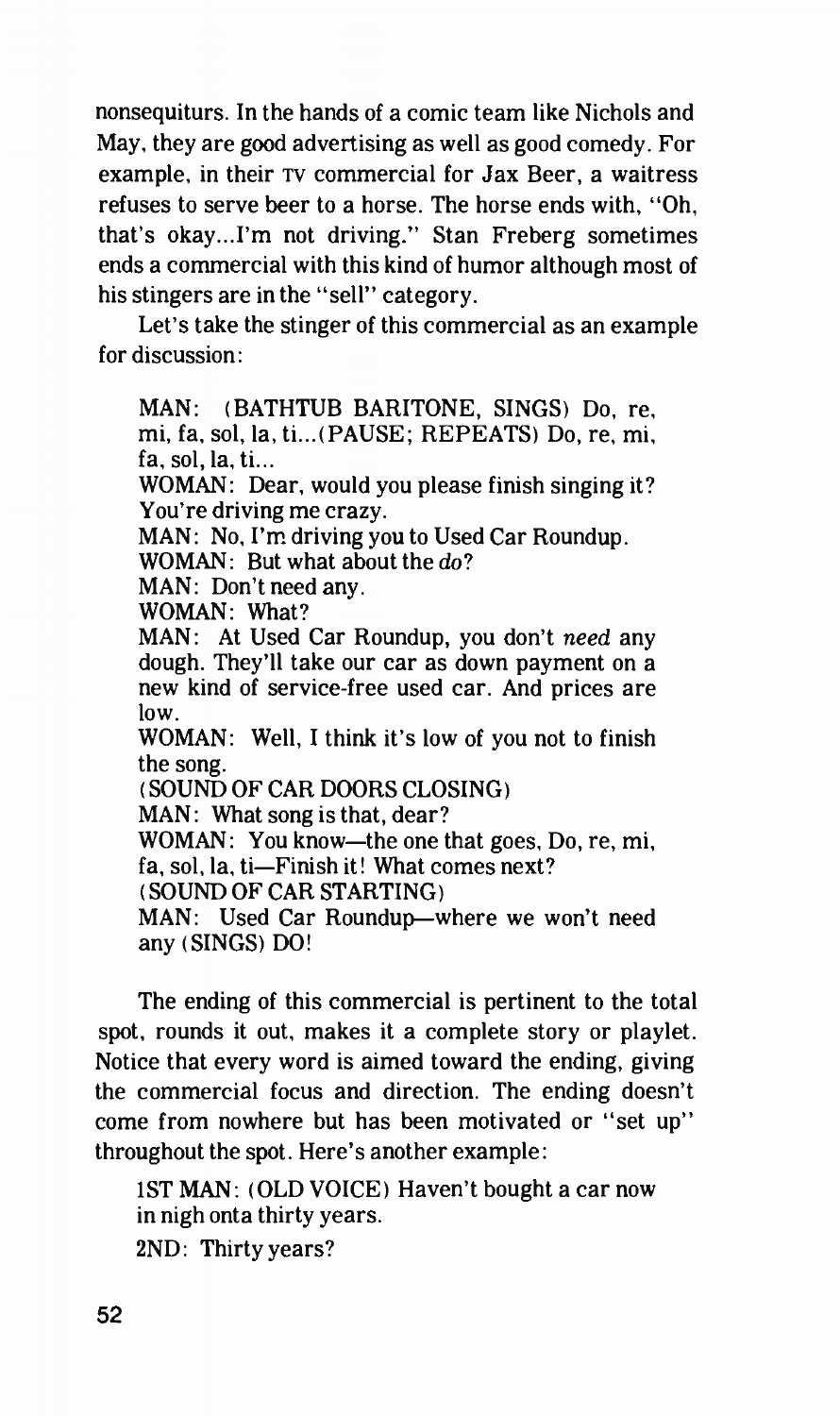1ST: Yep. I keep old Bessie goin' nicely. Back when I bought her thirty years ago, buyin' a car was a matter of dignity.

 $2ND:$  But that's when J & K Oldsmobile went into business. You've been missing the best years of car buying!

1ST: You mean the J & K that's havin' the trade-in sale now? They're the ones that sold me Bessie. Gave me such a good deal I figgered it was a mistake. `Fraid if I go back they'll try to get her away from me.

2ND: Oh, they will...they will. In trade on a new seventy-seven.

This time the stinger does not present a selling point or benefit, as did the first example, but it still rounds out the spot in a way that was set up earlier in the dialog.

The basic principle here should seem familiar to you. Your favorite TV comedy show sets up the punchlines and the climax with "motivators" that give the characters reasonable reasons for what they say and do. You get a jolt out of a detective story's surprise ending because the motivation was in plain sight all along. You sit back and nod and say, "Oh. yes. I see how it would have happened that way."

A story with a complete surprise for an ending usually does not get published. Remember, when you are writing a humorous stinger for a commercial, set it up!

### ASKING FOR THE SALE

Some commercials sell by entertaining, but they entertain the man who is paying the bill only when they sell his product. So never be hesitant about asking for the sale in the commercial. The stinger is an effective place to do it.

You may want to ask for the sale directly. If the price of the item being advertised is exceptionally low—e.g., if your client is selling lawnmowers for \$5—stress this in both the hook and the stinger. That fact alone could be used as a stinger: "Five dollars buys a lawnmower at Finklemeyer's today."

If more urging seems in order, add a limited-time device: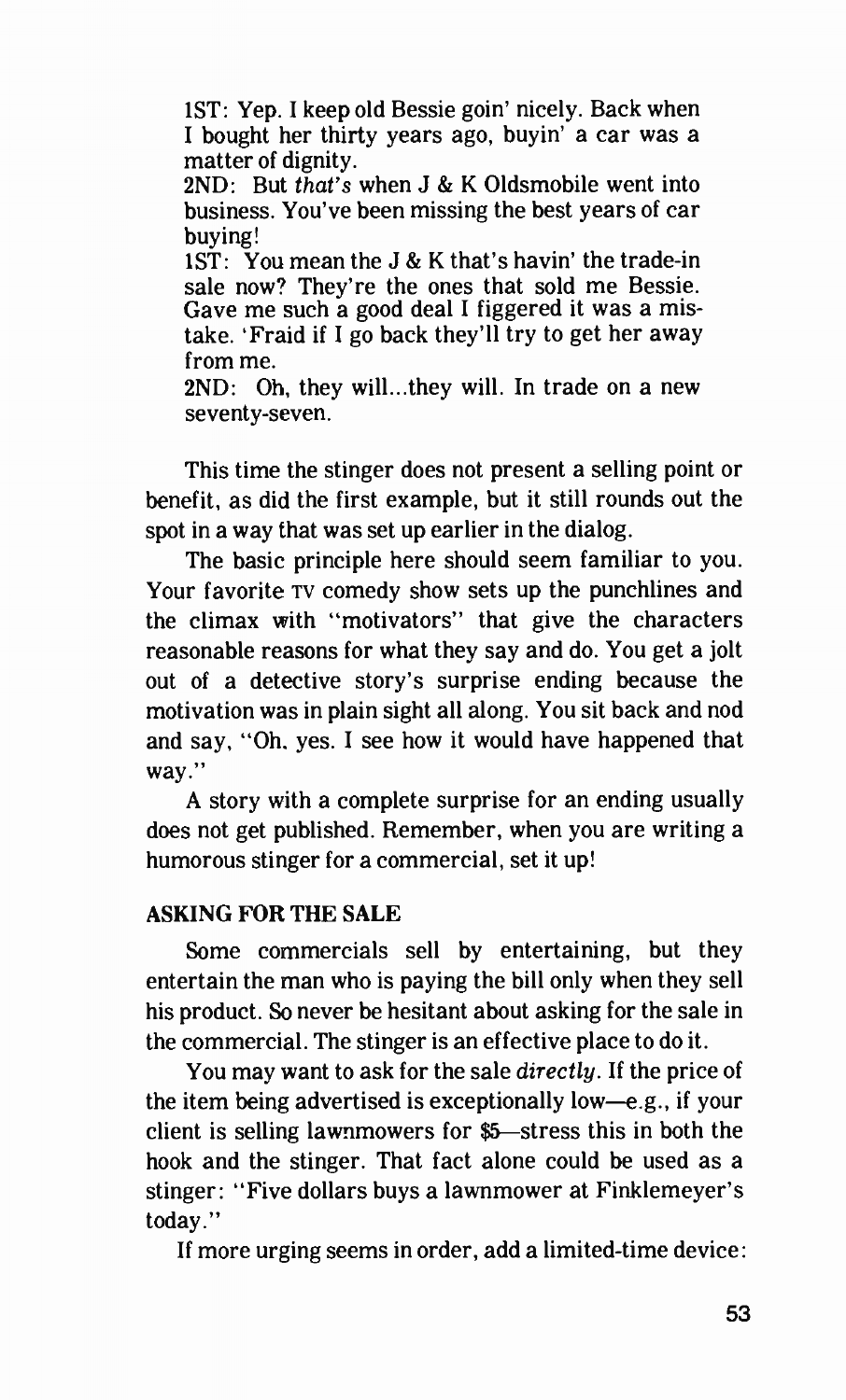After today, the price is \$12.95. Buy a new lawnmower for only five dollars, only at Finklemeyer's, and only today.

If you're dealing with an extended sale and want to create this "only today!" feeling every day, write the commercial as though "only today" were the sale day, then "tag" the daily spots with a variation of this idea:

There are four days left to buy Fifth Avenue nylons at Husston's special price of...

Or

For two more days, Husston's offers Fifth Avenue nylons at a special price...

In the stinger, you can also ask for a sale indirectly. Here's one simple way: "Five dollars buys a lawnmower at Finklemeyer's today. Interested?"

The word interested is an interesting stinger in the preceding example. It implies that while Finklemeyer has all those lawnmowers for sale for \$5, and while he does want to sell them, and while he is asking for your business...he will sell those lawnmowers to someone if you are not interested. Interested?

### A-I-D-A FORMULA

As we have seen, a commercial should do four things in approximately this order:

| <b>Get Attention</b>  | "Hook" the listener. Give<br>the Central Selling Idea.                                               |
|-----------------------|------------------------------------------------------------------------------------------------------|
| <b>Build Interest</b> | Present the facts, realistically.<br>Add urgency as needed.                                          |
| Increase Desire       | Show how the listener will<br>benefit. Be concrete. Sell.                                            |
| <b>Get Action</b>     | Ask for the sale. Sting the<br>listener with something that<br>helps him make up his mind to<br>buy. |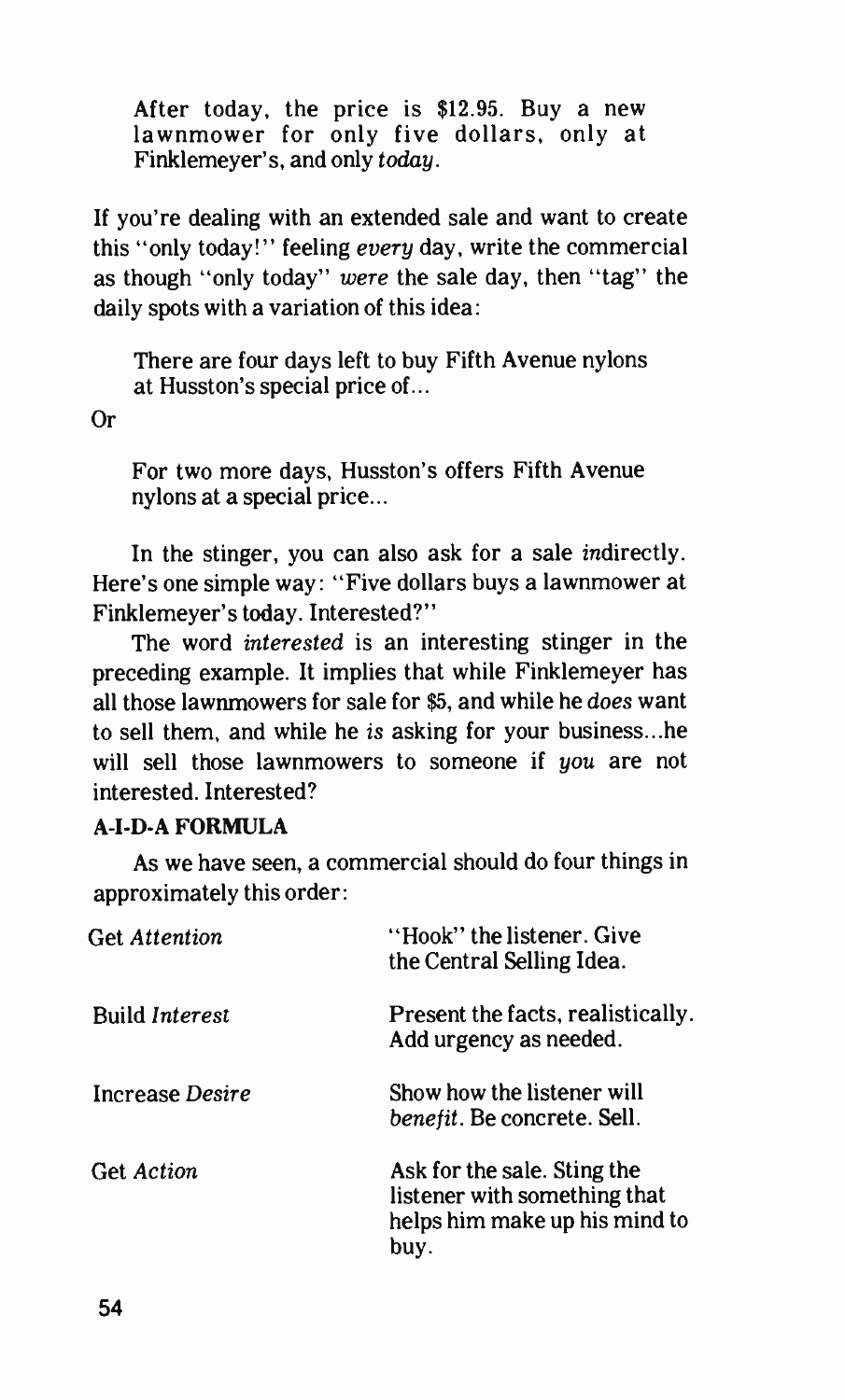This is the A-I-D-A formula; it holds for any type of commercial.

### **EXERCISES**

- 1. In the last set of exercises, you wrote a hook for a milk commercial. Now, create two or three possible stingers that might be used with it. If this results in your having to rewrite the commercial two or three times, don't worry. It's good practice.
- 2. Your client, as you know, is selling lawnmowers for \$5. How would you "sting" commercials
	- —humorously?
	- —with a straight selling proposition?
	- —with a dig at the competition?

Think of several ways to end commercials with an indirect request for the sale.

3. Watch more TV commercials, paying close attention to the stingers. Can you think of more effective ways to end the commercials you see? Write a few examples.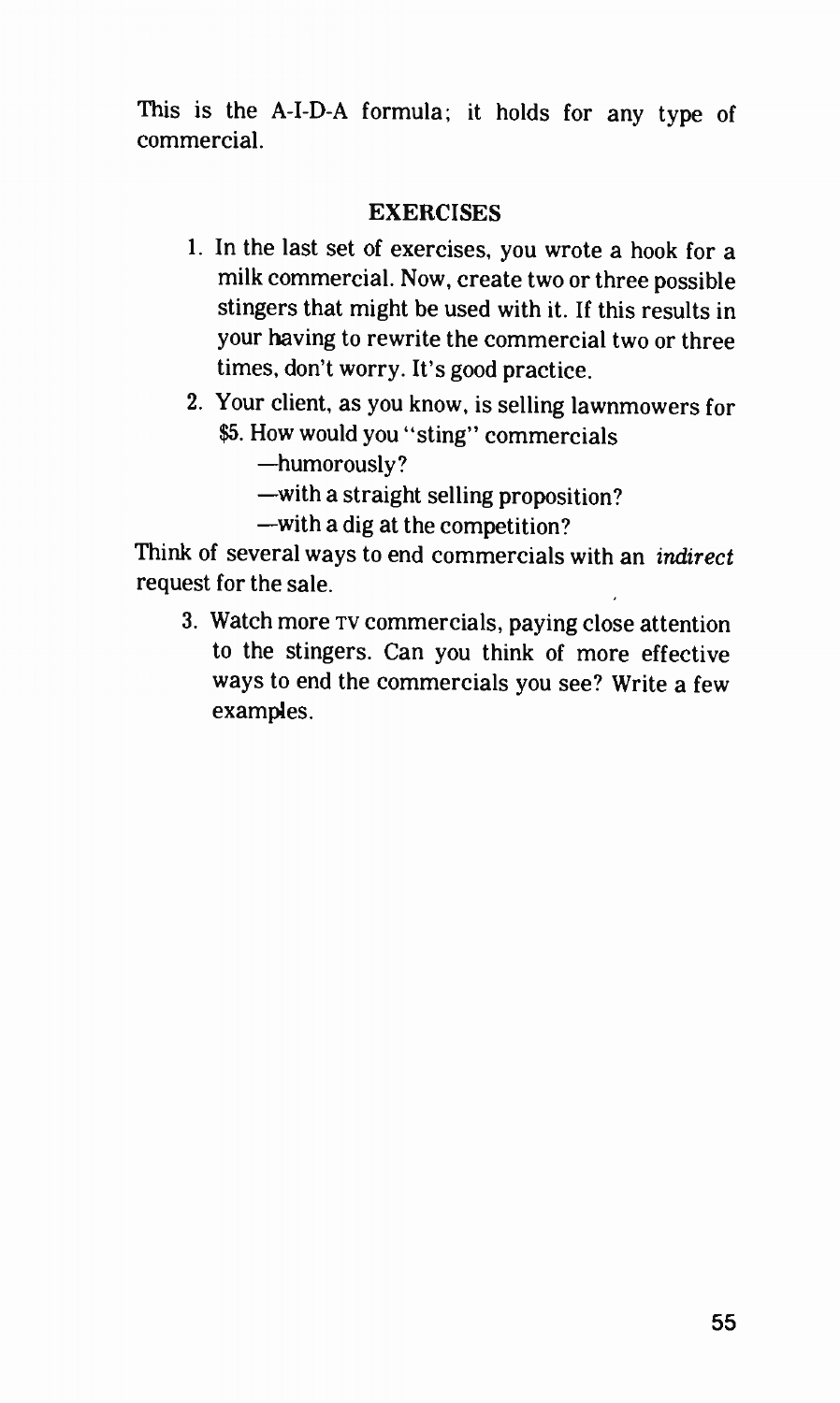# 12

# Motivating The Consumer: How It's Done

What do you do when you want someone to do something for you? Do you scream at him, demanding that he hurry? In everyday situations, probably you do not. Rather, you say what you want in a nice, easy way. You don't command; you give a concrete, calm reason to hurry. He is far more willing to do what you want when he's asked, not told—and given a reason, not an argument.

I'm sure you understand the implications for advertising. Loud, high-pressure (so-called "hard sell") commercials are supposed to do just that: sell hard. But there is no proof that these actually get response, and there is much indication that they repel potential customers. Actually, "hard sell" is whatever does a strong job of motivating people to act—something that high-pressure commercials don't do.

#### FRIENDLY PERSUASION

People tend to listen to what they already agree with. They seek out support for their already formed opinions. Don't you? During a political election, which candidate do you listen to? The candidate you're not going to vote for? Or the candidate you are going to vote for, so you'll have more support for a decision you've already made?

The best way to change a person's mind is to begin by agreeing with him—and slowly turn the talk around to your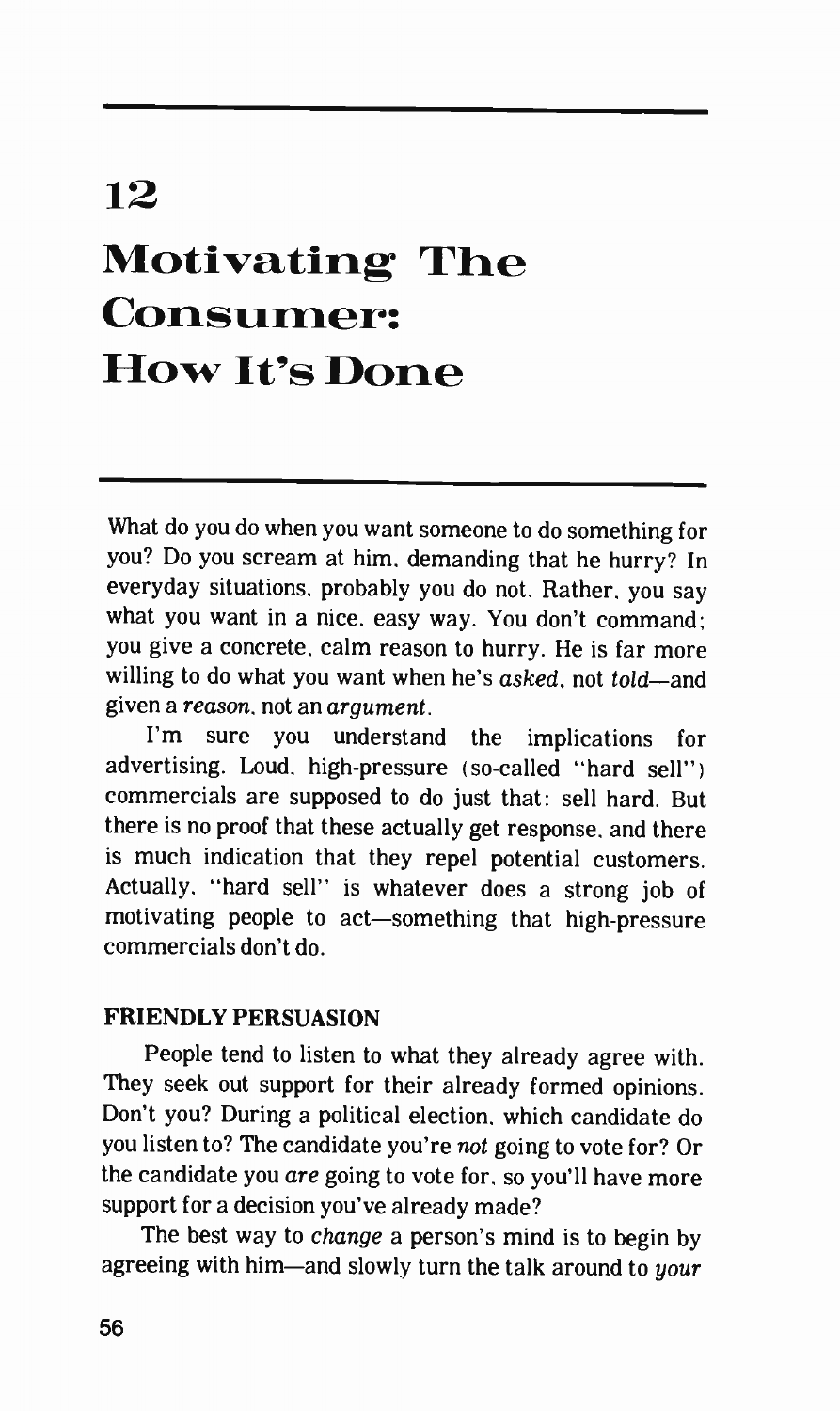point of view. Get him saying "yes" to points of common agreement and you'll be more likely to get him saying "yes" when you want him to agree to your proposition. Here's one example of how to do this when you're trying to sell against the tide of popular buying habits:

Whatever happened to tail fins? I loved 'em. I remember the day I finally bought a car that had 'em- ...big ones...the day before they went out of style. Boy. I'll be darned if those car manufacturers will play games with me again. It's bad enough the way the dress designers keep my wife on a string. I'm tired of having out-of-style cars unloaded on me at phony end-of-year savings...That's why I drive an MG from Smith Imports. You'll never catch Smith Imports selling you a fad that's going to go out of style faster than my wife's wardrobe. And here's a bonus for buying a Smith Imports MG now—you get a front seat to watch all the other cars going out of style!

You don't always have to go to quite so much effort to get another person on your side. Sometimes just agreeing with him is enough to cause him to listen to you:

If you've never shopped here at DeWitt's, it's probably because you think we're pretty expensive. Well, we're not cheap. But then, neither is our clothing. Frankly. we don't think you want cheap clothing that comes apart at the seams a month after you buy it. As our customers will tell you, our clothing isn't cheap. They'll also tell you, though. that our swimsuits swim through summer after summer. Our coats see winter after winter of wear—and still look and act like new. When you get right down to it, we think that at DeWitt's we offer you an inexpensive way to dress.

The idea throughout is to get listeners to spend money with the advertiser, not because you want them to spend it—but because they want to spend it. The simplest way to motivate a person to buy is to begin by seeing things from his point of view, the process known as "empathy."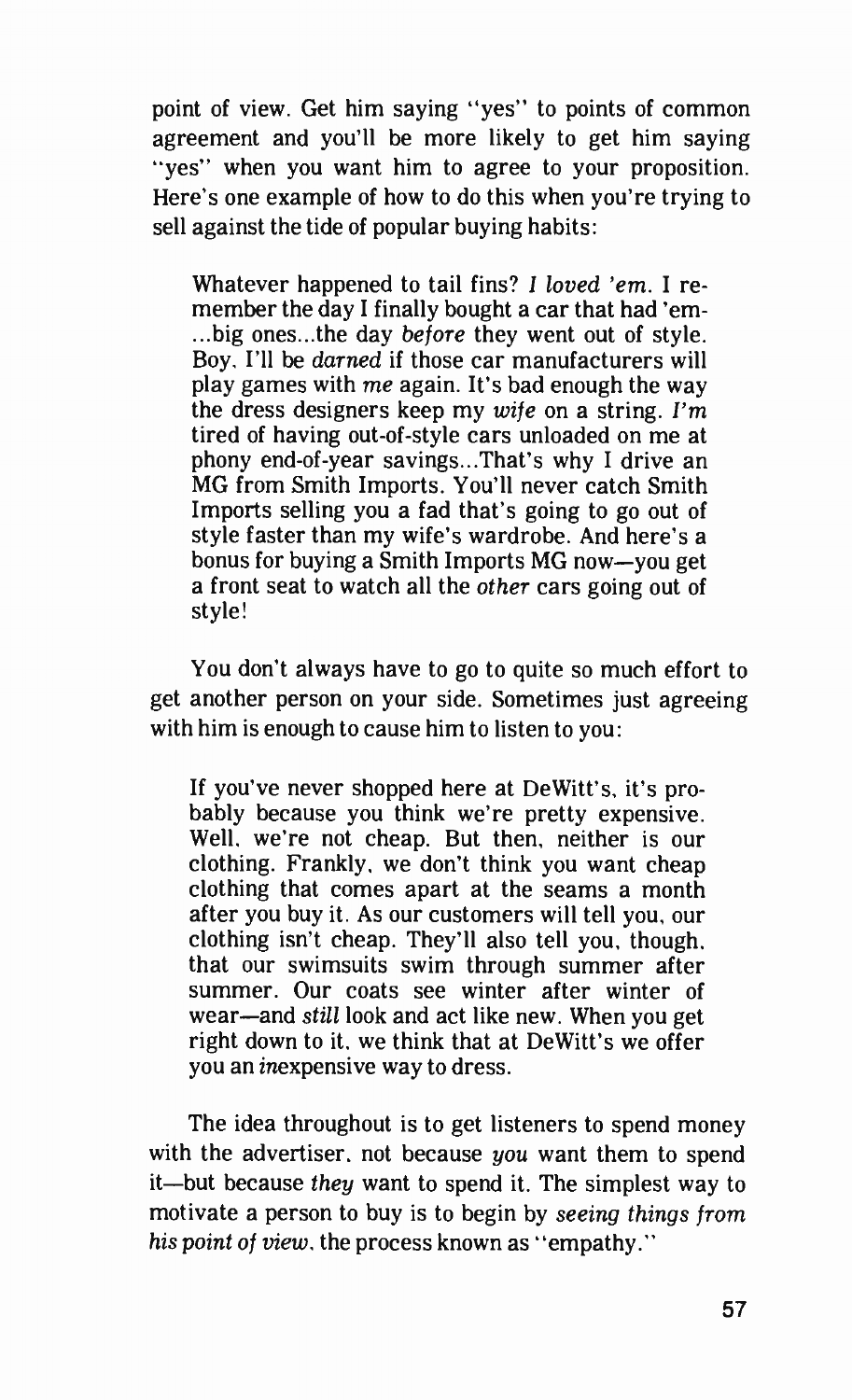Why should someone save at a bank. for instance? Think of *yourself* as the customer (empathy) and consider what would make you want to save (motivation) at a certain bank, and you have a base on which to build the A-I-D-A formula. Here's an example:

MAN: Laugh all the way to the bank? Why. I got a loan from 1st National Bank and laughed all the way to the car dealer's. ( LAUGHS) WOMAN: I laughed all the way to the furniture store. TEEN VOICE: I laughed all the way to the cycle shop. MAN: I laughed all the way to the real estate office. ( LAUGHS) MAN: I laughed all the way to the boat show. WOMAN: I laughed all the way to the spring fashion showings. WOMAN: I laughed all the way to Europe! ( FADING OUT ) Paris. Venice. Rome... MAN: My wife showed me all the monthly bills...and I just laughed. ( LAUGHTER UNDER) ANNCR: Need money—for anything? See 1st National Bank. It is a laughing matter.

Follow the same procedure for every commercial you write. Only if you discover what motivates people can you possibly know what will

—attract their attention

—get their interest

—arouse their desire to buy

—get action for your client

#### SAYS WHO?

Another consideration is the consumer's tendency to react with a skeptical "Says who?" to unsubstantiated claims. A claim—out of the blue—isn't the best way to motivate. You say, "Our brand is mildest," and the listener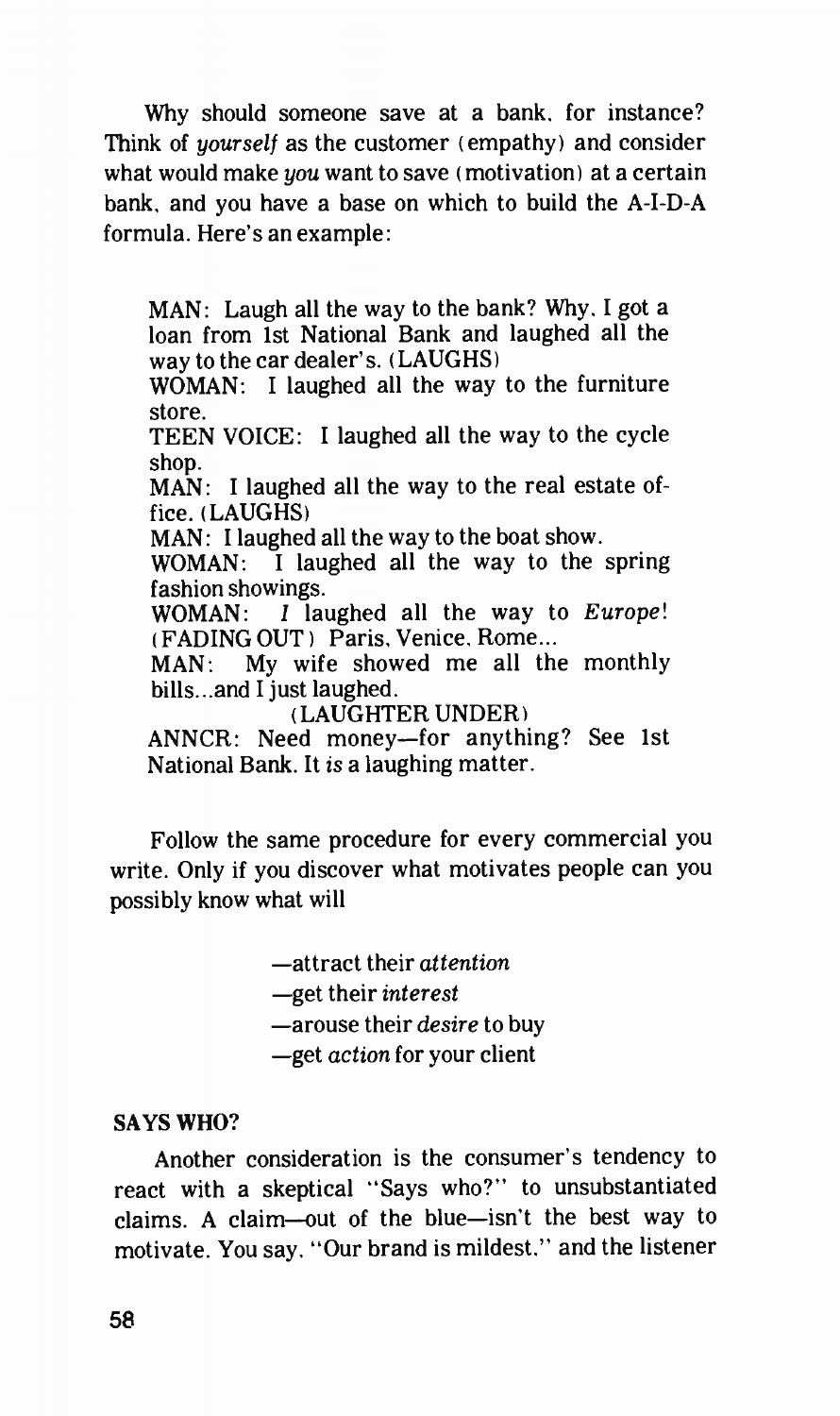replies. consciously or subconsciously. "Says who?" and shuts you out. The same reasoning applies to lines like

Everybody's doing it... It's the only way to live...

Instead, say things you can back up.

The latest Federal Testing Bureau figures show that our air-conditioner costs less to run than other models...

This last example is an ear-pricking bit of information. Anyone interested in buying an air-conditioner would find it hard not to listen further. And no one is going to react with "Says who?"—you've told him already!

Remember that it's never enough to say that your product is good. Present by analogy—or demonstrate by situation—just how good it is. Notice that the air-conditioning copy doesn't talk in terms of the "best." Most people automatically disbelieve words about a product which does claim to be "best." merely because there are so many "best" things around! So why cloud the issue?

Instead, describe your product in such vivid terms that the listener can't resist finding out more about it. Be clear—different—vivid—realistic. The consumer will decide for himself what's "best." anyway.

## DON'T BE NARCISSISTIC

It's one thing to compare your product factually with another. This is the kind of information people need in order to make an intelligent buying decision. But no one needs to know, nor really cares, that more people buy from a particular store or that so-and-so is Number 1 in sales, etc.

Sales leadership can be turned into a benefit if the high volume actually means lower prices. Talk in terms of the benefit, not the size of your client's operation. For example. if you were writing copy for a large department store in your town, you would not dwell on the store's size. The bigger you puffed the client up, the smaller and less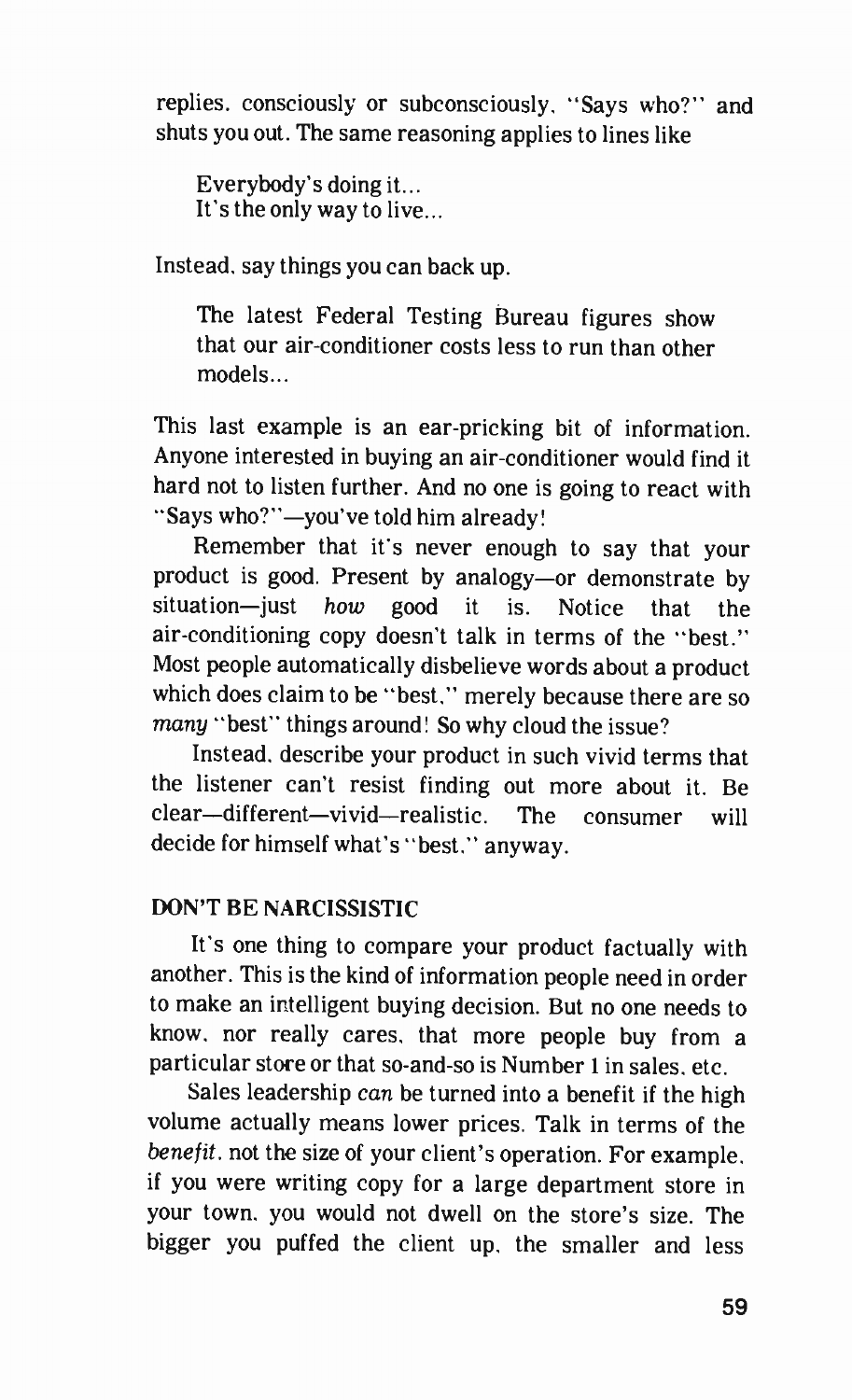significant each average customer would feel, and these average customers made the store a successful operation in the first place.

Instead. be like a department store owner I know who does his own commercials. He says something like:

Come on in and ask for me. I'm always down on the floor because I like talking with you personally as you shop. I want to know how you think our store can better serve you...

How many department stores get down to this person-to-person basis? If your advertising for a department store makes customers feel valuable to the store. you'll have a satisfied client.

### **EXERCISES**

- 1. Memorize the A-I-D-A formula. Write a commercial for any product. following the formula.
- 2. Write another commercial for the same product modifying your approach to sell as "hard" as possible.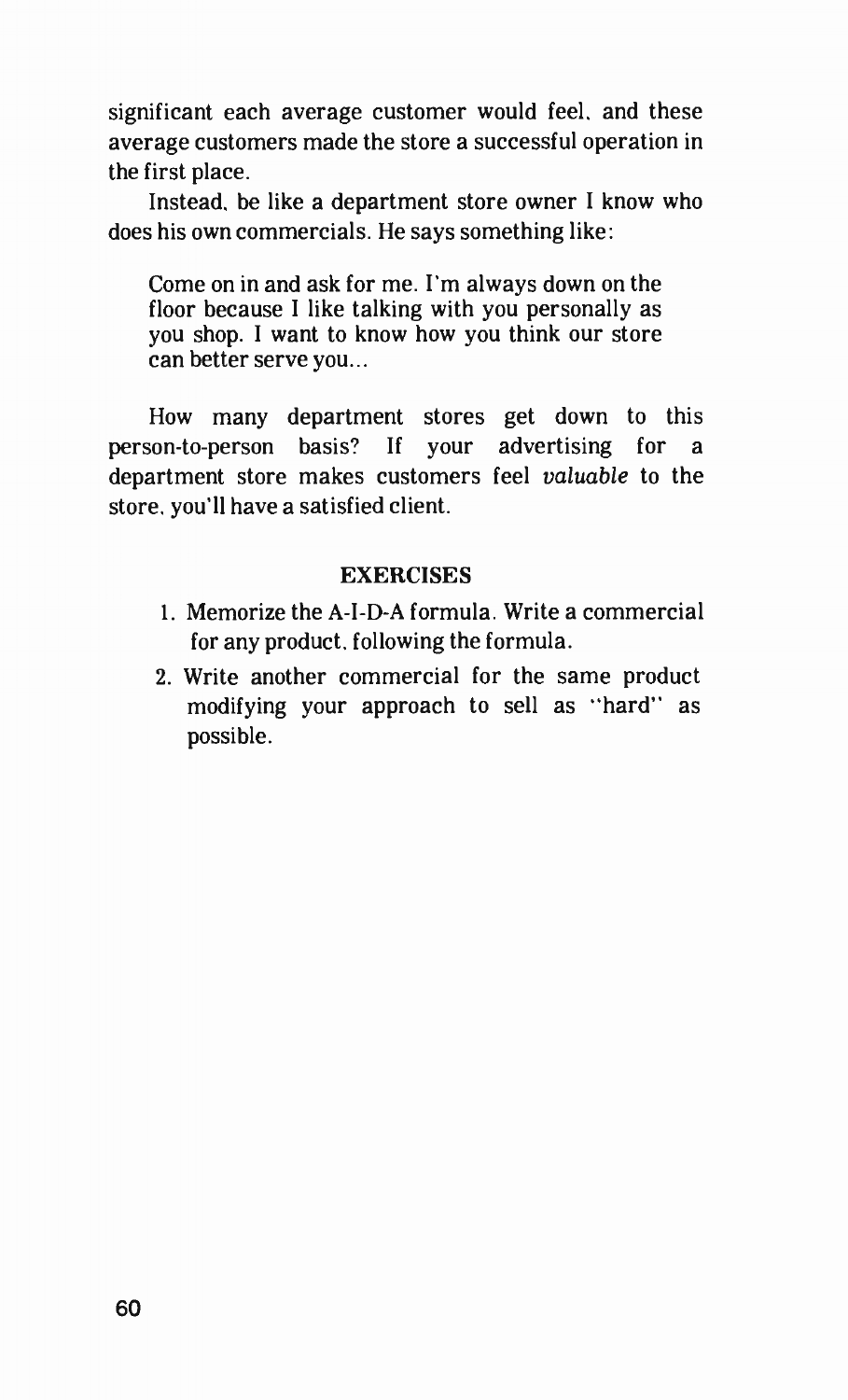# 13

# The Straight Commercial

Nothing is duller on radio or  $\tau v$  than an announcer reading a canned pitch about toothpaste or the sale at the BonTon. Follow the A-I-D-A formula, and make your one-announcer spots interesting, with vivid language, urgent verbs, and a touch of the unusual or the unexpected.

Take a minute and glance back through the straight commercials given as examples in previous chapters. Although they illustrate a specific point, most of them also meet the test for a "total" commercial: they get attention, interest, desire. action. The lawnmower and dress commercials in Chapter 5, for example, are built on the formula, with the result that they get across the idea of high quality and low price.

Selling products without price requires a different approach. The quality of the item must be so graphically stated. in such a distinctive way, that the listener is intrigued ( all questions of price aside). The key to this kind of descriptive writing is to write vividly. What is your reaction to the following commercial?

#### ( SOUND OF COMPUTERS)

In this computer age we're living in, what chance does one bank have to stand out from any other bank? When one gets a new computer... ( CHANGE IN COMPUTER SOUND) They all get new computers...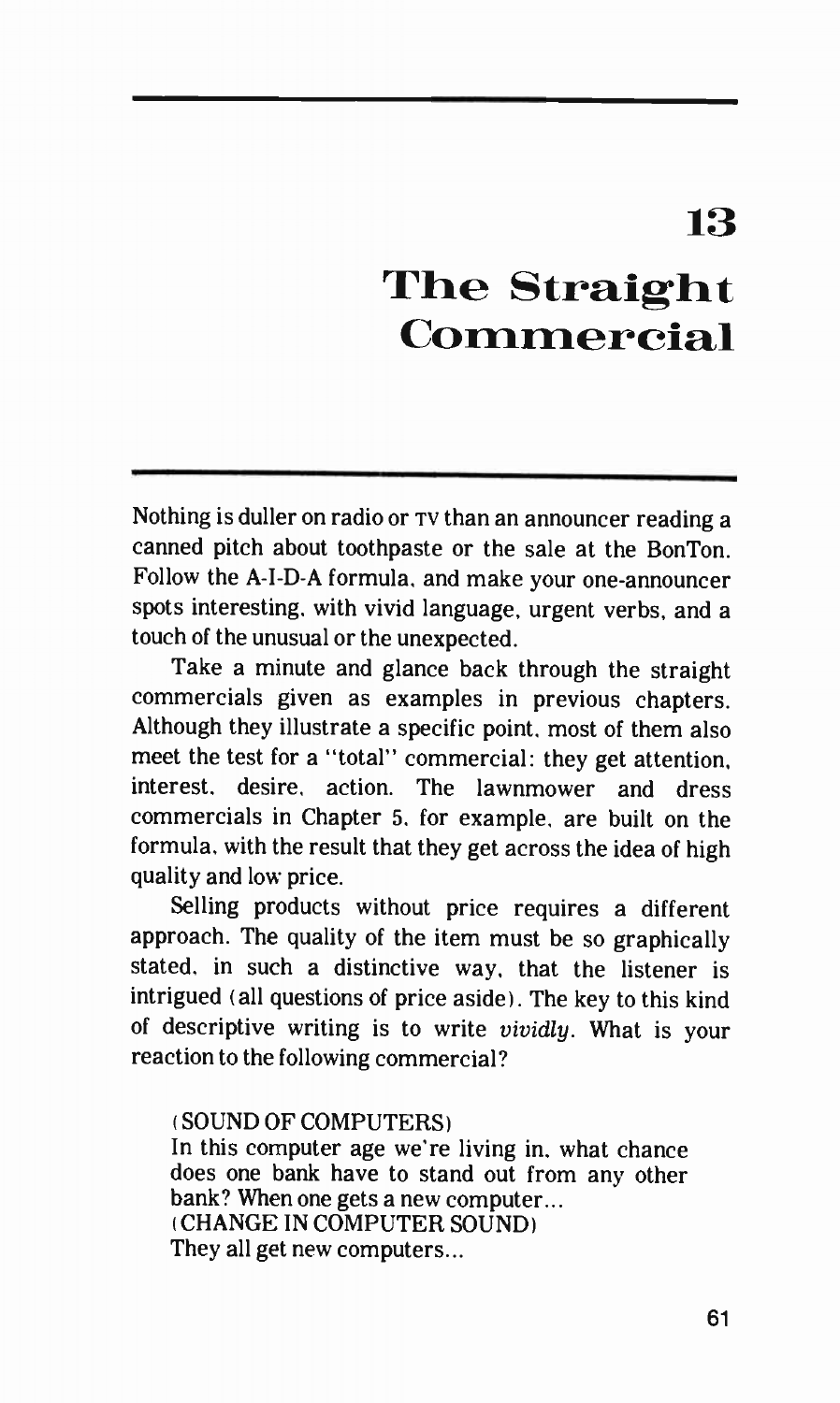#### ( SOUND SWELLS)

and to the customers the only difference in banks is one of proximity. That's why we at First National Bank have taken a giant step backward....

( SOUNDS STOP SUDDENLY)

( UP SOUNDS OF NATURE)

back to a time when people made a difference. Oh, we still have computers—can't seem to escape them—but the computers are behind the people, instead of vice versa. At First National Bank we'll try to help you. no matter what your financial problem. And if we should ever make a mistake, well remember. we're only.. .people.

In the above commercial the A-I-D-A formula is followed by inference. It gets attention by arousing interest. Through understatement it makes the point that the bank's people make a difference in service. In fact. understatement is one way to avoid the cliches of advertising. Notice how the few simple sounds work with the words to paint a mental picture of what would otherwise be an abstract notion.

The job of being "straight" and vivid at the same time is one of the most pleasant—and challenging—parts of copywriting. Here's a more simply presented commercial that still manages to be vivid:

A picture-taking moment is like a dollar bill. Once that moment is spent you never see it again. So when you capture a magic moment on film, take it to Photo-Rite. Be sure of precision finishing. Photo-Rite prints are sharp and bright as a new pair of scissors. The subject comes alive on the print.., as alive as the moment you snapped the shutter.

### SUMMARY CHECKLIST

Study this checklist until you know it well. It sums up everything we've covered so far about copywriting; a glance over it should recall each major point we've discussed. Check your commercials against it.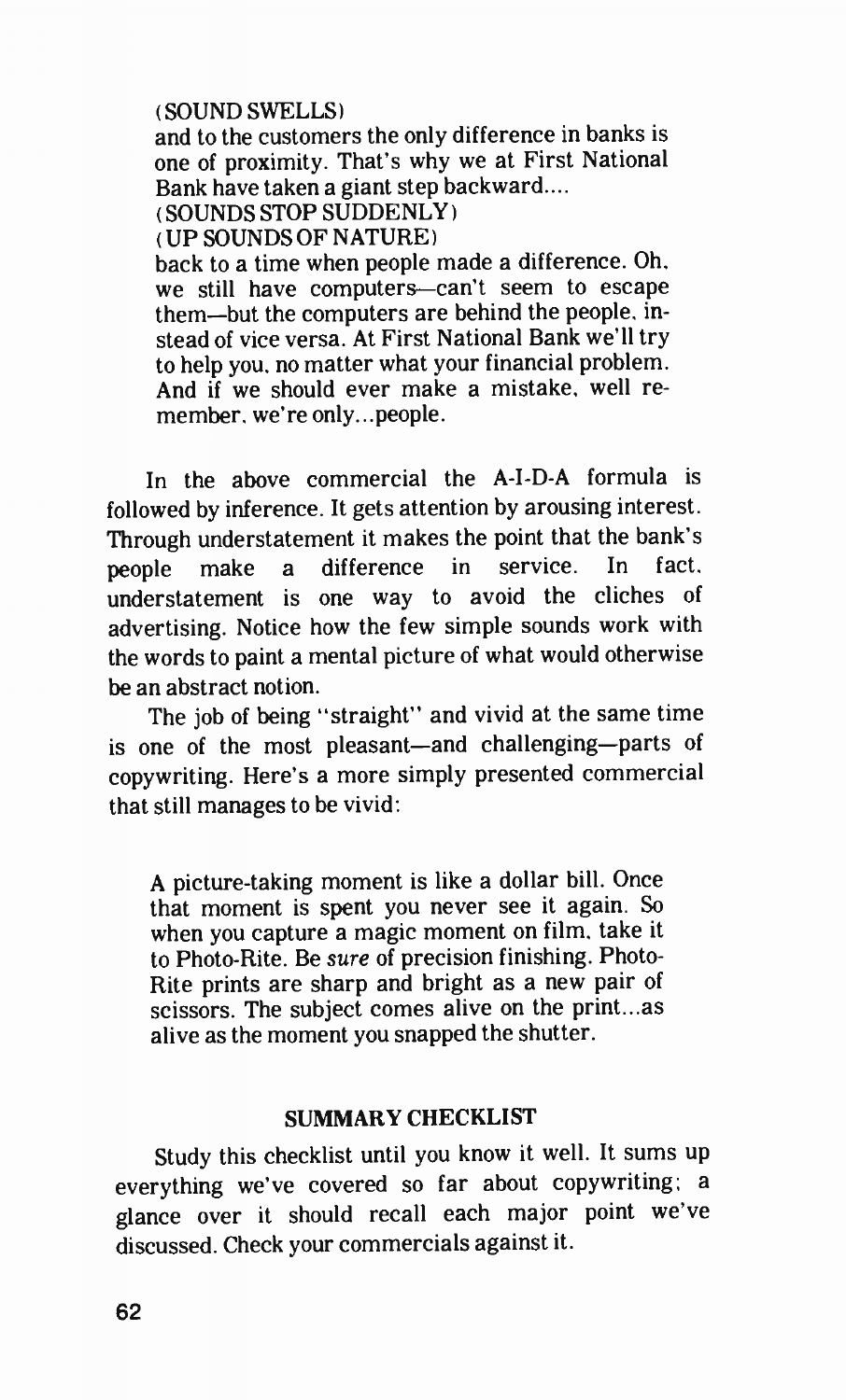#### POINT YES NO

Does the hook arouse curiosity?

Does the hook refer in some way to the Central Selling Idea?

Is the Central Selling Idea a good one?

Is the Central Selling Idea pertinent?

Does the copy stick to the facts, avoiding generalities?

Are cliches avoided?

Are simple. direct verbs used to make the copy urgent?

Is descriptive, vivid, precise language used?

Do short sentences ( containing only one idea) predominate?

Is the language positive, natural, easy to understand?

Is the client's mane mentioned often?

Is the Central Selling Idea mentioned often?

Is there anything surprising or unexpected about the commercial?

If a straight commercial, is the promoun  $you$ used often?

Does the commercial point up a single basic selling idea?

Is the ending an effective stinger?

There will be exceptions. of course; but as you check commercials you've written against the above questions. most of your answers should be "yes."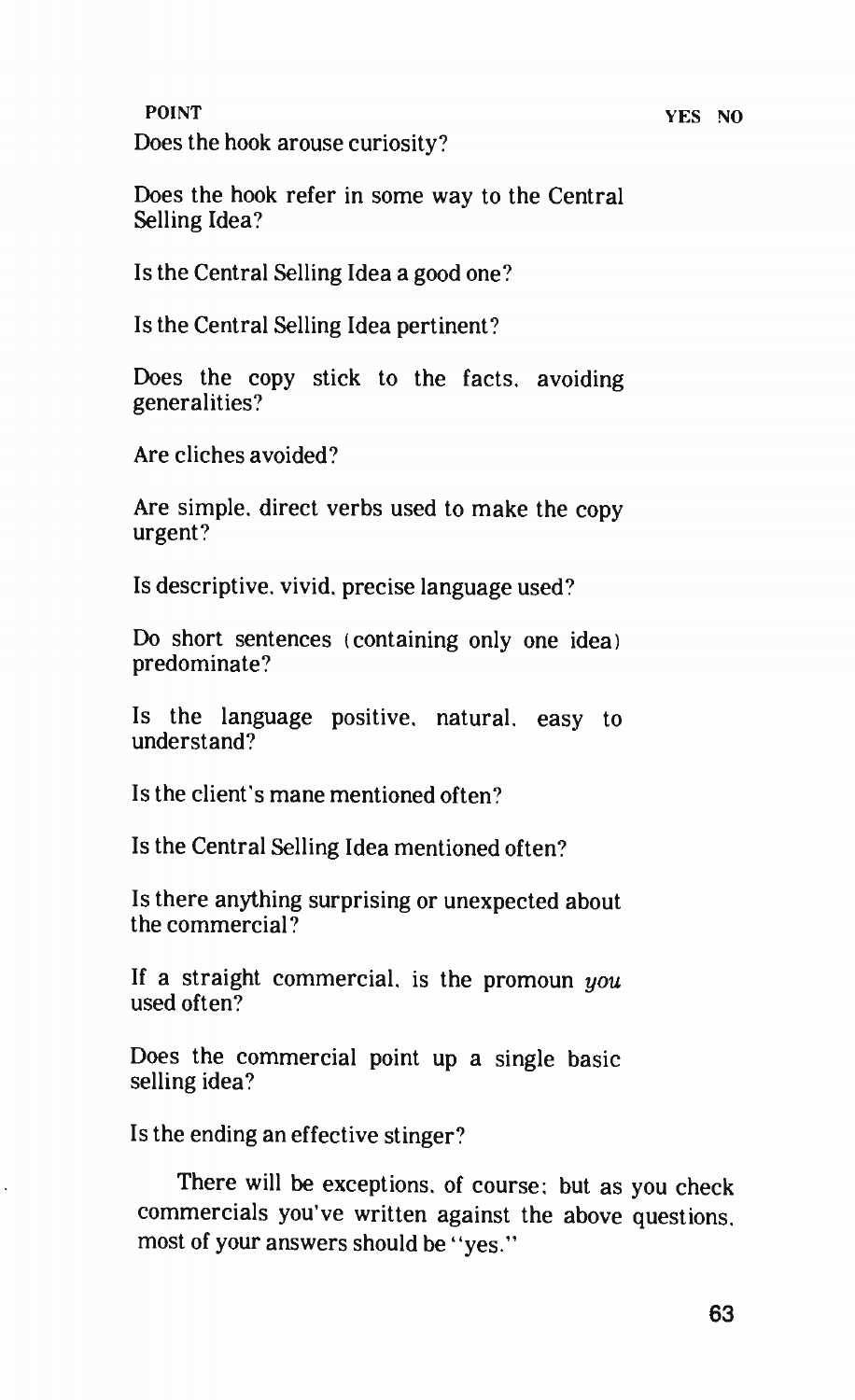# 14 The Situation Commercial

How often have you seen or heard a commercial that began with two people discussing a normal everyday problem when suddenly the sponsor's name comes up, problems are solved, and the commercial concludes with one of the people saying, "Well. I can't talk any longer; I'm on my way to Snook's Department Store—I just can't resist Snook's"? Then, the other party says. apparently to a blank wall, "That's Snook's Department Store, 1210 North Main."

If you write a situation commercial, make it an entertainingly realistic situation.

Even an inept straight commercial is not as offensive as phony conversation. We've already said, "Write the way you talk." It is doubly important to write a situation commercial the way people talk. As a matter of fact, the advantage of a situation commercial is that it—if well done—does not sound like a commercial. People don't listen to the radio for the commercials. But they will listen to. enjoy. and act on a situation spot that is entertainingly realistic. Naturally, it must also present the selling promise or benefit convincingly.

Let's review three important points before going on to discuss situation writing:

- 1) Hook the listener so that he wants to listen.
- 2) Write the selling message the way people talk. No one "drops everything" or gets overly excited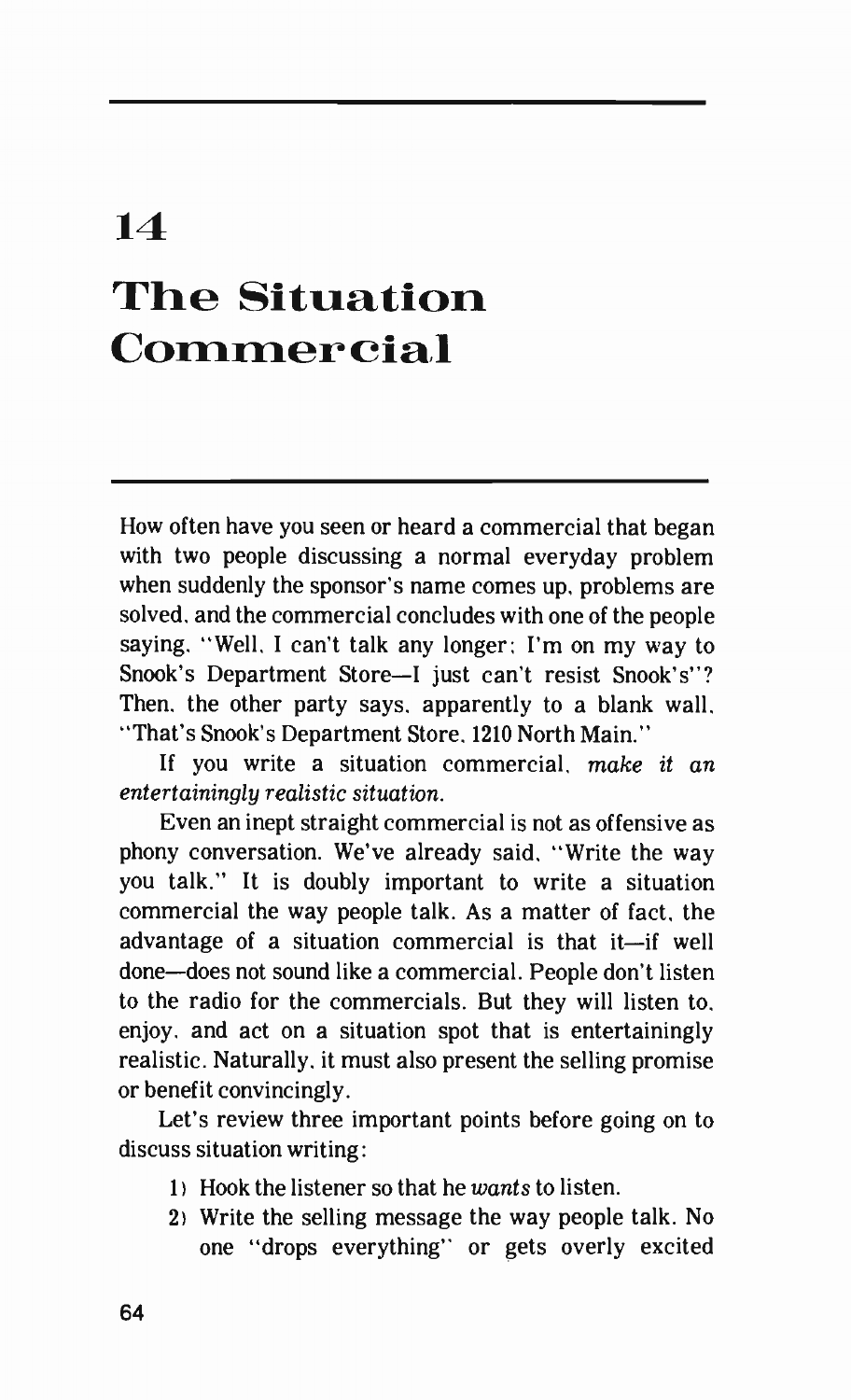about a product. They usually just like it.

3) Relate your stinger to the hook of the commercial or to the Central Selling Idea of your message.

Often when you decide to use the situation technique, you want a commercial to be humorous. An easy way to do this is to be absurd:

MR. G: Miss Jones... MS. J: Yes, Mr. Goldfeller? MR. G: I wonder if you'd run down to McCarthy Ford and get me a six-pack. MS. J: Uh. but, Mr. Goldfeller, McCarthy Ford sells cars.<br>MR. G: Yes, yes, of course. And I want you to pick me up a nice assortment while you're down there.  $MS. J: Uh. but a six-back?$ MR. G: They're a volume dealer, don't they say? MS. J: Ah. well, yes Mr. Goldfeller, but...

MR. G: And they sell just slightly fewer cars than Detroit itself, don't they?

MS. J: Yes, Mr. Goldfeller, but...

MR. G: So we couldn't do better at the factory. could we Miss Jones?

MS. J: But a six-pack of McCarthy Fords?

MR. G: Yes, I guess it is rather bad business judgment.

MS. J: Hurrumph. Whatever you say. Mr. Goldfeller.

MR. G: Guess they would be cheaper by the dozen.

Real people do not talk like that, but in this case the situation is so exaggerated that the sales point (high volume, low prices) is made by virtue of the exaggeration. This is a special case in which the importance of gaining believability is suspended uch the way that "the willing suspension of disbelief" serves the dramatic stage. This has been. and probably will continue to be, a popular form of advertising on radio, although my personal preference leans toward more realistic forms of copy.

However, for making an otherwise mundane sales point, comic exaggeration is hard to beat:

MAN: It's your first day as receptionist at Smith Chevrolet. Miss Pinch; how do you like it so far?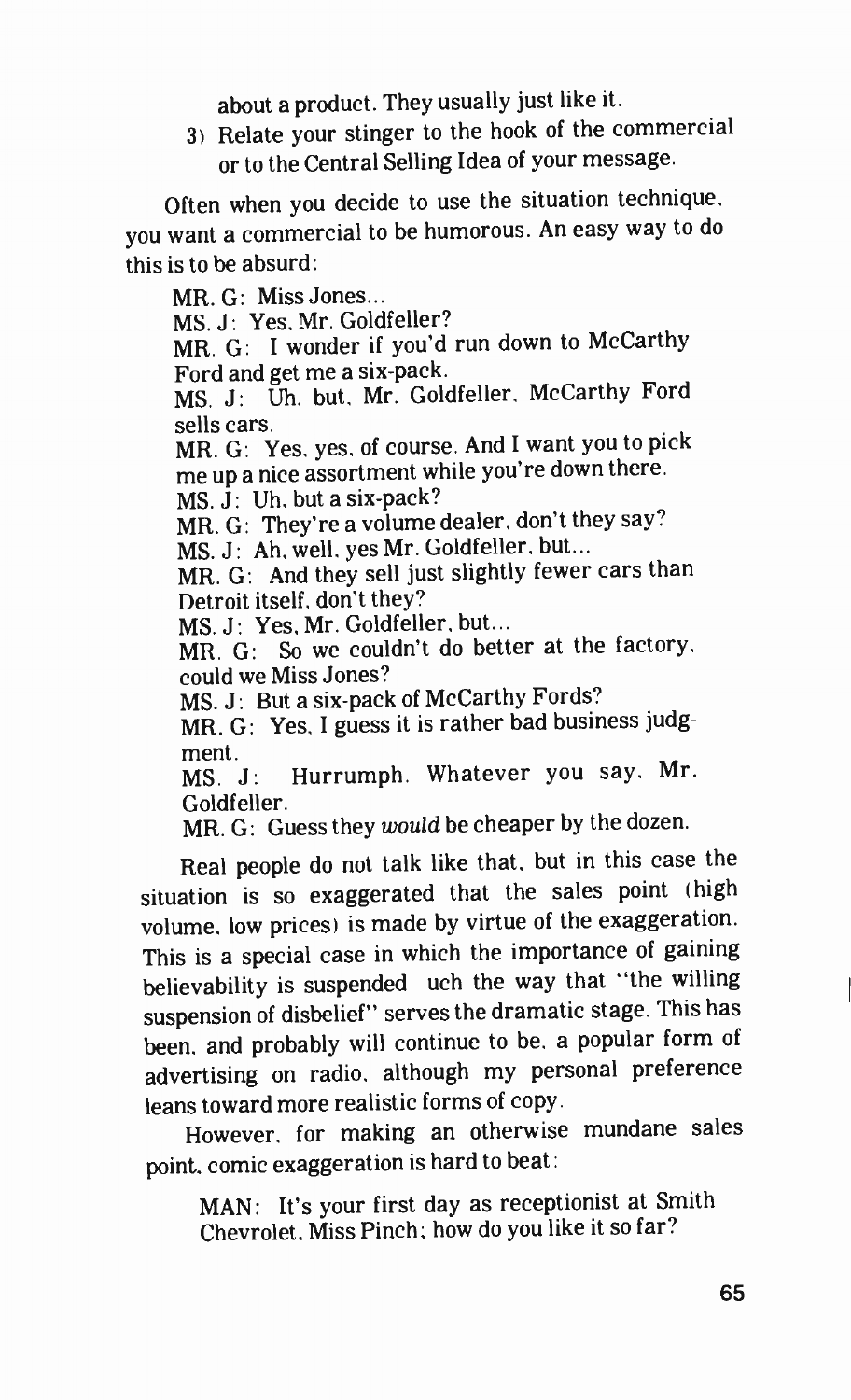GIRL: Well, it kinda makes me happy and sad all at the same time.

MAN: Oh?

GIRL: Every time I get attached to one of these beautiful new cars...

MAN: Oh yeah...

GIRL: ...somebody comes in and buys it.

MAN: Well, you'll have to get used to that, Honey. Nobody beats Smith Chevrolet's good deals; so our cars don't stay here long. Why, we sell just slightly fewer cars than the factory itself.

GIRL: It's just that I have a strong attachment for things. I guess.

MAN: Well, there's one consolation, Miss Pinch. As quickly as we sell a Smith Chevrolet. we get a brand new replacement from the factory.

GIRL: My gracious!

MAN: Yes...

GIRL: What with all these good deals you've been making...

MAN: Yeah...

GIRL: ...we must be getting in new cars by the trainload.

MAN: ( LAUGH) Well, at Smith Chevrolet, it's easy come, easy go.

A general rule for writing situation commercials is don't write a line that doesn't further the sale of the product you're writing about. The best way to make selling points is to build one on another until you reach a climax. The climax should be the strongest selling point of all and is doubly effective if made—or repeated—in the last line of the commercial.

In the following commercial the last line is a gag line. Gag lines should usually double as sell lines. If they don't. the client's name should appear just before the gag line.

WOMAN: So there I was! Surrounded by acres and acres of new clothes! MAN: New clothes? You must mean... WOMAN: Discount City. MAN: You? Buy clothes from a discount house? WOMAN: Not a house, a city. As chic as Paris. But with prices that would put Paris in the poorhouse.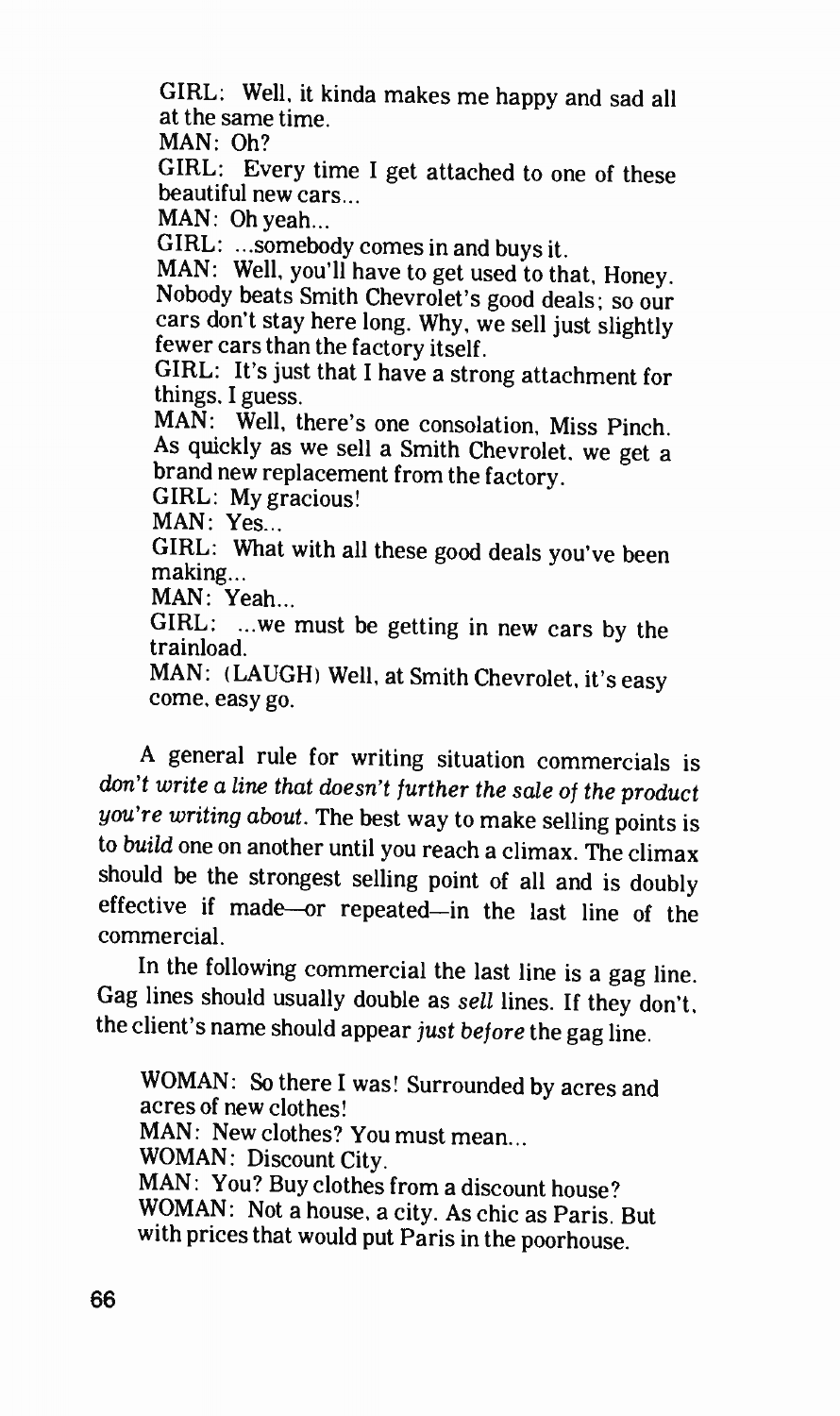MAN: Usually you put  $me$  in the poorhouse. Tell me. weren't you scared? Surrounded by acres and acres of new clothes? What did you do to get out of Discount City? WOMAN: Bought my way out. It was easy.

Here are some other things to remember when writing situation spots:

Write short, conversational sentences.

- Make every line a sell line: make it point up the product.
- Build the situation a step at a time. starting with an effective hook.

The last line should be a snappy stinger and the strongest selling point. ( This is not always observed, even in the best commercials, but work for it. )

### **EXERCISES**

- 1. Take one of the straight commercials in this book and rewrite it as a situation commercial.
- 2. For a new brand of coffee. El Caffo, write a situation dialog between a sexy wife and a man who hates to wake up in the morning.
- 3. Now write a straight commercial about El Caffo. Give your best to both approaches before deciding which you think will sell more effectively.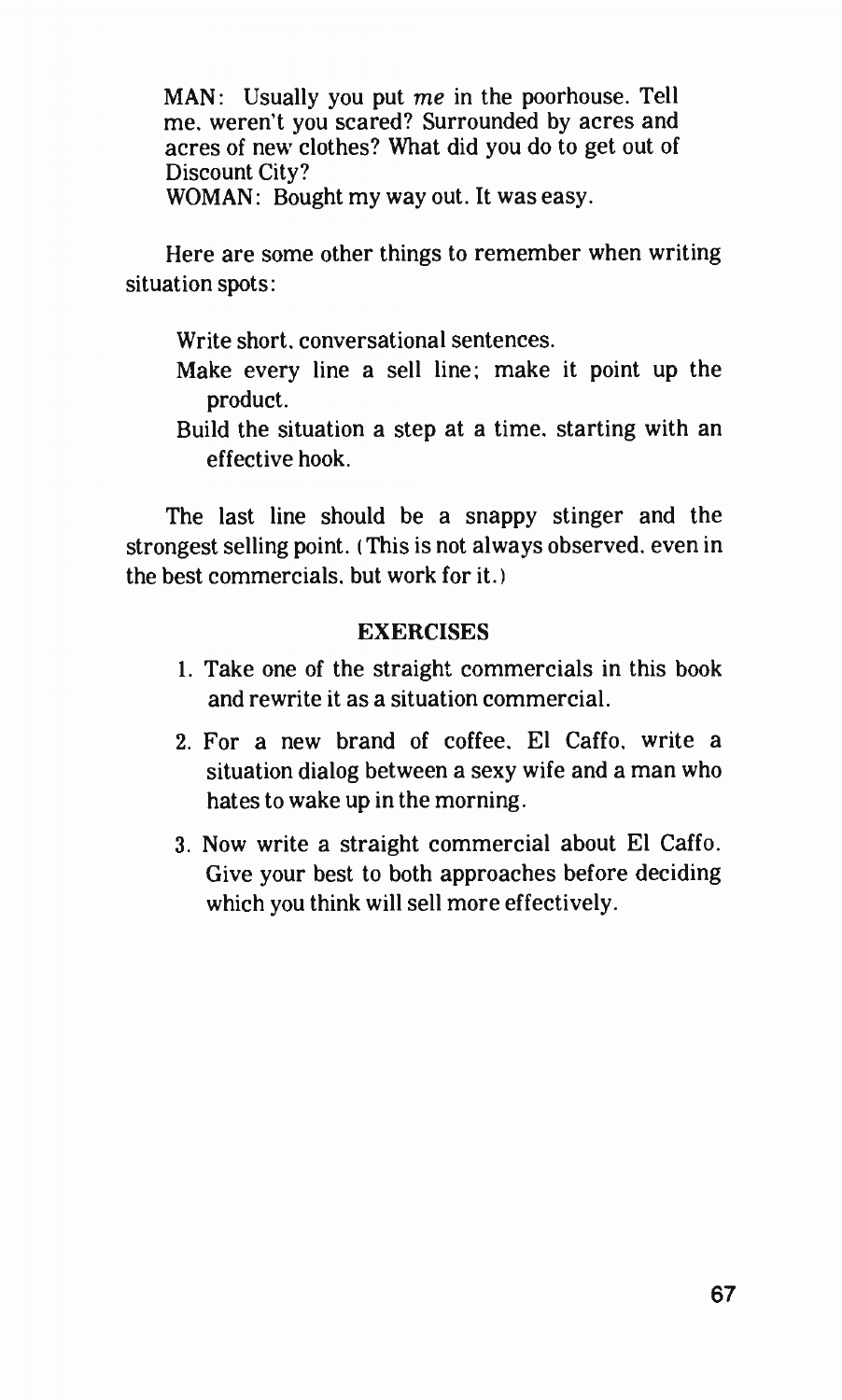# 15

# Sale Copy and the Sale

Sale is like the magnetic word free. Exposure hasn't worn it out. In fact, as the use of sales has steadily increased among all kinds of merchandisers, the public has become more and more conditioned to Sale! as a signal for money-saving.

On the other side of the coin: as consumers are faced with more and more sales, fewer and fewer respond automatically. Instead, thoughtful consumers ask themselves, "Why is the store willing to save me so much money? They aren't in business for their health."

### REASONS FOR SALES

To have a sale, then, you should have a believable reason for one, such as:

| -we're overstocked              | -new management               |
|---------------------------------|-------------------------------|
| -end of season                  | -discontinued merchandise     |
| —moving                         | -old merchandise              |
| -preinventory                   | (in stock over 90 days, etc.) |
| -special purchase               | -store opening                |
| -fire                           | $-$ remodeling                |
| —flood                          | -going out of business        |
| -introductory offer             | (Hopefully, you won't have    |
| (new line of merchandise, etc.) | too many of these.)           |
|                                 |                               |

Remember to sell not only the sale but the reason for the sale.

There are some exceptions, however—some sales that do not have to be equipped with reasons. For example,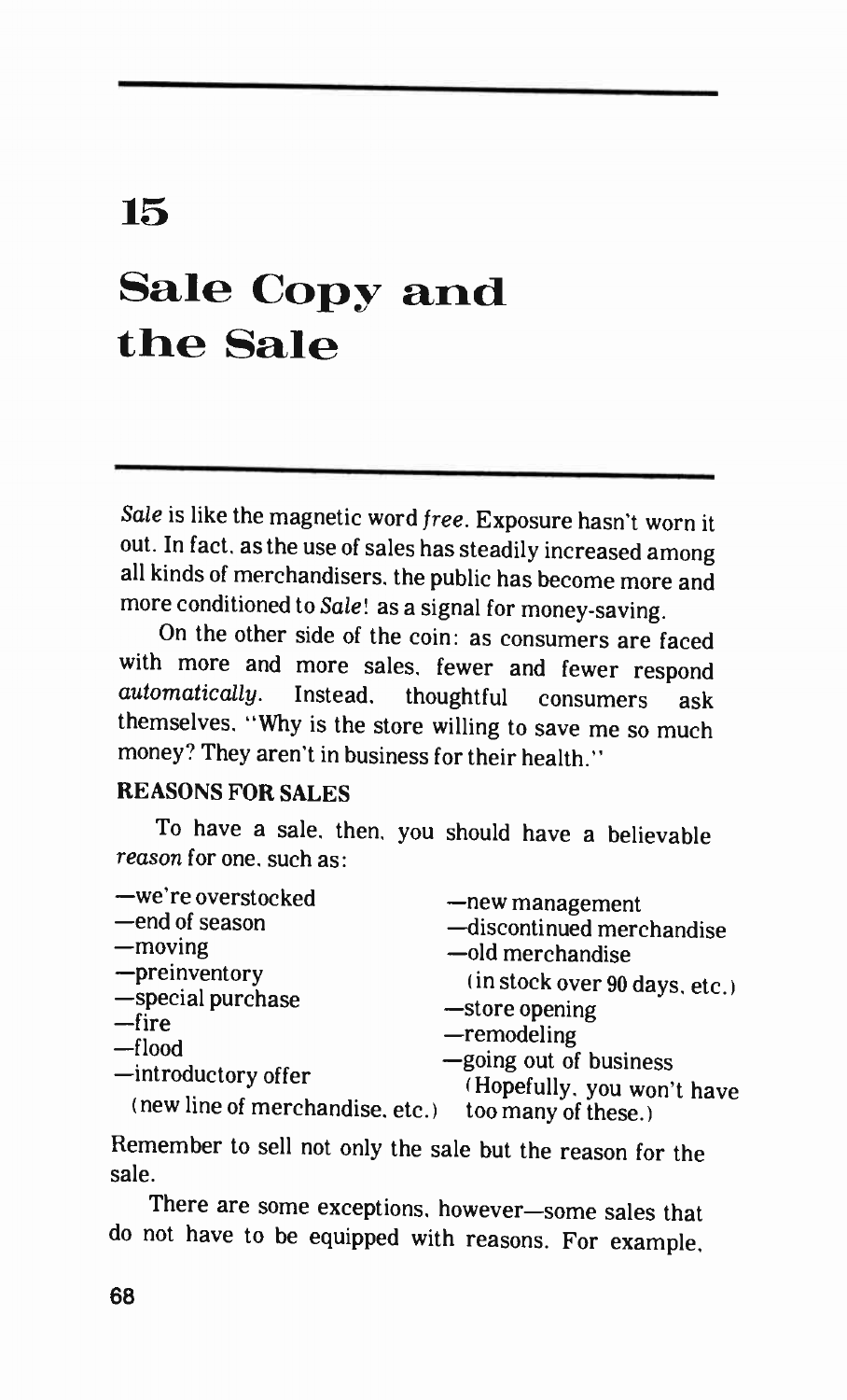many stores have successful annual sales, birthday sales, white sales. etc.. with no explanation necessary, because these sales have proven themselves in customer experience.

Other types of sales (end of season, for example) require no explanation. Customers today know that merchandise changes with the seasons—and that with each seasonal change the older goods go on sale.

Items such as furniture do not change seasonally. That's why most successful furniture sales are accompanied by a reason. For example:

> —overstocked sale —discontinued line —warehouse sale of odds and ends —clearance sale of floor samples, etc.

Using such titles, the furniture retailer may classify his entire inventory as "odds and ends" or "floor samples" and thus put them on sale.

Appliances and automobiles have new models every year. End-of-model-year clearance sales are usually winners, as are demonstrator sales.

Special purchase sales can be called any time, under any conditions. and for any kind of merchandise. The reason for the sale? "We've just bought out a huge supply of widgets at an unusually low price." Give the sale a distinctive slant with the personal story of how the buyer made this purchase. This approach could use humorous copy.

Another gambit is the overstocked sale which can always be followed by an understocked sale. This second type asks customers to help clear out the odds and ends. A limited sale is one version of the understocked sale and has a high success rate. Instead of aiming your advertising at everyone, use this technique to aim at the few. Say:

We're talking to the lucky 15 ladies whose feet will fit the remaining pairs of Capezio shoes in our fashion salon. If they fit you, they're yours for just \$6 a pair.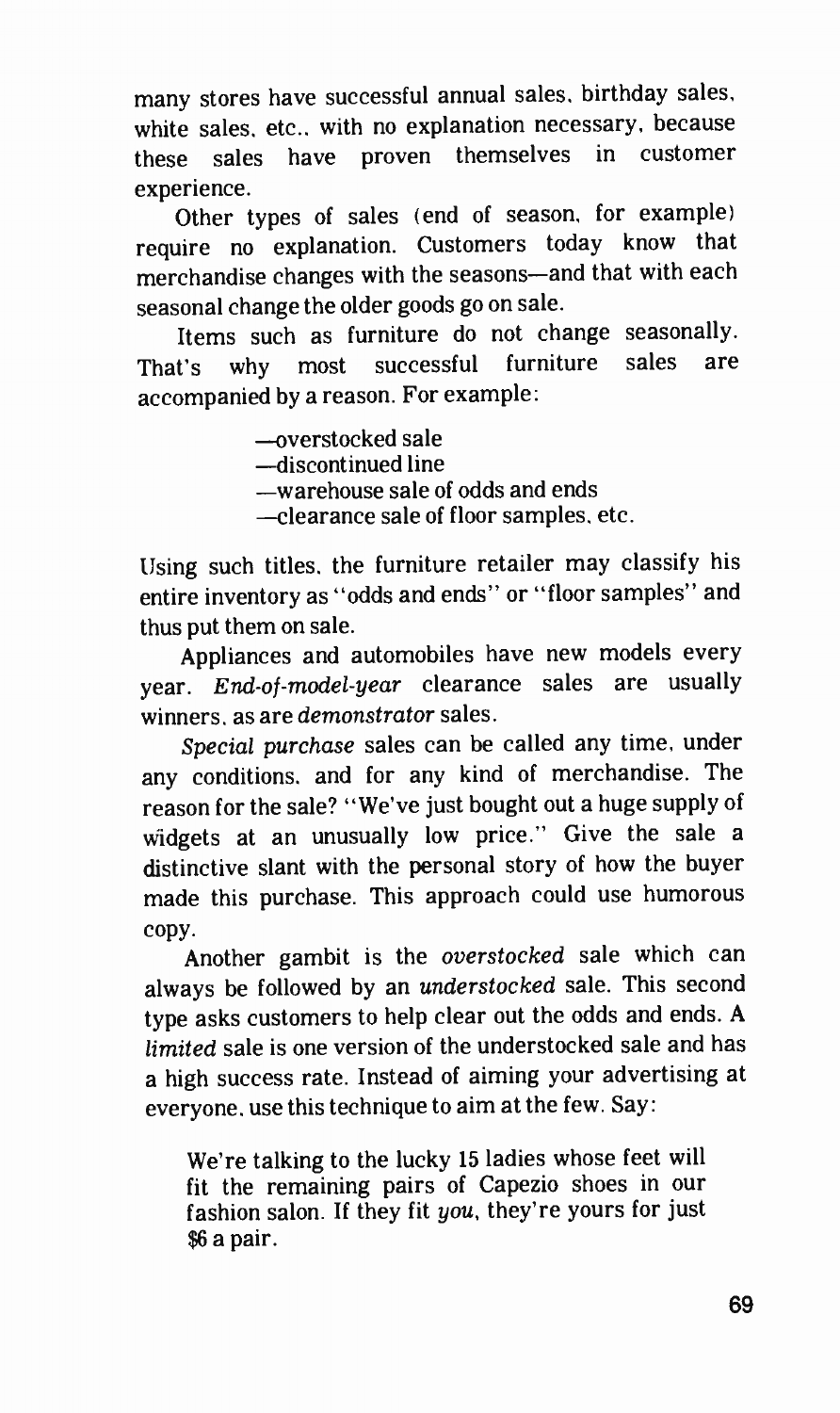Or:

Men, if you're willing to sacrifice color and detailingpreferences for real savings, we have a dozen \$100 suits—now priced at just \$50. One of them may be right for you...

Don't confuse a Limited Sale with a Limited-Time sale. A limited-time device (such as "Only three more days..." ) can be an effective addition to any type of sale. A veiled threat—in this case, the threat of missing out on something valuable—is often a good way to get action.

## EXPLOITING THE SALE

Give a lot of thought to the following attention-getting gimmicks before deciding to use them. They are often effective, but they are unoriginal—and their effectiveness depends on the size of the sale you are advertising and the buyers you want to reach:

- 11 Extending store hours—even to 24 hours.
- 2) Hiring local personalities or well-known entertainer to appear.
- 3) Giving door prizes (Choose them carefully; if the free gift is worthless, it's no benefit! )
- 4) Saturating the media with sale announcements.
- 5) Announcing sale items by store loudspeaker.
- 6) Launching balloons; other stunts.

# SALE COPY

Thus far, we've said a lot about sales but very little about sale copy. But a sale should be exciting, dramatic, and believable first; so it's important that it be well planned. It's hard to save a poorly conceived sale with good copy. When you're ready to write the copy, however. announce the sale the way a reporter presents a front page story—telling who, what, when, where, why, and how.

Who is giving the sale? ( Since this question is answered by your client's name, you'll want to repeat it as often as feasible).

What kind of sale is it? Where is it?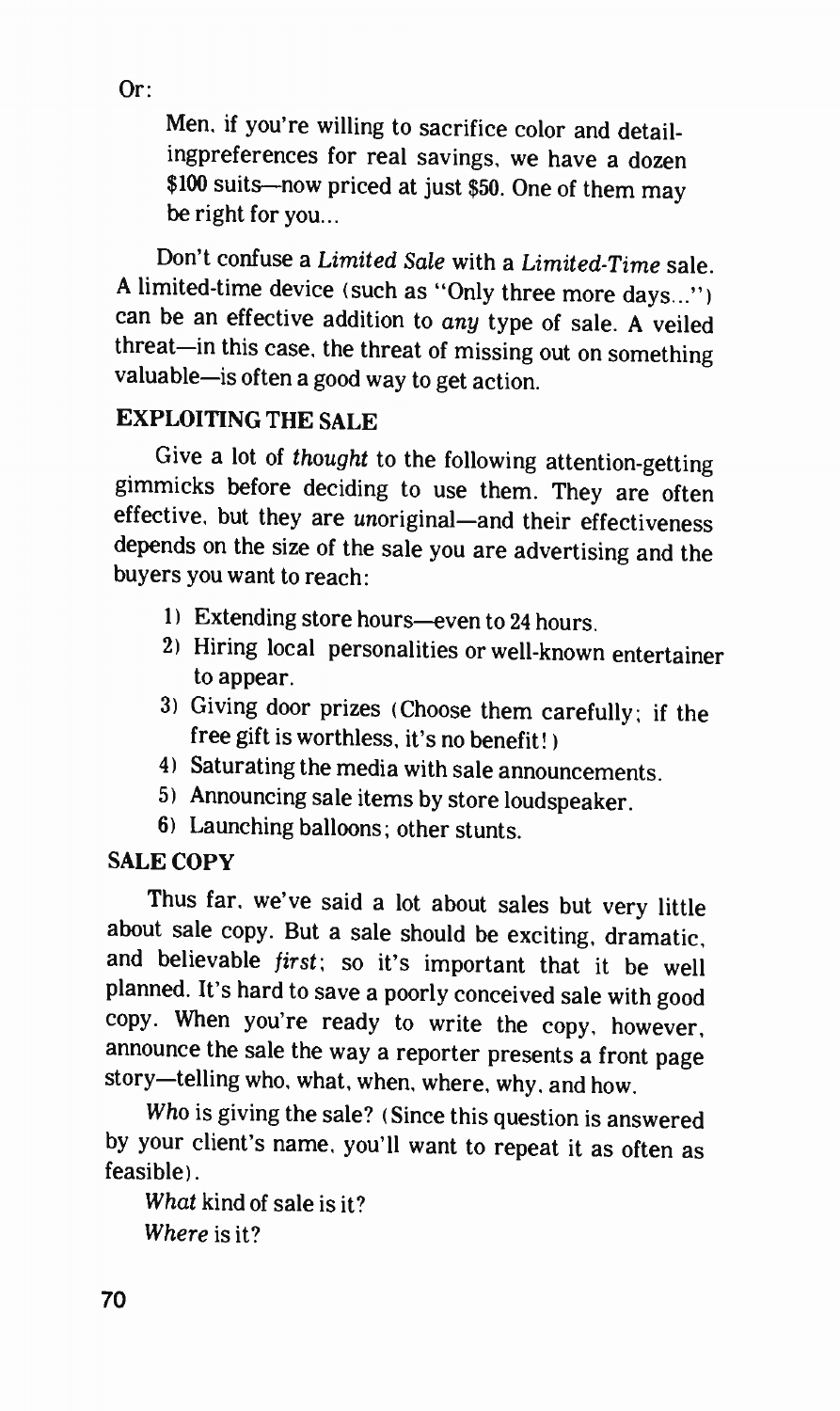When is it? (How long will it last?) Why is the sale being given? How much can be saved?

Using the above approach, generally keep the copy straight. Use crisp sentences, action verbs, and vivid adjectives. Build on facts. Use words such as now, save, time- or stock-limited to give urgency.

Copy can be humorous, but if the client regularly runs copy that is on the funny side. it is better to contrast it with straighter. more urgent copy for the sale.

## SELL THE IDEA—NOT THE ITEMS

Here is where good copy sense and the client part company. Most clients want to jam everything, including the kitchen sink (if it is on sale), into their sale copy. They expect one or two radio or TV spots to duplicate everything they put into a \$1000 newspaper page.

Not only is it impossible to duplicate newspaper listings on radio or TV. it is inefficient use of the latter media. When possible. do not try to sell the items; sell the idea of the sale. You'll appeal to a wider audience by using two popular items to illustrate all of the savings offered. For instance, if a woman's shop is having a sale, feature one dress or coat style that has been popular. Food store? Feature one or two items (milk. bread. or something else popular with everyone) as an example of savings throughout the store. In this way. you can gear each spot to appeal to the maximum number of people.

With sale copy. as with all kinds of copy, don't let your enthusiasm carry you away. Don't write: Unbelievable savings! Be attention-getting: say: Believable savings! or something else original. By the same token, do not exaggerate claims. Don't say "Name your own terms" unless the customer really can.

Keep in mind the facts of the sale and draw benefits from those facts. How will your listeners benefit from shopping during your client's sale? A few obvious benefits:

—quality merchandise at savings —convenience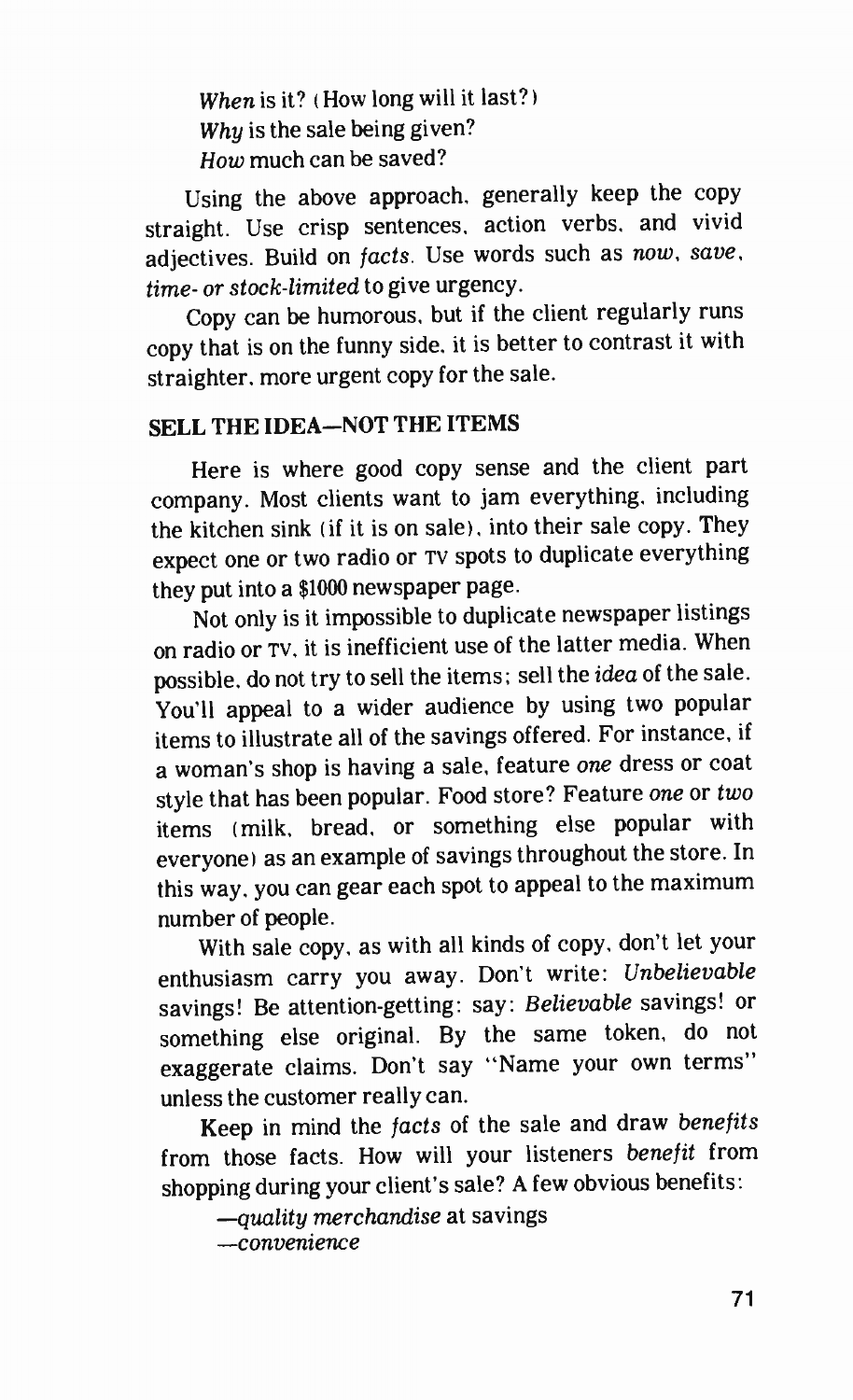| Additional parking space provided during |
|------------------------------------------|
| the sale? Quicker, friendlier service?   |
| Babysitters provided?                    |
| $-terms$                                 |
| No money down? 24 months to pay?         |
| $-ertras$                                |
| Free delivery? Free alterations? Free    |
| gift with every purchase?                |
| $-exclusions$                            |
| First time on sale? Only place in town?  |
| Only time this year?                     |

This is a much more workable approach than trying to sell item after-item-after-item-after-item. Sell the idea of the sale; sell the benefits. The items will then take care of themselves.

# NON-SALES

You may find it is not necessary to call every selling event a sale. Many large discount houses advertise that they never have sales. They claim their prices are always as low as the sale prices advertised by other stores. Actually. any retailer can adopt such a policy—and never advertise a sale. In fact, it should be obvious that if any one store or outlet overuses the "sale" device, the device will kill its own potential effect. The merchant whose goods are alwaus "marked down" is like the boy who cried wolf. When he really needs help, no one is going to pay any attention.

# **LOTTERIES**

During many sales, a free "door prize" is offered. In our affluent society, such a come-on must be worthwhile if it is to draw a crowd. Most people, for example, will prefer a chance at getting a convertible, color TV, or trip to Europe to a certainty of getting a fountain pen, corsage, or wallet. Thus. the lottery.

If your client decides to have a drawing, be aware of the lottery laws. A lottery is constituted when someone has to buy something in order to be eligible to win the prize. Three elements which must be present for a drawing to be a lottery in the eyes of the law are as follows: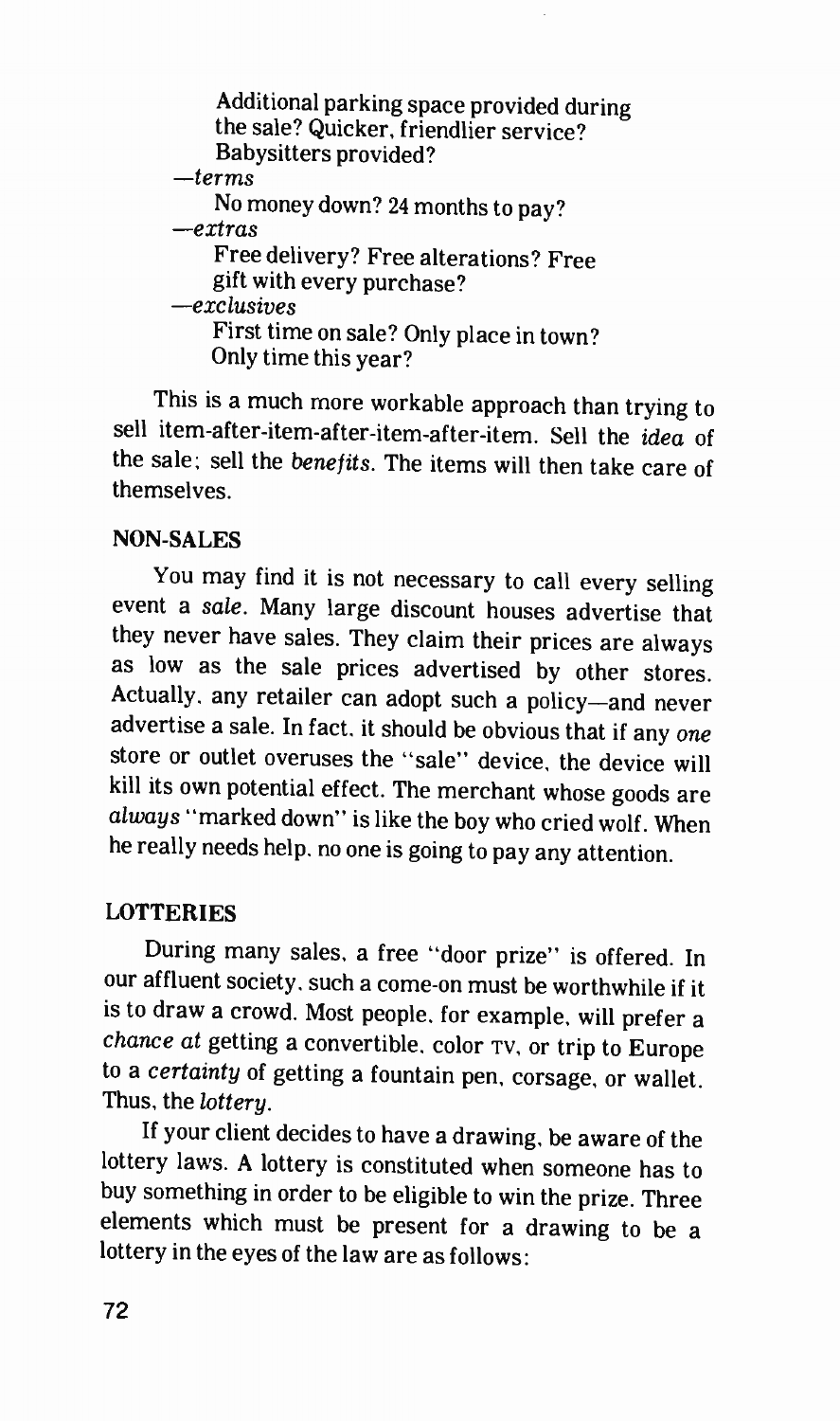- 1) consideration (usually defined as purchase)
- 2) a prize of unquestionable worth
- 3) chance

However, sometimes the law calls the first element, consideration. the mere presence of a person in a place of business. You'll have to check this out with your local district attorney. It is important that you know the law because. as the copywriter, you (and your station or agency) are responsible to the law for a lottery.

You can avoid having a lottery by introducing skill into the picture. Real skill must be called for, as well as a competent judging setup. However, usually the request for skill kills any contest. People simply won't write anything in "25 words or less" to win a prize—even a major prize—especially if they have to buy something too.

Simple sweepstakes are popular, and while they don't actively encourage people to buy a product, they do aid in retention of the client's name.

Any of these giveaway devices are often more trouble than their benefits are worth. I've studied the results of several giveaways conducted by a large retail center which revealed no increase in business—even though prizes worth thousands of dollars had been given away over a three-month period. Evidently, the giveaways had attracted nonbuyers and made regular customers suspicious as to who ultimately paid for the prizes given away. Today's customer is sharp. Keep this in mind when you are helping to plan. or when you're writing, copy for a sale or lottery.

# **EXERCISES**

- 1. It is March 1 and the largest store in town has 140 heavy ladies' winter coats. It will cost them a large portion of their profit to store them until fall—so. the coats are going on sale! Write a commercial that will sell them.
- 2. The situation is the same as outlined above, except that the store has only 21 coats left. Write a commercial that will sell them.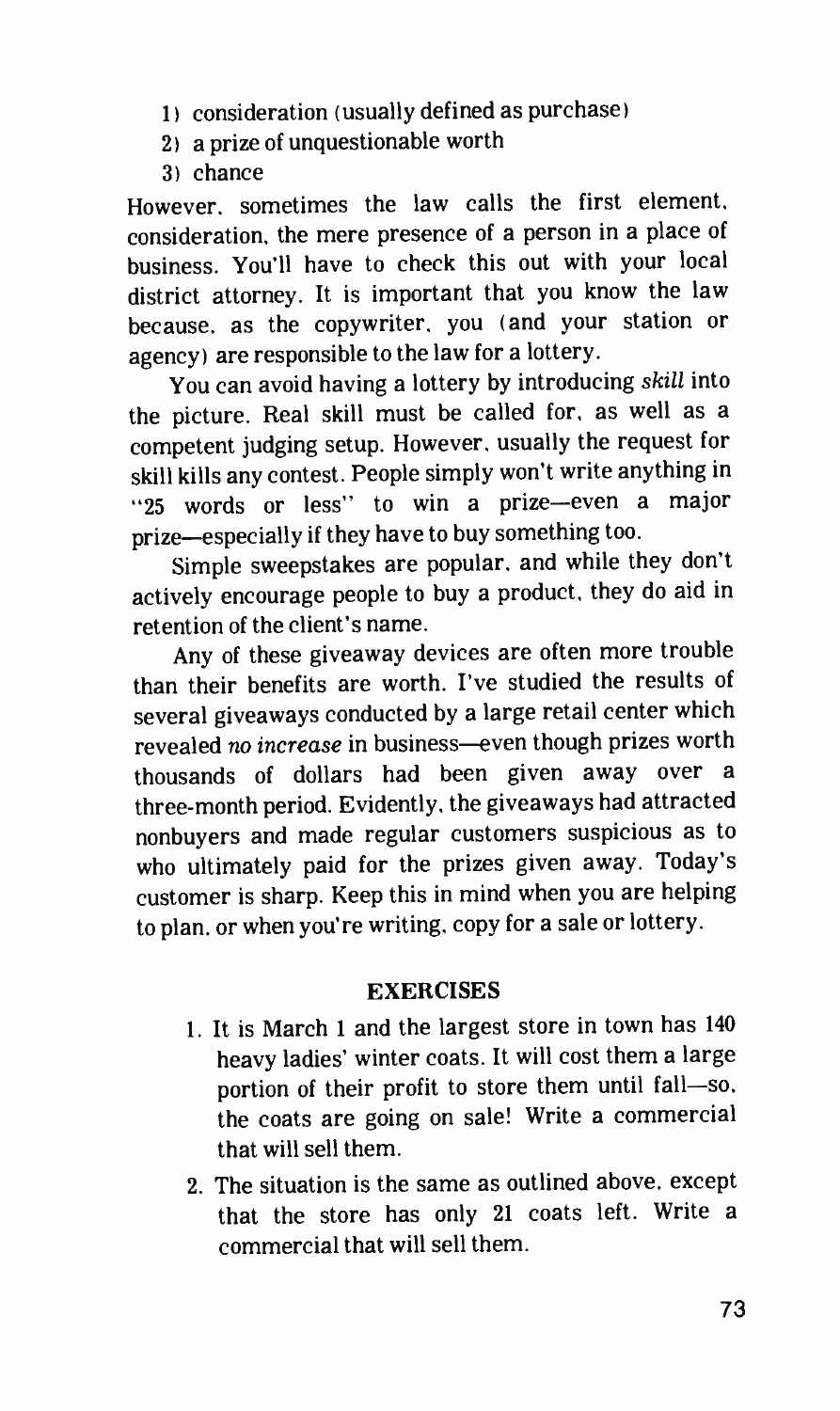- 3. Think up six ideas for exploiting or merchandising a sale at a huge shopping center. Make these original—with real historical interest, curiosity value. etc. For example, antique airplanes could land on a portion of the parking lot for a weeklong display. What else?
- 4. A local store decides to get off the "sale" treadmill and concentrate instead on the concept of everyday low prices. Write an entire campaign—six to eight commercials—which carries out this theme.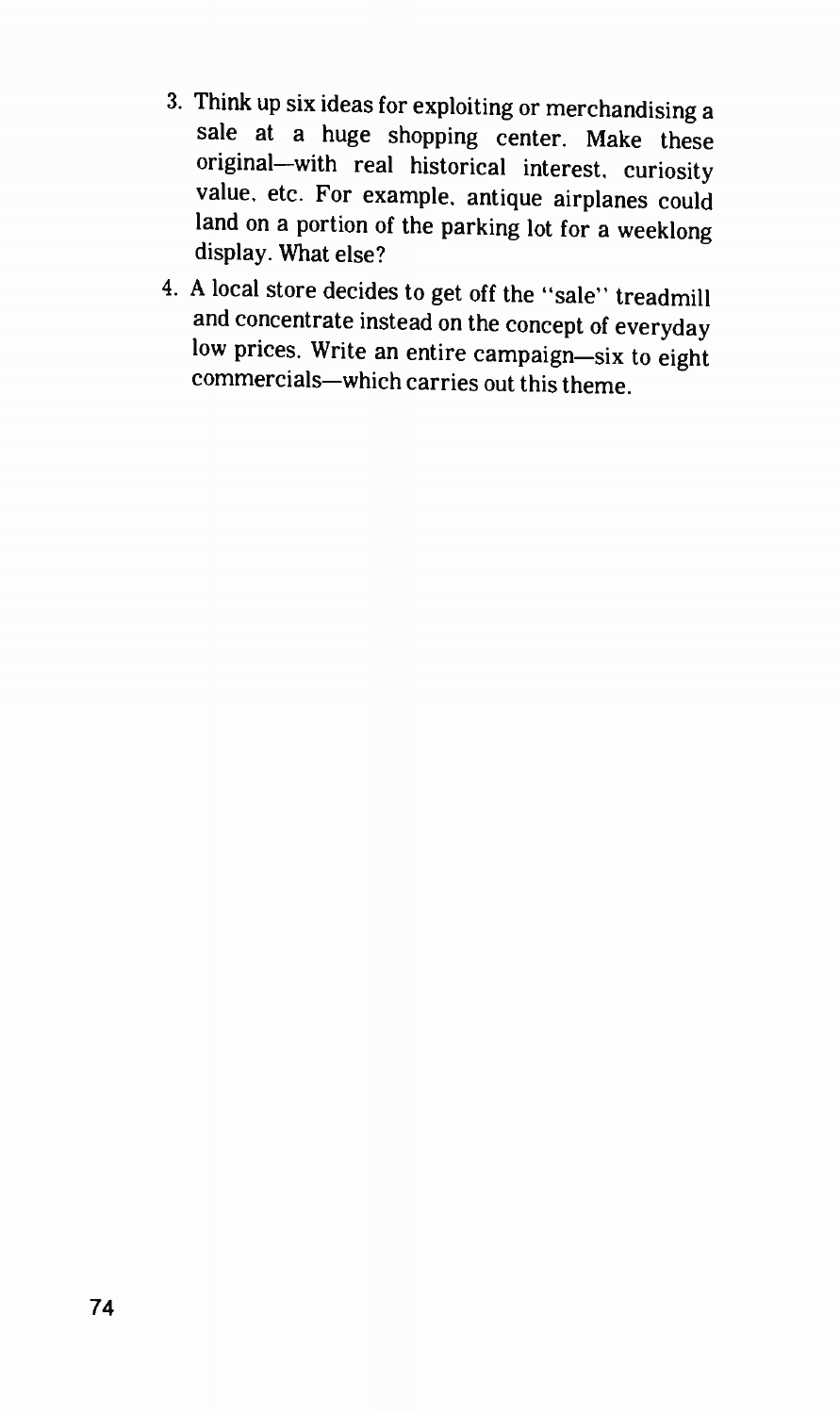# 16

# The Short Spot

One of the most memorable commercials I've ever heard was for a local automobile raceway; the commercial went:

'TONIGHT.. .AT PAN AMERICAN SPEEDWAY..." ( SOUND EFFECT: VIOLENT AUTO CRASH)

Generally such short spots are not desirable for local retail advertisers, and only slightly more useful for regionally advertised products. In the first place, it is hard to really sell anything within the restricted time limit. In the second place. these ten-second spots are usually sold by the radio or TV station for 50% of the minute rate; so, they're not economical in most circumstances.

An advantage of the short commercials is that the sponsor can achieve a repetitive sound on a limited advertising budget. Mere repetition can be effective when the client is well known and when it is not necessary to sell benefits, advantages, locations, etc. The speedway spot just cited is a typical example. The commercial quoted above may not have appeal for the general consumer. But it doesn't have to. It does have appeal—and speaks volumes—to the speedway's potential market.

Whether or not they are advisable, every copywirter occasionally must write ten-second spots. In fact the ID, as it is called, is often all that the local television station is able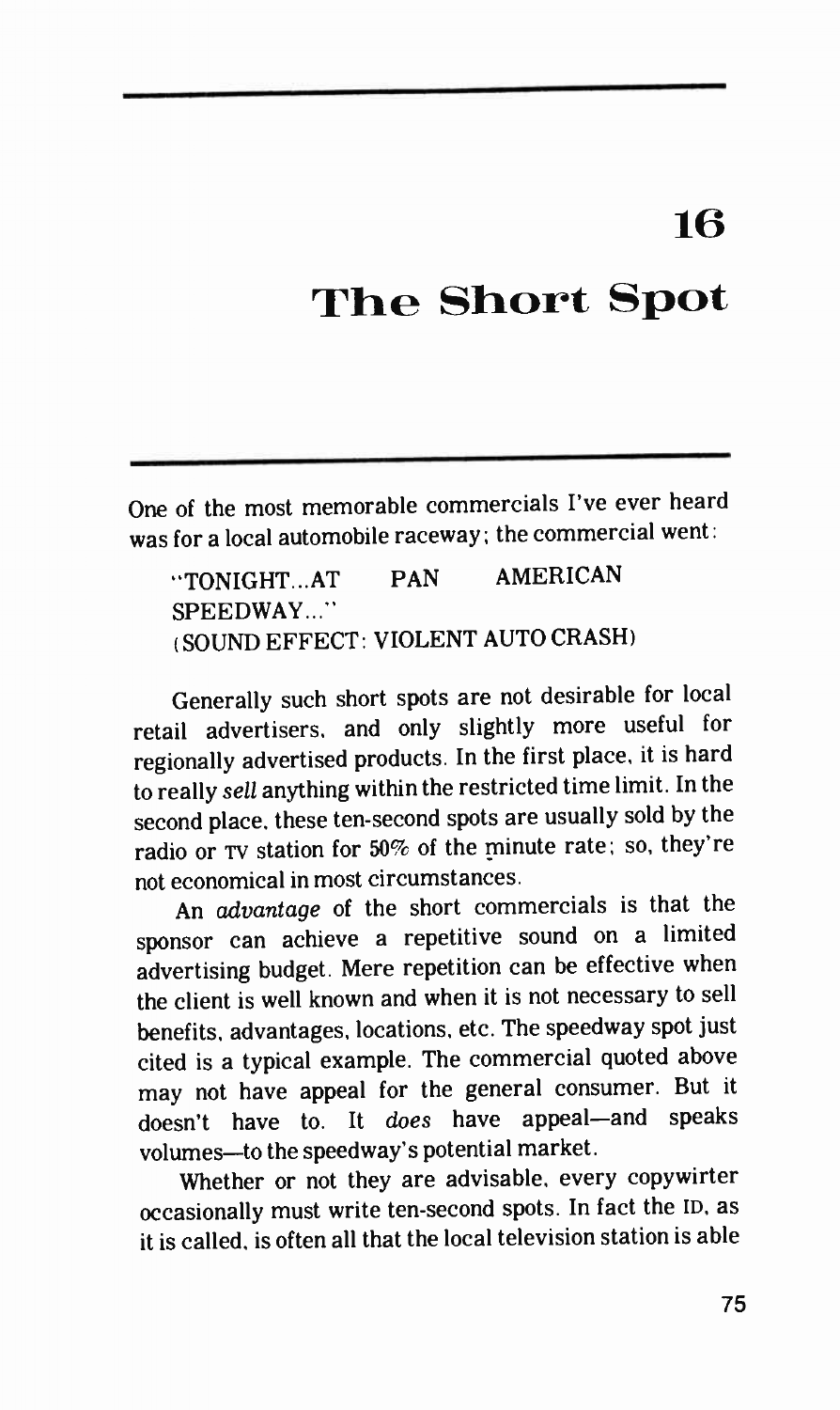to sell during prime hours when networks take un most of the commercial time. Although a ten-second commercial is one-sixth as long as a minute commercial, it is definitely not six times easier to write. The sell, the benefit, the ear- and eye-catching possibilities of the minute commercial must be condensed into one high-charged ten-second capsule designed to explode when it hits the consumer's eyes or ears.

Ten-second commercials can be effective in selling a product or service which boasts one definite advantage over its competition:

1ST MAN: Who air-conditioned taxicabs? 2ND MAN: Greenline. That's who. 1ST MAN: Who rides in them? 2ND MAN: Cool passengers.

Obviously, in ten seconds you shouldn't try to say more than that. However, you may find it necessary to insert an address or (if the client insists) a phone number. It's possible to do so. since you can use up to 25 words in a ten-second spot. A live announcer might tag off the above commercial with:

Call Greenline Taxi. Plaza 8000.

Another effective use for the ten-second spot is in conjunction with a minute or half-minute schedule. Use the longer commercials to sell the product, or event and the ID as a memory device. ( Repetition builds reputation. )

If a large store is having its annual birthday sale, a simple ten-second announcement will be sufficient to spur the desired traffic:

( HAPPY-BIRTHDAY MUSIC)

It's Happy Birthday for Dorman's...happy savings for you...during Dorman's 43rd Birthday Sale...today.

Or, if you are trying to sell something which has few real differences or selling advantages over its competition. such as a bank. the ID can help you out with copy like this: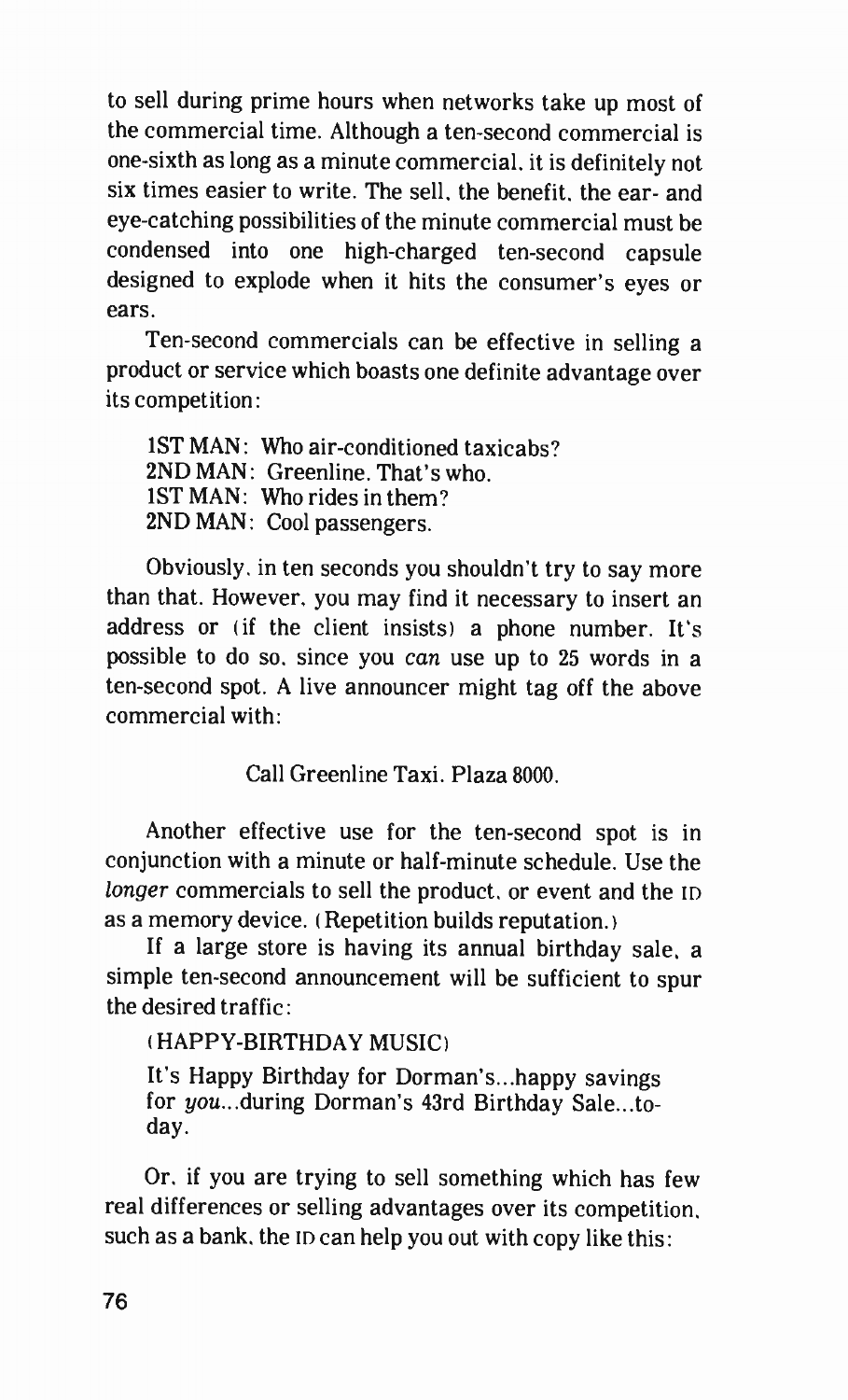1ST MAN: I managed to save \$100 this year. 2ND MAN: I just saved \$100 in fifteen minutes. 1ST MAN: How did you do that? 2ND MAN: Financed my car at City National Bank.

Be as offbeat as you like, without sacrificing believability or pertinence. Here's an ID for a homebuilder; supported by more explanatory advertising, it would be very potent.

This is the world's shortest commercial. But—if it convinces you to see a Home-Art home, you'll remember it the rest of your life.

Notice that in the short spot, you are forced more than ever to sell an idea and not a tangible thing. But if you can get across an idea in the ten seconds you've got, don't worry about the details: your listeners will go to the trouble of finding out specifics like address, hours, etc. The short commercial should arouse the consumer's interest. Arouse him often enough and you have a sale.

# **EXERCISES**

- 1. Jay's Hardware is having a big sale on nails—all kinds of nails. The store is well-known. Write a ten-second commercial that will sell the idea of a nail sale.
- 2. A local cola bottler has a limited budget and wants to make his brand better known through repetition. The brand is Carmel Cola. Write three ID spots that will make people really thirsty for this beverage.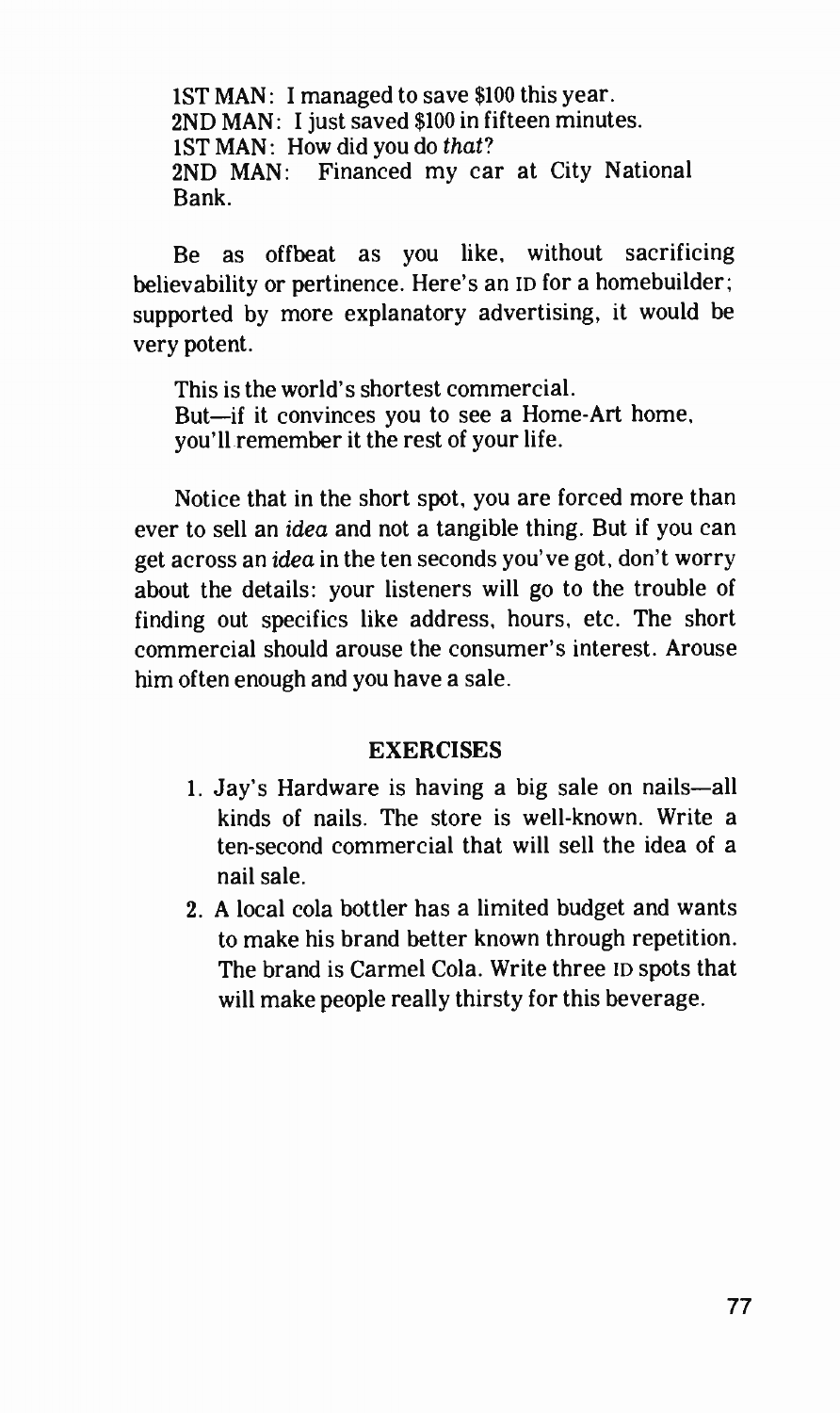# 17 Production Technique

In the beginning there was an idea...which was put on paper through the medium of words, and finally aired via the techniques of production.

Production is the translation of copy into sound and, in the case of television copy, pictures. Video is explored in the next chapter. For the moment, let's concern ourselves with ways to achieve a superior commercial sound.

Even the straightest commercial read by a sober-voiced announcer acquires more sureness, an intangible "presence," and a consistent quality when it is recorded. Recording eliminates fluffs and errors.

Conversely, the advantage of allowing certain station personalities to read copy "live" is that they can inject their own flavor and style into the message. (Let the announcers have the copy—with production notes—in advance of the actual airing.)

# MUSIC

Being a copywriter sometimes involves more than copywriting. You may find yourself often selecting talent, music. sound effects, and performing as producer and director.

If you use music under a commercial, select it to complement the spot, not to call attention to itself. Make sure it will end when the spot ends—at a natural break in the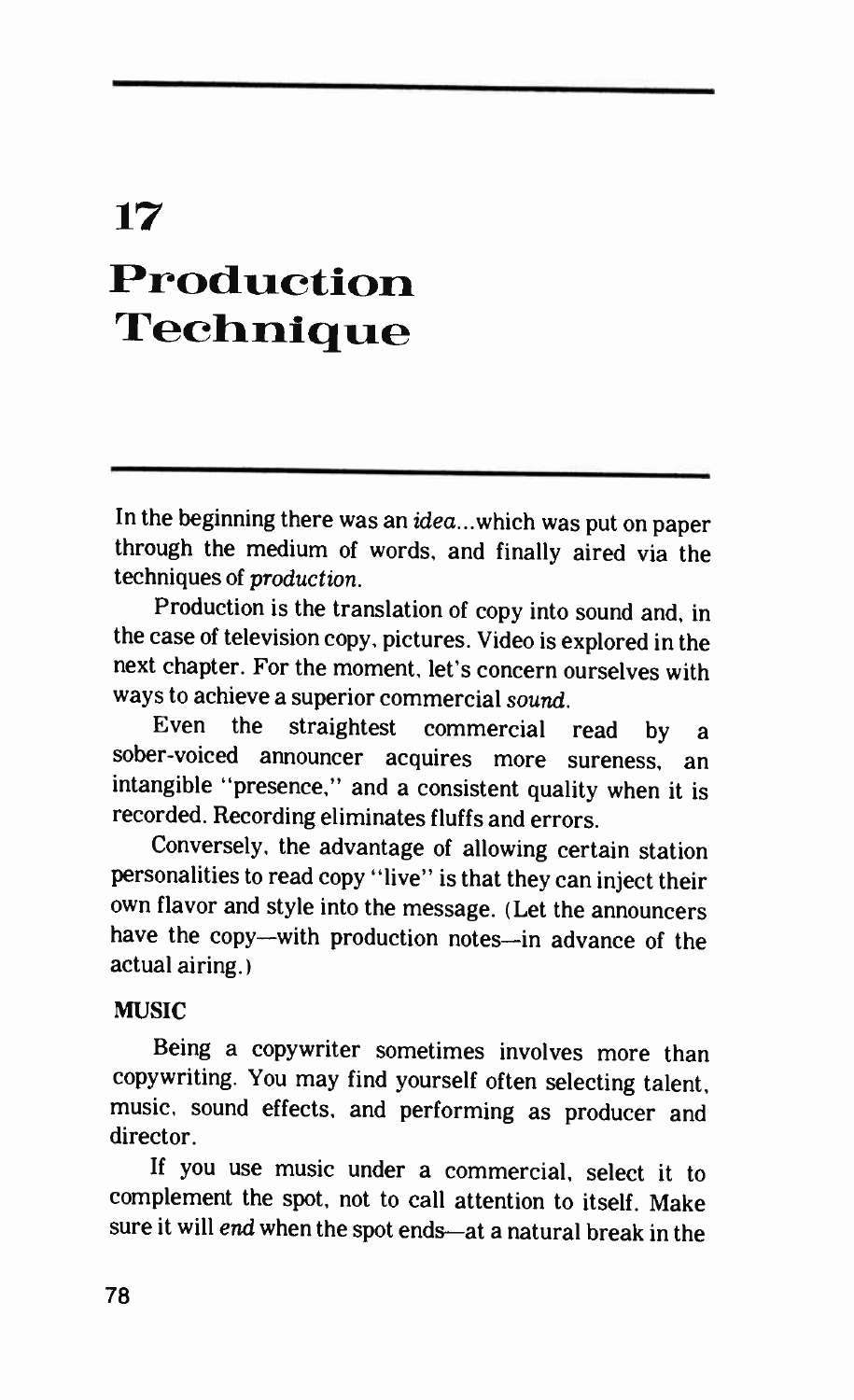music. not in the middle of a passage. And pay some attention to the overall "sound" of the station airing your commercial. Try to select music that isn't overly similar to that used by other of the station's advertisers. If the station of studio's music library is limited, find other sources.

Explore the possibility of getting same original music recorded for your client. There is usually some talent available in most towns and the cost could be written off by the client over several years. Although music can be effective, don't be afraid to leave it out of a commercial! If, for example. the majority of commercials on a station are backgrounded in music, your non-musical message may stand out neatly. And, naturally, you won't want music in a dialogue spot, unless the scene itself calls for it.

In any case. don't back up commercials with familiar music. Use music that sets a mood without interfering with the message; a popular tune will drown out the best copy. Unless it is well-integrated into the commercial, music can get in the way of your message and be counter-productive.

# SOUND EFFECTS

Sound effects can give your commercials a feeling of reality. Or. they can merely get in the way and clutter up an otherwise crisp, well-written commercial.

Before indicating a sound effect. ask yourself:

Will the sound really add to the copy? Will it aid the selling message? Will it sound realistic? Will it be an integral part of the commercial?

And. even if your answer to all the above questions is "yes," there are two more practical considerations:

Is it available?

Is it worth the effort to find and integrate into the overall production?

Do not use a sound-effect recording that has become scratchy with use; it's better to have no sound effects than to use distorted ones that may give the listener an impression of an egg frying.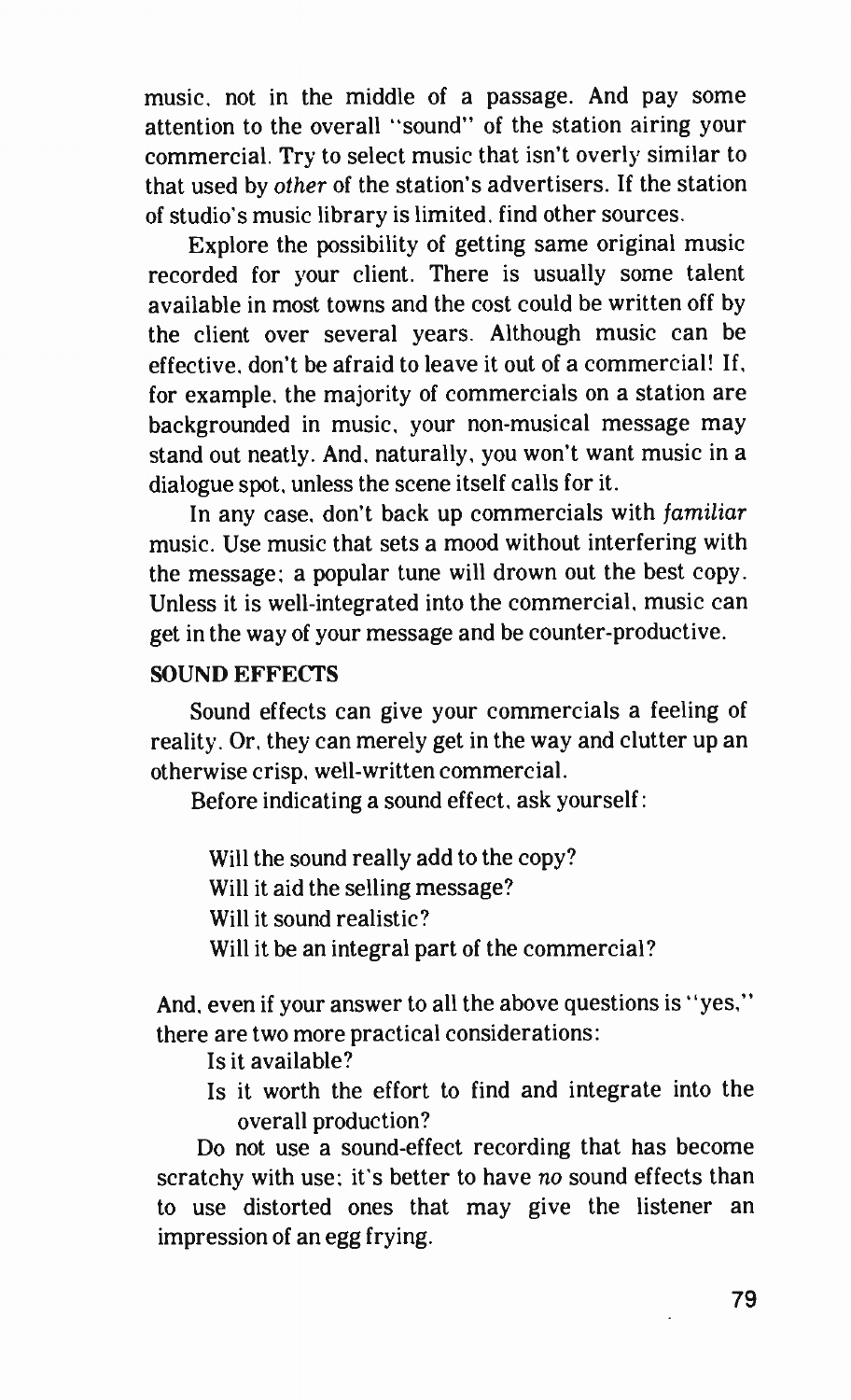There are two good libraries of recorded high-fidelity sound effects (on the Audio Fidelity and Electra labels). They provide just about any sound you might want to enhance your commercials, including background sounds of famous places, events, etc. Sound effects by themselves don't mean anything, so be sure to identify them immediately in the copy; notice how following examples do this.

A sound effect can be used to introduce a product quickly:

(QUICK SOUND OF MOTOR REVVING) Hey... where'd you get that motorcycle?

to underline a copy point :

We've built space into our homes. Step into one of the walk-in closets. (FIVE SECONDS OF FADING FOOTSTEPS)

to establish atmosphere:

(FOGHORNS IN DISTANCE) You'd never hear this on an expressway...

to set a scene:

(JAZZ CLARINET; TINKLING GLASSES) Nightlife can be anything you want it to be...

to save words:

(SOUND OF BAT HITTING BALL AND CROWD CHEERING) A home run? I called for a bunt!

to bring the listener as close as possible to a product:

(SOUND OF LIQUID BEING POURED) ALL coffees sound alike...but only one has a dark, wine-like flavor...

Sound effects can be one of the most versatile production tools you have. Remember, though, that today's listener has grown too sophisticated to perk up his ears at the sound of a fire engine or any other "gimmick" sound effect used only to attract attention. Choose effects that will contribute to the effectiveness of your selling message.

# THE ANNOUNCER

Rather than using up most of your production time on sound effects and music. I advise concentrating your time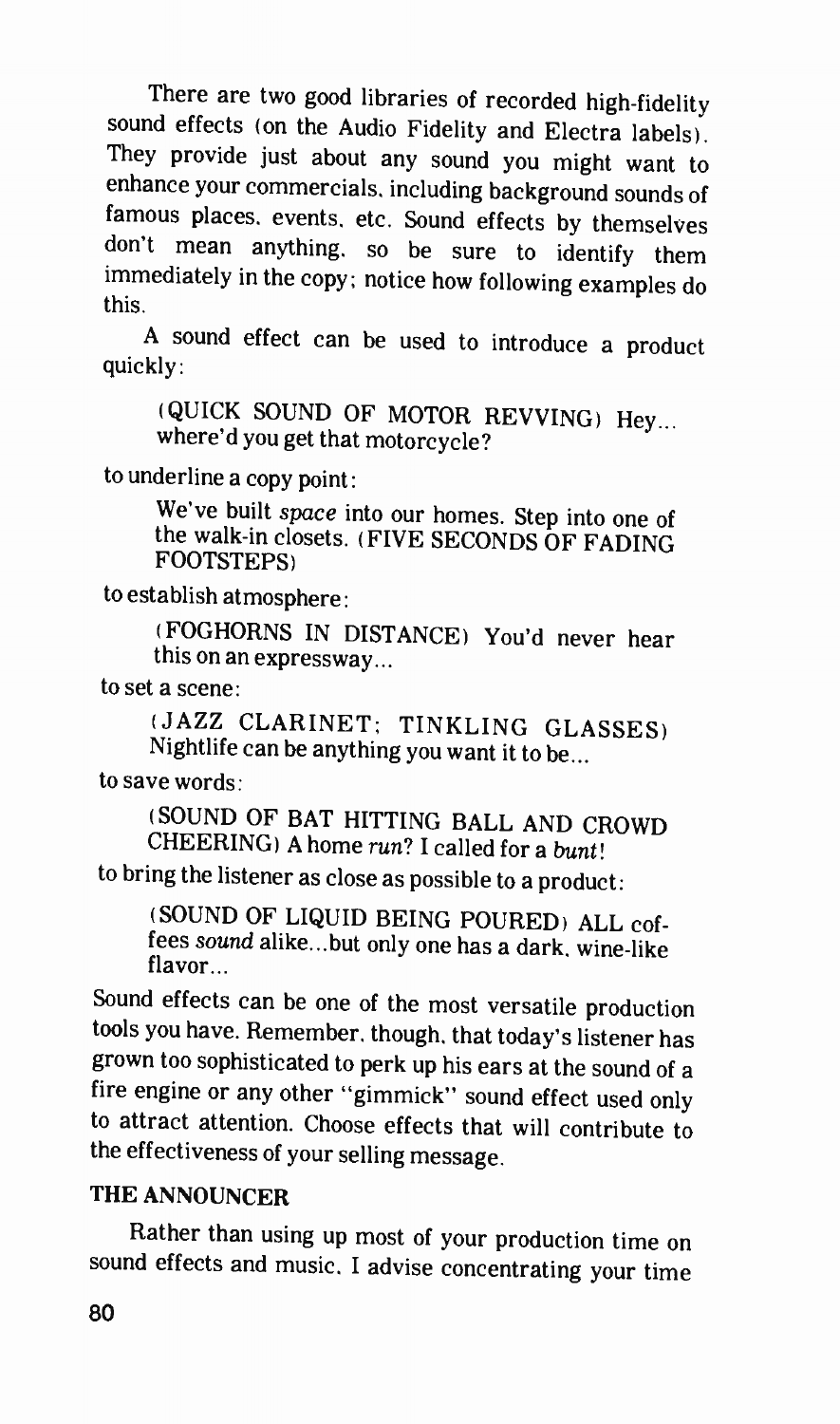on selecting and coaching the announcer or announcers for your spots.

The announcer is the focal point of a commercial—but he needs good direction. When you are directing a spot, keep in mind what you "heard" with your inner ear when you were writing it. Chances are, the "sound" of some commercials—the sound you expect them to have—influences the way you write them. This is not to say that a good announcer may not deliver something that sounds better. This is fine...only when it honestly, to your ears and good sense, improves the selling message.

Don't accept a delivery that delivers less than you had in mind when you wrote the spot.

The first step in getting the delivery you had in mind is to know your announcers. Study the voices of the studio or station announcers to see what their strong points (good voice quality? straight, sincere delivery?) and weak points ( characterization? ) are.

If you are able to go outside a single source, check college and community theaters. The more varied your talent supply. the further you can range with your copy. (If you have only straight announcers available, for example—announcers who simply cannot do characterizations believably—you obviously won't write spots that star a French cabdriver or an Irish policeman.)

After you've selected the right voices for the right commercials, communicate to the announcers the manner in which the copy is to be read: What is the overall tone? What is the main idea? What is to be emphasized?

If you have exceptionally talented participants, they are apt to have their own ideas about some of your spots. Depending on time limits and how much credit you give their ability, brainstorming may be good for everyone involved—and can result in fresh ideas, more interesting characterizations, and a generally good, creative session.

There is always a danger, however, in departing from your original commercial concept. You, as the copywriter. should know what sells; and you write spots to do just that: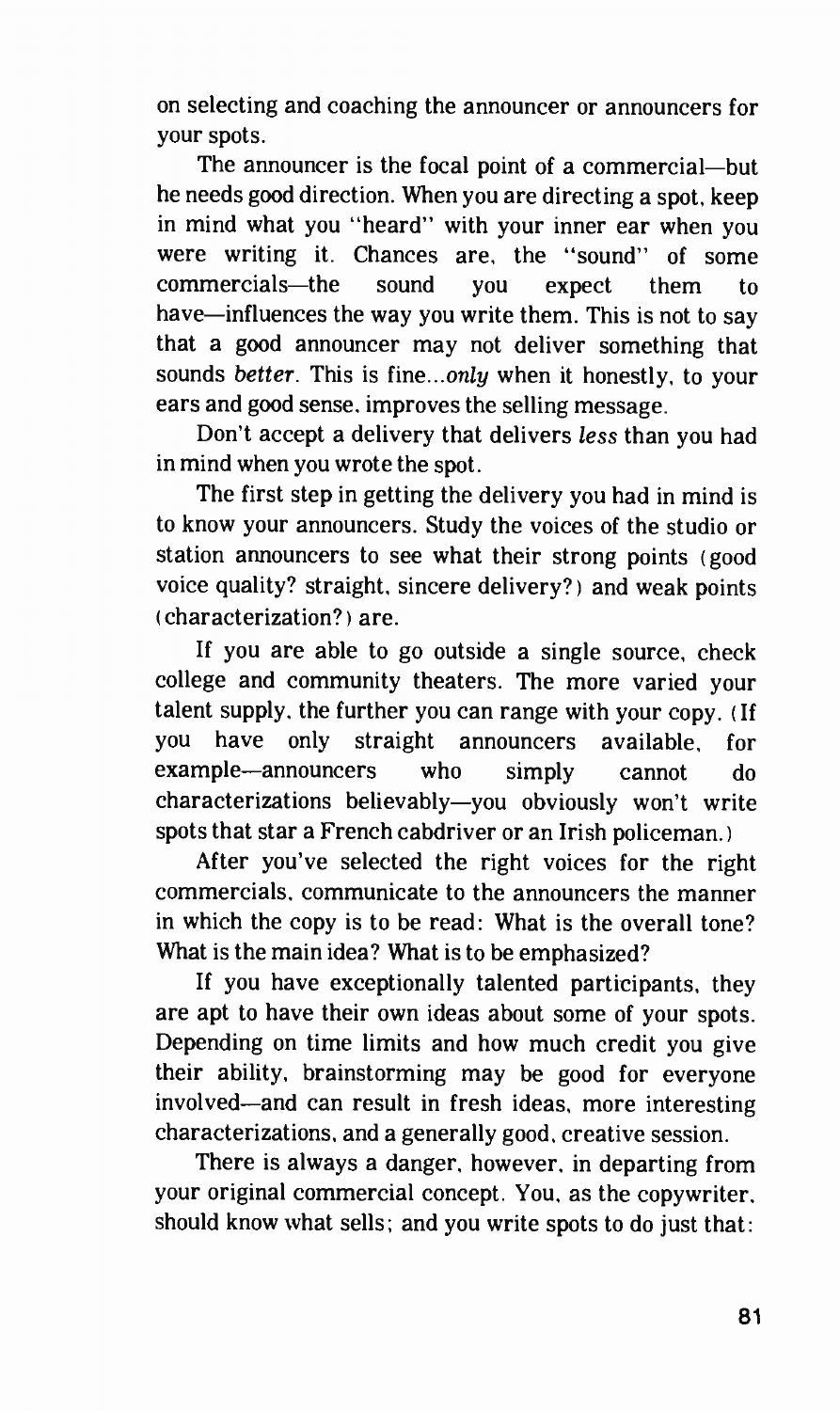sell. Depart too far, and you may have a polished, artistic spot but not an effective selling spot.

Reading every commercial aloud before you take it into the studio will help uncover many defects. Hearing it read by a professional reader will help you discover more. Don't be afraid to change your words. But also, don't be afraid to stick with what your judgment tells you is right. You will develop good commercial judgment by being harder on yourself than any other critic. Listen to each new commercial objectively (both for production and content) before you approve it. Don't fall in love with your own writing.

# TALENT FEES

Payment of talent fees is a matter which tends to shift from city to city. Large cities have unions which regulate the fees; and if the station or studio with which you are working has a union agreement, you will of course be guided by whatever contract arrangements have been made.

Many cities, though, still have a talent scale that operates on a "whatever the traffic will bear" basis. Announcers may be required to do all the talent for their station on a salary. If their voices are used on other stations, the fee may be stipulated by their station or open to negotiation. It may range from \$5 to \$50 and up...per commercial or per station.

As a writer, you may not be directly concerned with talent fees. But because you will want to insist on using the best available, you'll want to know the facts. With some knowledge of the situation, you can best discuss talent matters with clients or station or agency personnel. Find out the facts on talent payment in your area.

# **JINGLES**

Like sound effects and music, jingles are helpful in a commercial only when they further the client's message.

Many jingles are written by nonadvertising men. Or advertising men try to write jingles when they know little or nothing about music. In either case, we sometimes hear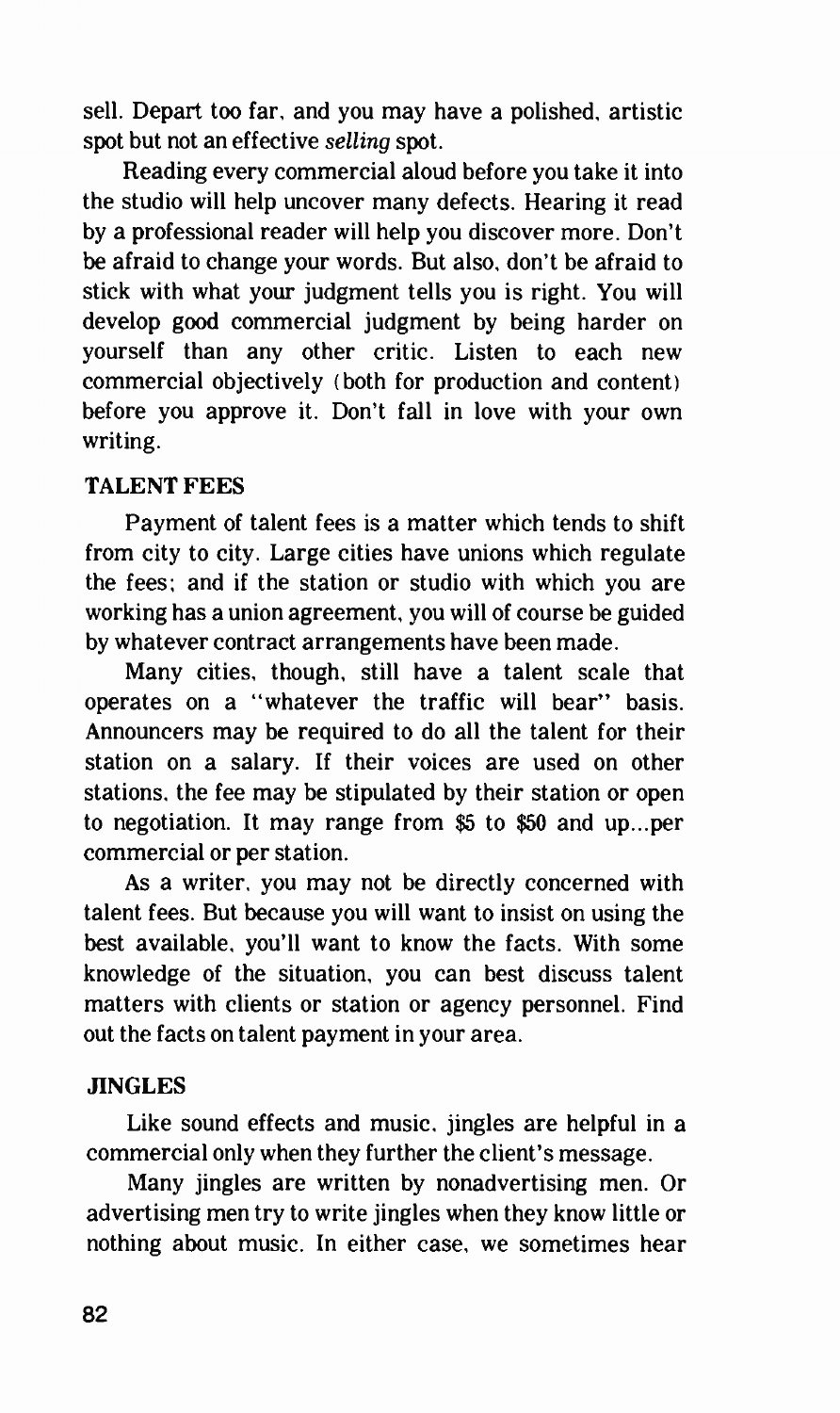words committed to music that should not even be spoken. Many of those platitudes and cliches that a good ad man would rule out of his speaking vocabulary are poured into the jingles he writes.

For this reason, if you do not work with a professional jingle-writer—who knows good advertising and good music—a short jingle is your safest bet. if you need a jingle at all. Since a jingle's main purpose is to serve as a memory device, you need something that impresses the client's name—quickly—in the mind of the listener.

Professional jingle houses of varying quality sell their wares around the country. Some of them do superior work at fees ranging upwards of \$1000. Cheap jingles usually sound cheap. Because a jingle is. after all, music, it is competing for acceptance with the expensively produced popular music on the air. It must sound at least as professional.

Good jingles can and have been produced at low cost. But there are a lot of ifs connected with doing this:  $If you$ have a talented writer/composer. If you have talented singers. If you have good musicians. If you have adequate recording facilities. If you know WHAT WORDS the jingle should be made of. Yes, you can produce good jingles for your client...If.

I have heard a good jingle done by a local barbershop quartet using no instrumental backing. I produced a successful jingle using one girl harmonizing with herself via multitrack taping. Other production possibilities: a local rhythm and blues, jazz. western, folk, or rock 'n' roll group.

If the jingle fits the client and the market—and if it ends up with a good sound. fine. But in every case, ask yourself this final question: Does the jingle do the selling job better than the copy alone?

# EXERCISES

1. Find a good sound effect library. As you listen, make mental notes about sounds that you could use in commercials.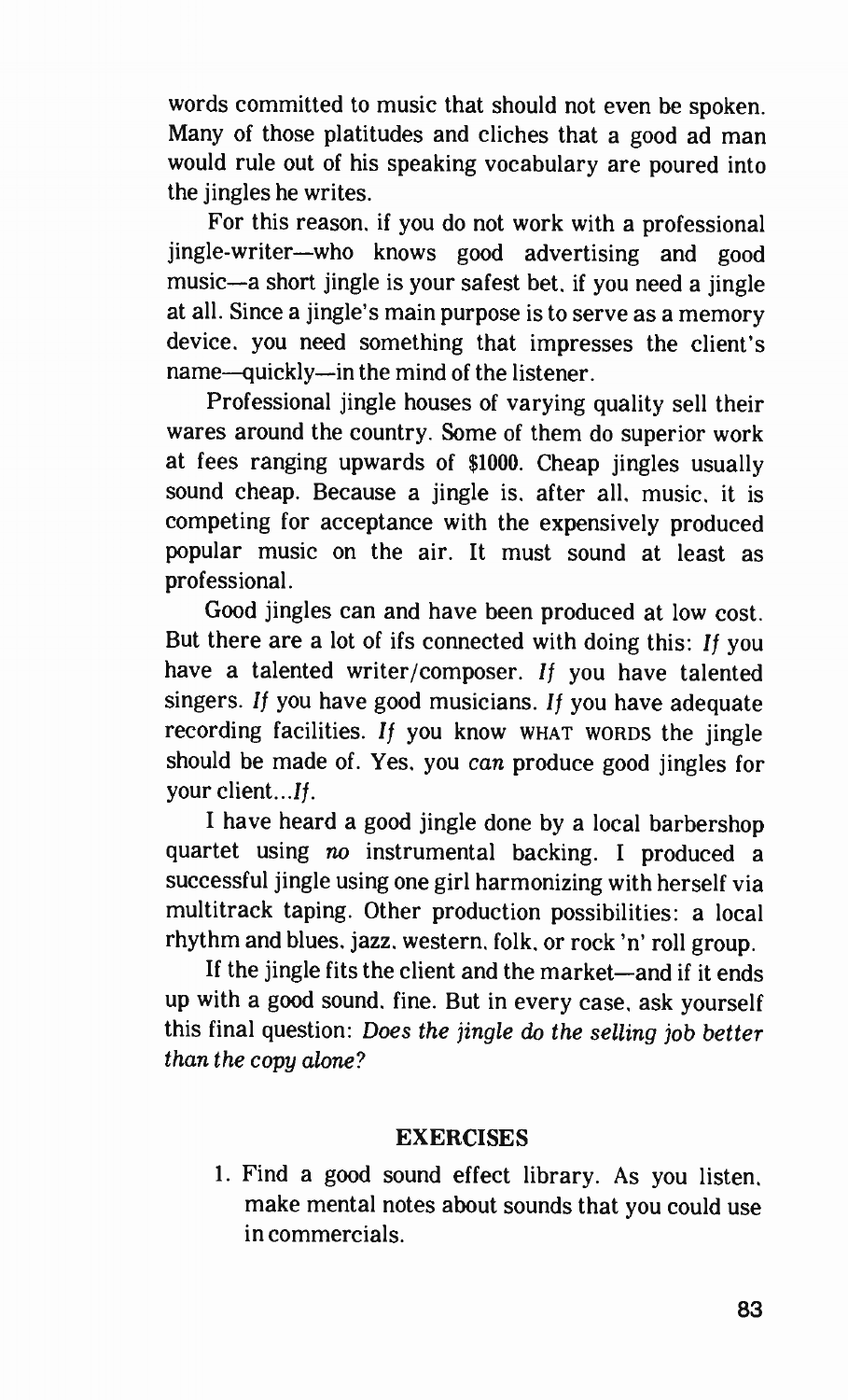- 2. Write a commercial for a luxury motel chain. The motels have cocktail lounges, supper clubs, and swimming pools. Select a piece of music to enhance your commercial.
- 3. Do you find certain radio or TV commercial jingles running through your head? Which ones? Why? Have they influenced you to buy the products they advertise?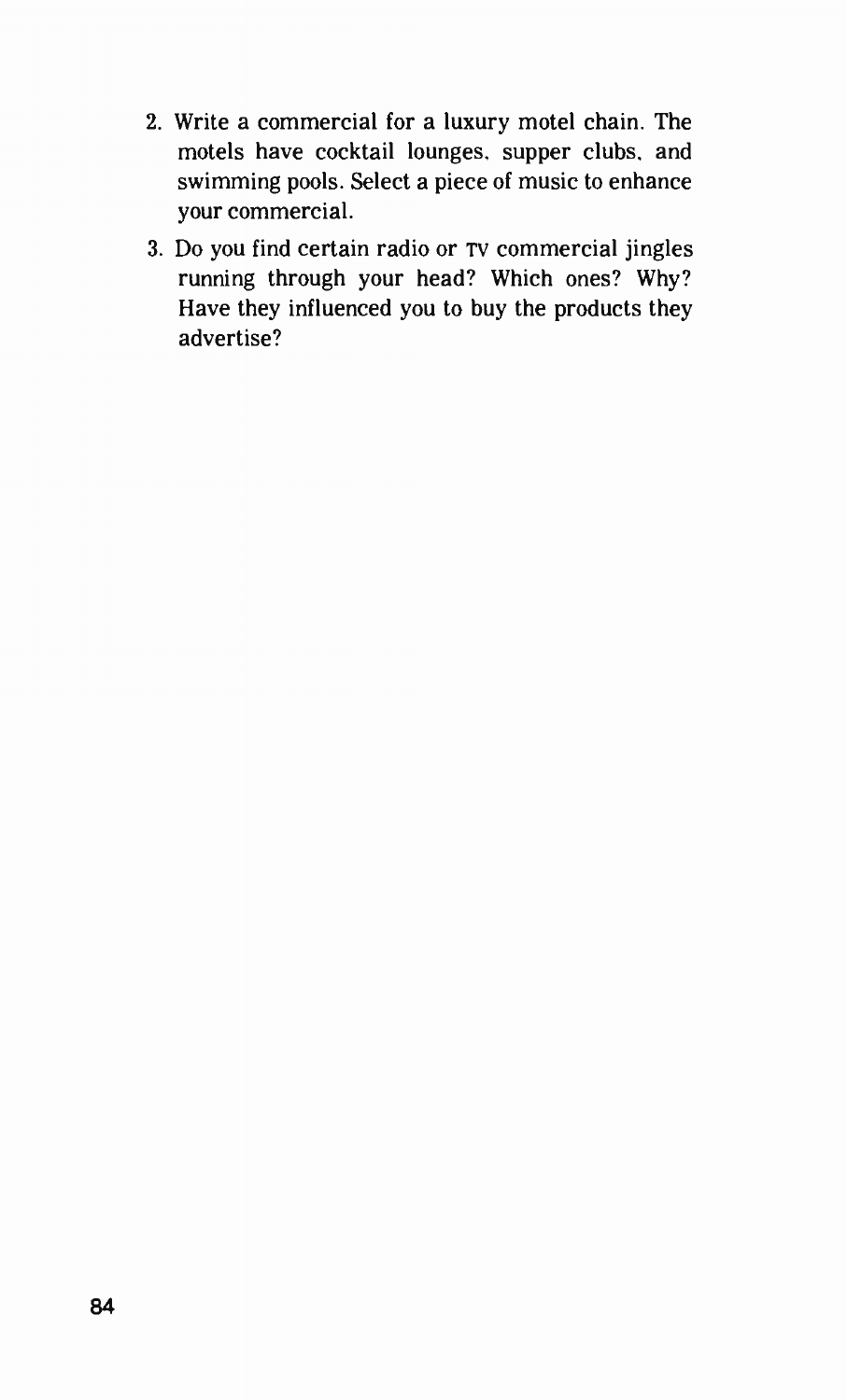# 18

# The Video Side of the Picture

What does television have that no other advertising medium has? Movement.

A TV commercial without movement might just as well run on radio at 10% of the cost. A client paying for television pays for pictures, demonstrations, and for movement. He doesn't pay for a picture of an announcer talking about his product. He pays to have the benefits of his product demonstrated. The rule for TV copywriters is this: Demonstrate benefits!

For instance, if you're selling panel heaters, what can you do to produce movement to demonstrate the benefits of your client's brand? The heaters don't move. But, people can move around the heaters. In a home, a baby might be crawling toward the heater. Show this happening...while an off-camera announcer says:

Some child will get badly burned on a home heater this year. Don't let it be your son or daughter who's hurt! Buy clean, safe Panelray Heaters from Central Heating now.

Show the child touching the heater, laughing. Show the mother entering the picture. She picks up the baby gaily, then swings toward background draperies—another benefit about to be pointed out by the announcer:

Indoor heating often creates extra grimy dirt for you to scrub away—but not panel heat. Panel heat keeps you warm, your children safe, your draperies clean.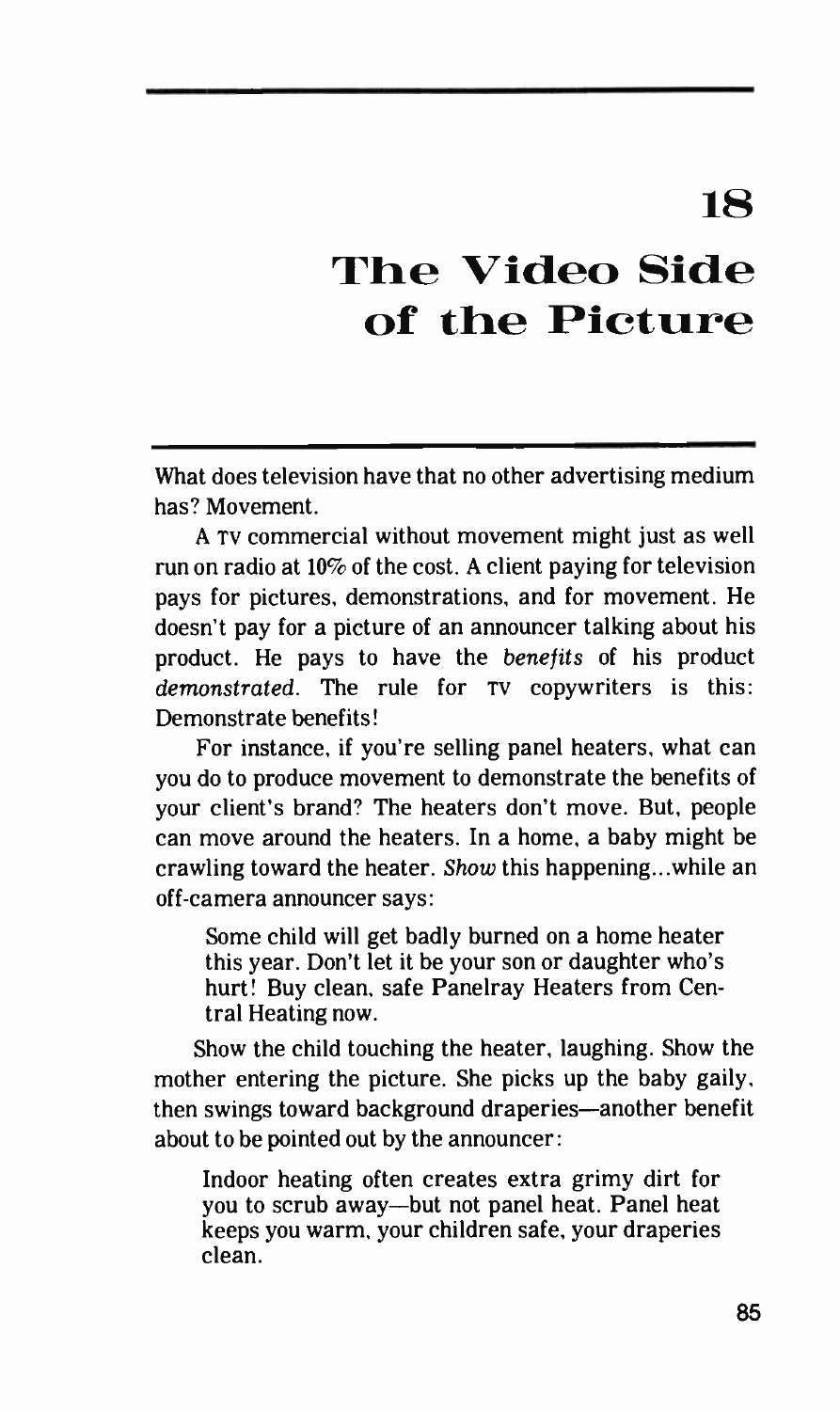It would be easy to station an announcer in front of a model of the heater and let him talk for a minute about the heater's many advantages. This would promptly produce visual boredom. Only by demonstrating benefits do you create customers.

The commercial described was produced on a negligible budget. using the limited facilities of a small TV station. The services of the off-camera announcer were free with the purchase of the TV spots; the mother—a clothing model—and baby were available for a nominal talent fee; the TV station supplied the living room props and the client sent over the panel heater.

The client got business as a result of the TV spots. Why? First, because the copywriter had discovered what benefits families wanted from a home heater. Then, in production, these benefits were demonstrated.

# BASIC VIDEO PRODUCTION METHODS

Here are the basic ways to classify TV commercials:

- 1) Live—Everything is done at the time of telecasting. There is no sure way to control quality this way. but the method is fast and cheap. Single-announcer. demonstration commercials are recommended for this technique.
- 2) Videotape—The same as "live" in picture quality. videotape, corresponds to radio's recorded production in that you can rehearse a commercial until you get a perfect take. Thanks to videotape, there is no longer any excuse for nondemonstrative commercials. If your actors do not talk on camera, record sound in advance; that way, you can concentrate on video portion of the commercial at the TV studio.
- 3) Film ( voice-over )—Film can be shot anywhere: downtown, in the country, at sea, anywhere you'd like to demonstrate the client's product. You can buy films that give the effect you want from a free-lance source—or have the TV station shoot them for you. The sound track is added later as a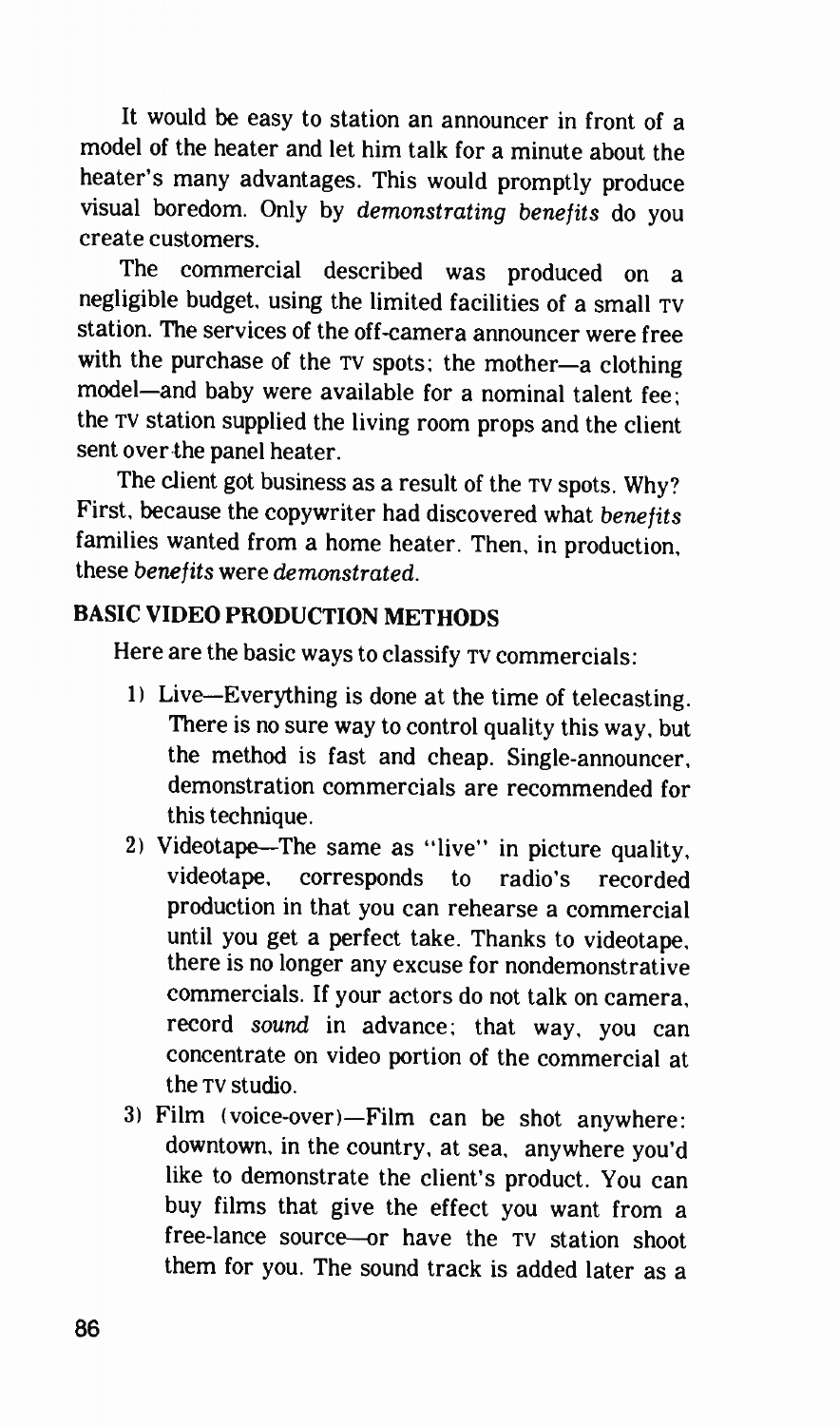"voice over." with off-camera commentary, music, and sound effects.

- 4) Film/lip sync—Film in which the characters are talking can be obtained in several ways, either as a direct sound pickup or with the sound synchronized later to the lip movement and action.
- 5) Slides—For these, you can use live or recorded audio.

There are dozens of combinations of these basic techniques. All of them, in fact, can be used in one commercial. The advantage of combining techniques is that you can achieve effects that would be too complex for a live camera alone.

For instance, one time I had a swing suspended from the ceiling of a TV studio and a painted mountain scene put in the background. Video: An actress swung back and forth in the swing until she was able to pluck a peach from a branch held in the foreground by a prop man. The first part of the audio was a prerecorded description of the client's dairy products. In the second part of the audio, the girl recommended the new flavor—fresh peach ice cream. Several slides were used to show the closeup of the dairy's name and the prices of products.

These elements were all videotaped in one smooth minute commercial we could never have done live, but which we couldn't afford to film.

There is an interesting technique which utilizes the best of film, live, videotape and slide presentation. It is done with camera cards—large cards on which are mounted pictures or messages. They are designed to fill the home screen when shot by the TV camera.

Good cartooning is very good for TV commercials. But when it is bad. it is too expensive, no matter how little the cost. If you're on a small budget, and the commercials need cartoons. have the cartoonist draw single-nrame pictures which can serve as camera cards.

You could do the panel heat commercial or similarly designed commercials entirely with camera cards. Take still pictures of each of the dramatic moments described.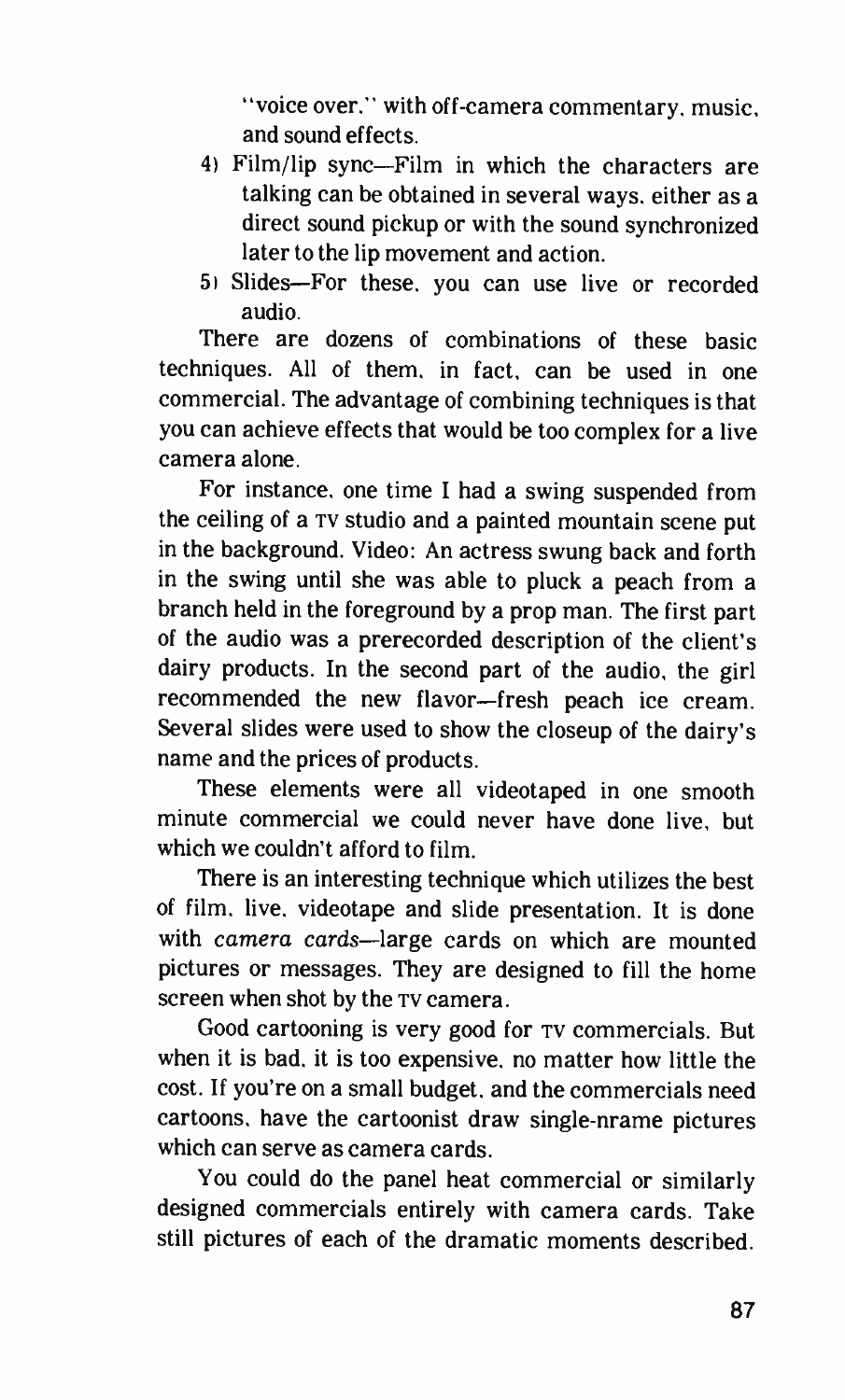Mount the pictures on camera cards and arrange the cards in two stacks: the first picture in the sequence goes in stack A. the second picture in the sequence in stack B. Each stack of camera cards is placed on an easel in front of TV cameras A and B.

Here's how part of the panel heat commercial might look in script, if the camera card technique were used:

#### VIDEO

### AUDIO

CAMERA A: TAKE picture of baby crawling. Move in for closeup of baby picture. Pan, along baby's hand to heater.

B: TAKE mother's face, move back to show her reaching for baby.

A: TAKE mother, swinging baby up into air. Move in for closeup of baby's face.

B: DISSOLVE to extreme closeup of drapes. Move back to show mother admiring them.

Some child will get badly burned on a home heater this year. Don't let it be your child who's hurt.

Buy clean. safe Panelray Heaters from Central Heating now.

Indoor heating often creates grimy dirt...but not panel heat.

Panel heat keeps you warm all winter. And. .even your drapes stay clean.

Here are a few shorthand camera instructions that will help you indicate movement you need:

DOLLY IN or DI: Move in camera on subject.

DOLLY OUT or DO: Move camera away from subject.

PAN: Move camera from one side of subject to the other.

TAKE: Abruptly pick up subject with camera.

DISSOLVE: Slowly go from one camera to another.

CU: Closeup.

ECU: Extreme closeup.

MCU: Medium closeup.

BUST SHOT: Take subject from waist up.

HEAD SHOT: Take only head of subject.

SUPER: Superimpose something: e.g.. a title on a slide.

V/O: Voice over film.

# SUPERIMPOSED TITLES

Superimposed titles are helpful only when they fit naturally with the action and movement of the film. By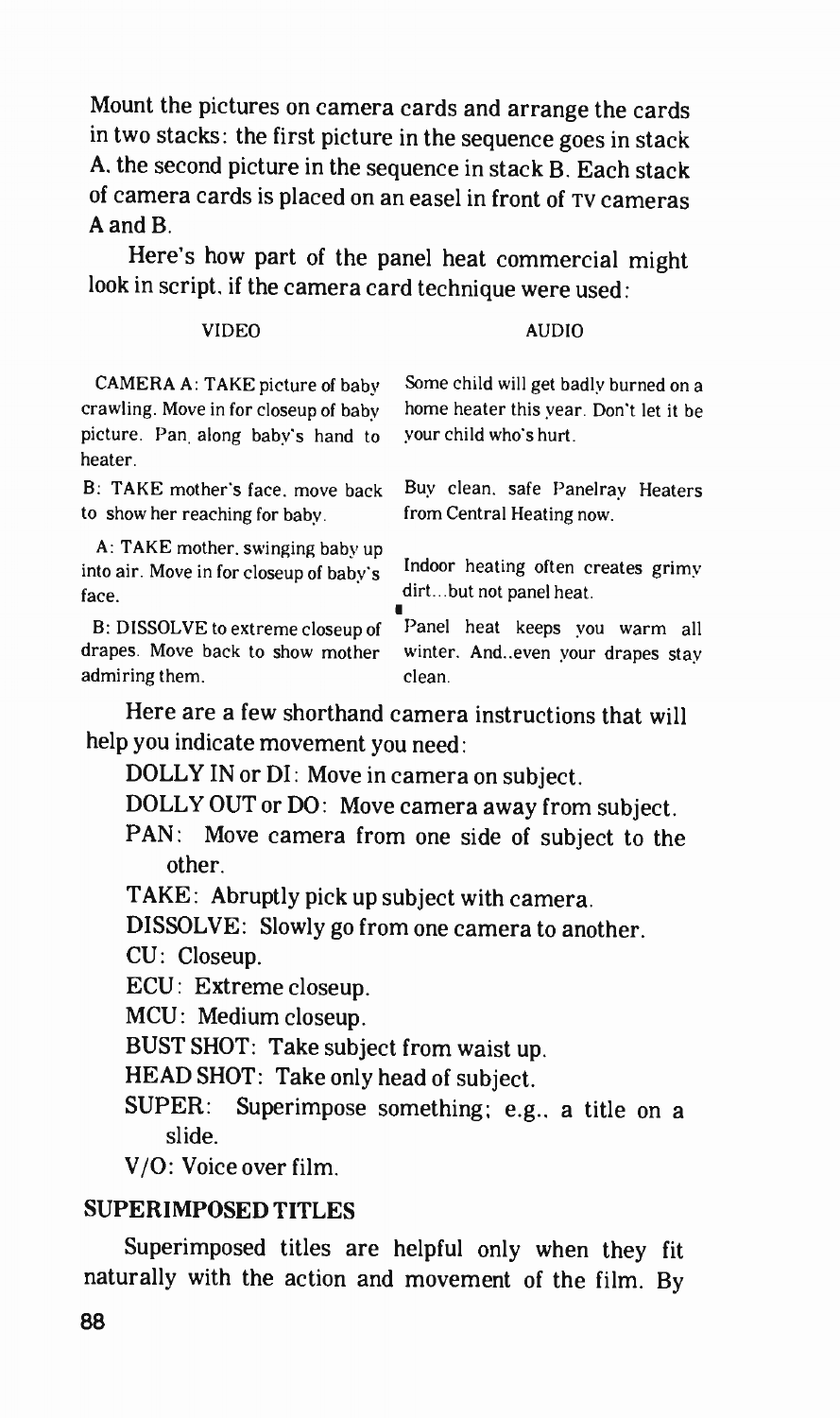flashing on the price, brand name, client's name or number. and other essential matter, you can compound the viewers' impressions of seeing and hearing—doubling the impact.

Superimposed titles are made with slides or camera cards: white letters are painted on a black background. When ordering super slides, as they are called, be sure that the lettering is toward the bottom of the slide so that it does not cover some important part of the action on the screen.

There are various ways in which to insert slides and supers into a commercial. You can order a take in which they suddenly appear. They can be wiped on from left to right, or from top to bottom. Stations are often equipped with more sophisticated equipment that allows you to change scenes and slides with venetian blind effects and other special effects. Get to know TV directors and learn firsthand the possibilities at each station with which you work. No matter how modest the setup. imaginative commercials can be produced—if you supply the imagination.

# SCALE MODELS

The toy world has created new horizons for local TV prop designing. Instead of going to the time and expense of designing full-size sets. scale-model toys can be used. These often look realistic on the screen and are, of course, far cheaper and easier to put together for a commercial session. Even the use of current-model toy cars saves the time and inconvenience of bringing in the real thing from a local car dealer.

More can be done with toys on camera. A scale-model car can be placed on a spinning turntable for instance—for a stunning special effect. Also eye-stopping; a scale-model house attacked by fake "termites"—to illustrate the complete destruction of a home for lack of proper pest control.

# SUBTLETY: AN APPROACH TO THE CLIENT'S NAME

Remember, when producing TV copy. as when producing radio commercials: keep it simple and to the point. Don't mistake a tricky TV effect for a good selling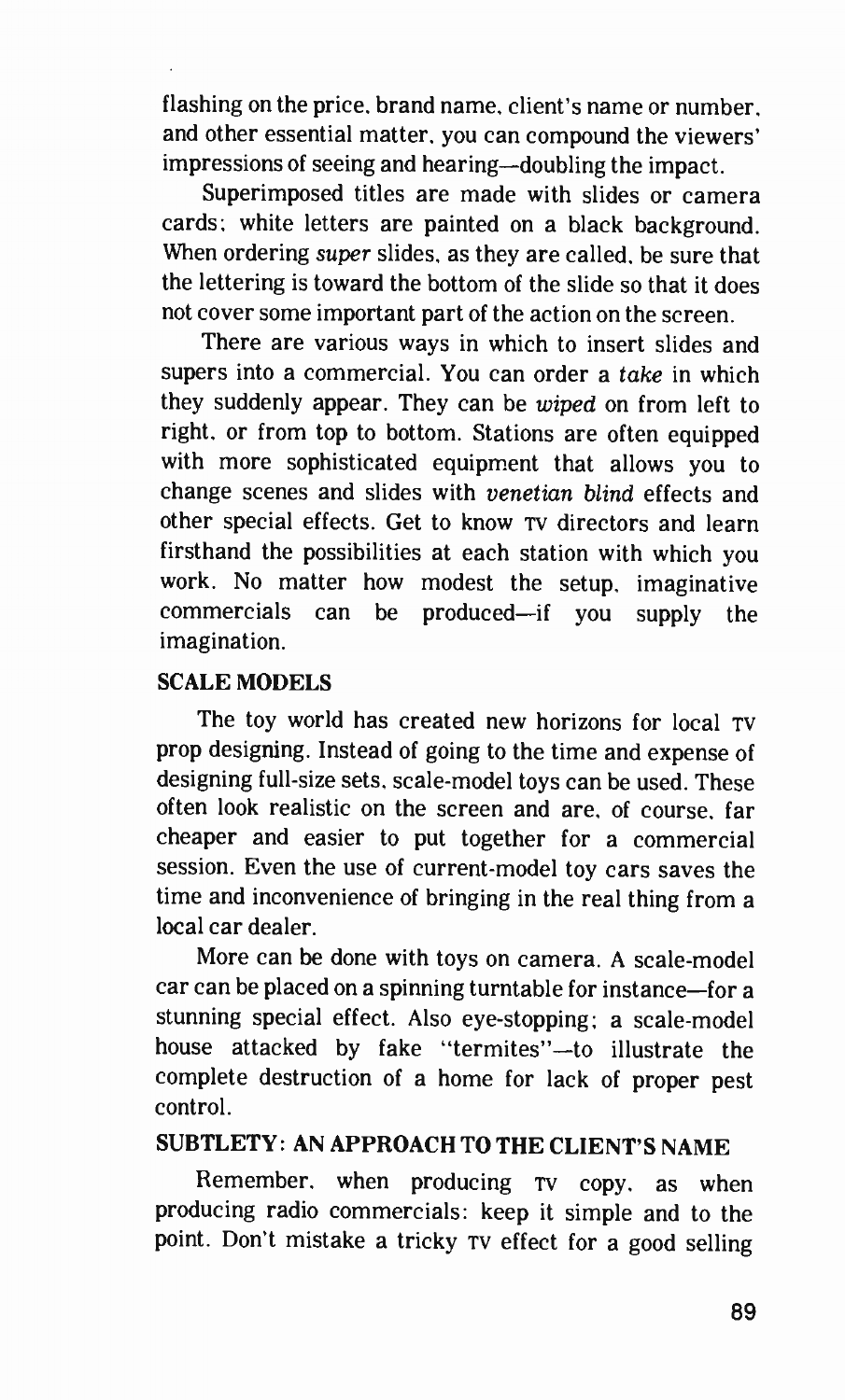idea. Demonstrate the product's benefits or the store's uniqueness, but don't let the production ideas get in the way of the benefit lines. The more subtle your approach to the client's name. visually, the more impact it will have on viewers who are used to every commercial ending with a blatant sponsor's sig. Logotypes are disappearing from the bottom of national magazine ads. Why not also from the end of the local TV commercial? Give the viewer something more intriguing.

> For a store: Show the store's name printed on a label, price tag, or shopping bag.

> For a restaurant: Have a man light a girl's cigarette, with a closeup of the matchbook that has the client's name printed on it.

> For a car dealer: Have a car drive away from a camera closeup of the dealer's nameplate on the car's trunk.

Consider the following example; its subtlety might make a veiwer think a TV show, not a commercial. was beginning:

TAKE gulls circling lazily in sky.

TILT down slowly to show island in background. water in foreground.

TAKE waves slapping rocky inlet.

PAN to show beach.

TAKE quick montage of "Treasure Island" sign. homes. people on beach, boats. water skiing.

#### VIDEO AUDIO

### (SOUND OF POUNDING WAVES) (SOUND OF GULLS)

Who can forget the mythical magic once experienced when reading Robert Louis Stevenson's "Treasure Island"? Even today. you feel the sharp sting of the spray as it pounds the shore. Listen. and the

ghost of Long John Silver hobbles by. his wooden leg tapping toward the buried chest of gold...

#### (UP FAST MUSIC)

This is your rare inheritance when you select a homesite on the real Treasure Island. Situated on the waters of Lake McQueeny. Treasure Island is the nation's outstanding holiday-retirement area. Your homesite will front either the breathtaking lake or a wide stream.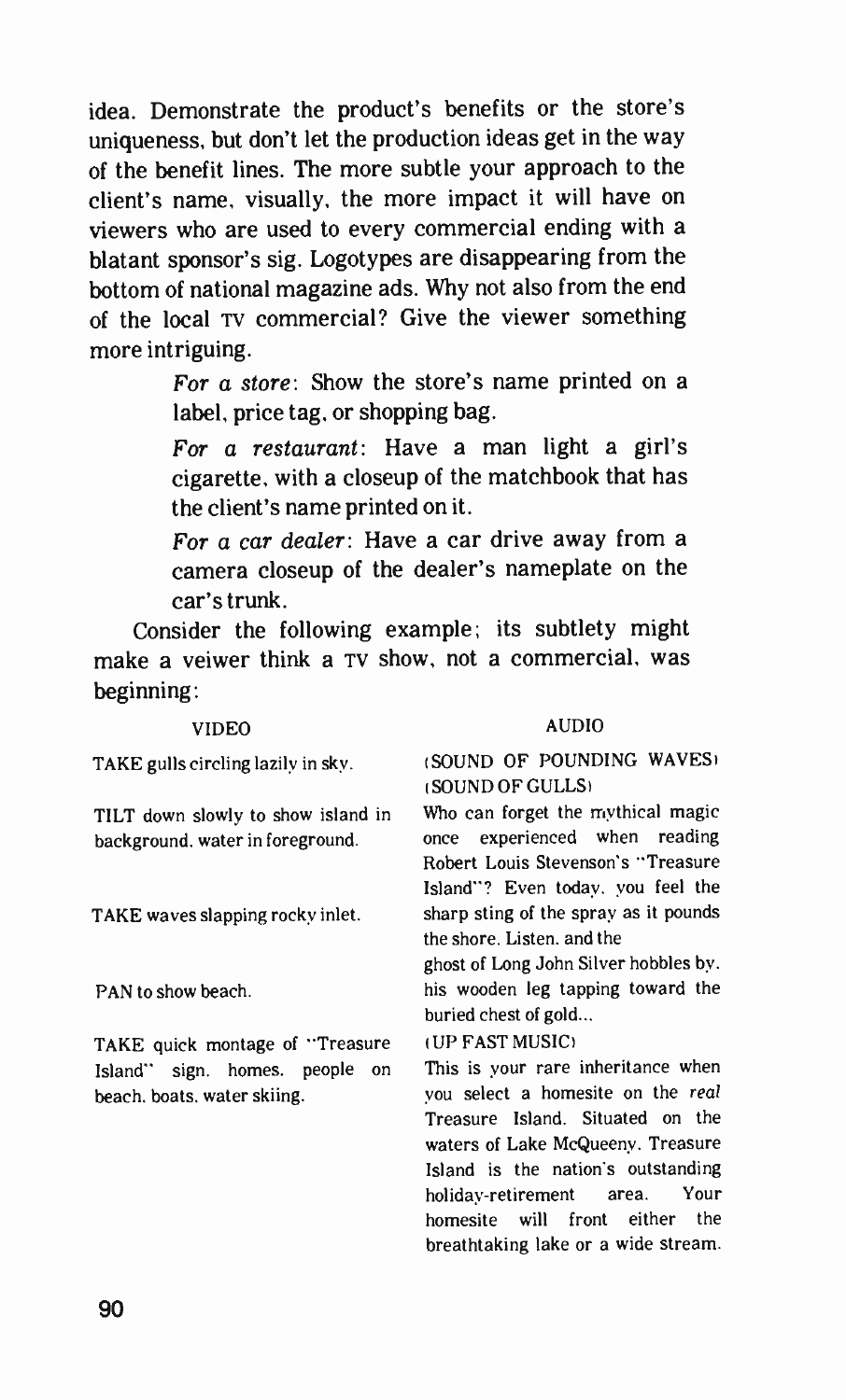#### video Audio

Boat pulls into slip by home. Couple comes from house to meet boaters.

TAKE treasure-style map. with directions. Take picture of pirate pointing. FOLLOW direction of finger to sign. "Treasure Island."

You'll have your own boat slip. New homes begin at \$20.000. including homesite.

To see Treasure Island. take the Beltway to Lake McQueeny. Follow the signs of the pirate to Treasure Island. . YOUR Treasure Island. for lifetimes of treasured moments.

Although this commercial is indicated as a film-type, it could be done at greatly reduced cost with camera cards, as described earlier.

### **EXERCISES**

- 1. Do you have a folder of commercials you've written from exercises that earlier chapters in this book have suggested? Write your five favorite ones for TV. (I say "write" not "rewrite" because you will have to change your format entirely—to include movement and demonstrate benefits.
- 2. Write a television commercial for:

—a drug store that wants to emphasize the speedy service customers get;

—a camera with a wide-angle lens, for a local shop ; the 2nd National Bank. at its new, convenient suburban location:

—El Caffo coffee; (Note: Left over from a series of appliance commercials that have just been shot is a completely equipped kitchen. The station manager wants to know if you want to use it for the coffee commercials. Do you? Or do you want to try something different? )

—a local car dealer that sells four lines of cars.

3. Do the commercials you've just written have movement? Do they demonstrate benefits? Do they demonstrate the RIGHT benefits? If you're not sure, discover a different set of benefits—and compare the commercials that result with the first set you wrote.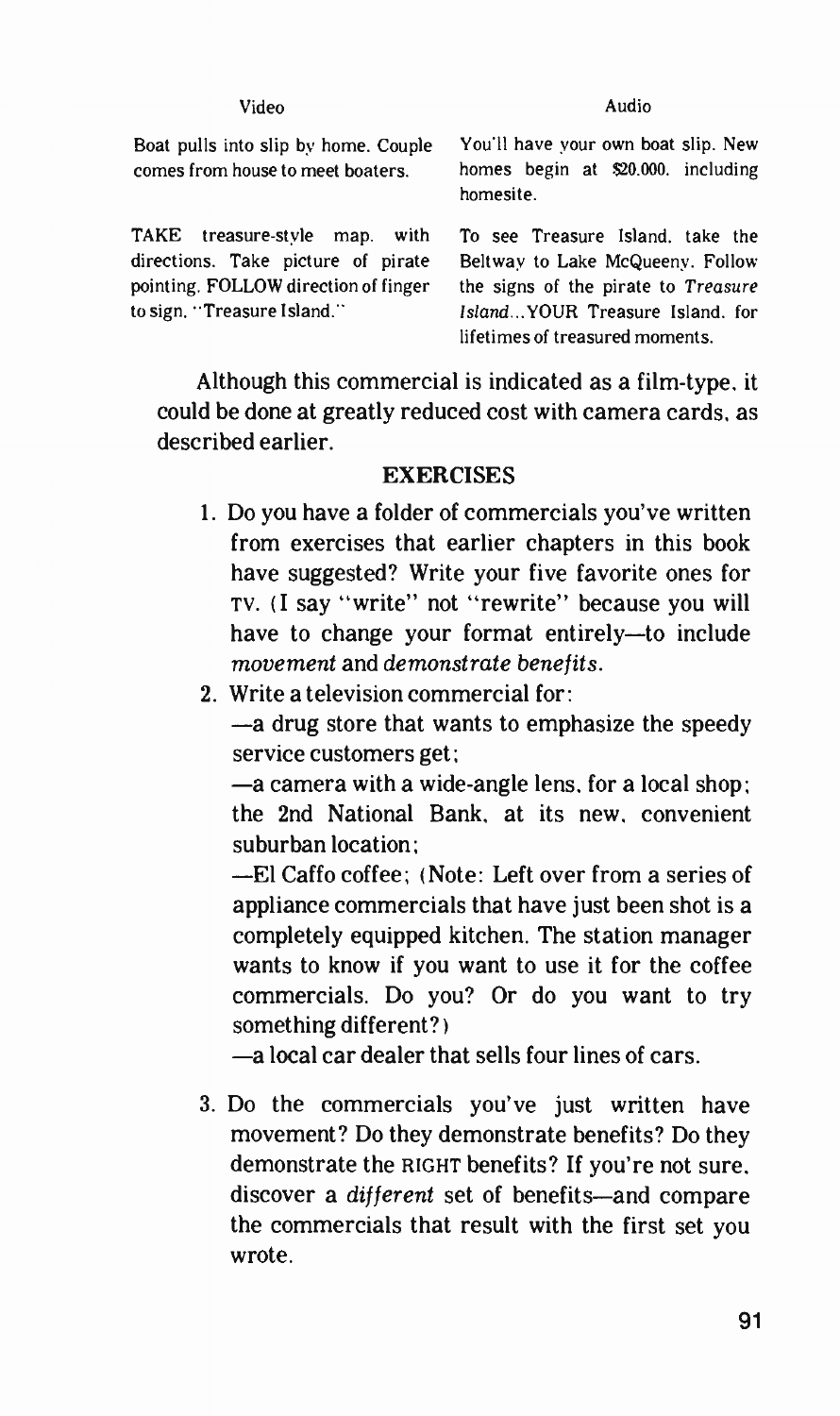# 19 What Is a Commercial ?

A commercial is a group of sounds and words (and, on television, pictures) that attempts to sell something to somebody.

It has to compete with the thousands of other advertising impressions that assault us daily. It has to contend with the fact that  $85\%$  of all advertising is ignored (according to a Harvard Business School survey). Of the 15% that people pay attention to, some is found offensive and is even damaging to the advertiser.

How, then, do you write a commercial that falls into the elite ranks of advertising that fulfills its mission: to sell something to somebody?

You begin by considering customer motivation. Psychologists tell us that we don't buy things for the things themselves, but rather to obtain security, status, self-esteem, or other components of happiness. That's why it's important to feature and demonstrate how the customer will benefit from what a product. service, or selling event can offer.

To get and hold interest, tell something new. Don't merely give a dull statement of the benefits as facts. Present it in a new way. with a new twist. Benson and Hedges wasn't first with hundred-millimeter cigarettes, but their commercials made them seem like the newest idea in smoking—in a clever class by themselves. The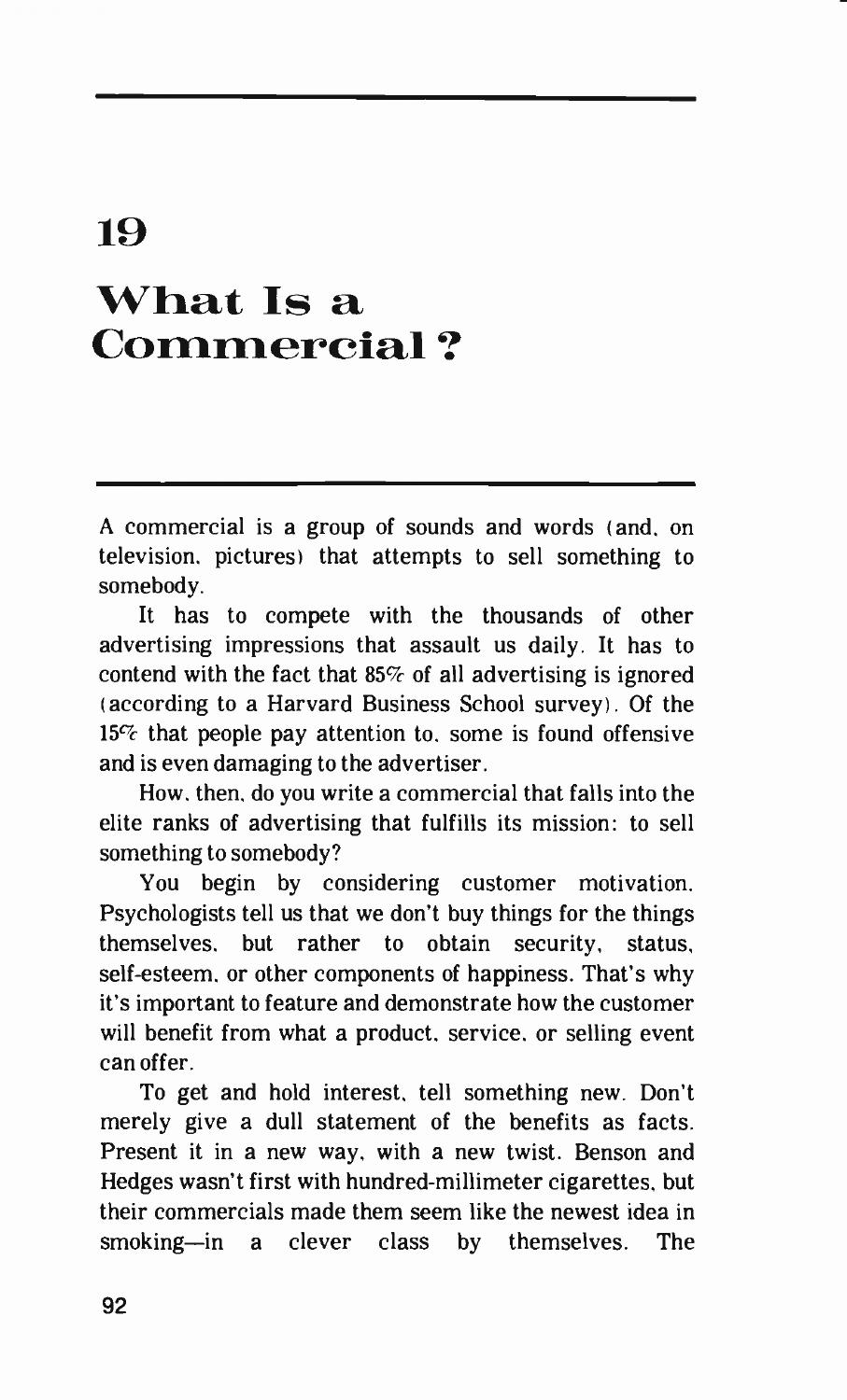commercials gained attention and interest by presenting disadvantages, not advantages, but in a subtle tongue-in-cheek way. By doing so, they allowed the smoker to make up his own list of advantages. (Number one on this list: he would be associating himself with the wry, diffident people in these commercials.) In today's overcrowded market, a commercial should do more than try to sell something to somebody. It should invite the viewer or listener to participate. It should be involving to the point where the viewer or listener provides or realizes his own product benefits: he sells himself ( at least, this is the ideal).

Writers of advertising have been told time and again to appeal to the customer's emotions. As a result, we see everything from soup to nuts-and-bolts sold on the premise that they will make someone love us. The problem is, the public has more than a one-track emotion. Emotional needs for fun, self-esteem, achievement, and zest for a new experience have been unexplored. Benson & Hedges appealed to the area of humor, and—because we got the benefits without being hit over the head with them—of self-esteem and pride.

# GETTING DOWN TO THE ESSENTIALS

As we said at the beginning of this chapter, a commercial is words and pictures. You have about 150 words in a one-minute commercial, but if you can tell the story in 125. so much the better. Figure no more than 25 words per ten seconds of time on the air. Count every word, including every number in a price, phone number, etc. And try to keep a retailer's address and phone number minimal. Explain to your client that most phone numbers and complicated addresses are not remembered. The purpose of a commercial is to sell the idea of the store, or sale, or whatever. If the commercial does its job, people will be willing to look the store up in the classified section of the phone book. If some location is desirable, or insisted on, suggest a simple version: as, "Main Street and Fifth."

Getting along with clients, salesmen, and yourself is three-fourths of the job of copywriting. You cannot always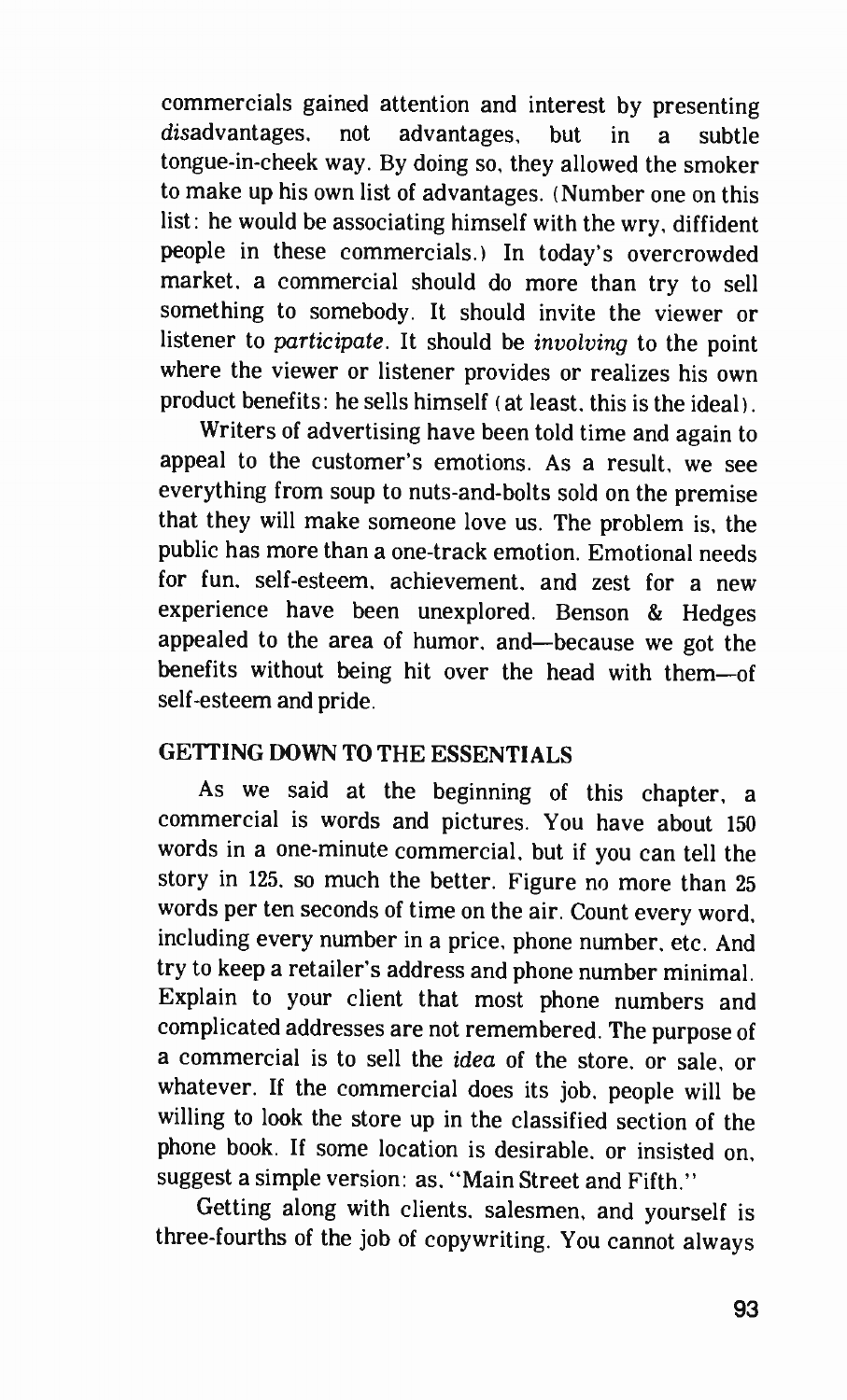do things the right way. because there is not always a "right" way to write copy. Just write the best way you know how; then rewrite until you are really satisfied. Get down to the essentials. Cut excess words, without mercy; chances are they will get in the way of the message. When you have done this—and are really sure about it—know why your commercial is good. And be prepared to defend it. If the client insists on changes (and he is paying for the commercial. after all). be sure he knows why the commercial was written as it was before you give in. Even if you lose a few decisions, you will build a reputation of knowing what you are talking about.

# PREPARING COPY

Write so there can be no possible mistake on meaning or pronunciation. (If there can be a mistake, there will be one.) Spell out every word. Indicate at the top of every commercial the correct pronunciation of unusual or difficult words. trade names. and especially the CLIENT'S name if it is anything other than Jones. Smith. or Brown.

Hyphenate all word groups that need hyphenation. Underline words that need extra stress, either for intensification or for sentence meaning. Don't divide words at the end of a line.

Generally, write numbers as numerals. The exception is any sentence which has more than one number, e.g., buy two 5-pound bags of flour for 39 cents.

The hyphen as used above also helps to make the sentence clear. And. with any amount of money under a dollar. write 39 cents or  $39e$ —not \$.39.

When you have checked everything in the copy, type it on durable white paper. using upper and lower case letters. This is the way everybody learns to read; it is the style of most reading we encounter; and it is the easiest style from which to read aloud. It's just not true that radio and TV announcers read ALL-CAPS BETTER, ALTHOUGH IF THEY INSIST THEY DO—WELL, YOU DO HAVE TO DEAL WITH THEM. SO TYPE ALL-CAPS. Suggest they try reading copy that uses upper and lower case, though.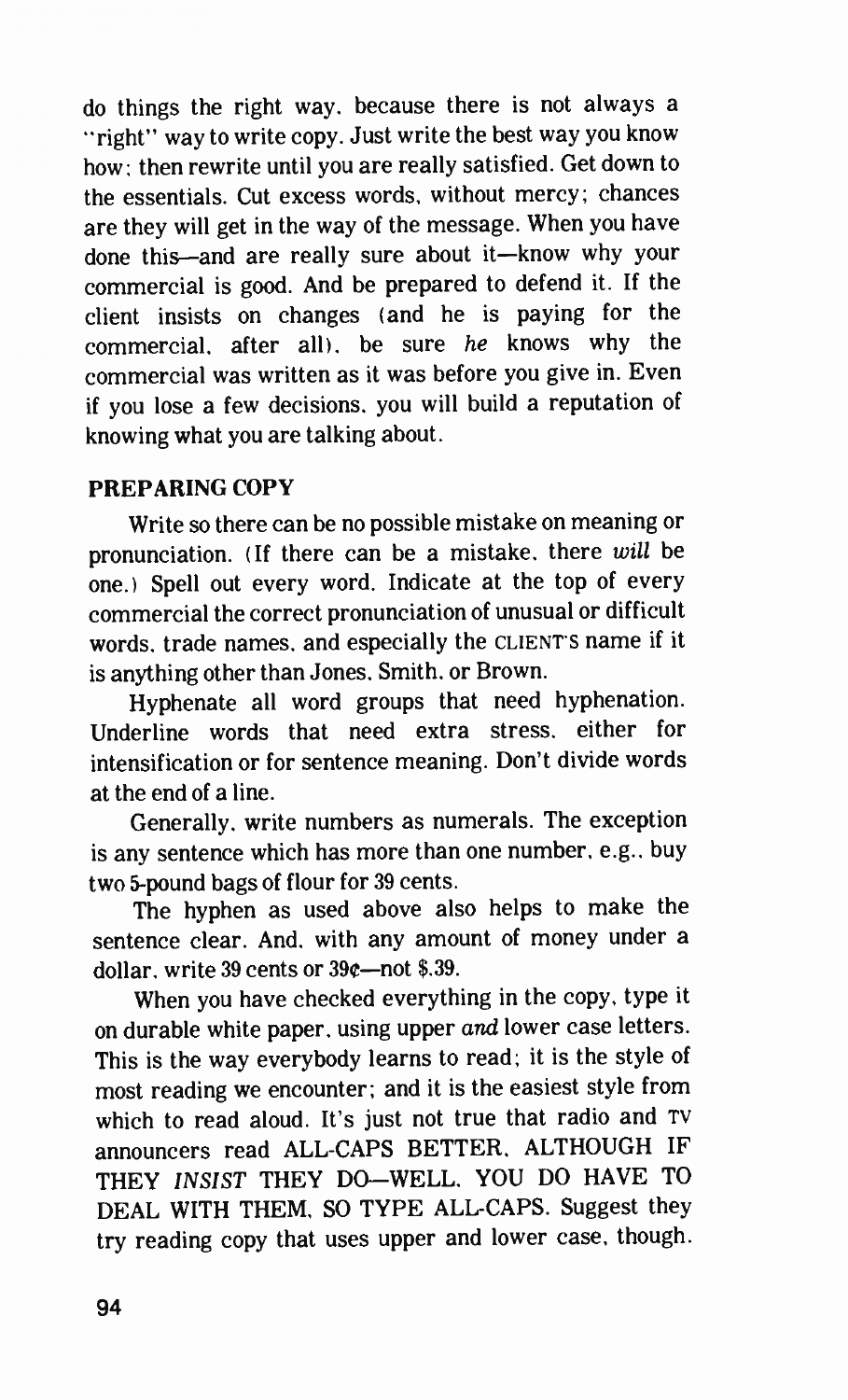And try to avoid having to use a typewriter with elite or smaller types.

# DOES IT SELL?

ð

There was once a salesman who couldn't spell. His colleagues chuckled over his memos to the home office; they typically read:

Soled three hunnert mor ourders today. Please send mor at wonce.

The chuckling continued among the other salesmen (who could all write like college graduates). until a memo came from the president of the firm. who had been seeing. lately, a sagging sales curve. The memo read:

I want all you guys to do les spellin and mor sellin.

The rules in this book are like spelling rules. It's valuable to know them. They help you get your message across quickly and precisely. But I'm sure that any rule in the book could be broken effectively.

The guides in this book are important not as "rules" but because they are based on how people react to advertising. The business of advertising is selling; and all techniques illustrated here have helped sell. Ask of any technique, before you use it: DOES IT SELL?